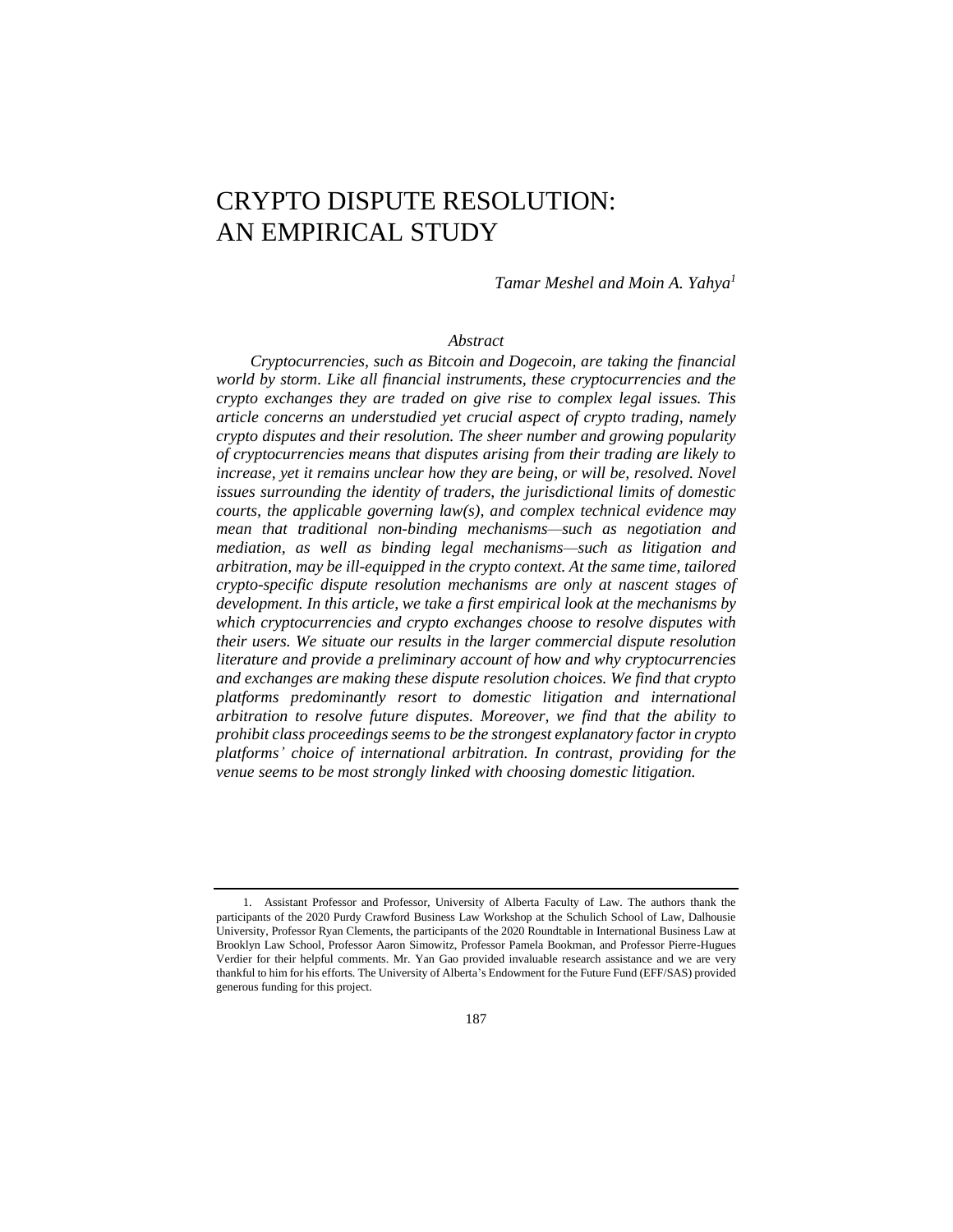| I.   |           | Cryptocurrencies and Crypto Exchanges: A Brief Introduction  193 |  |
|------|-----------|------------------------------------------------------------------|--|
| H.   |           |                                                                  |  |
| III. |           |                                                                  |  |
|      |           |                                                                  |  |
|      | <b>B.</b> |                                                                  |  |
|      | C.        |                                                                  |  |
| IV.  |           | Empirical Study—Introduction and Methodology212                  |  |
| V.   |           |                                                                  |  |
|      |           |                                                                  |  |
|      |           |                                                                  |  |
|      |           |                                                                  |  |
|      | <b>B.</b> |                                                                  |  |
|      |           |                                                                  |  |
|      |           |                                                                  |  |
|      |           |                                                                  |  |
|      | C.        |                                                                  |  |
|      |           |                                                                  |  |
|      |           | 2.                                                               |  |
|      |           |                                                                  |  |
| VI.  |           |                                                                  |  |
|      |           |                                                                  |  |
|      |           |                                                                  |  |
|      |           |                                                                  |  |

#### TABLE OF CONTENTS

#### **INTRODUCTION**

Bitcoin and Dogecoin have been in the news lately for a variety of reasons.<sup>2</sup> But these are not the only cryptocurrencies out there.<sup>3</sup> Indeed, there are thousands of cryptocurrencies, which are traded on hundreds of exchanges.<sup>4</sup> Like all financial instruments, these cryptocurrencies and the exchanges they are traded on give rise to complex legal issues, and with the increasing volumes of crypto trading, crypto disputes are also increasingly likely to arise.<sup>5</sup> Yet these

<sup>2</sup>*. See, e.g.*, Billy Bambrough, *'Release The Doge!'—Elon Musk Gives The Dogecoin Price A Sudden Boost As Bitcoin And Ethereum Lead The Crypto Market Lower*, (July 1, 2021, 5:10 AM), https://forbes.com/ sites/billbambrough/2021/07/01/release-the-doge-elon-musk-gives-the-dogecoin-price-a-sudden-boost-asbitcoin-and-ethereum-lead-the-crypto-market-lower-?sh=6a89612b1907 (demonstrating that these two currencies were featured recently in the news in relation to their ongoing relationship with Elon Musk).

<sup>3</sup>*. See* COINMARKETCAP, https://coinmarketcap.com/all/views/all/ (last visited Aug. 22, 2021) (listing different types of cryptocurrencies).

<sup>4</sup>*. Id.*

<sup>5</sup>*. See, e.g.,* Aveek Chakravarty, *Challenges to the Assessment of Damages Claims Involving Crypto-Assets in Investment Arbitration*, 20(2) GLOBAL JURIST (2020) (discussing the particular challenges involved in valuing various types of crypto assets as investments under treaty-based investment arbitration); Shaanan Cohney & David A. Hoffman, *Transactional Scripts in Contract Stacks*, 105 MINN. L. REV. 319 (2020) (discussing whether contract law is able to resolve disputes concerning intractable bugs discovered in transactional codes in smart contracts used on blockchains).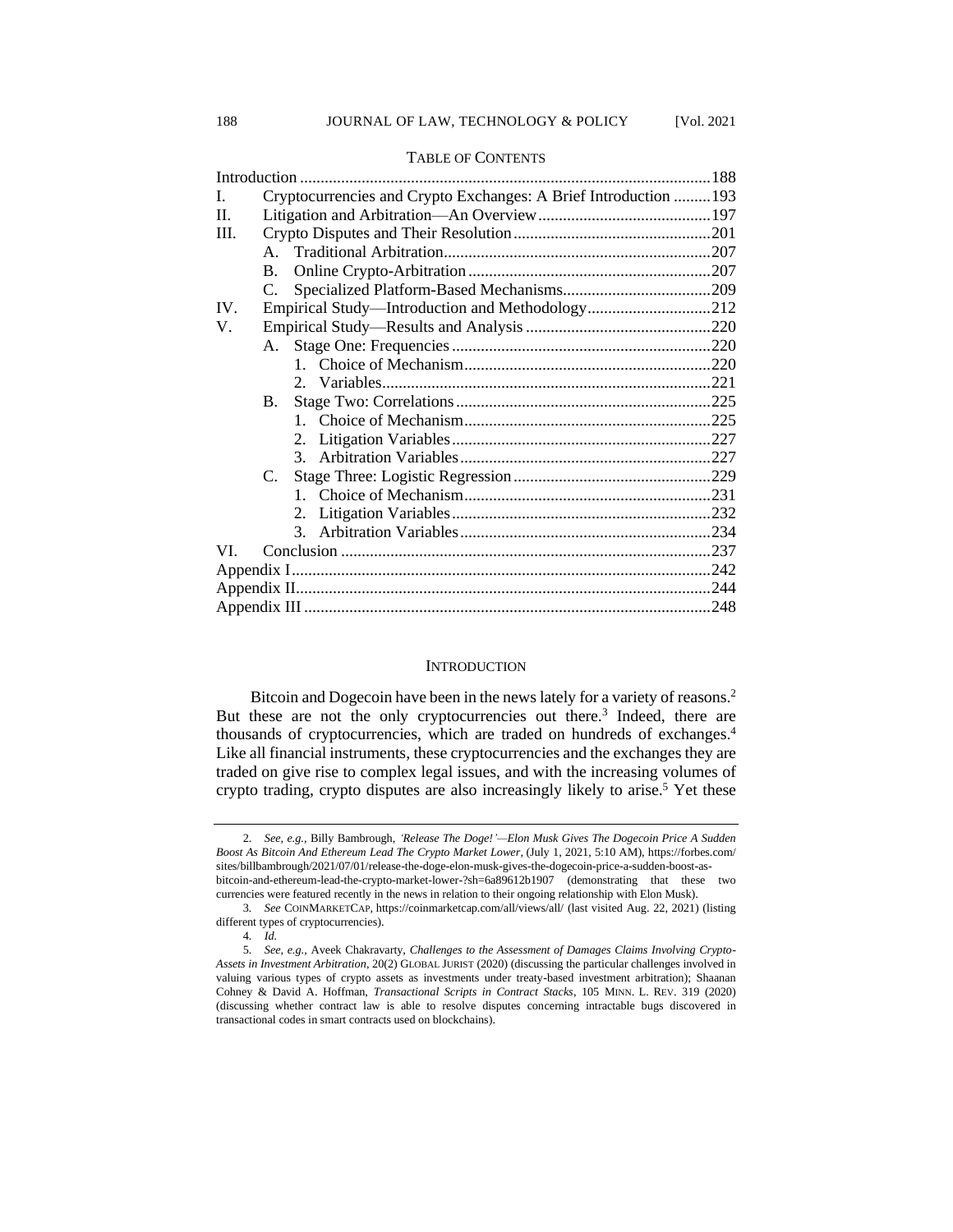disputes present unique challenges that traditional dispute resolution mechanisms such as litigation, arbitration, and mediation may not be equipped to overcome.<sup>6</sup> The anonymity of traders, the jurisdictional limits of domestic courts, the applicable governing law(s), and especially complex technical evidence all complicate the effective resolution of disputes arising from trading of cryptocurrencies.<sup>7</sup>

This article is the first to empirically examine how cryptocurrencies and exchanges approach the resolution of these complex disputes with their traders and to suggest possible rationales for their dispute resolution choices. Methodologically, the article analyzes the publicly available Terms  $\&$ Conditions for various cryptocurrencies and exchanges and the dispute resolution mechanisms specified in these Terms & Conditions. Some of our findings are in line with trends identified in the general commercial dispute resolution literature, while others appear to be more specific to the crypto context and point to the interests that may motivate the design of dispute resolution clauses by cryptocurrencies and exchanges.<sup>8</sup>

Why is the crypto trading context worthy of its own dispute resolution analysis? To answer this question, one must understand the revolutionary nature of cryptocurrencies and the unique legal issues they present. The idea of electronic currencies has been around for as long as computers have been involved in the payment systems.<sup>9</sup> While banks and large businesses developed electronic payment systems early on, the idea of a standalone currency took a while to develop.<sup>10</sup> The basic impediment was the development of a method for verifying payments and balances, also known as the "double-spending problem," something that Bitcoin solved using computationally complex algorithms.<sup>11</sup>

To understand this basic issue, consider the following example: Amisk wishes to pay Bashaw \$100 from Amisk's bank account. Amisk has \$500, so paying Bashaw should not be a problem. If Amisk were to write a check or wire the money to Bashaw, the check or wire would say something like "please pay Bashaw \$100 from my account." Bashaw could take the check or the wire, metaphorically speaking, to Bashaw's bank and deposit it there. Bashaw's bank would now have to call Amisk's bank to see first if Amisk has \$100 and then ask that Amisk's bank send the \$100. Alternatively, a central settlement agency, such as the Federal Reserve, can also act as the settlement intermediary whereby Bashaw's bank presents its check to Amisk's bank, and Amisk's bank ensures that Amisk settles the score with Bashaw on a centralized ledger that keeps track

10*. Id.*

<sup>6</sup>*. See, e.g.*, Chakravarty, *supra* note 4 (discussing treaty-based investment arbitration challenges).

<sup>7</sup>*. See, e.g.*, Cohney & Hoffman, *supra* note 4 (discussing intractable bugs in smart contracts).

<sup>8</sup>*. See* Darcy W.E. Allen et al., *The Governance of Blockchain Dispute Resolution*, 25 HARV. NEGOT. L. REV. 75 (2019) (setting out a "Dispute Resolution Possibility Frontier" according to social efficiency and discussing binding and non-binding mechanisms in the resolution of disputes arising from smart contracts).

<sup>9</sup>*. See, e.g.*, DAVID L. STEARNS, ELECTRONIC VALUE EXCHANGE: ORIGINS OF THE VISA ELECTRONIC PAYMENT SYSTEM (2011) (examining the VISA systems transformation from localized, paper-based bank credit card programs into a cooperative, global, electronic value exchange network).

<sup>11.</sup> Satoshi Nakamoto, Bitcoin: A Peer-to-Peer Electronic Cash System, DECENTRALIZED BUS. REV. (Oct. 31, 2008), https://www.debr.io/article/21260.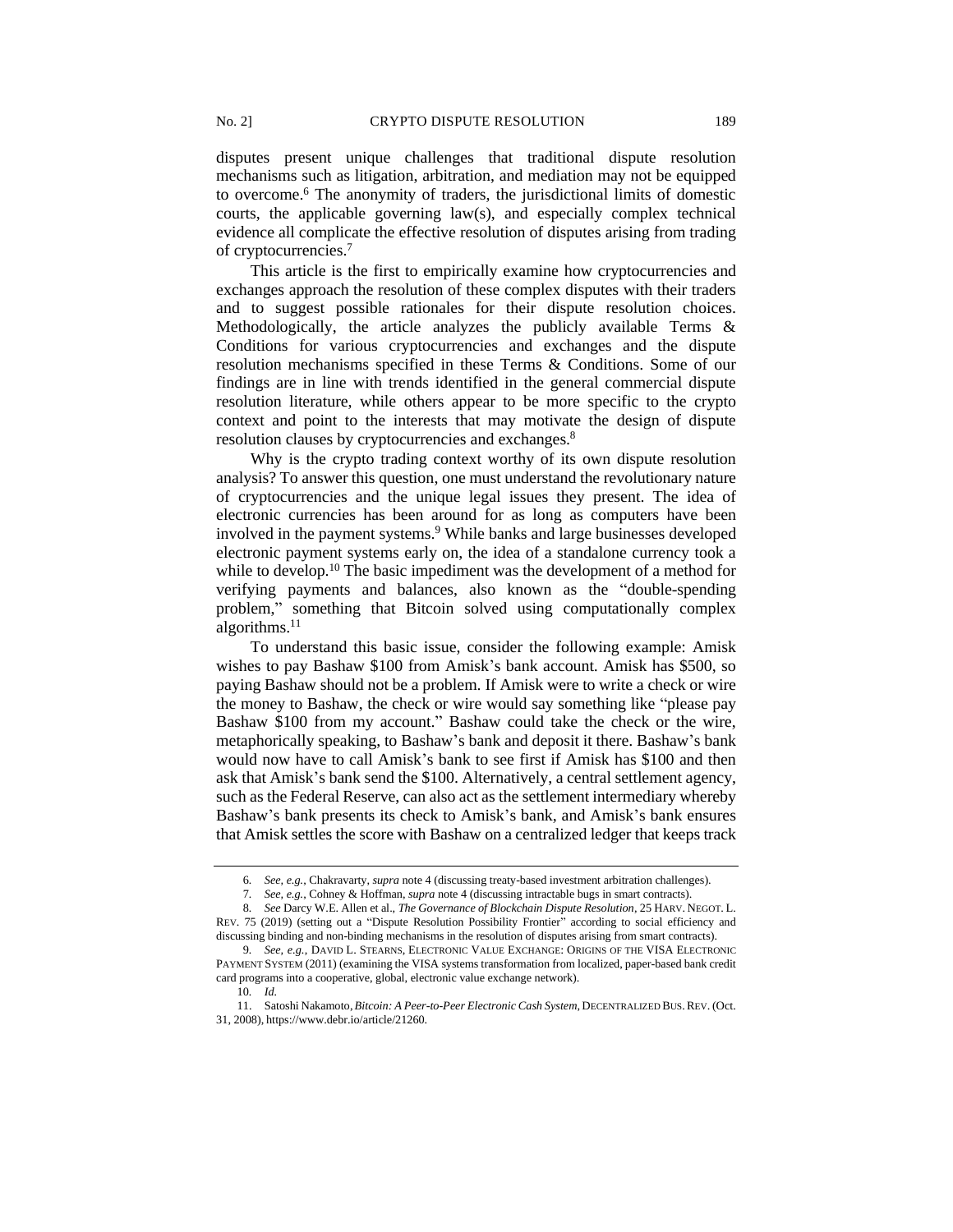of all these transactions. Indeed, millions of such settlements take place daily by the various branches of the Federal Reserve.<sup>12</sup> The other option, of course, is to dispense with a clearinghouse altogether. Instead of having a third party verify balances and transactions between the various payors and payees, a decentralized system that allowed all actors on the platform to verify payments and keep track of the balances could also work.<sup>13</sup>

It was in this regard that Satoshi Nakamoto's foundational paper outlining the basic structure of Bitcoin, $14$  a cashless and bankless monetary system, was revolutionary. Spurred by the 2008 financial collapse and the constant policy failures of the Federal Reserve, Nakamoto sought to find an alternate monetary system that would allow end-users to bypass a volatile and vulnerable payment system.<sup>15</sup> His proposed system did not need a trustworthy third party to verify transactions but rather all users could engage in verification.<sup>16</sup> This, in turn, dispensed with a centralized clearinghouse through the operation of a completely decentralized platform.<sup>17</sup> The system is a true peer-to-peer system where no central authority is needed to verify what each peer has in terms of balances.<sup>18</sup>

The Bitcoin network that Nakamoto proposed uses what is known as "blockchain" technology to keep the system running.<sup>19</sup> It allows one to buy bitcoin, and other cryptocurrencies, on various exchanges either using cash, wire transfer, or even a credit card.<sup>20</sup> While initially slow to take off, Bitcoin today is a payment system with a total market value of over \$813 trillion.<sup>21</sup> Although the value of bitcoin in dollars has fluctuated quite dramatically in recent years,  $2<sup>2</sup>$ the success of Bitcoin as a virtual coin system has led to speculations that bitcoins could replace the dollar as the main currency in our economy, $^{23}$  and to

<sup>12</sup>*. See* FEDERAL RESERVE, https://www.federalreserve.gov/aboutthefed.htm. (last visited Aug. 22, 2021) (providing a general overview of the functionality of the Federal Reserve).

<sup>13.</sup> Nakamoto,*supra* note 11, at 2.

<sup>14</sup>*. Id.* We refer to the general monetary system as "Bitcoin,", and the specific cryptocurrency as "bitcoin." *See also* PAUL VIGNA & MICHAEL J. CASEY, THE AGE OF CRYPTO CURRENCY: HOW BITCOIN AND DIGITAL MONEY ARE CHALLENGING THE GLOBAL ECONOMIC ORDER, 41–68 (2015) (discussing the precursors to Bitcoin and the development of cryptocurrencies).

<sup>15</sup>*. See* VIGNA & CASEY *supra* note 14 (discussing Sakamoto's early efforts to design the Bitcoin system).

<sup>16.</sup> Nakamoto,*supra* note 11, at 1.

<sup>17.</sup> *Id.* at 2; We use the term platform in this article generically, and not in any technical sense. We are aware that platforms can also refer to systems that execute contracts or tokens such as Ethereum. We did not find a consistent usage of the term platform as it has been used to refer to currencies and exchanges alike. 18. Nakamoto,*supra* note 11, at 1.

<sup>19</sup>*. Id*. at 2–3.

<sup>20</sup>*. See generally* DON TAPSCOTT & ALEX TAPSCOTT, BLOCKCHAIN REVOLUTION: HOW THE TECHNOLOGY BEHIND BITCOIN AND OTHER CRYPTOCURRENCIES IS CHANGING THE WORLD (2018) (providing an overview of blockchain applications).

<sup>21.</sup> As of Sept. 27, 2021. *Today's Cryptocurrency Prices by Market Cap*, COINMARKETCAP, https://coinmarketcap.com (last visited Sept. 7, 2021).

<sup>22.</sup> Raynor de Best, *Bitcoin Price from October 2013 to August 22, 2021*, STATISTA https://www.statista.com/statistics/326707/bitcoin-price-index/ (Last visited Aug. 22, 2021); *See also* COINMARKETCAP, https://coinmarketcap.com/ (displaying the price of one bitcoin on August 22, 2021 as \$50,026.54).

<sup>23.</sup> SAIFEDEAN AMMOUS, THE BITCOIN STANDARD: THE DECENTRALIZED ALTERNATIVE TO CENTRAL BANKING 212 (2018) (arguing that bitcoin has the potential to become a global sound money replacing traditional government issued money, which the author considers unsound).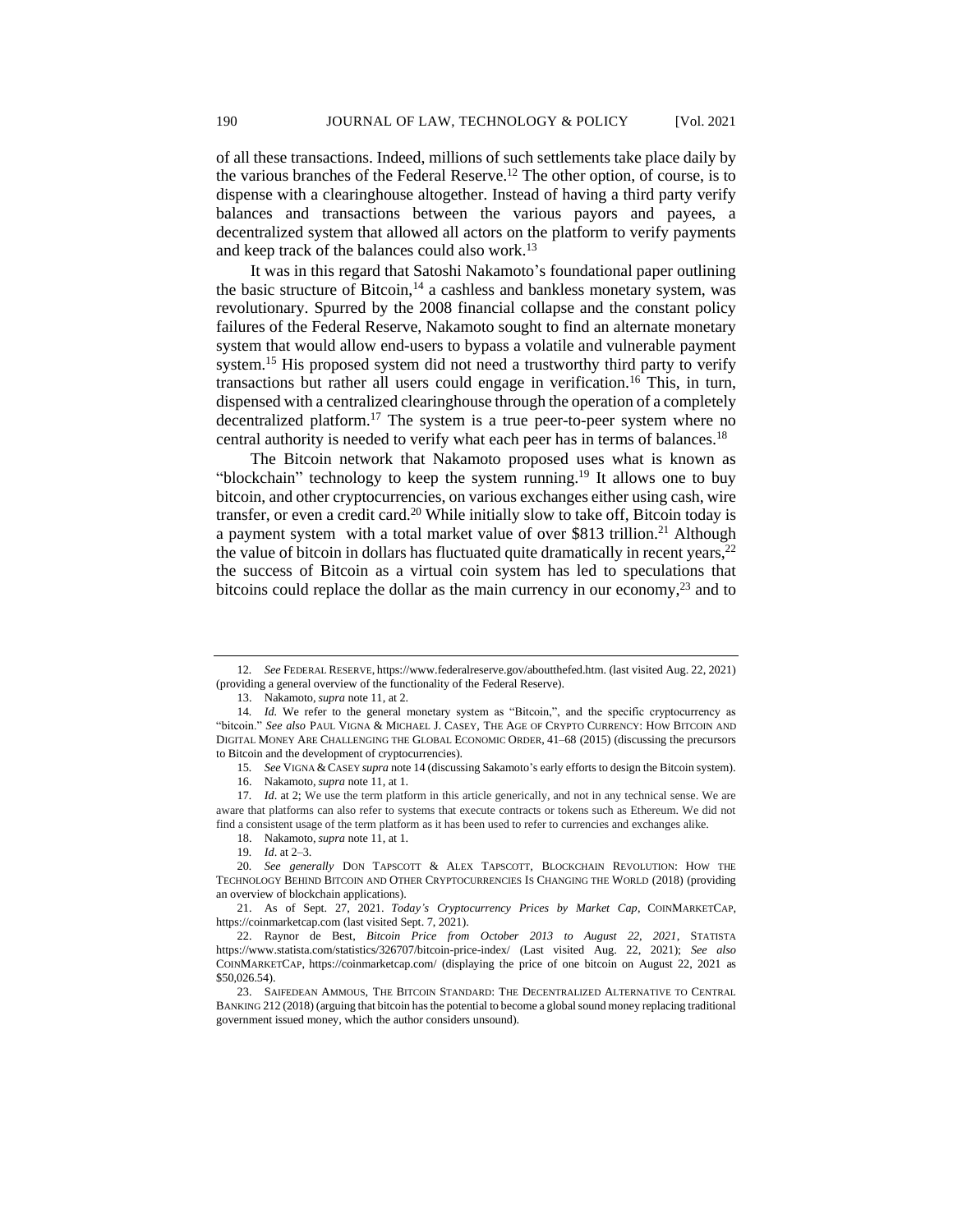the emergence of thousands of other cryptocurrencies.<sup>24</sup> At present, much of Bitcoin's utility seems to be, notwithstanding its price fluctuations, as a store of value more so than a medium of exchange or a payment system.<sup>25</sup> That being said, the recent announcement by the government of El Salvador that Bitcoin is now considered a legal tender may accelerate its usage for payments.<sup>26</sup> Indeed, some courts in the United States have found Bitcoin to be money, at least for the purposes of finding federal subject matter jurisdiction under various money

While Bitcoin can be viewed "as an institution that creates and enforces property rights,"<sup>28</sup> it also has limitations as a rights-enforcing system which makes for a more challenging dispute resolution environment.<sup>29</sup> For instance, Bitcoin and other cryptocurrency trading systems are unable to exercise normative judgment to resolve contractual ambiguities leading to disputes among users.<sup>30</sup> With new cryptocurrencies constantly emerging and the volume of trading on crypto exchange steadily rising, $31$  disputes between traders or between traders and trading platforms arising out of contractual ambiguities or otherwise are bound to increase as well. Scholars have identified at least three challenges associated with the resolution of such crypto disputes: the absence of a central financial authority to reverse transfers of money in case of fraud, the

27*. See, e.g.,* United States v. Harmon, 474 F. Supp. 3d 76 (D.D.C. 2020) (holding that the term "money" encompasses bitcoin under the Money Transmitters Act); SEC v Shavers, No. 4:13-CV-416, 2013 WL 4028182 (E.D. Tex. Aug. 6, 2013) (holding that bitcoins are securities as defined by Federal Securities Law); *see also*, Matt Clinch, *Bitcoin Recognized by Germany as 'Private Money'*, CNBC (Aug. 19, 2013, 10:25 AM), https://www.cnbc.com/id/100971898.

28. Michael Abramowicz, *Cryptocurrency-Based Law*, 58 ARIZ. L. REV. 359, 361 (2016).

29*. Id*. at 362.

laundering and securities legislation.<sup>27</sup>

<sup>24</sup>*. See* COINMARKETCAP, https://coinmarketcap.com/all/views/all/ (last visited Aug. 22, 2021) (listing 11,354 cryptocurrencies).

<sup>25.</sup> See e.g., Dirk G. Bauer & Thomas Dimpfl, *The Volatility of Bitcoin and its Role as a Medium of Exchange and a Store of Value*, EMPIRICAL ECON. (2021) (empirically finding that "Bitcoin cannot function as a medium of exchange and has only limited use as a risk-diversifier," as well as demonstrating that "Bitcoin displays store of value characteristics over long horizons."); *see also* Dirk G. Bauer et al., *Bitcoin: Medium of Exchange or Speculative Assets?*, 54 J. INT'L. FIN. MKTS., INSTS. & MONEY 177 (2018) (analyzing the "transaction data of Bitcoin accounts" to show "that Bitcoins are mainly used as a speculative investment and not as an alternative currency and medium of exchange.").

<sup>26.</sup> Nelson Renteria et al., *In a World First, El Salvador Makes Bitcoin Legal Tender*, REUTERS (June 9, 2021, 10:24 PM), https://www.reuters.com/world/americas/el-salvador-approves-first-law-bitcoin-legal-tender-2021-06-09; Roger Huang, *An Economic History of El Salvador's Adoption of Bitcoin*, FORBES (June 27, 2021, 4:06 PM), https://www.forbes.com/sites/rogerhuang/2021/06/27/an-economic-history-of-el-salvadorsadoption-of-bitcoin/?sh=4caea9d793fd.

<sup>30</sup>*. Id.* at 361–362. *See*, *e.g.,* Kevin Werbach, *Trust, but Verify: Why the Blockchain Needs the Law*, 33 BERKELEY TECH. L.J. 487, 550 (2018) ( "Too much law could stifle the blockchain or drive it underground, yet so could too little law."); *See also* Kelvin F. K. Low & Eliza Mik, *Pause the Blockchain Legal Revolution*, 69 INT'L &COMPAR.L. Q. 135, 175 (2019) ("[A] detailed examination of the technology exposes both its limitations and the many misunderstandings rampant among both legal and technological cryptomaniacs. Properly decrypted, the promised blockchain legal revolution appears to be a damp, and regrettably widely distributed, squib.").

<sup>31.</sup> For instance, the cryptocurrency Dogecoin, which was originally created as a joke, had a price per unit at around 1 cent for many years. Then in January 2021, apparently spurred by a tweet by Elon Musk, the price rallied to almost 8 cents, an 800% gain in value. *Dogecoin, the Cryptocurrency That Started as a Joke, Is Spiking*, (May 15, 2021), https://www.nytimes.com/live/2021/02/08/business/stock-market-today; *See also* Yueqi Yang, *Dogecoin Soars to New Record as Musk Fires off New Tweet*, BLOOMBERG (Feb. 7, 2021. 12:30 PM), https://www.bloomberg.com/news/articles/2021-02-07/dogecoin-soars-again-toward-record-aftercrashing-last-week (showcasing an increase in the volume of trading on crypto-currency exchanges).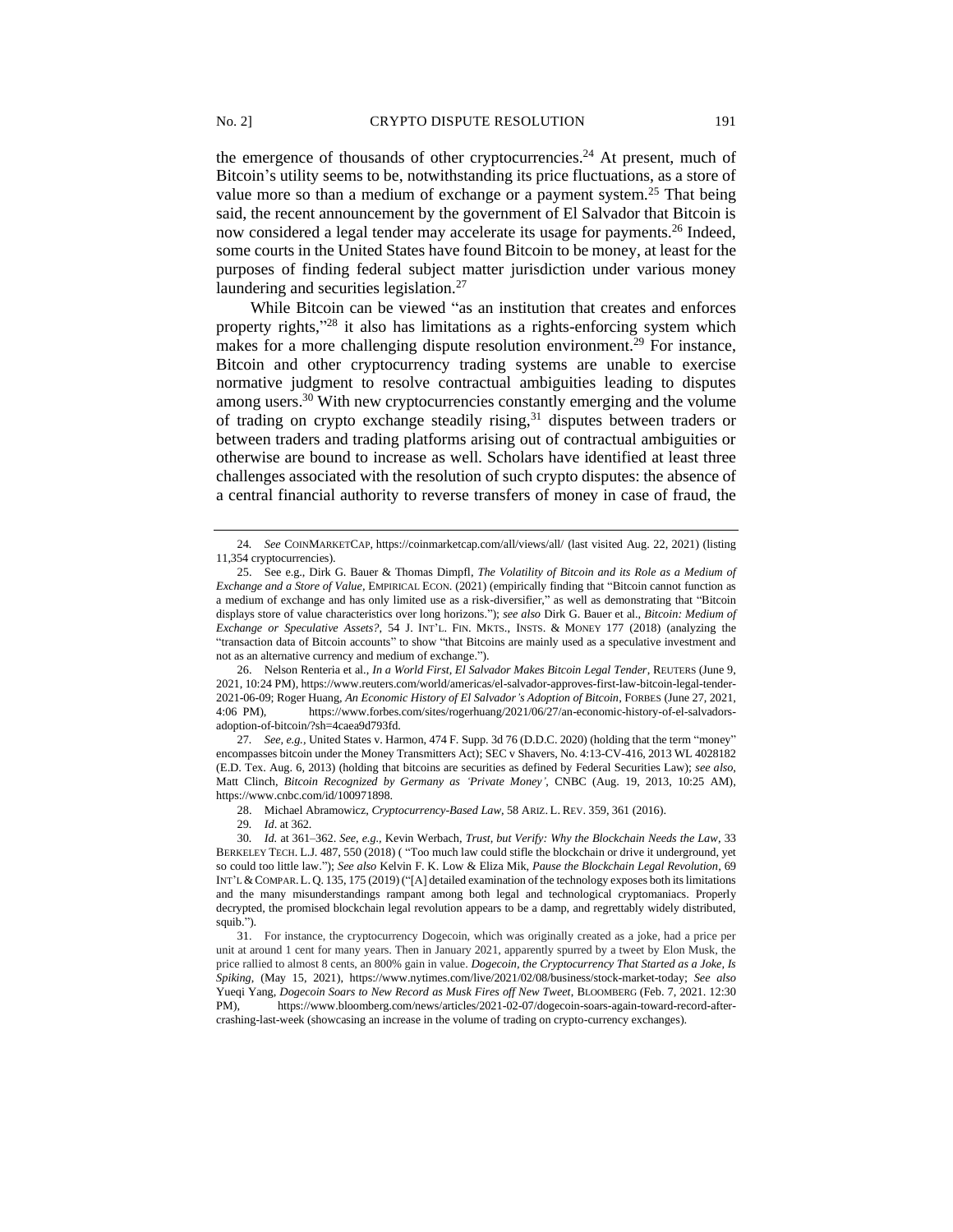lack of access to national courts in some cases due to the anonymity of the parties involved and the associated difficulty with establishing jurisdiction, and the fact that the crypto system is "distinctively trustless," which makes voluntary compliance less relevant.<sup>32</sup>

In this article, we empirically explore how players in the cryptocurrency world go about resolving their disputes. While much has been written on various financial and legal aspects of cryptocurrencies, little research has been dedicated to how disputes arising in this context are resolved. Notwithstanding recent attempts to develop platform-based mechanisms specifically tailored to the crypto context,  $33$  we focus on platforms' choice of litigation in domestic courts versus international arbitration as the two main dispute resolution methods employed in this context.<sup>34</sup> We constructed a database of approximately  $300$ cryptocurrencies and exchanges whose Terms & Conditions were publicly available on their websites. $35$  We collected and coded information on various aspects of the dispute resolution clauses included in these Terms & Conditions. We then analyzed empirically the relative use of each mechanism, as well as its design and operation. Based on these findings, we offer an account of the crypto dispute resolution landscape and make preliminary suggestions as to what might motivate cryptocurrencies and exchanges to choose litigation, arbitration, or at times—both.

The article is structured as follows: In Part I, we provide a basic explanation of cryptocurrencies, crypto exchanges, and the mechanics of crypto trading.<sup>36</sup> In Part II, we discuss some of the theories suggested in the literature on the choice and use of arbitration versus litigation for the resolution of commercial disputes generally. In Part III, we discuss some of the crypto disputes that have arisen, or might arise, from crypto trading and the use of arbitration, litigation, and other crypto-specific mechanisms in this context. In Part IV, we introduce our threestage empirical study of cryptocurrencies and exchanges, which is comprised of frequency testing, correlations testing, and logistic regression, and explain our

<sup>32.</sup> Pietro Ortolani, *Self-Enforcing Online Dispute Resolution: Lessons from Bitcoin*, 36 OXFORD J. LEGAL STUD. 595, 607 (2016).

<sup>33.</sup> In addition to platform-based forums discussed later in this article, *see, e.g.,* Wulf A. Kaal & Craig Calcaterra*, Crypto Transaction Dispute Resolution,* 73(1) BUS. LAW. 109 (2017/2018) (proposing "an opensource platform ecosystem for smart contracting dispute resolution that allows users to opt in to a conflict resolution mechanism that enables more nuanced crypto solutions . . . .").

<sup>34</sup>*. See* Allen et al., *supra* note 8, at 75 (setting out a "Dispute Resolution Possibility Frontier" according to social efficiency). We also track the use of non-binding mechanisms such as negotiation and mediation, but we find that these are relatively rarely used in this context as the main or sole dispute resolution mechanism.

<sup>35.</sup> We examined 250 cryptocurrencies and 250 crypto exchanges in total. We were not able to locate the Terms & Conditions for 151 cryptocurrencies and 66 crypto exchanges on their websites. Finding those would have required the installation of their software and presumably then agreeing to the Terms & Conditions, assuming the Terms & Conditions would be available upon installation. Some of the currencies or exchanges had both arbitration and litigation specified as mechanisms for dispute resolution. We counted these observations twice, and this resulted in 304 observations in total. A list of the cryptocurrencies and exchanges included in our database and their website can be found in Appendix IV.

<sup>36.</sup> This explanation is intended to be non-technical and non-exhaustive. Our goal is simply to provide the unfamiliar reader with a basic understanding of crypto trading as context for our discussion of crypto dispute resolution.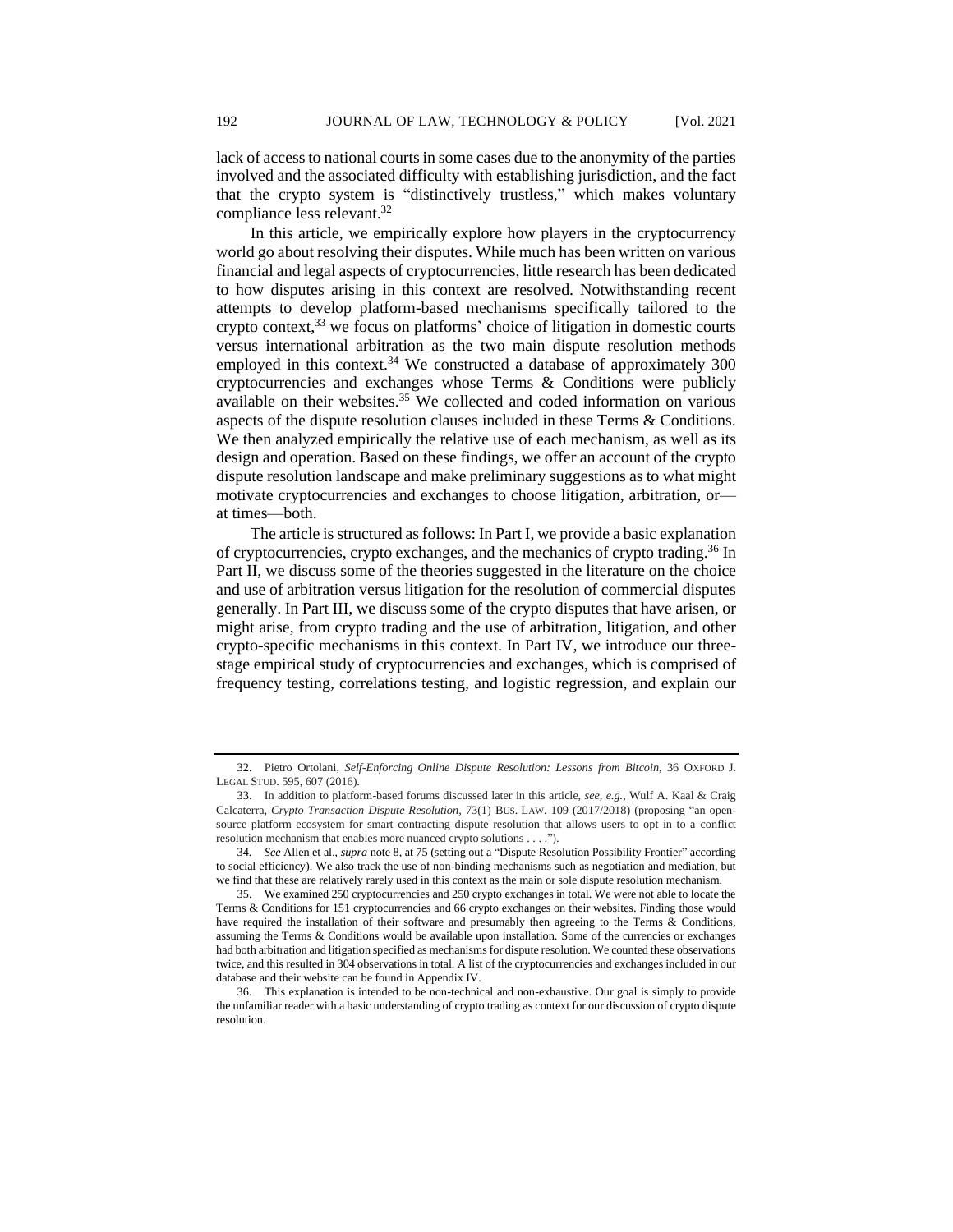methodology.<sup>37</sup> We present and analyze our empirical results in Part V of the article and offer conclusions in Part VI. The statistical results we refer to are set out in detailed tables and numerical outputs in Appendices I–III. A list of the cryptocurrencies and exchanges included in our database and their website can be found in Appendix IV.

#### I. CRYPTOCURRENCIES AND CRYPTO EXCHANGES: A BRIEF INTRODUCTION

To understand the basics of cryptocurrencies, one needs to understand basic money and banking principles. Cash is the basic building block in thinking about any payment system.<sup>38</sup> It has all the characteristics that economists require in any currency.<sup>39</sup> It is a medium of exchange, a store of value, and a unit of account.<sup>40</sup> But first and foremost, it facilitates exchange in the real world and overcomes the classic problem of the absence of double coincidence of wants. Let us return to our two individuals, Amisk and Bashaw. Amisk has apples and wants to buy pears. Bashaw has pears and wants to buy apples. In this situation, Amisk and Bashaw can exchange their apples and pears at an appropriate exchange rate. Now add Caroline to this equation. Caroline has candles and also wants to buy apples. Facilitating an exchange between these three individuals begins to get complicated. Adding a fourth individual and fourth good or service makes keeping track of the relative prices of all the goods and services a difficult task.

Additionally, if Amisk wishes to buy Caroline's candles, Amisk will have to deliver the apples on the spot in order for Caroline's candles to also be delivered on the spot. Otherwise, the two of them will have to enter into contracts for future delivery of their goods. This, of course, creates further complexity in their economic microcosm. Simply promising apples to Caroline does not guarantee that Amisk will actually have apples at the promised time of delivery. Indeed, the apples may not be available for any number of reasons. Amisk may have also entered into another contract with Bashaw for delivery of the same apples in exchange for pears. This means that the apples have been doublebooked for two different contracts. All of these concerns can be easily solved by creating cash. The cash allows Amisk to pay Caroline for the candles whenever they are available. If Amisk has some remaining cash, Amisk can also pay Bashaw for the pears. The question of double-spending, that is attempting to exchange the same apples in return for different goods, does not become an issue in a pure cash economy.

40*. Id*.

<sup>37</sup>*. See generally* MICHAEL O. FINKELSTEIN & BRUCE LEVIN, STATISTICS FOR LAWYERS (Stephen E. Fienberg et al. eds., 3d ed. 2015) (explaining the standard statistical terms commonly used in legal settings).

<sup>38</sup>*. See* Will Kenton & Michael J. Boyle, *Cash*, INVESTOPEDIA (Jan. 18, 2021), https://www.investopedia.com/terms/c/cash.asp (explaining the basic function of money within a payment system).

<sup>39</sup>*. See Functions of Money – The Economic Lowdown Podcast Series,* FEDERAL RESERVE BANK OF ST. LOUIS, https://www.stlouisfed.org/education/economic-lowdown-podcast-series/episode-9-functions-of-money (last visited Aug. 22, 2021) (explaining the common characteristics and functions of money).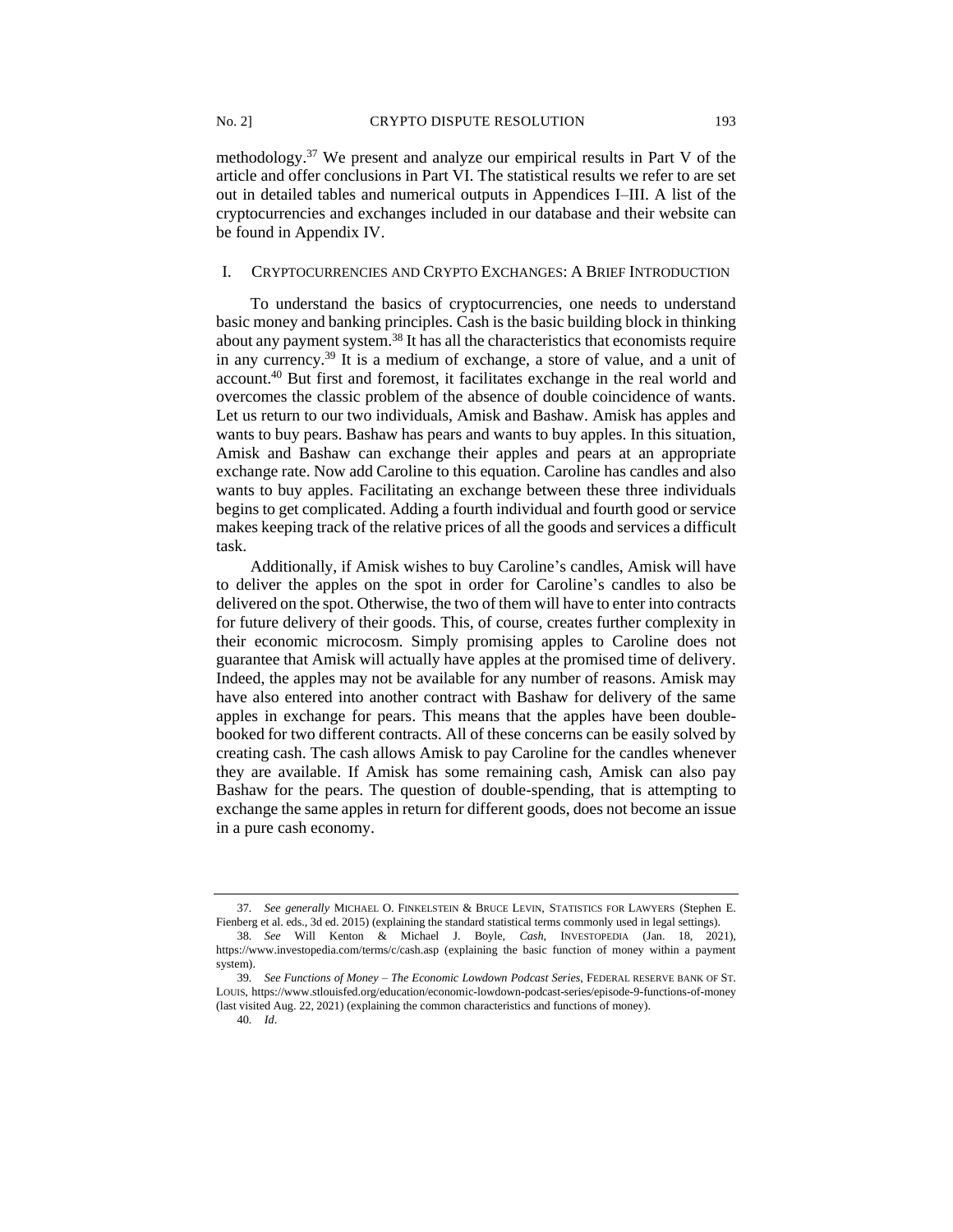But cash has its own problems. Cash is cumbersome to carry around, can be stolen, and can be physically destroyed. So over time, banking created alternatives to cash, which allowed for individuals to transact with each other without these problems manifesting. To this end, banking was set up to be a neutral third party that can verify the integrity of cash transfers and balances.<sup>41</sup> When Amisk transfers money from his account to Bashaw's account, the banking system verifies that Amisk has the cash and that when the cash is transferred to Bashaw's account Amisk's balance is reduced by the amount transferred and Bashaw's balance is increased by the corresponding amount. Notwithstanding occasional problems of fraud in its various forms afflicting the system, banks and the banking system, generally speaking, have maintained a stable and efficient system that assures the world of the integrity of transfers and balances among various accounts.<sup>42</sup> A system so wonderful, one would think, would hardly give anyone reason to complain.

Yet, the financial collapse and resulting recession of 2008 solidified the doubt that many had in the existing banking system and its dependence on the various central banking systems. $43$  The problem that those who attempted to create alternate payment systems faced was that of ensuring the integrity of the balances and transfers with no centralized verification system.<sup>44</sup> Nakomoto's Bitcoin system dispenses with a clearinghouse altogether.<sup>45</sup> Instead of having a third party verify balances and transactions between the various payors and payees, his proposed decentralized system allows all actors on the platform to verify payments and keep track of the balances.<sup>46</sup> As already noted, the Bitcoin network that Nakamoto proposed uses what is known as "blockchain" to keep the system running.<sup>47</sup>

In very simple terms, the Bitcoin system works as follows. Suppose Amisk has 100 bitcoins that Amisk obtained either by purchasing them or by earning them in the Bitcoin system.<sup>48</sup> Amisk would have the bitcoins stored in his digital secure wallet. The wallet is digital in that it is a computer file that contains basic information about Amisk and his bitcoin balance.<sup>49</sup> It is secure in that there is a password or encryption that prevents outsiders from altering the contents of the wallet.<sup>50</sup> Suppose that Amisk wants to send Bashaw ten bitcoin. Amisk's wallet

<sup>41.</sup> Liz Smith, *All About Bank-to-Bank Transfers*, SMARTASSET (Jul. 23, 2019), https://smartasset.com/ checking-account/all-about-bank-to-bank-transfers.

<sup>42</sup>*. See* Adam Hayes & Michael J. Boyle, *Understanding the Role of the Fed*, INVESTOPEDIA (July 15, 2021), https://www.investopedia.com/terms/f/federalreservebank.asp (explaining the role of the Federal Reserve System in maintaining financial stability).

<sup>43</sup>*. See A Decade after the Great Recession, Is the Global Financial System Safer?,* KNOWLEDGE @ WHARTON (Sept. 11, 2018), https://knowledge.wharton.upenn.edu/article/ten-years-great-recession-globalfinancial-system-safer ("[M]any of the large U.S. banks were subject to doubts about their solvency.").

<sup>44.</sup> VIGNA & CASEY,*supra* note 14 (discussing issues confronted by precursors to Bitcoin).

<sup>45.</sup> Nakamoto, *supra* note 11, at 1.

<sup>46</sup>*. Id*. at 5.

<sup>47</sup>*. Id*. at 2.

<sup>48.</sup> Amisk could have "earned" the bitcoin as a "miner," a concept explained below.

<sup>49</sup>*. See* Jake Frankenfield, *Bitcoin Wallet*, INVESTOPEDIA (Aug. 9, 2021), https://www.investopedia.com/ terms/b/bitcoin-wallet.asp (explaining what a bitcoin wallet is).

<sup>50</sup>*.* François R. Velde, *Bitcoin: A primer*, FED. RESERVE BANK OF CHICAGO ESSAYS ON ISSUES, 317 (Dec. 2013); CHRISTIAN DECKER & ROGER WATTENHOFER, INFORMATION PROPAGATION IN THE BITCOIN NETWORK (2013).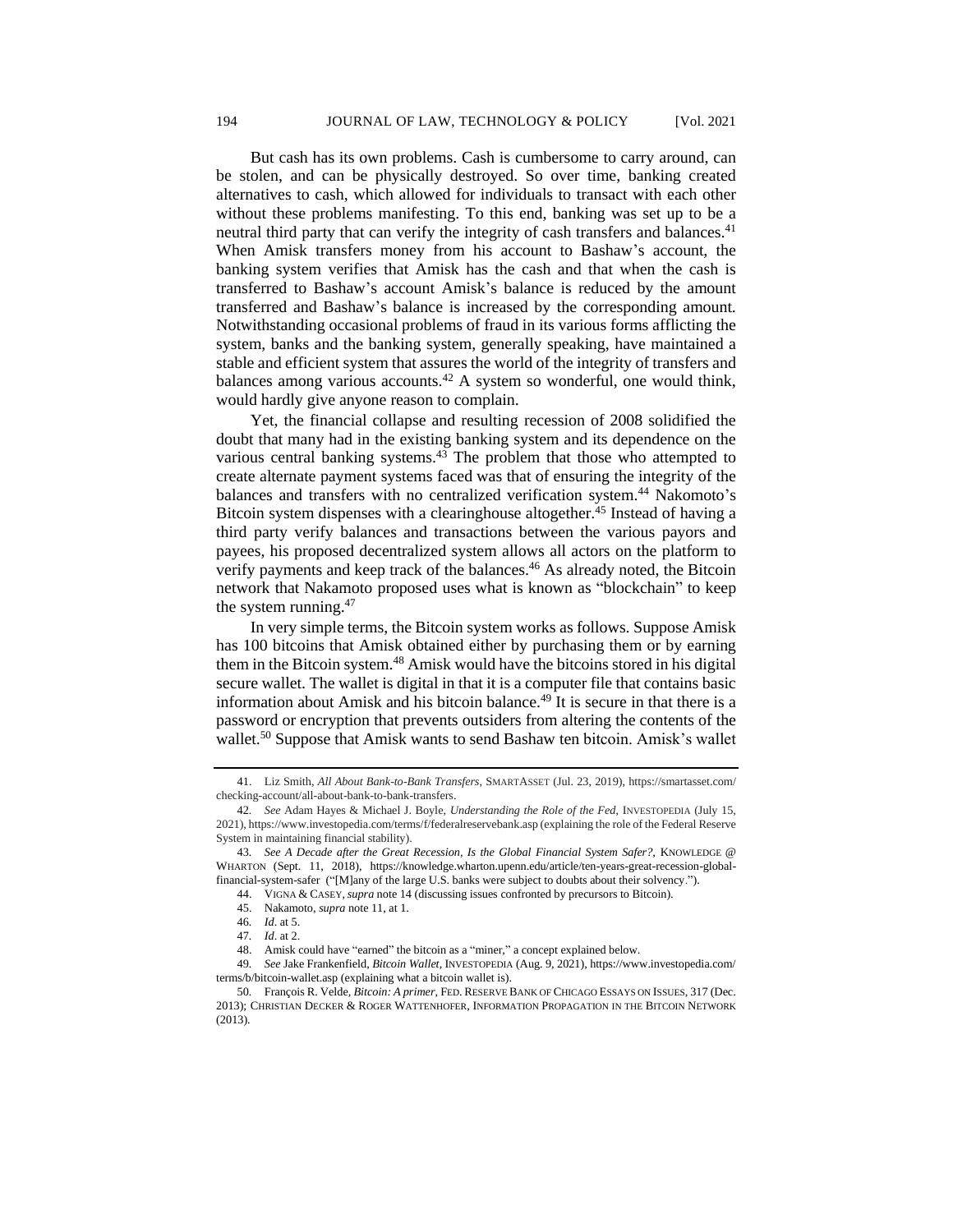in the Bitcoin system will send a message to Bashaw that uses Amisk's digital signature with a timestamp and the amount transferred, here ten bitcoin. The message is also broadcast to all active users or peers on the Bitcoin system. Now, a record needs to be created with the Amisk-to-Bashaw transaction being recorded for all to see. This record is a public ledger that is maintained in chainlike fashion, known as the blockchain. If a public record is not created, the classic double-spending problem arises, namely that Amisk can send another ten bitcoins to another user, Caroline, and so on without anyone figuring out that he has run out of bitcoin. If Amisk were giving cash to Bashaw, there would be no issue as once Amisk runs out of cash, there is nothing more to give. If Amisk writes a check drawn on a bank, the bank maintains the balance ledger and can verify that Amisk has enough money to cover the check. But in the Bitcoin system, there is no central authority to monitor this.<sup>51</sup> Hence, it is up to other specific users, known as "miners," to assist in this process.<sup>52</sup>

These miners are users who typically possess very high-powered computers that can perform a large number of mathematical computations very fast.<sup>53</sup> Their job is to verify that the transaction has actually taken place and that the transferor has a sufficient balance to send the specified amount of bitcoin to the transferee. <sup>54</sup> Therefore, the transaction of Amisk sending ten bitcoin to Bashaw can only be executed if the transaction is added to the blockchain where miners can verify it.<sup>55</sup> This also allows all to verify that the balances claimed by each user add up.<sup>56</sup>

Any miner can try to add this transaction to the chain.<sup>57</sup> The miners are incentivized to do so, because the first one to properly add the transaction to the chain will receive a payment in bitcoin either from the system or from Amisk or both.<sup>58</sup> For any of the miners to add the transaction to the chain, they must solve a complex mathematical process.<sup>59</sup> The process takes into account the last entry in the chain (in this example nothing), the message containing the transfer of ten bitcoin including the digital signature of the sender, the identity of the recipient, and some other numbers.<sup>60</sup> It then generates another number called a "hash." The value of the hash must match a pre-set number that the Bitcoin system specifies.<sup>61</sup> Without getting into too much technical detail, it can take ten minutes for a very powerful computer to process these computations to come up with the right answer.<sup>62</sup> Once the miner has come up with the right hash, the transaction block is provisionally added to the chain. As more miners verify the

<sup>51.</sup> CHRISTIAN DECKER & ROGER WATTENHOFER, INFORMATION PROPAGATION IN THE BITCOIN NETWORK, 3 (2013).

<sup>52</sup>*. Id.*

<sup>53.</sup> Nakamoto, *supra* note 11, at 2–4.

<sup>54</sup>*.* Nakamoto, *supra* note 11, at 2–4; François R. Velde, *Bitcoin: A Primer*, FED. RESERVE BANK OF CHICAGO ESSAYS ON ISSUES, 317 (Dec. 2013).

<sup>55.</sup> Velde, *supra* note 54.

<sup>56.</sup> DECKER & WATTENHOFER, *supra* note 51, at 2.

<sup>57.</sup> Velde, *supra* note 54.

<sup>58</sup>*. Id.*

<sup>59</sup>*. Id.*

<sup>60</sup>*. Id.*

<sup>61.</sup> Nakamoto, *supra* note 11.

<sup>62.</sup> DECKER & WATTENHOFER, *supra* note 51, at 2; Nakamoto, *supra* note 11, at 4.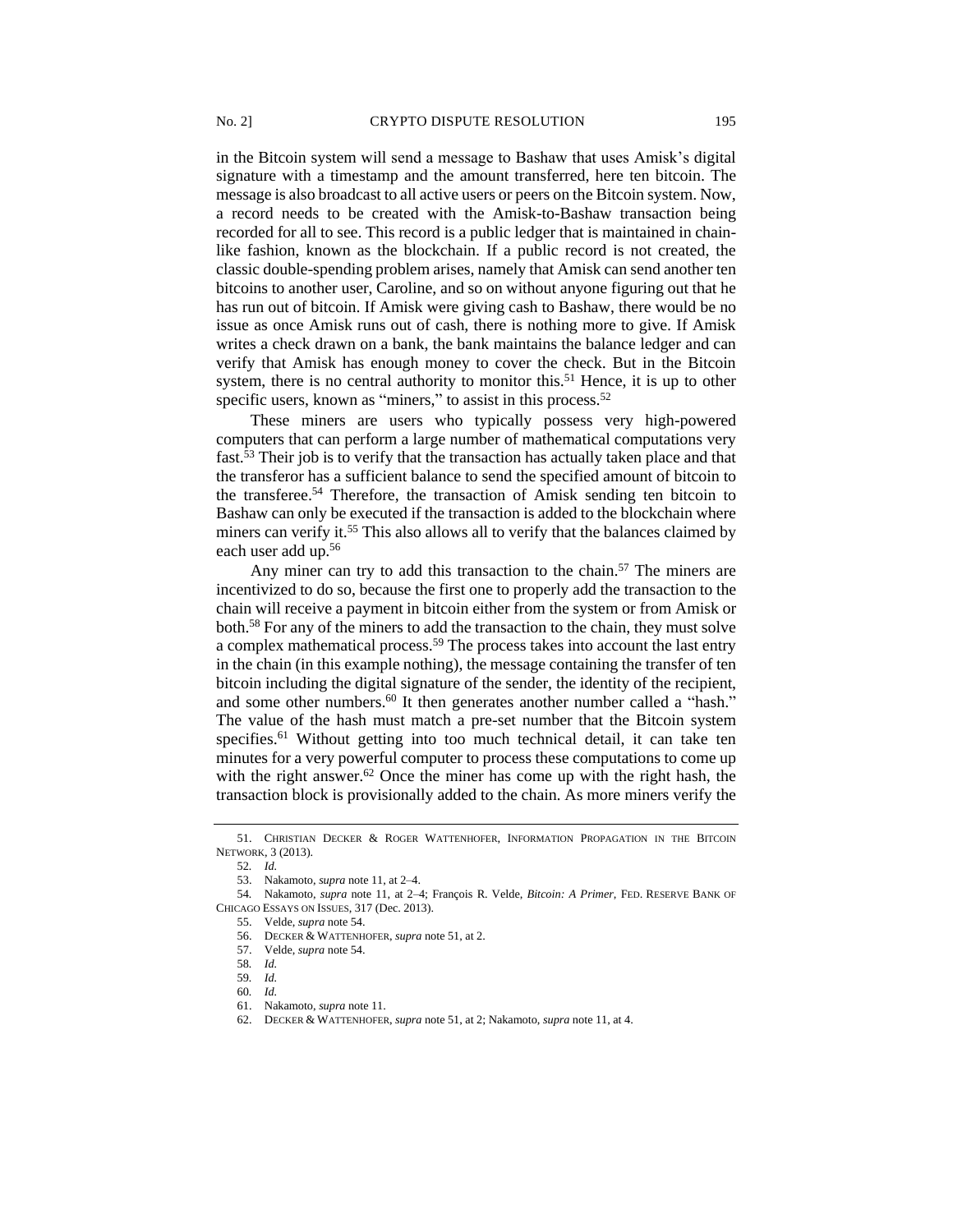transaction, at some point there is a deemed consensus and the block containing the transaction (and other transactions) will be finally confirmed in the chain.<sup>63</sup> When this happens, the transaction is validated, and the ledgers that are stored on all or many of the users' computers are updated.<sup>64</sup> This allows the ledger to reflect the new balances for both Amisk and Bashaw. Over time, users can send and receive bitcoin from each other, with a transparent ledger that allows all to verify for all who has what and how much.<sup>65</sup>

Since the creation of the Bitcoin system, there has been an explosion of cryptocurrencies.<sup>66</sup> Some, such as Ethereum, follow the decentralized model of Bitcoin, $67$  while others, such as Ripple, are used by banks themselves. $68$  Indeed, by our last count, there were over 5,000 such currencies with a wide range of market capitalization value.<sup>69</sup> The addition of new cryptocurrencies has created new dynamics in the demand for these currencies.<sup>70</sup> Economic actors could purchase these currencies using traditional cash, or whichever way one can earn these currencies within the currency's system.<sup>71</sup> They could also exchange one cryptocurrency for another.<sup>72</sup> This can be done privately.<sup>73</sup> For example, Amisk could message Bashaw and ask whether Bashaw was willing to sell one bitcoin for ten ethers, Ethereum's currency. Bashaw could agree, and transfer to Amisk ten ethers in the Ethereum system, while Amisk transfers one bitcoin to Bashaw on the Bitcoin system.

Alternatively, Amisk and Bashaw could both open accounts on a crypto exchange. Amisk first needs to transfer some bitcoin to the exchange's account, while Bashaw transfers some ether to the exchange's account. Now the two of them can utilize the exchange's platform to exchange their currencies with each other or with others on the exchange. Depending on the exchange and its capacity, there may be a few or many cryptocurrencies available for exchange.<sup>74</sup> The nature of the exchange and the relative prices at which cryptocurrencies are exchanged tend to resemble traditional exchanges where stocks and other traditional assets are traded.<sup>75</sup> Those wishing to sell a currency list their ask

<sup>63.</sup> DECKER & WATTENHOFER, *supra* note 51, at 1–3; Nakamoto, *supra* note 11, at 8.

<sup>64.</sup> DECKER & WATTENHOFER, *supra* note 51.

<sup>65</sup>*. Id.*

<sup>66.</sup> Liran Rosenfeld, *The Number of Cryptocurrencies is Exploding. This is How You Can Learn About the Different Altcoins and Safely Get Involved*, YAHOO! (June 1, 2021), https://www.yahoo.com/now/numbercryptocurrencies-exploding-learn-different-124923879.html?.

<sup>67.</sup> ANTHONY LEWIS, THE BASICS OF BITCOINS AND BLOCKCHAINS AN INTRODUCTION TO CRYPTOCURRENCIES AND THE TECHNOLOGY THAT POWERS THEM (2018).

<sup>68.</sup> Martin Arnold, *Ripple and Swift Slug it Out Over Cross-border Payments,* FIN. TIMES (June 5, 2018), https://www.ft.com/content/631af8cc-47cc-11e8-8c77-ff51caedcde6.

<sup>69</sup>*. Today's Cryptocurrency Prices by Market Cap,* COINMARKETCAP, https://coinmarketcap.com (last visited Sept. 27, 2021) (valuing the market cap value for Bitcoin at over \$813 billion, for Birdchain over \$373,000, as well as thousands of other cryptocurrencies at \$10,000 or less).

<sup>70</sup>*. See, e.g.,* Bambrough, *supra* note 2 (detailing the volatility of meme-based bitcoin).

<sup>71</sup>*. See, e.g.,* Bauer & Dimpfl, *supra* note 25 (detailing the current workings of Bitcoin system).

<sup>72</sup>*. Id.*

<sup>73</sup>*. See generally* Jake Frankenfield, *Bitcoin Exchange,* INVESTOPEDIA (updated Aug. 9, 2021), https://www.investopedia.com/terms/b/bitcoin-exchange.asp (explaining how cryptocurrencies are exchanged for traditional currency and for each other).

<sup>74.</sup> Kendall Little, *Want to Buy Crypto? Here's What to Look for In a Crypto Exchange*, TIME (July 20, 2021), https://time.com/nextadvisor/investing/cryptocurrency/what-are-cryptocurrency-exchanges.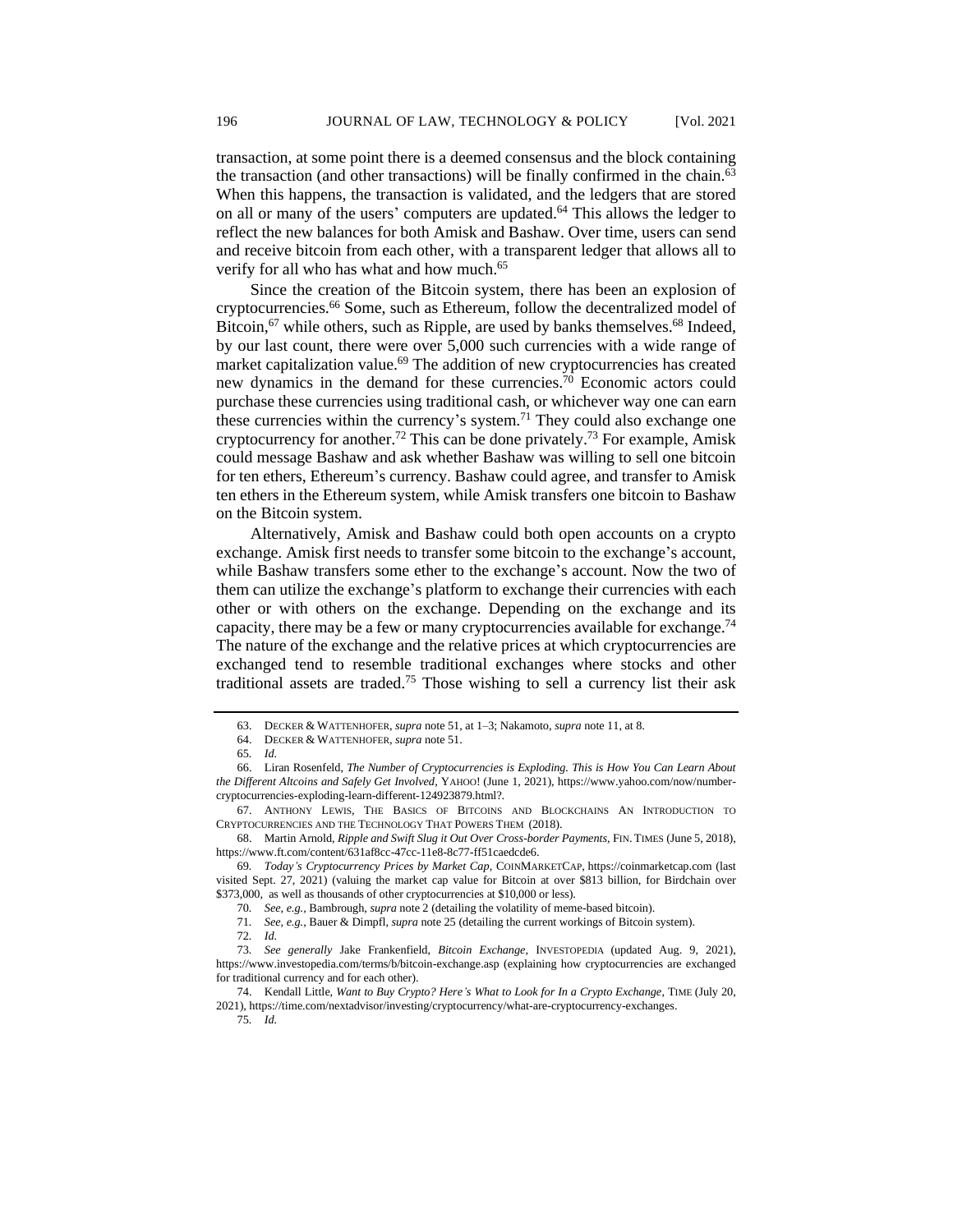price, while those wishing to purchase a currency will list their bid price. The system will usually clear the asks and bids by matching them with each other.<sup>76</sup> When that happens, say in the case of Amisk and Bashaw, the exchange will transfer Amisk's bitcoins to Bashaw and Bashaw's ethers to Amisk. These transfers take place on the exchange, so the actual currencies are still being held by the exchange.<sup>77</sup> Only when Amisk or Bashaw transfer their new balances back to their personal wallets, again by way of miners who verify the transaction and add it to the blockchain, do they truly have control over their new balances.

#### II. LITIGATION AND ARBITRATION––AN OVERVIEW

Litigation used to be the only available, and remains the default, avenue for resolving civil disputes.<sup>78</sup> However, disputing parties have become increasingly dissatisfied with the cost and length of court proceedings.<sup>79</sup> Even if a party is ultimately successful, it may find itself engulfed in expensive discoveries, trials, and appeals for years. Businesses have also grown weary of litigation and its unpredictable jury verdicts and soaring legal costs.<sup>80</sup> In cross-border commercial disputes, jurisdictional hurdles, unfamiliar foreign law, divergent national policies and regulatory schemes, and the potential lack of expertise of domestic judges, are all long-time concerns associated with litigation.<sup>81</sup> Therefore, over the past few decades a shift has been evident, both internationally and domestically in many countries, from litigation toward alternative dispute resolution mechanisms (i.e., mechanisms for the resolution of disputes outside the courtroom).<sup>82</sup>

Arbitration<sup>83</sup> is said to be the most popular of such alternatives and has long been used in both domestic and international disputes. <sup>84</sup> Domestically in the United States, for instance, arbitration has been employed for the resolution of commercial disputes, disputes concerning securities and other financial products, as well as consumer and employment disputes. Internationally, arbitration has grown in popularity as a dispute resolution mechanism in crossborder transactions, as well as investor-State disputes pursuant to Bilateral Investment Treaties.<sup>85</sup> The popularity of arbitration in this myriad of contexts stems from its perception as a cost-effective, speedy, neutral, informal,

84. Douglas Yarn, *The Death of ADR: A Cautionary Tale of Isomorphism Through Institutionalization,*  108 PENN ST. L. REV. 929, 930 (2004).

<sup>76.</sup> Jake Frankenfield, *Bitcoin Exchange*, INVESTOPEDIA (Aug. 9, 2021), https://www.investopedia.com/ terms/b/bitcoin-exchange.asp.

<sup>77</sup>*. Id.*

<sup>78.</sup> Thomas J. Stipanowich & Ryan Lamare, *Living with ADR: Evolving Perceptions and Use of Mediation, Arbitration, and Conflict Management in Fortune 1000 Corporations*, 19 HARV. NEGOT. L. REV. 1, 9 (2014).

<sup>79</sup>*. Id.*

<sup>80</sup>*. Id.*

<sup>81.</sup> *Id*.

<sup>82</sup>*. Id*.

<sup>83</sup>*. Arbitration*, AMERICAN BAR ASSOCIATION, https://www.americanbar.org/groups/dispute\_resolution/ resources/DisputeResolutionProcesses/arbitration (defining arbitration as "a private process where disputing parties agree that one or several individuals can make a decision about the dispute after receiving evidence and hearing arguments.").

<sup>85.</sup> Susan Franck, *The Role of International Arbitrators*, 12 ILSA J.INT'L &COMPARATIVE L. 499 (2006).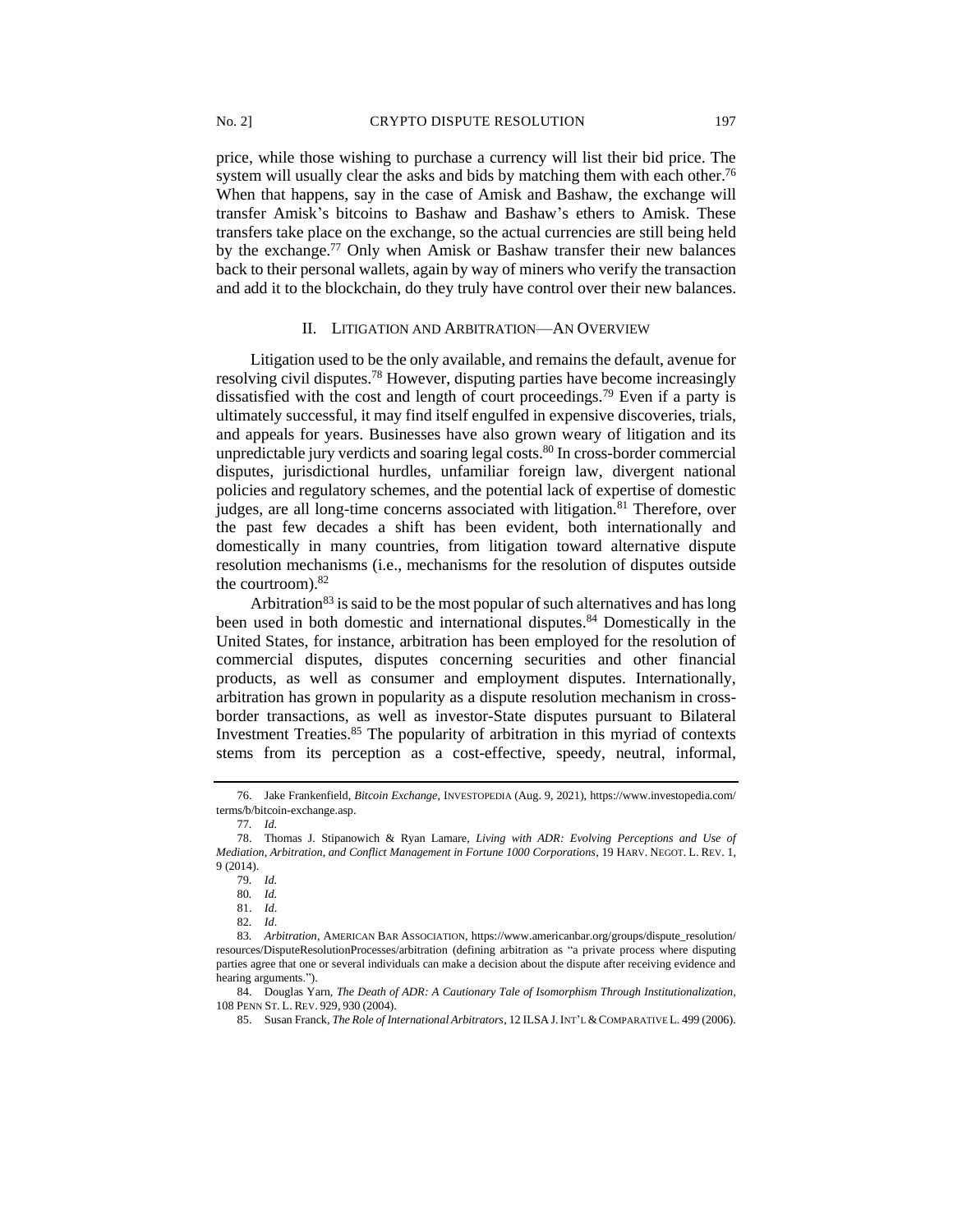confidential, and enforceable dispute resolution mechanism that is superior to litigation in many respects.<sup>86</sup>

Popularity, however, comes with a price. The rise of arbitration as a common method for resolving not only purely commercial but also consumer and employment disputes, has been the object of growing criticisms pointing to problems with the strategic use of mandatory arbitration by companies in standard form consumer and employment contracts.<sup>87</sup> Shortcomings of the arbitral process identified in these contexts include, for instance, lack of informed consent, inequality of arms, procedural unfairness, lack of judicial oversight, and a perceived inability to vindicate statutory rights.<sup>88</sup> The risks of misuse of legal rules in arbitral decision-making and the absence of appeal also loom in commercial arbitrations.<sup>89</sup> Some commentators have identified a "flight from arbitration" as a result of such perceived problems,  $90$  although others have rejected this conclusion.<sup>91</sup> Attempts to make arbitration more "litigation-like" and less informal in order to combat these criticisms have themselves been criticized for compromising arbitration's efficiency and cost-effectiveness.<sup>92</sup> Making arbitration more formal and complex indeed raises the question of how, and whether, it in fact offers an alternative to litigation at all. Reconciling these contradictory views of arbitration continues to pose a challenge, and little empirical work has been done to examine how arbitration is actually designed and used.<sup>93</sup>

Although not the focus of this article, mediation<sup>94</sup> should also be mentioned alongside arbitration and litigation in the arsenal of dispute resolution mechanisms available to disputing parties in various contexts.<sup>95</sup> Some

90. Theodore Eisenberg & Geoffrey P. Miller, *The Flight from Arbitration: An Empirical Study of Ex Ante Arbitration Clauses in the Contracts of Publicly Held Companies,* 56 DEPAUL L. REV. 335, 335 (2007).

91. Christopher R. Drahozal & Quentin R. Wittrock, *Is There a Flight from Arbitration*, 37 HOFSTRA L. REV. 71, 73 (2008).

92. Stipanowich & Lamare, *supra* note 78, at 20.

93. John F. Coyle & Christopher R. Drahozal, *An Empirical Study of Dispute Resolution Clauses in International Supply Contracts*, 52 VAND. J. TRANSNAT'L L. 323, 345 (2019) ("[L]ittle empirical work has been done on the terms and provisions actually included in international arbitration agreements.").

95. Pon Staff, *What are the Three Basic Types of Dispute Resolution? What to Know about Mediation, Arbitration, and Litigation*, PROGRAM ON NEGOTIATION, HARVARD LAW SCHOOL (Oct. 8, 2020),

<sup>86.</sup> Stipanowich & Lamare, *supra* note 78, at 2.

<sup>87</sup>*. See, e.g.,* Pat K. Chew, *Comparing the Effects of Judges' Gender and Arbitrators' Gender in Sex Discrimination Cases and Why It Matters*, 32 OHIO STATE J. DISP. RESOL. 195, 203–06 (2017) (criticizing the use of arbitration in resolving employment-related sex discrimination complaints); David Horton & Andrea Cann Chandrasekher, *After the Revolution: An Empirical Study of Consumer Arbitration*, 104 GEO. L.J. 57 (2015) (criticizing the use of arbitration in consumer disputes); Catherine Moore, *The Effect of the Dodd-Frank Act on Arbitration Agreements: A Proposal for Consumer Choice*, 12 PEPP. DISP. RESOL. L.J. 503 (2012) (criticizing the use of arbitration in resolving securities disputes); Alexander J. S. Colvin, *An Empirical Study of Employment Arbitration: Case Outcomes and Processes*, 8 J. EMPIRICAL LEGAL STUD. 1 (2011) (criticizing the use of arbitration in resolving employment disputes).

<sup>88</sup>*.* Stipanowich & Lamare, *supra* note 78, at 8.

<sup>89.</sup> Stipanowich & Lamare, *supra* note 78, at 17–18.

<sup>94</sup>*. Mediation*, AMERICAN BAR ASSOCIATION, https://www.americanbar.org/groups/dispute\_resolution/ resources/DisputeResolutionProcesses/mediation/ (last visited Aug. 23, 2021) (defining mediation as "a private process where a neutral third person called a mediator helps the parties discuss and try to resolve the dispute. . . . The mediator does not have the power to make a decision for the parties, but can help the parties find a resolution that is mutually acceptable.").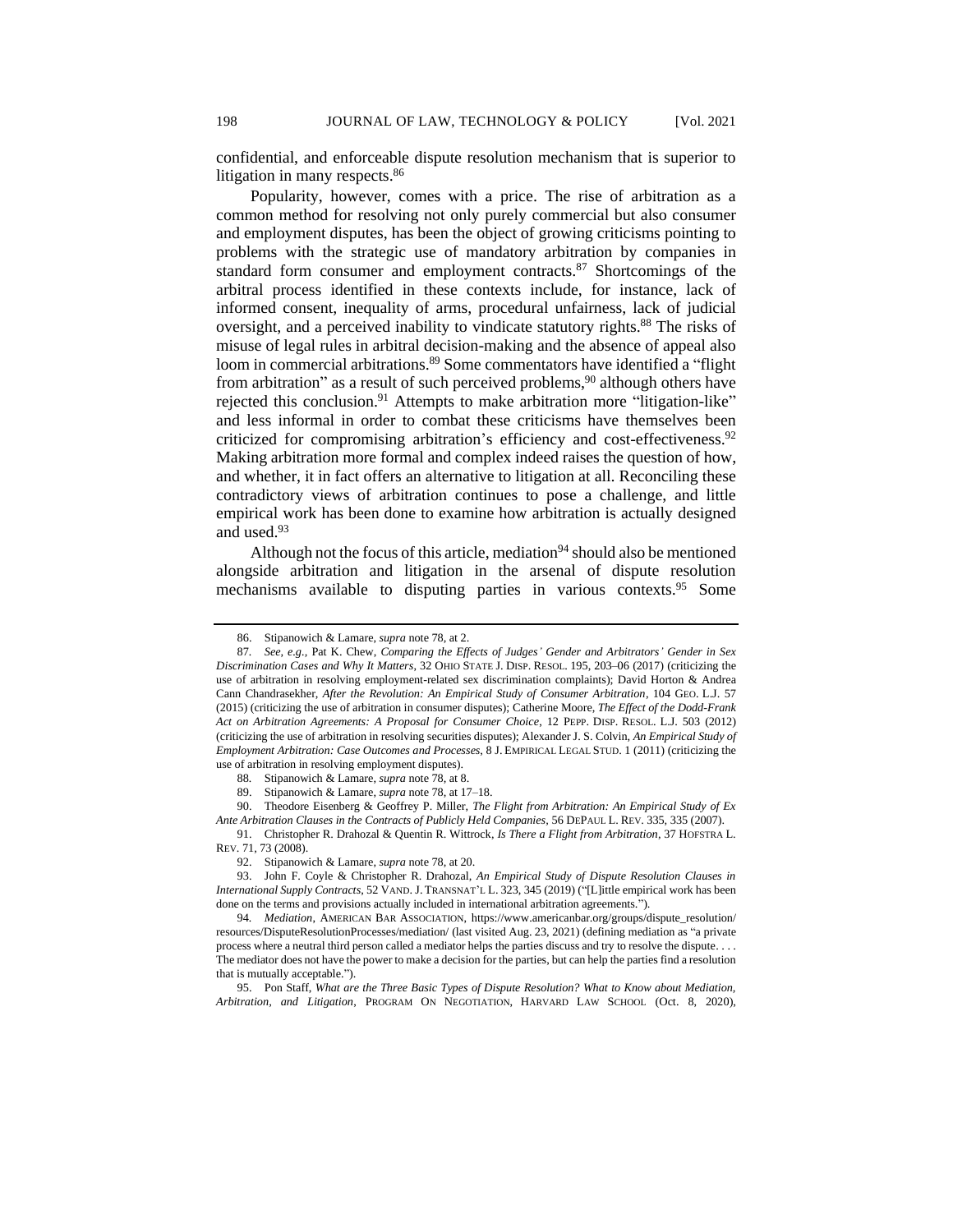commentators have suggested that mediation has been gradually taking the place of arbitration as the preferred alternative to litigation among major corporations in part because of the increased control exercised by the parties over the outcome.<sup>96</sup> Mediation may also be combined with arbitration in a "multi-phase" or "stepped" dispute resolution process in which non-binding mediation is attempted before resorting to binding arbitration or litigation.<sup>97</sup> However, mediation has its own risks and disadvantages. Its use may be impeded by the unwillingness of other parties to participate in good faith, and its effectiveness may be hindered by its lack of finality and the risk of "compromised outcomes." 98

With all these dispute resolution options available to them, and with none being a panacea for every type of dispute or claim, how do parties choose and design the mechanism that best suits their dispute resolution needs?<sup>99</sup>

Scholars have advanced various theories to explain parties' choice of litigation versus arbitration.<sup>100</sup> For instance, one theory weighs "governance" benefits" (the "*ex ante* benefits provided by rules") against "enforcement costs" ("the costs of litigating to enforce the rules governing private interaction") involved with each option.<sup>101</sup> This theory suggests that in arbitration, parties are free to devise rules and enforcement methods that may result in governance benefits outweighing enforcement costs.<sup>102</sup> For instance, parties may choose expert decision-makers who are less likely to make mistakes, and the evidentiary burdens of the parties to prove their case may be lower.<sup>103</sup> Another theory views the jurisdictional choice between arbitration and litigation as designed to ensure

100*. Arbitration vs. Litigation in the US*, PRAC. L. PRAC. NOTE w-006-5897 (2021), https://us.practicallaw.thomsonreuters.com/w-006-5897.

101. Keith N. Hylton, *Arbitration: Governance Benefits and Enforcement Costs*, 80 NOTRE DAME L. REV. 489, 491 (2005).

https://www.pon.harvard.edu/daily/dispute-resolution/what-are-the-three-basic-types-of-dispute-resolutionwhat-to-know-about-mediation-arbitration-and-litigation.

<sup>96.</sup> Stipanowich & Lamare, *supra* note 78, at 6, 16; *see also* Jacqueline Nolan-Haley, *Mediators in Arbitration*, *in* THE OXFORD HANDBOOK OF INTERNATIONAL ARBITRATION 283, 291 (Thomas Schultz & Federico Ortino, eds., 2020) ("Disenchantment with many aspects of international arbitration has opened space for mediation to blossom. The upshot is that mediators are becoming significant actors in transnational dispute resolution practice."). The authors also note other processes, such as early neutral evaluation ("ENE") and early case assessment ("ECA"), "fact-finding," and "mini-trial," which are beyond the scope of the present article.

<sup>97.</sup> Stipanowich & Lamare, *supra* note 78, at 15–16, 18–19.

<sup>98</sup>*. Id.* at 17.

<sup>99</sup>*. See generally*, Christopher R. Drahozal, *Empirical Findings on International Arbitration, in* THE OXFORD HANDBOOK OF INTERNATIONAL ARBITRATION 643 (Thomas Schultz & Federico Ortino, eds., 2020) (noting such factors as the cost and length of arbitration proceedings, the size of arbitral tribunals, interim measures, multi-party disputes, challenges to arbitrators, the role of tribunal secretaries, and the use of mediation); *see also* Norman E. Veasey & Grover C. Brown, *An Overview of the General Counsel's Decision Making on Dispute-Resolution Strategies in Complex Business Transactions*, 70 THE BUS. LAW. 407 (2015) (presenting an overview of the choices that face a general counsel when weighing the pros and cons of litigation and alternate dispute-resolution processes, including mediation and arbitration); W. Mark C. Weidenmaier, *Customized Procedure in Theory and Reality*, 72 WASH. & LEE L. REV. 1865 (2015) (presenting a comprehensive picture of dispute resolution practices in commercial contracts).

<sup>102</sup>*. Id*. at 493.

<sup>103</sup>*. Id*.; *see also*, Christopher R. Drahozal & Keith N. Hylton, *The Economics of Litigation and Arbitration: An Application to Franchise Contracts*, 32 J. LEGAL STUDIES 549, 550 (2003) (suggesting that contracting parties would choose the dispute resolution forum that "provides the greatest difference between deterrence benefits and dispute resolution costs.").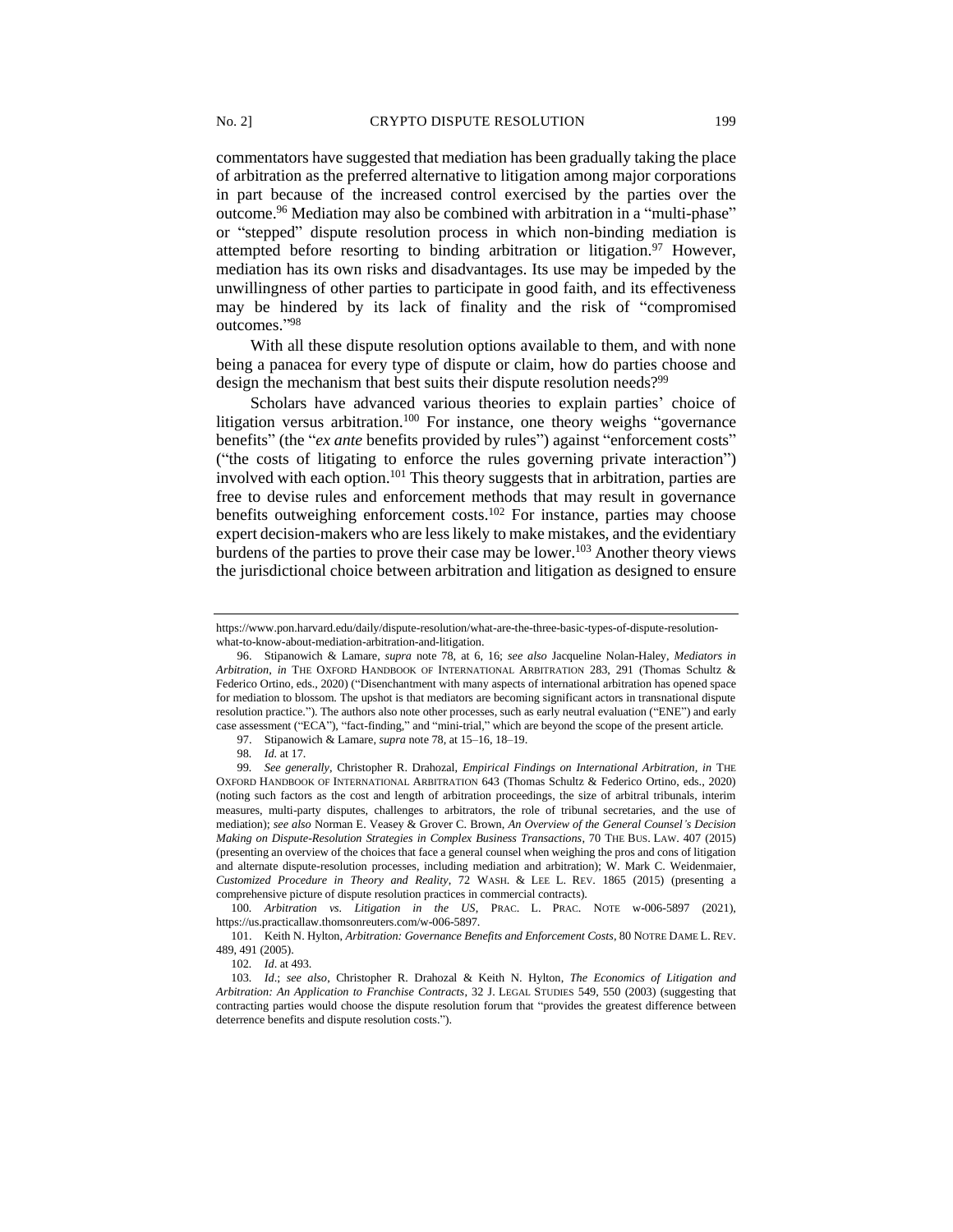that "the 'contracting parties' preferred substantive law is applied." <sup>104</sup> This jurisdictional choice is meaningful, according to this theory, where substantive laws vary between litigation and arbitration (for instance, where the arbitration is conducted internationally on the basis of a different national law than that of the parties or domestically on the basis of customary law rather than a national system of law).<sup>105</sup> In addition, the jurisdictional choice between litigation and arbitration is meaningful where there is an alternative source of sanctions other than enforcement of arbitral awards by domestic courts, such as private organizations or reputational costs.<sup>106</sup> In contrast, scholars have also suggested that parties may prefer litigation over arbitration because litigation receives "a sizable government subsidy," is funded by taxpayers, that arbitration does not.<sup>107</sup> Moreover, circumstances in which litigation may be preferable to arbitration include, for instance, when the relevant laws and contract terms are welldeveloped and relatively certain in application, cases with very high stakes, and when emergency relief is likely to be sought by the parties.<sup>108</sup>

Many empirical studies have also examined parties' motivation for choosing a particular dispute resolution mechanism in various contexts.<sup>109</sup> In the context of businesses choosing a dispute resolution mechanism in commercial contracts as well as in contracts with consumers or employees, a survey of Fortune 1000 companies provides an example of developing dispute resolution trends.<sup>110</sup> Generally, these companies exhibited a clear preference for resolving disputes outside the courtroom, $111$  with around fifty percent of companies reserving a limited role for litigation "only in cases where appropriate" or trying "to move to ADR always."<sup>112</sup> This reflects the trend mentioned above toward "layered" dispute resolution processes involving a sequence of methods and forums before litigation is attempted, if at all. The main reasons for avoiding litigation among the survey respondents seemed to be "to save time and money and to exert control over the dispute resolution process."<sup>113</sup> Interestingly, providing a "satisfactory process," "satisfactory settlement," or "a more durable

108*. Id.* at 450.

<sup>104.</sup> Bruce L. Benson, *To Arbitrate or to Litigate: That Is the Question*, 8 EUR.J.L. &ECON. 91, 92 (1999). *See also* Stefan Voigt, *Are International Merchants Stupid? Their Choice of Law Sheds Doubt on the Legal Origin Theory*, 5 J. EMPIRICAL LEGAL STUD. 1, 2 (2008) (relying on choice of substantive law in arbitration clauses to conclude that common law is less efficient from the parties' point of view than civil law).

<sup>105.</sup> Benson, *supra* note 104, at 92–93.

<sup>106</sup>*. Id.* at 92, 106–107.

<sup>107.</sup> Christopher R. Drahozal & Stephen J. Ware, *Why Do Businesses Use (or Not Use) Arbitration Clauses*, 25 OHIO ST.J. ON DISP. RESOL. 433, 447 (2010).

<sup>109</sup>*. See, e.g*., *id.* at 437–446 (discussing and criticizing the findings of two studies: Theodore Eisenberg & Geoffrey P. Miller, *The Flight from Arbitration: An Empirical Study of Ex Ante Arbitration Clauses in the Contracts of Publicly Held Companies*, 56 DEPAUL L. REV. 335 (2007), and Theodore Eisenberg, Geoffrey P. Miller & Emily Sherwin, *Arbitration's Summer Soldiers: An Empirical Study of Arbitration Clauses in Consumer and Nonconsumer Contracts*, 41 U. MICH.J. L. REFORM 871 (2008)); *see also*, Drahozal & Wittrock, *supra* note 91 (discussing the context of franchise agreements); Julian Nyarko, *We'll See You in…Court! The Lack of Arbitration Clauses in International Commercial Contracts*, 58 INT'L REV. L. & ECON. 6 (2019) (discussing the context of securities contracts).

<sup>110.</sup> Stipanowich & Lamare, *supra* note 78.

<sup>111</sup>*. Id.* at 31 ("Only 0.6% of companies expressed a preference for "always litigat[ing].").

<sup>112</sup>*. Id.*

<sup>113</sup>*. Id*. at 37–38.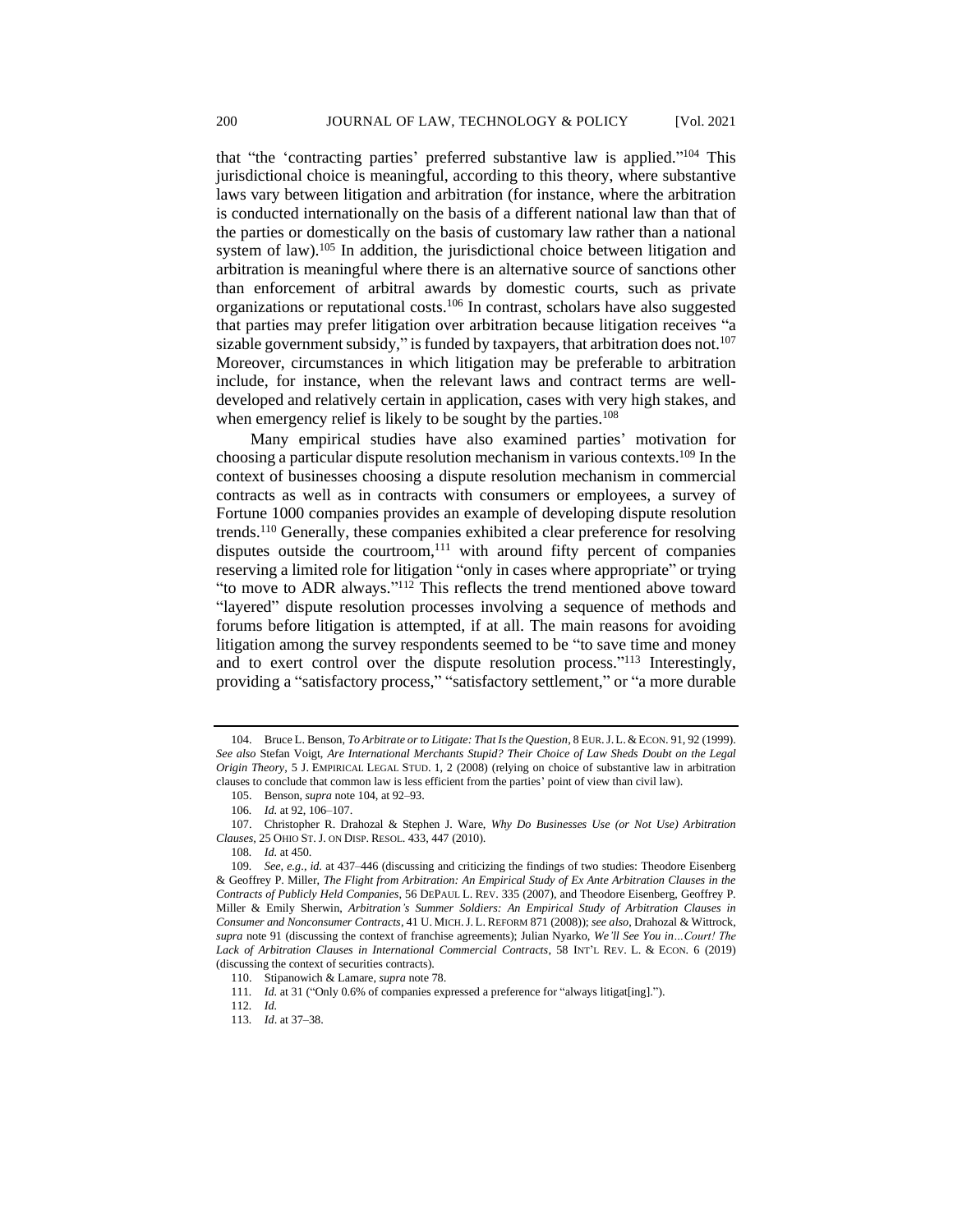resolution," were also among the reasons why most of the companies chose alternative mechanisms to litigation.<sup>114</sup>

But if not litigation, then what?

The same survey suggests that 98% of companies used mediation at least once in the prior three years, while 83% used arbitration, and 51% used "mediation-arbitration."<sup>115</sup> Moreover, companies reported using mediation far more than arbitration in all of the sectors included in the survey.<sup>116</sup> Finally, almost 86% of the survey's respondents indicated that their company was "likely" or "very likely" to use mediation instead of litigation for future corporate or commercial disputes, 87% for future employment disputes, and 80% for future consumer disputes.<sup>117</sup> Only 50% indicated that their companies were "likely" or "very likely" to use arbitration instead of litigation in future corporate/commercial disputes, 39% in employment disputes, and 44% in consumer disputes.<sup>118</sup> As for the reasons for this preference of mediation over arbitration, the main concerns expressed by the survey respondents included "the difficulty of appeal, the concern that arbitrators may not follow the law, the perception that arbitrators tend to compromise, lack of confidence in neutrals, and, increasingly, high costs." <sup>119</sup> Despite this suggested decline of arbitration, commentators have predicted that "binding arbitration is and always will be a critical and essential feature of the landscape of commercial dispute resolution" for both domestic and international disputes.<sup>120</sup> In the international realm at least, recent statistics of the use of arbitration appear to support this prediction.<sup>121</sup>

Against this theoretical and empirical backdrop of parties' dispute resolution choices in the commercial context generally, we turn in the next Part to examine crypto disputes and the design and use of mechanisms for their resolution.

#### III. CRYPTO DISPUTES AND THEIR RESOLUTION

The need to identify effective and efficient ways to resolve internet-related disputes is not new and has spurred the evolution of "online dispute resolution"

<sup>114</sup>*. Id.* at 39.

<sup>115</sup>*. Id.* at 41–42 (noting the last option was interpreted by the authors as most likely understood by respondents as "referring to scenarios in which both mediation and arbitration were actually employed.").

<sup>116</sup>*. Id.* at 44–45 (noting these sectors were: commercial/contract, individual employment, consumer, corporate finance, environmental, intellectual property, personal injury, products liability, real estate, and construction).

<sup>117</sup>*. Id.* at 49.

<sup>118</sup>*. Id.* at 50.

<sup>119</sup>*. Id.* at 52.

<sup>120</sup>*. Id.* at 63; *see also*, Peter Rutledge, *Convergence and Divergence in International Dispute Resolution*, 2012 J. DISP. RESOL. 49, 49 (2012) ("[T]he notions that arbitration is somehow in decline—or that its golden age has ended—are overblown.").

<sup>121.</sup> Karen Maxwell, *Arbitration Statistics: and the Winner Is . . .*, PRAC. L. ARB. BLOG (May 23, 2017), http://arbitrationblog.practicallaw.com/arbitration-statistics-and-the-winner-is/ (reporting that statistics concerning the use of institutional international arbitration covering the preceding decade indicated a "general upward trend" in such use).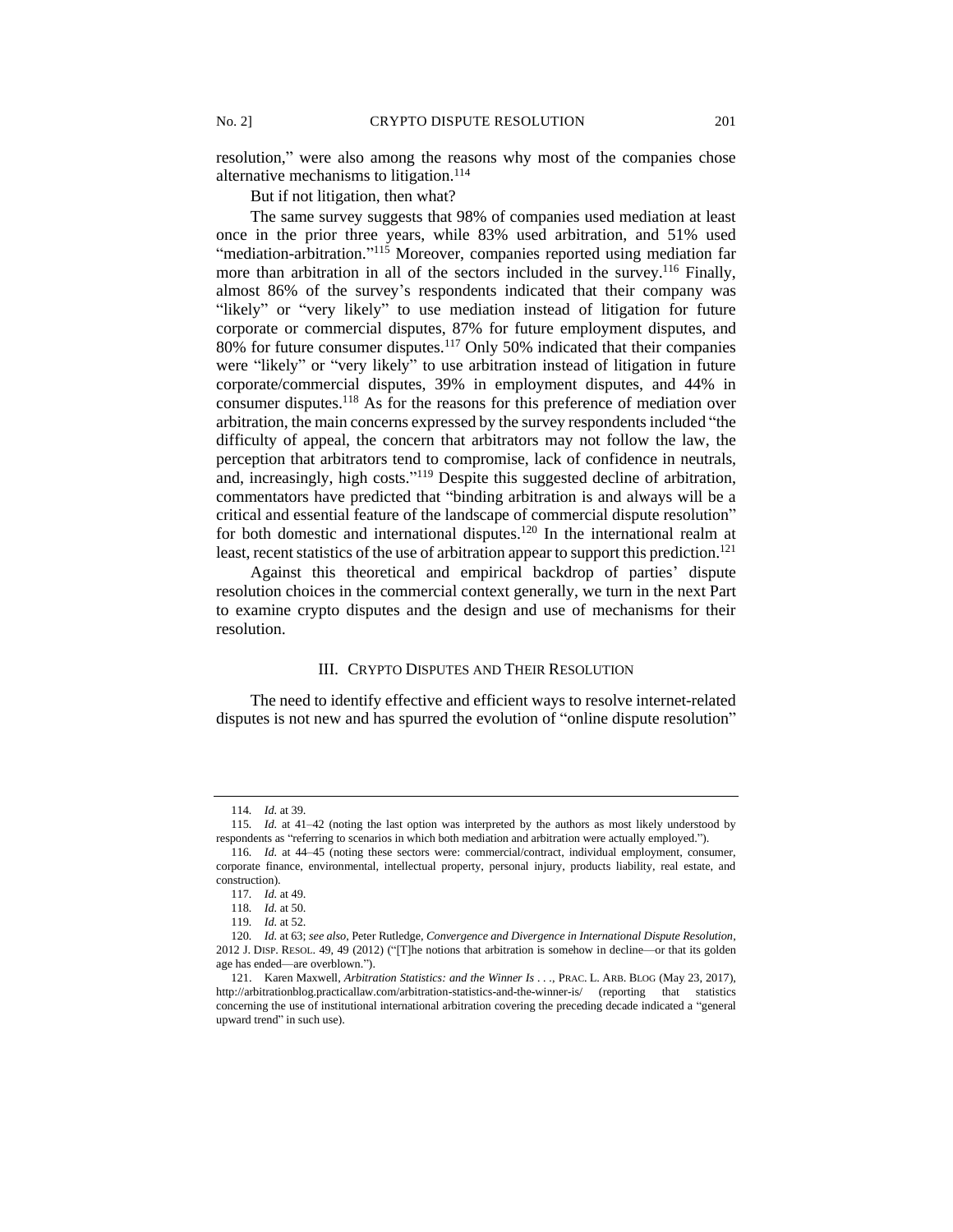mechanisms, including online arbitration.<sup>122</sup> For instance, a model for "cyberadjudication" was proposed as early as  $2001$ ,<sup>123</sup> long before the advent of cryptocurrencies in their modern form. In the realm of e-commerce, 60 million disputes are resolved annually by eBay alone,<sup>124</sup> and the online Hangzhou Court of the Internet in China heard nearly 20,000 cases between 2017 and 2019 alone. 125

However, crypto disputes between traders and exchanges or between traders and cryptocurrency companies present new challenges. As noted above, these challenges may concern jurisdictional issues, applicable law(s), and, particularly, technical complexities which most distinguish crypto disputes from other online disputes.<sup>126</sup> With many cryptocurrencies, the actual execution of a transfer of a currency from one person to another depends on the execution of various mathematical puzzles that validate the blockchain which, in turn, allows the public ledger to be updated to reflect the transaction.<sup>127</sup> This means that there is a possibility that a specific transaction might not be properly recorded in the public ledger in a timely manner. This phenomenon is known as the orphaned block,<sup>128</sup> which occurs when at least two blocks are competing to be recognized as valid blocks in the blockchain.<sup>129</sup> Orphan blocks can be an issue, because if a transaction is valid but not added to the blockchain and ultimately recorded in the public ledger, the same bitcoins that were spent in the orphaned block could be used in another transaction.<sup>130</sup> This may lead to the double-spending problem decentralized cryptocurrencies were designed to avoid.<sup>131</sup> In Bitcoin, the system has a built-in rule of the longest chain wins, and those transacting on Bitcoin are

<sup>122.</sup> S*ee, e.g.,* Janet K. Martinez, *Designing Online Dispute Resolution*, 2020 J. DISP. RESOL. 135 (2020) (writing about an overview of the online dispute resolution landscape); Amy J. Schmitz*, "Drive-Thru" Arbitration in the Digital Age: Empowering Consumers Through Binding ODR,* 62 BAYLOR L. REV. 178 (2010) (exploring the potential for online binding arbitration for e-merchant related claims).

<sup>123.</sup> Michael Abramowicz, *Cyberadjudication*, 86 IOWA L. REV. 533 (2001).

<sup>124.</sup> Louis F. Del Duca, Colin Rule & Kathryn Rimpfel, *eBay's De Facto Low Value High Volume Resolution Process: Lessons and Best Practices for ODR Systems Designers*, 6 Y.B. ARB. & MEDIATION 204, 205 (2014).

<sup>125.</sup> Alice Mingay, *Size Matters: Alibaba Shapes China's First "Court of the Internet",* MERCATOR INST. FOR CHINA STUDIES (Oct. 17, 2019), https://merics.org/en/analysis/size-matters-alibaba-shapes-chinas-firstcourt-internet. (noting Alibaba was a defendant in over half of the cases tried in this court).

<sup>126.</sup> Rakesh Sharma*, How are Disputes in Smart Contracts Resolved?,* INVESTOPEDIA (Oct. 27, 2020), https://www.investopedia.com/news/how-are-disputes-smart-contracts-resolved/.

<sup>127.</sup> HUPAYX, *How are Blockchain Transactions Validated? Consensus VS Validation*, MEDIUM (Jun. 29, 2020) https://medium.com/hupayx/how-are-blockchain-transactions-validated-consensus-vs-validationada9c001fd0a.

<sup>128.</sup> ANTHONY LEWIS, THE BASICS OF BITCOINS AND BLOCKCHAINS: AN INTRODUCTION TO CRYPTOCURRENCIES AND THE TECHNOLOGY THAT POWERS THEM 128–137 (2018).

<sup>129.</sup> Jerome Morrow, *What is an Orphaned Block*, CX.IO (Sep. 12, 2014), https://blog.cex.io/ education/what-is-an-orphan-block-9632 (reporting that in 2014, orphan blocks in Bitcoin were about 1% of blocks mined); *see also* Muhammad Anas Imtiaz, David Starobinski & Ari Trachtenberg, *Characterizing Orphan Transactions in the Bitcoin Network,* 2020 IEEE INTERNATIONAL CONFERENCE ON BLOCKCHAIN AND CRYPTOCURRENCY (ICBC) (2020) (analyzing 8.71x10<sup>4</sup> orphan transactions out of 4.20x10<sup>6</sup> transactions in their dataset, which suggests roughly 2% orphan rate).

<sup>130.</sup> Mitchell Grant, *Orphan Block*, INVESTOPEDIA (Jul. 19, 2021), https://www.investopedia.com/terms/o/ orphan-block-cryptocurrency.asp.

<sup>131.</sup> *What is Double-Spending?*, CRYPTOPEDIA (Jun. 24, 2021), https://www.gemini.com/cryptopedia/ double-spending-problem-crypto ("Double-spending would seriously damage the network and remove one of its most important features: trustless, immutable, and decentralized transactions.").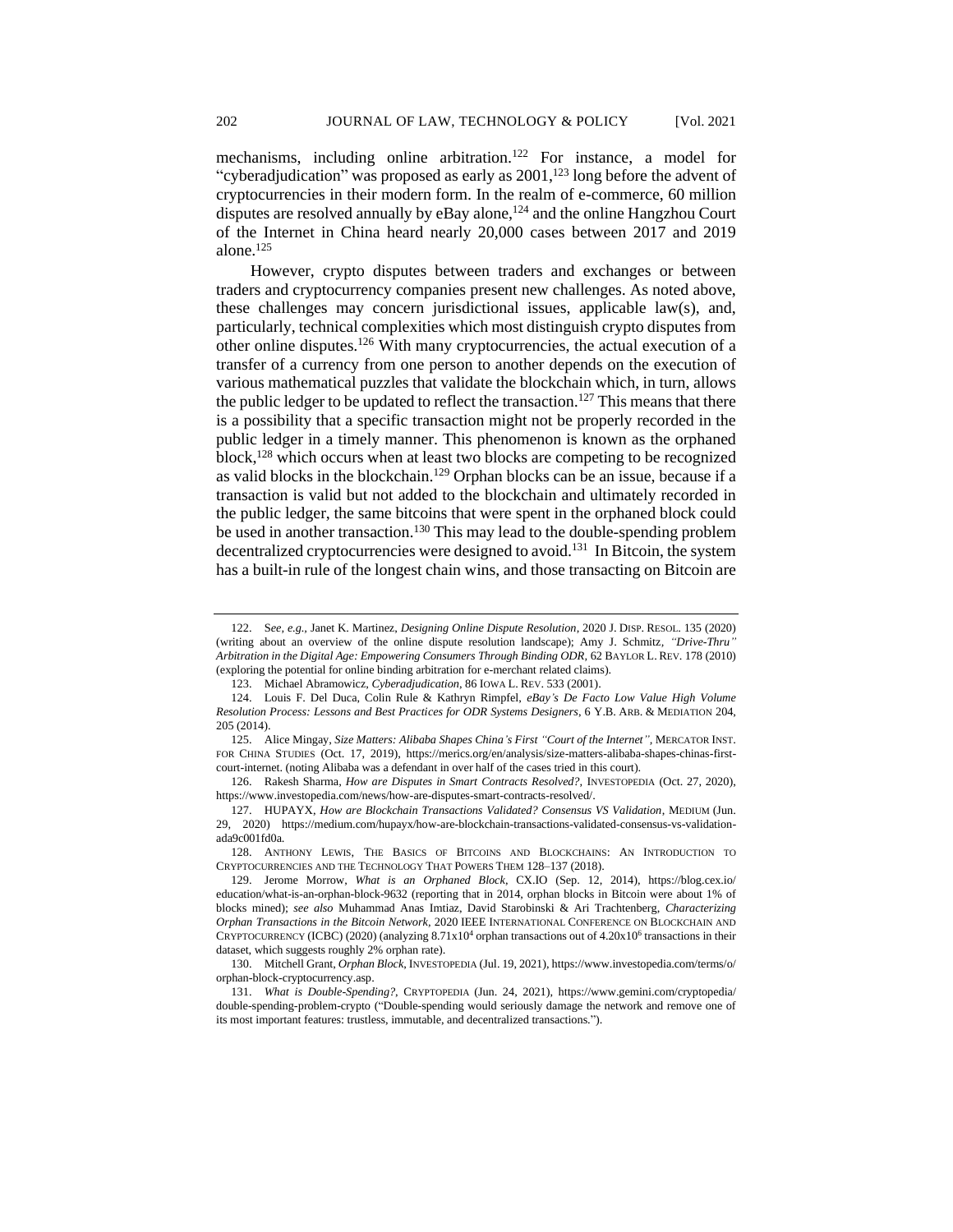encouraged to wait for at least six blocks before assuming the transaction has gone through.<sup>132</sup> Nevertheless, the orphaned blocks, which happen not infrequently, can incorrectly lead to public speculation that somehow Bitcoin can be subject to the double-spending problem.<sup>133</sup>

However, some other platforms do not have self-enforcing error correction methods.<sup>134</sup> Sometimes, even with proper protocols in place, not all the users agree on the specific implementation of the method. This can lead to what is known as forks in the blockchain.<sup>135</sup> If one adds the classic aspect of fraud by hackers on the currency platform, a dispute is even more likely to arise.<sup>136</sup> For example, early on in the Ethereum platform's history, some ethers were stolen by a hacker and deposited into the hacker's wallet.<sup>137</sup> A suggestion by the Ethereum organization to effectively reverse the transactions was accepted by a large number of users on the platform, but a few dissented.<sup>138</sup> The dissenters thought that the idea of reversing the transactions went against the principle that the blockchain was immutable.<sup>139</sup> Two chains ultimately emerged, Ethereum and Ethereum Classic. Most users switched to the new system, while the dissenters stayed on the Classic.<sup>140</sup> What this example illustrates is that the question of what to do with stolen currency on a crypto platform can lead to a significant dispute. In this case, it was settled by both sides going their separate ways.<sup>141</sup>

135. Chelsea D. Button, *The Forking Phenomenon and The Future of Cryptocurrency in the Law*, 19 UIC REV. INTELL. PROP. L. 1 (2019).

136*. See generally* Robert J. Anello, *Crypto Goes Corporate: Litigation Sure to Follow*, FORBES (May 26, 2021, 10:15 PM), https://www.forbes.com/sites/insider/2021/05/26/crypto-goes-corporate-litigation-sure-tofollow/?sh=51fe691b42d1 ("As one might expect from a novel asset class with a checkered past, cryptocurrencies carry unique legal and regulatory risks.").

137. A quick overview of this can be found in ANTHONY LEWIS, THE BASICS OF BITCOINS AND BLOCKCHAINS AN INTRODUCTION TO CRYPTOCURRENCIES AND THE TECHNOLOGY THAT POWERS THEM 195– 198 (2018).

<sup>132.</sup> Colin Harper, *The Bitcoin Double-Spend That Never Happened*, COINDESK (Jan. 21, 2021, 3:08 PM), https://www.coindesk.com/bitcoin-double-spend-that-never-happened ("Satoshi Nakamoto said in the white paper that a transaction should only be considered final after it has six confirmations.").

<sup>133.</sup> Sachin Meier & Jonathan Wilkins, *No, Bitcoin Was Not Double Spent*, RIVER FINANCIAL (Jan. 21, 2021), https://blog.river.com/no-bitcoin-was-not-double-spent/ ("Bitcoin experienced an orphan block yesterday, which BitMEX Research and other media organizations misinterpreted as a double spend. However, Bitcoin's protocol handled the orphan block as expected, and double spends remain impossible on the Bitcoin network."); Harper, *supra* note 132 ("No coins were added to the bitcoin supply, as some headlines might lead you to believe.").

<sup>134</sup>*. Cf.* Balázs Bodó, Daniel Gervais & João Pedro Quintais, *Blockchain and Smart Contracts: The Missing Link in Copyright Licensing?* 26 INT'L J.L. & INFO.TECH. 311, 331 (2018) ("[A] standardized, planetary scale, self-enforcing smart contract-based licensing infrastructure may substantially change the economic calculus in this field, making collective rights management and compulsory licensing comparatively costlier. However, this potential future scenario is still far in the horizon.").

<sup>138.</sup> *Ethereum Classic (ETC): An ideological Rift in the Ethereum Blockchain*, CRYPTOPEDIA (June 21, 2021) https://www.gemini.com/cryptopedia/ethereum-classic-etc-vs-eth#section-the-origin-of-ethereumclassic (last visited Aug. 24, 2021).

<sup>139</sup>*. Id.*

<sup>140</sup>*. Id.*

<sup>141.</sup> In his master's thesis, James Lovejoy analyzes many of the double-spending issues generally and provides examples from the Ethereum platforms. *See* James Peter Thomas Lovejoy, An Empirical Analysis of Chain Reorganizations and Double-Spend Attacks on Proof-of-Work Cryptocurrencies (May 19, 2020) (M.S. Thesis, Massachusetts Institute of Technology, available at https://dspace.mit.edu/bitstream/handle/1721.1/ 127476/1193019932-MIT.pdf).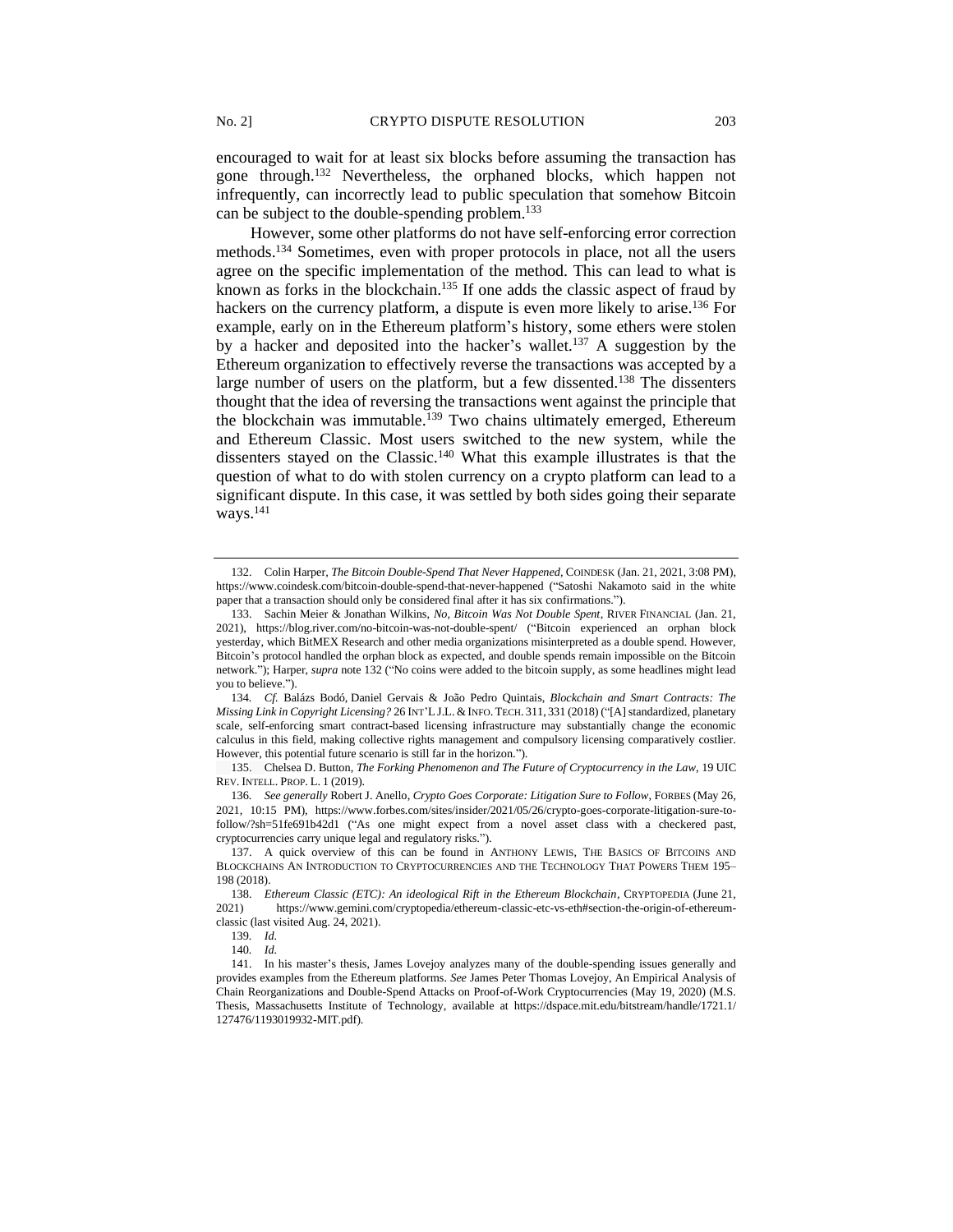In other platforms, litigation could be the answer. A proposed class action lawsuit pending before a federal district court in the United States may raise the question of whether a court can order a "forking" in the blockchain of the cryptocurrency Nano.<sup>142</sup> The currency was being traded on the crypto exchange BitGrail, which was hacked and approximately \$170 million of Nano currency, known as Raiblocks or XRB, was stolen.<sup>143</sup> The lawsuit seeks to compel Nano to return the stolen funds by generating a "rescue fork" that would create new units of currency and restore them to those who lost their funds.<sup>144</sup> For present purposes, in addition to this lawsuit illustrating possible sources of crypto disputes, the more telling aspect is that the choice of dispute resolution mechanism is litigation. The lawsuit was first filed in 2018.<sup>145</sup> When one accesses Nano's webpage today, its Terms & Conditions immediately start with the following:

Please read these terms and conditions of use carefully before using this site. By accessing or using the site, you agree to be bound by this user agreement. If you do not agree to these terms, do not access, visit and/or use the site.

Arbitration notice and class action waiver: You agree that disputes between you and us will be resolved by binding, individual arbitration and you waive your right to participate in a class action lawsuit or class-wide arbitration.<sup>146</sup>

A search of Nano's website in 2018 using the "wayback machine" shows no Terms & Conditions at all, let alone any mention of arbitration.<sup>147</sup> This suggests that sometimes the choice of a particular dispute resolution mechanism can emerge in response to specific disputes that arise over time.<sup>148</sup> Of course, where Terms & Conditions do not specify arbitration, litigation would be the default mechanism.

In the world of crypto exchanges, more disputes can arise if the exchange fails to surrender the currencies to their owners upon demand.<sup>149</sup> Indeed, several exchanges have recently financially collapsed, leaving those who were trading

<sup>142.</sup> The case is still in the early stages of pre-trial motions. Complaint, Fabian v. Nano, 2019 WL 105597 (N.D. Cal. Jan. 3, 2019) (No. 4:19-cv-00054). *See also* JD Alois, *NANO and BitGrail Hit by Another Class Action Lawsuit Related to Crypto Theft that Allegedly Saw \$153 Million Disappear*, CROWDFUND INSIDER (Jan. 7, 2019 9:20 AM), https://www.crowdfundinsider.com/2019/01/143011-nano-and-bitgrail-hit-by-another-classaction-lawsuit-related-to-crypto-theft-that-allegedly-saw-153-million-disappear (detailing the case).

<sup>143.</sup> Guillermo Jimenez, *Nano Cryptocurrency Seeks Dismissal of \$170 Million 'Rescue Fork' Lawsuit*, DECRYPT (Apr. 9, 2019), https://decrypt.co/6396/nano-cryptocurrency-seeks-dismissal-170-million-rescuefork-lawsuit.

<sup>144</sup>*. Id.*

<sup>145</sup>*. Id.*

<sup>146.</sup> NANO, https://nano.org/terms (last visited August 24, 2021).

<sup>147.</sup> WAYBACK MACHINE, http://web.archive.org/web/20180915000000\*/nano.org/termsive.org (last visited Aug. 23, 2021) (showing no results for a terms section on the Nano website in 2018).

<sup>148.</sup> Katie Shonk, *Choose the Right Dispute Resolution Process* (Jun. 28, 2021), https://www.pon.harvard.edu/daily/dispute-resolution/choose-the-right-dispute-resolution-process/ (last visited Aug. 24, 2021).

<sup>149.</sup> Andrew Singer, *Safety Check: If Crypto Custodian Fails, Clients May Not Get a Full Payout*, COINTELEGRAPH (Jun. 7, 2020), https://cointelegraph.com/news/safety-check-if-crypto-custodian-fails-clientsmay-not-get-a-full-payout.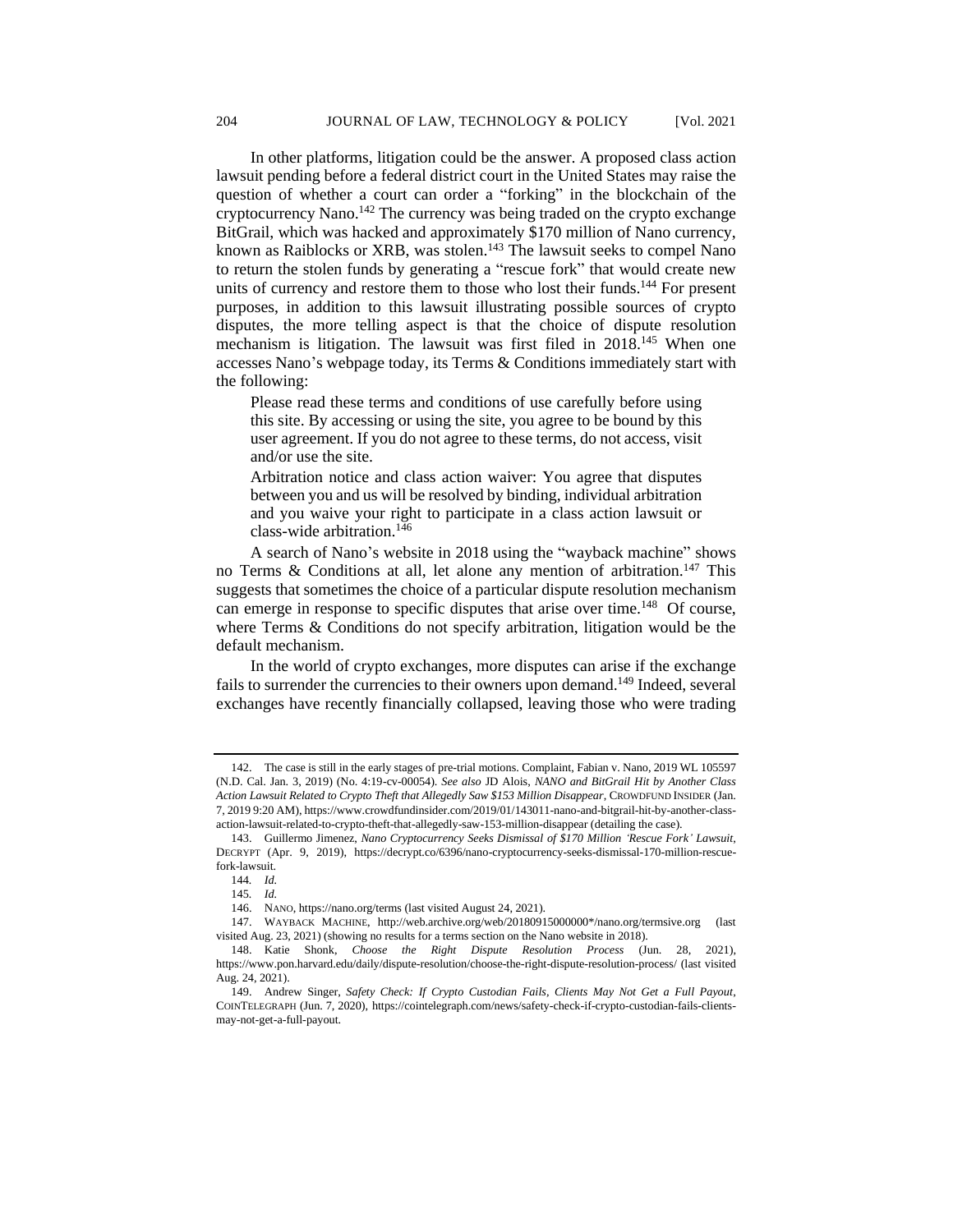on them with no recourse to recoup their investments.<sup>150</sup> Other disputes can arise on platforms that also allow the hosting of "smart contracts," such as Ethereum.<sup>151</sup> Smart contracts are coded self-executing agreements between parties on a blockchain.<sup>152</sup> Their use raises unique dispute resolution concerns given the anonymity associated with the trading process and the regulatory and enforcement challenges surrounding the crypto system.<sup>153</sup>

At present, many of these disputes are before courts or arbitral tribunals.<sup>154</sup> In addition to the Nano lawsuit discussed above, another dispute involving both litigation in the United States and arbitration concerns a trader and the crypto exchange Bittrex.<sup>155</sup> The trader had deposited a large amount of money into the exchange, but had not filled out all the required forms.<sup>156</sup> This resulted in the suspension of her account, which also meant that she was unable to access her funds.<sup>157</sup> She sued in a federal district court.<sup>158</sup> Bittrex brought a motion to compel arbitration pursuant to an arbitration clause contained in its Terms & Conditions, which the court granted.<sup>159</sup> Another lawsuit against Bittrex involved a trader whose phone was hacked leading to the theft of his passwords, which allowed the hackers to steal his cryptocurrencies.<sup>160</sup> He tried to alert the relevant

<sup>150</sup>*. Id.*

<sup>151</sup>*. Smart Contracts, Blockchain and Cryptocurrencies*, JUDICIAL ARBITRATION AND MEDIATION SERVICES, INC. (Hereinafter JAMS), https://www.jamsadr.com/smartcontracts (last visited Aug. 24, 2021). 152*. Id.*

<sup>153</sup>*. Smart Contracts, Blockchain and Cryptocurrencies*, JUDICIAL ARBITRATION AND MEDIATION SERVICES, INC. (JAMS), https://www.jamsadr.com/smartcontracts (last visited Aug. 24, 2021). A detailed discussion of smart contracts is beyond the scope of this article. In this regard, *see, e.g.,* Michael Buchwald, *Smart Contract Dispute Resolution: The Inescapable Flaws of Blockchain-Based Arbitration*, 168 U. PA. L. REV. 1369 (2020) (evaluating the role of smart contracts in dispute resolution); Max Raskin, *The Law and Legality of Smart Contracts*, 1 GEO. L. TECH. REV. 305 (2017) (examining smart contracts from a legal perspective); Jeremy M. Sklaroff, *Smart Contracts and the Cost of Inflexibility*, 166 U. PA. L. R. 263 (2017) (examining the inefficiencies and flexibilities of smart contracts); Kevin Werbach & Nicolas Cornell, *Contracts Ex Machina*, 67 DUKE L.J. 313 (2017) (examining the strengths and limitations of smart contracts).

<sup>154.</sup> For instance, Russian courts have reportedly reviewed 148 civil disputes related to the use of digital technologies between 2014 and 2018, 45% of which were related to the fulfillment of obligations under smart contracts and the use of cryptocurrencies and tokens. The rising number of cases has prompted the Russian Union of Industrialists and Entrepreneurs to create a new arbitration body to hear and resolve these disputes. *See* Lubomir Tassev, *Arbitrators to Resolve Disputes in the Russian Cryptocurrency Industry*, BITCOIN.COM (Nov. 1, 2018), https://news.bitcoin.com/arbitrators-to-resolve-disputes-in-the-russian-cryptocurrencyindustry (describing such arbitration body). In the United States, eleven class action lawsuits were recently filed in a New York district court against Binance, Block.one, Bitmex, Tron, and several other crypto companies, alleging unlawful sales of securities. *See* Tim Copeland & Amy Castor, *Class-action Lawsuits Filed Against 11 Crypto Companies*, DECRYPT (Apr. 4, 2020), https://decrypt.co/24532/class-action-lawsuits-filed-against-7 bitcoin-companies (detailing the suits). For a summary of other U.S. court cases involving crypto disputes, *see* Joshua Mapperson, *Crypto in Court—Overview of the Biggest Lawsuits Worldwide*, COINTELEGRAPH (Aug. 26, 2019), https://cointelegraph.com/news/crypto-in-court-overview-of-the-biggest-lawsuits-worldwide (giving a detailed overview of crypto litigation).

<sup>155.</sup> Ventoso v. Shihara, No. 19 Civ. 03589 WL 9045083 (S.D.N.Y. Jun. 26, 2019).

<sup>156</sup>*. Id.* at \*2.

<sup>157</sup>*. Id.*

<sup>158</sup>*. Id.*

<sup>159</sup>*. Id.* at \*2,\*4.

<sup>160</sup>*.* Katherine Anna Long, *After Hackers Stole \$1M in Cryptocurrency, Bellevue Venture Capitalist Launched PR Blitz Against Local Company He Blames*, SEATTLE TIMES (Jan. 11, 2020 1:06 AM), https://www.seattletimes.com/business/technology/after-hackers-stole-1m-in-cryptocurrency-bellevue-venturecapitalist-launched-pr-blitz-against-local-company-he-blames/.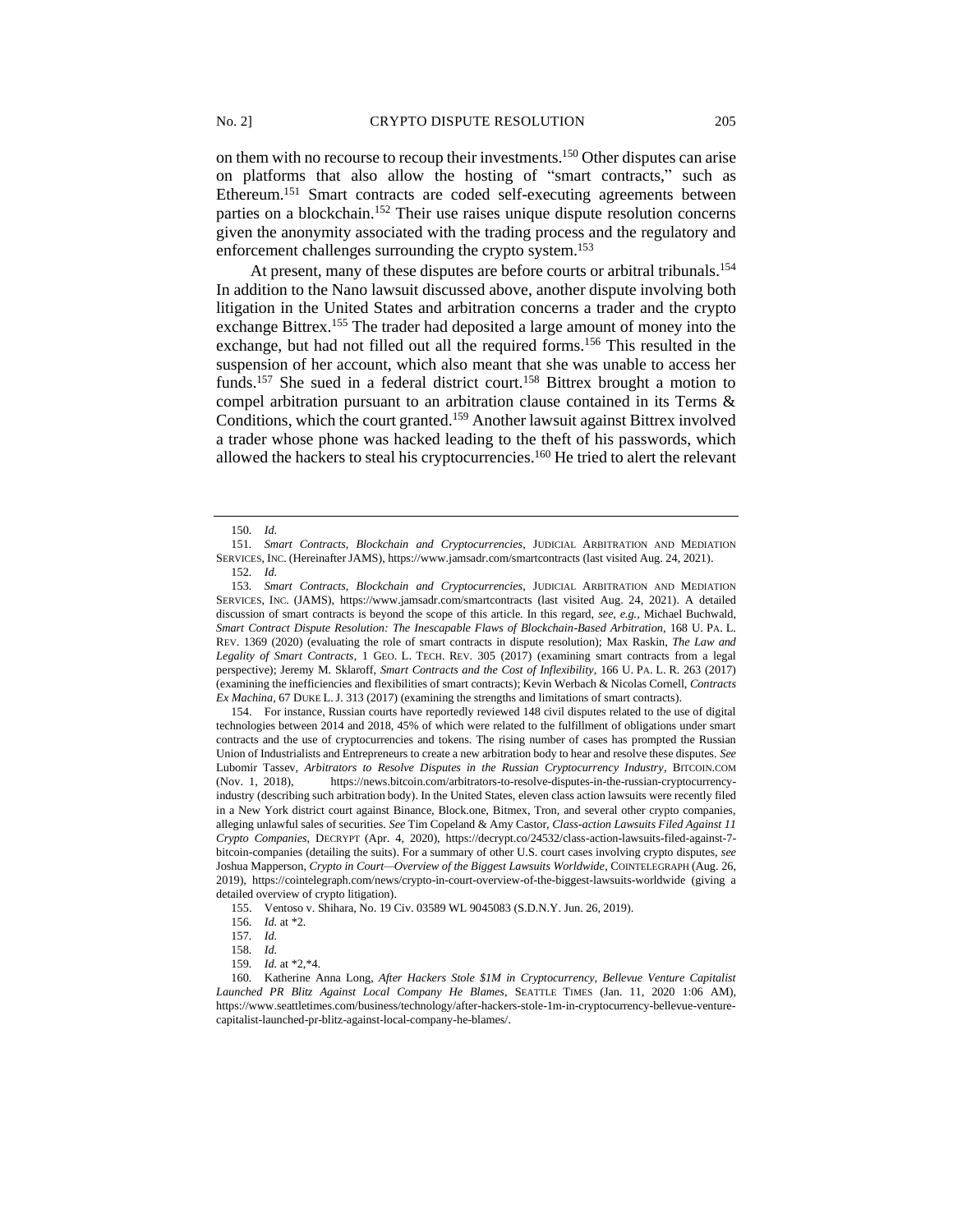exchange, but claims that they ignored his pleas to suspend his account.<sup>161</sup> As a result, he lost over a million dollars, and his lawsuit is currently pending in a Washington state court.<sup>162</sup>

Another crypto dispute that has recently been resolved by the Singapore International Commercial Court involves the crypto exchange Quoine and a trader, B2C2.<sup>163</sup> The dispute arose from several trades B2C2 had entered into on Quoine's platform, in which it sold Ethereum at a much higher rate than the going rate.<sup>164</sup> The next day, when the Chief Technology Officer of Quoine discovered that these trades had been made, he considered the exchange rate to be a highly abnormal deviation from the previous going rate and reversed the trades.<sup>165</sup> B2C2 commenced legal proceedings against Quoine before the Singapore High Court, claiming breach of contract and breach of trust.<sup>166</sup> Pursuant to the parties' agreement, the dispute was transferred to the Singapore International Commercial Court.<sup>167</sup> The Court found in favor of B2C2 on both the breach of contract and breach of trust claim, and awarded it damages.<sup>168</sup>

As with all disputes of a cross-border nature, litigation of crypto disputes presents the same limitations and disadvantages discussed in Part II. Accordingly, some scholars have identified a tendency in the cryptocurrency context "towards judicialization—that is, the development of its own dispute resolution architecture."<sup>169</sup> In this regard, we identify three types of arbitration in the crypto context. The first type is traditional arbitration, which is administered by established international institutions similarly to "offline" international commercial arbitration. The second type of arbitration is online crypto-arbitration, which retains most of the fundamental features of traditional international arbitration but is administered online by new institutions. The third type of arbitration utilizes specialized internal mechanisms, which are platformbased or "on-chain" <sup>170</sup> mechanisms administered by new institutions or by the crypto platforms themselves and, in our view, differ in many ways from classic arbitration. We follow this typology in the remainder of this Part, and explore

<sup>161</sup>*. Id.*

<sup>162.</sup> *Id.* This lawsuit came on the heels of a lawsuit against AT&T, but not against any exchange, by a trader suing the company for \$200 million for allowing his SIM card information to be stolen. *Court Order Lets Terpin's Claims Against AT&T Mobility Proceed to Trial; Terpin Will File Additional Allegations to Preserve Punitive Damages Relief for up to \$200 Million*, GREENBERGGLUSKER, (Feb. 25, 2020 7:53 PM), https://www.globenewswire.com/news-release/2020/02/26/1990562/0/en/Court-Order-Lets-Terpin-s-Claims-Against-AT-T-Mobility-Proceed-to-Trial-Terpin-Will-File-Additional-Allegations-to-Preserve-Punitive-Damages-Relief-for-up-to-200-Million.html.

<sup>163.</sup> B2C2 Ltd v Quoine Pte Ltd [2019] SGHC(I) 03 (Sing. Int'l Com. Ct.). On the growing phenomenon of international commercial courts generally*, see, e.g.,* Pamela K. Bookman, *The Adjudication Business,* 45 YALE J. INT'L L. 227 (2020) (arguing that competition with arbitration is not the only factor in the creation of new international commercial courts).

<sup>164</sup>*. B2C2 Ltd.*, [2019] SGHC)(1) 03 at 2.

<sup>165</sup>*. Id*. at 2.

<sup>166</sup>*. Id.* at 53.

<sup>167</sup>*. Id.* at 3.

<sup>168</sup>*. Id.* at 108.

<sup>169.</sup> Pietro Ortolani, *The Impact of Blockchain Technologies and Smart Contracts on Dispute Resolution: Arbitration and Court Litigation at the Crossroads*, 24 UNIF. L. REV. 430, 432 (2019).

<sup>170.</sup> Buchwald, *supra* note 153, at 1373.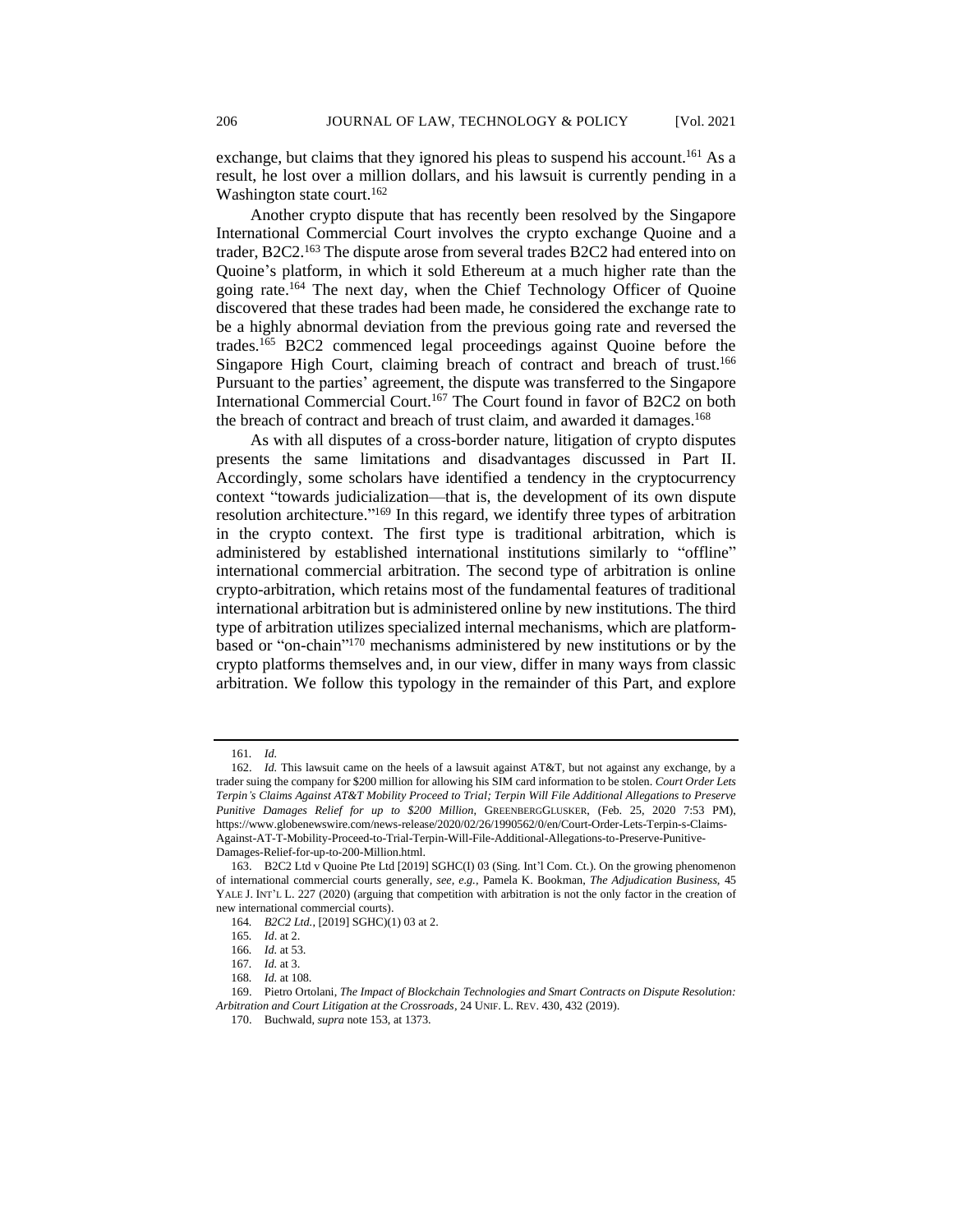how each type of arbitration can serve as an alternative to litigation in resolving crypto disputes.

#### *A. Traditional Arbitration*

Arbitration, the traditional alternative to litigation in the resolution of commercial disputes, seems to be gaining traction also in the crypto dispute resolution world.<sup>171</sup> Some of the advantages of arbitration in the crypto context may include the confidentiality of the process and the parties' ability to appoint specialized decision-makers,<sup>172</sup> as well as the straightforward enforcement of arbitral awards.<sup>173</sup> In addition, traditional arbitration providers have taken steps to address the unique dispute resolution needs of crypto traders. For instance, Judicial Arbitration and Mediation Services, Inc. ("JAMS"), a major arbitration provider in the United States, is creating protocols designed to support arbitration of disputes arising from blockchain activities, including smart contracts.<sup>174</sup> The American Arbitration Association ("AAA"), another major provider of arbitration in the United States, offers a webinar on "Arbitrating Blockchain, Smart Contract & Smart Legal Contract Disputes," which explains why "arbitration is ideally suited to resolve these disputes."<sup>175</sup> Arbitrations of crypto disputes have also been administered by the International Court of Arbitration of the International Chamber of Commerce ("ICC").<sup>176</sup>

#### *B. Online Crypto-Arbitration*

In addition to traditional arbitration conducted *ad hoc* or administered by established arbitration institutions such as JAMS, the AAA, or the ICC, there are also initiatives adapting the classic arbitration model to the specific crypto dispute resolution context, while preserving some of its fundamental features. 177

<sup>171.</sup> James Rodgers, *Cryptocurrencies and Arbitration – A Match Made in Heaven?*, NORTON ROSE FULBRIGHT (May 2018), https://www.nortonrosefulbright.com/en/knowledge/publications/cae35319/ cryptocurrencies-and-arbitration-mdashbra-match-made-in-heaven.

<sup>172.</sup> *Id*.

<sup>173.</sup> Enforcement of international arbitral awards is governed by the Convention on the Recognition and Enforcement of Foreign Arbitral Awards, art. 2, Jun. 10, 1958, 21.3 U.S.T. 2517, 330 U.N.T.S. 3, to which 166 states are parties. https://uncitral.un.org/en/texts/arbitration/conventions/foreign\_arbitral\_awards/status2.

<sup>174</sup>*. Smart Contracts, Blockchain and Cryptocurrencies*, JUDICIAL ARBITRATION AND MEDIATION SERVICES, INC. (JAMS), https://www.jamsadr.com/smartcontracts.

<sup>175</sup>*. Arbitrating Blockchain, Smart Contract & Smart Legal Contract Disputes*, AMERICAN ARBITRATION ASSOCIATION, https://www.aaaeducation.org/courses/arbitrating-blockchain-smart-contract-smart-legalcontract-disputes/20prw003 (last visited Sept. 13, 2021).

<sup>176.</sup> Aceris Law Successfully Resolves ICC Arbitration Involving the Cryptocurrency Industry, ACERIS LAW LLC (Apr. 8, 2020), https://www.acerislaw.com/aceris-law-successfully-resolves-icc-arbitrationinvolving-the-cryptocurrency-industry/ (explaining that the arbitration was reportedly subject to the law of an American State, and involved claims and counterclaims of misrepresentation, fraud, breach of contract, defamation, and unjust enrichment).

<sup>177</sup>*. Cryptonomica Arbitration Rules,* GITHUB, https://github.com/Cryptonomica/arbitration-rules/blob/ master/Arbitration\_Rules/Cryptonomica/Cryptonomica-Arbitration-Rules.EN.clearsigned.md (last visited Sept. 13, 2021).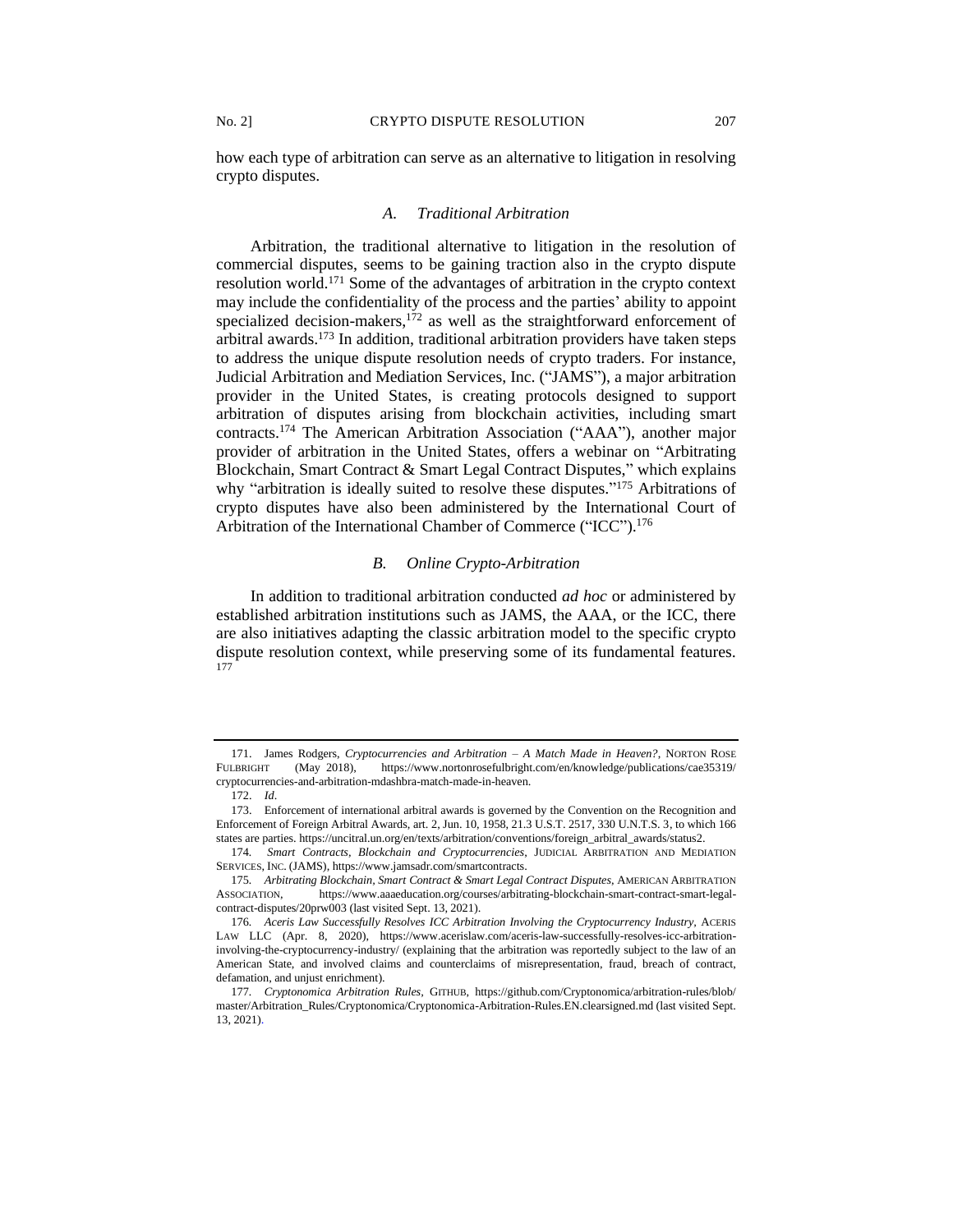One such initiative is Cryptonomica Ltd., $178$  the first online international arbitration institution based in London, U.K. The Cryptonomica Arbitration Rules<sup>179</sup> are based on the United Nations Commission on International Trade Law (UNCITRAL) Arbitration Rules,<sup>180</sup> a comprehensive set of procedural arbitration rules available to commercial parties that are widely used in *ad hoc* and institutional arbitrations.<sup>181</sup> Appropriately for an online arbitration institution, the Cryptonomica Rules provide for the electronic submission of documents, including the parties' statements of claim and defense,<sup>182</sup> as well as for hearings<sup>183</sup> and tribunal communications<sup>184</sup> to be conducted by videoconferencing.

Unlike in traditional international commercial arbitration, however, the Cryptonomica Rules provide that arbitrators are to decide "*ex aequo et bono* unless otherwise agreed by the parties," rather than on the basis of a particular national law, and in accordance with the terms of the parties' contract.<sup>185</sup> This provision is likely intended to resolve the problem of selecting a governing law to govern the resolution of complex multi-jurisdictional crypto disputes.<sup>186</sup> Also, in contrast to typical international commercial arbitration practice, the Cryptonomica Rules provide that "[u]nless otherwise agreed in writing by all the parties, arbitration awards are public." <sup>187</sup> This is an interesting provision, given that confidentiality is one of the most celebrated attributes of arbitration.<sup>188</sup> As for the cost of the arbitration, the Cryptonomica Rules set out an "Arbitration Fee" of 3% of the amount of the claim, but not less than EUR 1,000.<sup>189</sup> It is not clear whether this amount includes the arbitrators' fees<sup>190</sup> or only

<sup>178</sup>*. Cryptonomica Arbitration: Online Dispute Resolution*, CRYPTONOMICA, https://cryptonomica.net/#!/ arbitration (last visited Sept. 13, 2021).

<sup>179</sup>*. Cryptonomica Arbitration Rules,* GITHUB, https://github.com/Cryptonomica/arbitrationrules/blob/master/Arbitration\_Rules/Cryptonomica/Cryptonomica-Arbitration-Rules.EN.clearsigned.md (last visited Sept. 13, 2021) [hereinafter *Cryptonomica Arbitration Rules*].

<sup>180.</sup> United Nations Commission on International Trade Law, *UNCITRAL Arbitration Rules*, https://uncitral.un.org/en/texts/arbitration/contractualtexts/arbitration (last visited Sept. 13, 2021).

<sup>181</sup>*. Cryptonomica Arbitration: Online Dispute Resolution*, https://cryptonomica.net/#!/arbitration (last visited Sept. 13, 2021).

<sup>182.</sup> *Cryptonomica Arbitration Rules*, *supra* note 179.

<sup>183</sup>*. Id.*

<sup>184</sup>*. Id.*

<sup>185</sup>*. Id.*; *see also* Viktor Ageyev, *Cryptonomica: Ex Aequo Et Bono and New Lex Mercatoria,* CRYPTONOMICA (Apr. 19, 2019), https://medium.com/cryptonomica/cryptonomica-ex-aequo-et-bono-and-newlex-mercatoria-72eef36a2cd5 ("*Ex aequo et bono* is a rule that enables arbitrators to decide a case according to what . . . 'is fair (or equitable) and good.' That is also to say 'in good conscience' and notwithstanding the written legislation.").

<sup>186.</sup> Ageyev, *supra* note 185 (stating the use of this rule allows Cryptomania "to rise above the restrictions imposed by segmented, obsolete local legislation").

<sup>187.</sup> *Cryptonomica Arbitration Rules*, *supra* note 179.

<sup>188</sup>*. See* GARY B.BORN, INTERNATIONAL COMMERCIAL ARBITRATION 171, 2780–81 (2d ed. 2014) (stating confidentiality is an important advantage of arbitration and encourages efficient dispute resolution).

<sup>189.</sup> *Cryptonomica Arbitration Rules*, *supra* note 179, at Annex.

<sup>190</sup>*. Id.* (stating "[f]ees and expenses of arbitrators" refers to this "arbitration fee," but providing that the "arbitration fee shall be paid by the claimant).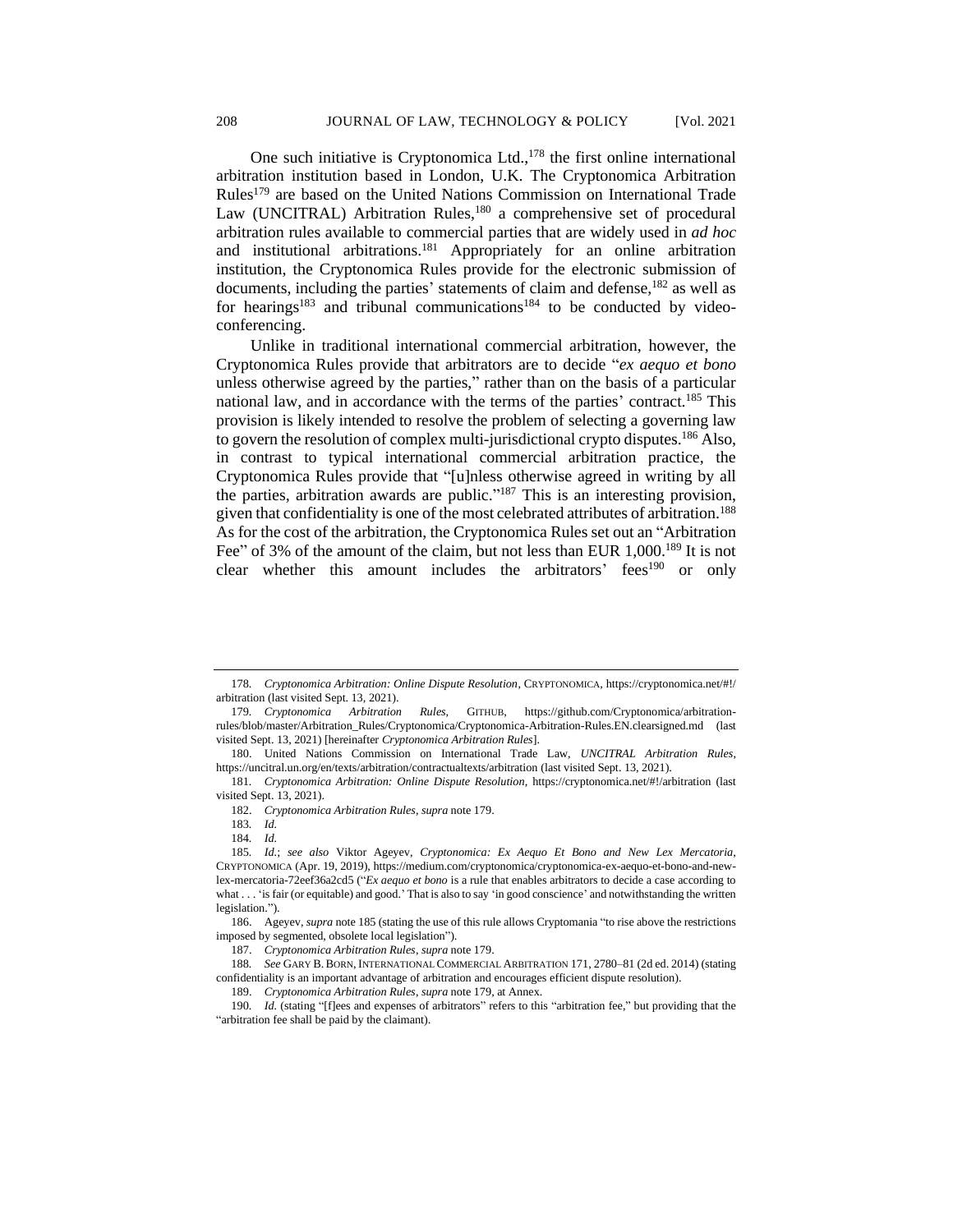Cryptonomica's filing fee.<sup>191</sup> In any event, this amount is lower than the filing fee of some of the major existing international arbitration institutions.<sup>192</sup>

Another online crypto arbitration initiative has been devised by CodeLegit, and includes the "Blockchain Arbitration Rules" and "Blockchain Arbitration Library" for smart contracts.<sup>193</sup> The Blockchain Arbitration Rules are not as detailed as those of Cryptonomica, but similarly provide for electronic communications and for hearings to take place by video conferencing.<sup>194</sup> The Blockchain Arbitration Library allows a party to a smart contract to pause its performance if it considers the other party to be in breach of their legal agreement or believes the smart contract is not running correctly.<sup>195</sup> Once triggered, the library will pause the further execution of the smart contract and start the arbitral proceeding by sending a message to CodeLegit as the "Appointing Authority" (the administrative institution).<sup>196</sup> All communications between the parties, arbitrators, and appointing authorities are encrypted and published to the public on Bitcoin and Ethereum blockchains.<sup>197</sup>

Some commentators have criticized such initiatives, which they view as essentially seeking to replace established international arbitration institutions.<sup>198</sup> As one commentator notes:

[M]any proposals allow for the administration [of arbitrations] by companies with no arbitral experience. The disputes may well be with the very company administering the case. It is possible the resolution will be handled by self-proclaimed arbitrators who are untrained in the law, principles of due process and other arbitral fundamentals.<sup>199</sup>

#### *C. Specialized Platform-Based Mechanisms*

The third category of dispute resolution initiatives in the crypto context includes mechanisms built into the crypto platforms which, in our view, do not

<sup>191</sup>*. Id.* Referencing "costs of arbitration," which includes the "fees of the arbitral tribunal" and are to be fixed by the arbitral tribunal in the final award. If such "costs" in fact include the arbitrators' fees it would be unusual in general arbitration practice for the arbitrators to fix these fees, especially when an institution is administering the process.

<sup>192</sup>*. See, e.g. Costs and Payments*, INTERNATIONAL CHAMBER OF COMMERCE, https://iccwbo.org/disputeresolution-services/arbitration/costs-and-payments/ (charging a filing fee of US \$5,000, which is paid by the claimant to the International Chamber of Commerce when claimant files a Request for Arbitration); *Schedule of Arbitration Costs*, THE LONDON COURT OF INTERNATIONAL ARBITRATION, https://www.lcia.org//Dispute\_ Resolution\_Services/schedule-of-costs-lcia-arbitration-2020.aspx (charging a registration fee of £1,950 payable with the Request for Arbitration); *Rules, Forms & Fees*, AMERICAN ARBITRATION ASSOCIATION, https://www.adr.org/Rules (charging initial filing fees for commercial arbitrations vary depending on the amount of the claim, but the minimum fee is US \$925, payable in full by a filing party when a claim, counterclaim, or additional claim is filed).

<sup>193</sup>*. CodeLegit White Paper on Blockchain Arbitration*, CODELEGIT & DATARELLA https://docs.google.com/document/d/1v\_AdWbMuc2Ei70ghITC1mYX4\_5VQsF\_28O4PsLckNM4 (last visited Aug. 24, 2021).

<sup>194</sup>*. Id.* The Blockchain Arbitration Rules further provide that the number of arbitrators shall be one by default and the language to be used in the arbitral proceedings shall be English.

<sup>195</sup>*. Id*.

<sup>196</sup>*. Id.* 197*. Id*.

<sup>198.</sup> Gary L. Benton, *Beyond the Bubble*, THE RESOLVER 12, 14 (2018).

<sup>199</sup>*. Id.*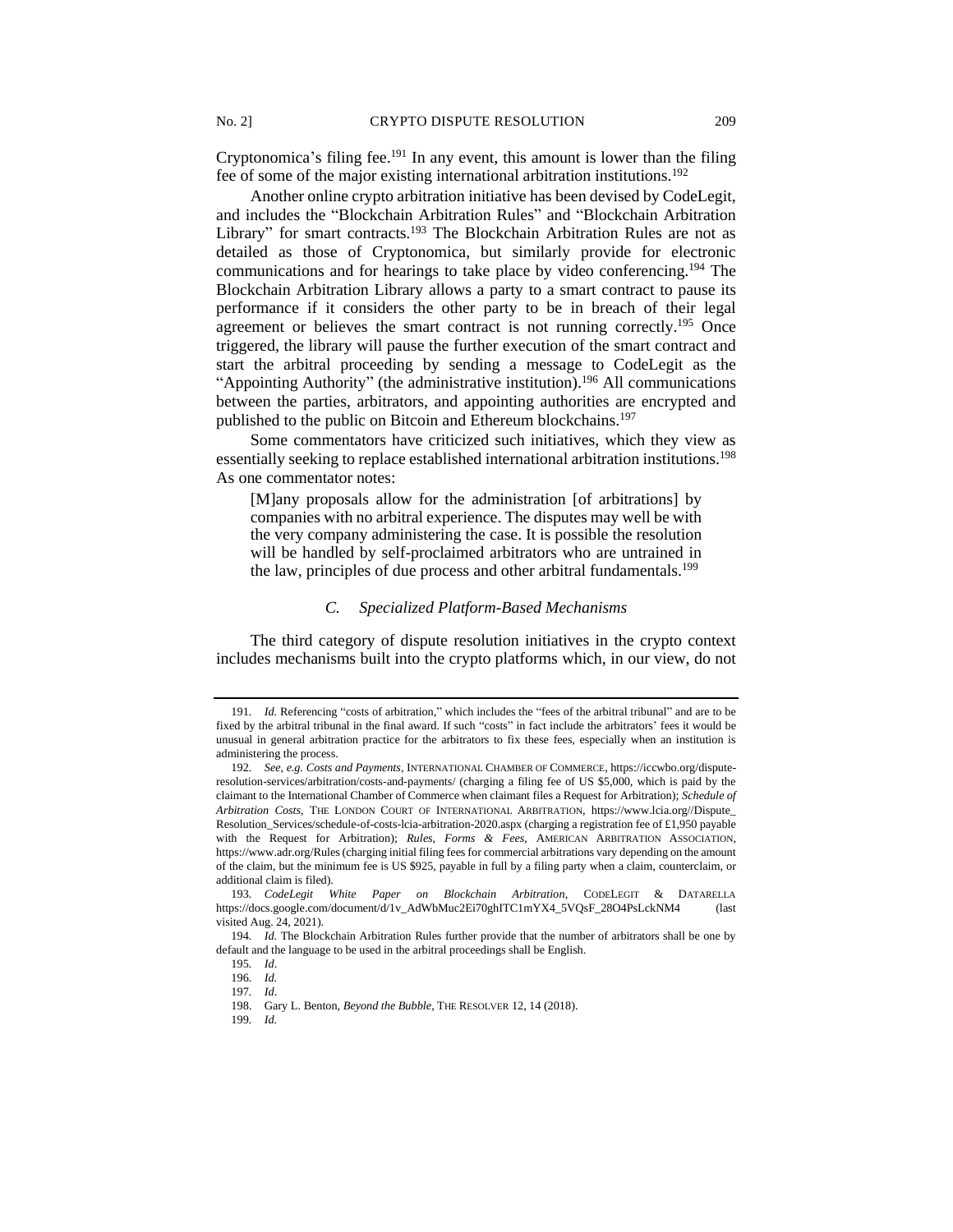resemble traditional arbitration but rather employ some internal, "on-chain," decision-maker or tribunal.<sup>200</sup> The inspiration for these initiatives may be the "multi-signature address" mechanism originally used with cryptocurrency trading systems such as Bitcoin.<sup>201</sup> This mechanism involves a third-party "adjudicator" who, if a dispute arises between the trading parties, will be asked to determine whether the cryptocurrencies should be transferred to the recipient or given back to the original sender.<sup>202</sup> The multi-signature address mechanism, used in over 30% of existing cryptocurrencies as of 2019, "allows private parties to set up a dispute resolution procedure that . . . is effectively able to enforce its own outcomes." 203

New platform-based dispute resolution mechanisms are being developed for resolving more complex crypto disputes.<sup>204</sup> We will confine our discussion to two examples of such platforms: Kleros and Aragon. Kleros is "an open source online dispute resolution protocol which uses blockchain and crowdsourcing to fairly adjudicate disputes." <sup>205</sup> It creates a "multipurpose court system" that relies on game-theoretical economic incentives for its operation.<sup>206</sup> Anyone can sign up to be a "juror" and rule on crypto disputes in which the parties' contract specifies Kleros as the dispute resolution mechanism.<sup>207</sup> Jurors are randomly selected by Kleros and are incentivized to achieve consensus by gaining or losing crypto payments depending on whether they have decided "coherently," i.e., voted for the option chosen by the majority.<sup>208</sup>

A similar platform is Aragon, which offers users the "Aragon Court"<sup>209</sup> a dispute resolution protocol that handles disputes that cannot be solved by smart contracts. This is achieved by having a set of jurors drafted for each dispute who

204*. See, e.g.,* Buchwald, *supra* note 153, at 1373 (detailing Ethereum's dispute resolution systems); James Metzger, *The Current Landscape of Blockchain-based, Crowdsourced Arbitration*, 19 MACQUARIE L.J. 81, 83 (2019) ("[i]t should be noted that it is reasonably easy to post a plan for starting work on a dApp, so the list may not be entirely complete as new platforms emerge with a great deal of speed."); Orna Rabinovich-Einy & Ethan Katsch, *Blockchain and the Inevitability of Disputes: The Role for Online Dispute Resolution*, 2019 J. DISP. RESOL., 47, 48–49 (2019) ("A new generation of private blockchain entities also emerged in recent years, promising to remedy the scalability and pace problems that were associated with transactions on Bitcoin and Ethereum. These include the NEO, EOS and IOTA, to name a few."); Allen et al., *supra* note 8, at 88 ("The DRPF framework that we have developed and applied in this Article provides a new theoretical foundation to understand new institutional competitive dynamics in dispute resolution, and presents opportunities for further empirical analysis as blockchain based dispute resolution mechanisms continue to emerge and compete.").

205*. About Kleros,* KLEROS, https://kleros.io/about (last visited Aug. 24, 2021).

<sup>200.</sup> Buchwald, *supra* note 153, at 1372–73.

<sup>201.</sup> Ortolani, *supra* note 32, at 610.

<sup>202</sup>*. Id*.

<sup>203.</sup> Ortolani refers to the multi-signature address mechanism as a form of "transnational self-enforcing arbitration." However, for present purposes we consider it to be a mechanism internal to crypto platforms, currencies, or exchanges, and distinct from traditional and online crypto arbitrations, discussed above, which preserve the fundamental characteristics of arbitration. Ortolani, *supra* note 169, at 435–36.

<sup>206.</sup> Clément Lesaege, Federico Ast & William George, *Kleros Short Paper v1.0.7*, KLEROS (2019), https://kleros.io/static/whitepaper\_en-8bd3a0480b45c39899787e17049ded26.pdf [hereinafter Kleros Short Paper]; *see also* Clément Lesaege, William George & Federico Ast, *Kleros Long Paper v2.0.2*, 1, KLEROS (2021), https://kleros.io/static/yellowpaper\_en-8ac96b06f39f19a6a28106cf624e3342.pdf (offering more detail about the system).

<sup>207.</sup> Kleros Short Paper, *supra* note 206, at 5.

<sup>208.</sup> *Id.* at 4–8; *see also*, Abramowicz, *supra* note 28 (detailing cryptocurrency protocols for resolving disputes on the basis of game theory).

<sup>209</sup>*. Welcome to Aragon Court,* ARAGON COURT, https://anj.aragon.org (last visited Aug. 24, 2021).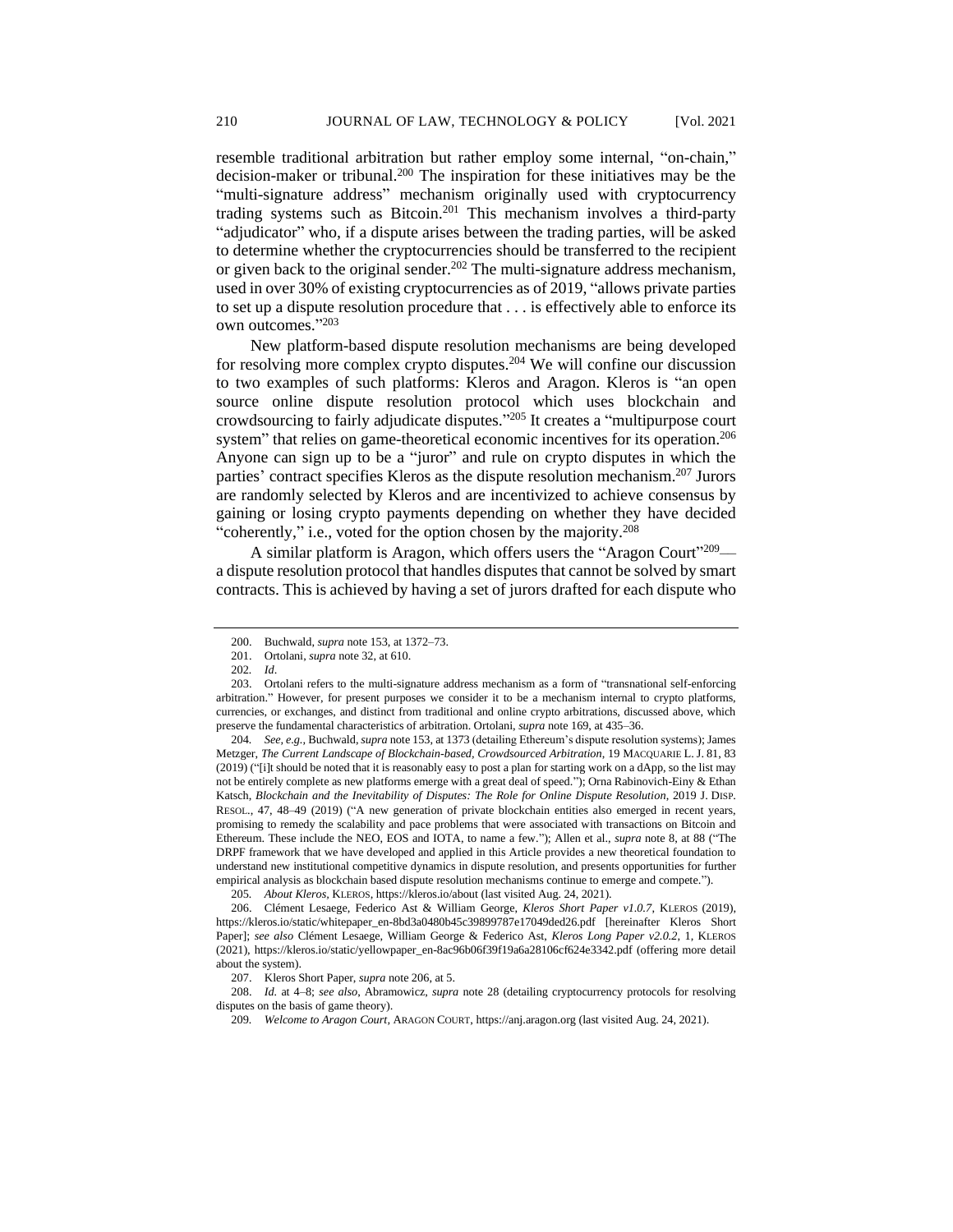will vote to guarantee a ruling.<sup>210</sup> The dispute resolution process of the Aragon Court is similar to that of Kleros in terms of the game-theoretic incentives system in place for jurors to reach a consensus.<sup>211</sup> Therefore, both in terms of the decision-makers and the decision-making process, these on-chain dispute resolution mechanisms differ from traditional arbitration.

While platform-based online mechanisms such as Kleros and the Aragon Court could provide parties with private dispute resolution that is faster, cheaper, decentralized, and denationalized, they are not risk free.<sup>212</sup> Potential risks include, for instance, technological and educational barriers to participation, cryptocurrency volatility, jury pool compositions, applicable laws, and economic incentives.<sup>213</sup> Commentators have also pointed to lingering policy concerns surrounding potential technological flaws (such as inability to compel discovery, issues with the incentivized voting model, and "scalability infeasibility") that may inhibit adequate adjudication and make on-chain dispute resolution options inferior to off-chain alternatives.<sup>214</sup>

Against this background of crypto disputes that have already arisen and that are likely to arise in the future, and some of the existing mechanisms for their resolution, we approached our empirical study with several research questions in mind, reflecting the unique features of crypto disputes.

First, are "traditional" dispute resolution mechanisms such as mediation, arbitration, and litigation used in the novel cryptocurrencies and crypto exchanges scene, or have they been predominantly replaced with mechanisms tailored for crypto disputes? On the one hand, platforms may favor specialized crypto dispute resolution forums that account for the unique features of this environment.<sup>215</sup> On the other hand, given the nascent stage of development of these forums, platforms may be attracted, at least initially, to more traditional mechanisms with which they are familiar.<sup>216</sup>

Second, to the extent that traditional dispute resolution mechanisms are used, which ones are preferred by cryptocurrencies and exchanges? For instance, the international nature of crypto trading may translate into a preference by cryptocurrencies and exchanges for international arbitration over domestic litigation.<sup>217</sup> Such platforms may shy away from litigation in domestic courts and favor private mechanisms that are not dependent on the parties' location and their respective legal systems.<sup>218</sup> Moreover, the Terms  $\&$  Conditions of these cryptocurrencies and exchanges, which contain the relevant dispute resolution

<sup>210</sup>*. Aragon Court*, ARAGON HELP DESK, https://help.aragon.org/article/41-aragon-court (last visited Aug. 24, 2021).

<sup>211.</sup> *Id.*

<sup>212.</sup> Tonya M. Evans, *The Role of International Rules in Blockchain-Based Cross-Border Commercial Disputes*, 65 WAYNE L. REV. 1, 12–13 (2019).

<sup>213</sup>*. Id.* at 13–16.

<sup>214.</sup> Buchwald, *supra* note 153, at 1394–1420. *See also*, Rabinovich-Einy & Katsch, *supra* note 204, at 72–75 (where the authors discuss cultural, legal, and technological barriers to successful on-chain dispute resolution).

<sup>215.</sup> Rabinovich-Einy & Katsch, *supra* note 204, at 58.

<sup>216</sup>*. Id.* at 11.

<sup>217.</sup> Franck, *supra* note 85, at 499–500.

<sup>218</sup>*. Id.* at 508.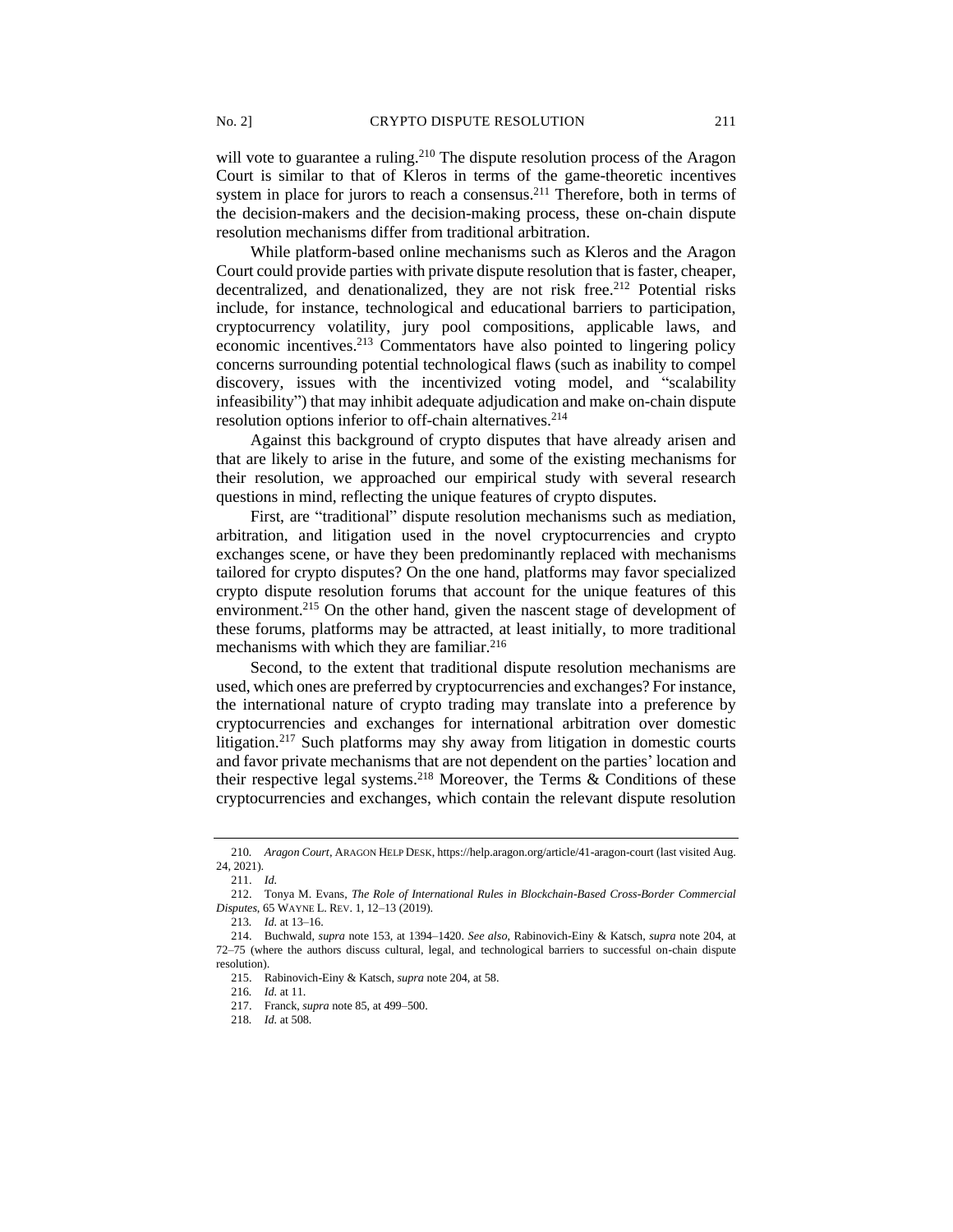clauses in our study, are effectively standard form contracts that traders are unable to negotiate.<sup>219</sup> In this respect, disputes arising in the crypto context resemble consumer disputes more than commercial disputes between businesses.<sup>220</sup> Looking at the consumer context in the United States, there appears to be much arbitration activity.<sup>221</sup> Crypto traders may well be viewed as consumers of financial services, but they might also be more sophisticated than investors in traditional securities such as stocks and bonds.<sup>222</sup> For instance, crypto investors may be motivated by the unique risk-return features that the crypto assets provide.<sup>223</sup> As such, they may not necessarily fall within the purview of domestic consumer protection legislation.<sup>224</sup> It is therefore interesting to examine the role of arbitration in crypto disputes involving these *sui generis* consumer traders.

Third, when cryptocurrencies and exchanges choose either arbitration or litigation, how are they designing these mechanisms? Do platforms tend to specify the venue and governing law when choosing litigation, and how do they deal with the domestic conflict of law rules? Do platforms make use of the traditionally perceived advantages of arbitration by, for instance, requiring confidentiality and for arbitrators to have relevant expertise? Examining these and other design features of the dispute resolution clauses contained in crypto Terms & Conditions would shed light both on the features of these mechanisms most valued by crypto platforms and on their possible motivation for choosing one mechanism over the other.<sup>225</sup>

Ultimately, the crypto trading context provides a unique lens through which parties' choice of litigation versus arbitration may be examined. By the same token, dispute resolution provides a unique lens through which this new and transnational environment in which crypto trading operates may be studied. In the next Part, we turn to introduce our empirical study before presenting and analyzing our results in Part V.

#### IV. EMPIRICAL STUDY––INTRODUCTION AND METHODOLOGY

In this Part, we introduce our empirical study of the dispute resolution choices that cryptocurrencies and exchanges make when setting up and operating their trading platforms. To conduct this study, we examined the Terms

<sup>219.</sup> Sklaroff, *supra* note 153, at 276–77.

<sup>220.</sup> Buchwald, *supra* note 153, at 1422–23.

<sup>221.</sup> Drahozal & Ware, *supra* note 107, at 472; David Horton & Andrea Cann Chandrasekher, *After the Revolution: An Empirical Study of Consumer Arbitration*, 104 GEO. L.J. 57 (2015) (empirically analyzing approximately 5,000 consumer arbitration).

<sup>222.</sup> Matt Hougan & David Lawant, *Crypto assets: The Guide to Bitcoin, Blockchain, and Cryptocurrency for Investment Professionals*, CFA INST. RSCH. FOUND. 1, 52 (2021).

<sup>223</sup>*. Id*. at 22. Crypto assets have been characterized by high return and high volatility but low correlation with the rest of the market. It is not clear what this suggests regarding the actual investors in the crypto-markets, but reveals that, as of now, crypto-assets do not conform to traditional financial models.

<sup>224.</sup> Stipanowich & Lamare, *supra* note 78, at 66. The decline of arbitration in the consumer arena may be motivated by companies' concern about consumer opposition to arbitration.

<sup>225</sup>*. See* Christopher R. Drahozal & Erin O'Hara O'Connor, *Unbundling Procedure: Carve-Outs From Arbitration Clauses*, 66 FLORIDA L. REV. 1945, 1955 (2015) (identifying the differing requirements for parties opting for litigation versus arbitration).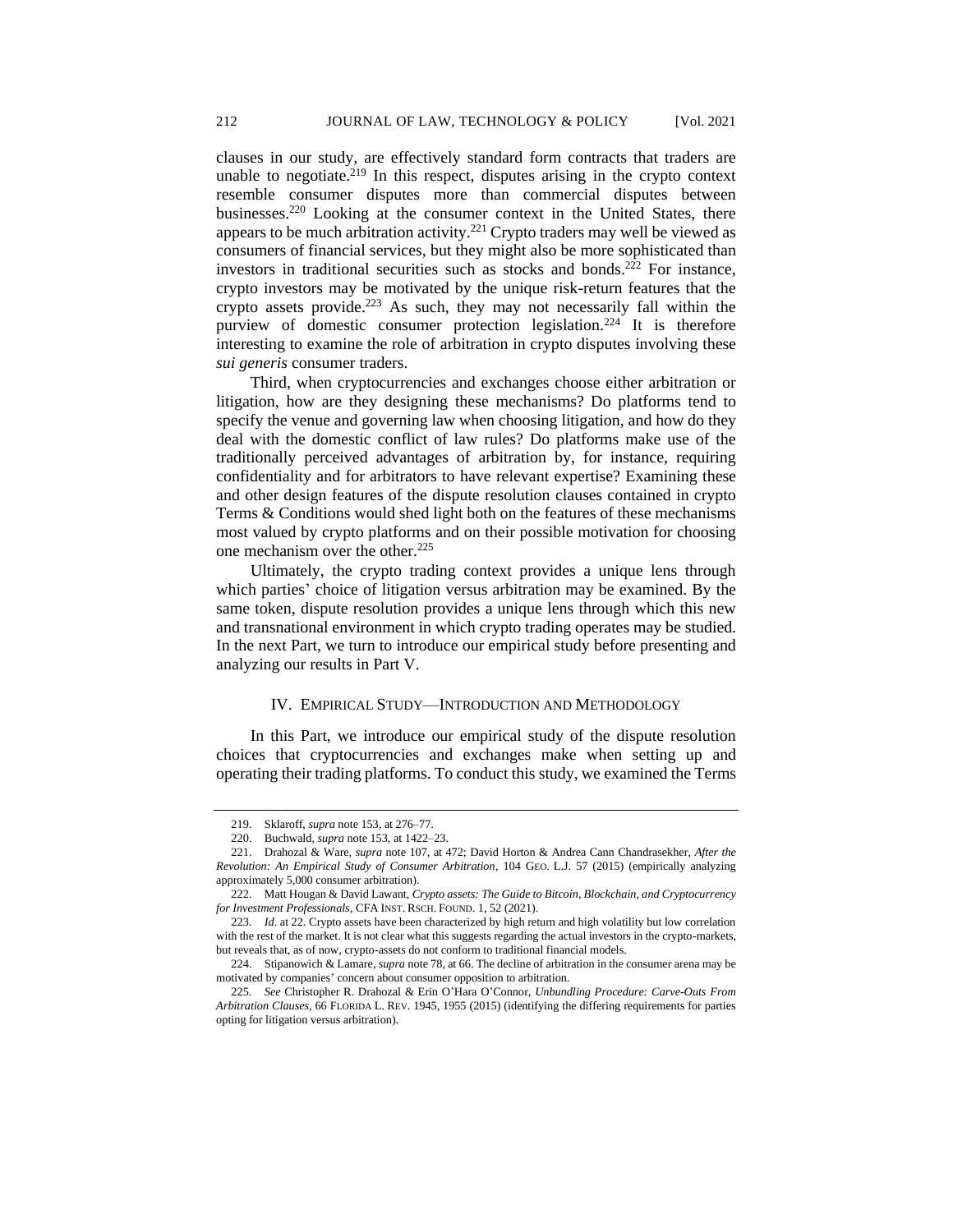& Conditions of approximately 500 cryptocurrencies and exchanges, although we ultimately used approximately 300 of these in our study. We chose these platforms from the website "Coin Market Cap,"<sup>226</sup> which contains many cryptocurrencies and exchanges and ranks them according to price, market capitalization, and the daily volume for exchanges. We also followed Coin Market Cap's classification of currency and exchange. Additionally, the entry for each cryptocurrency or exchange contains a link to their respective websites. This allowed us to access the Terms & Conditions primarily associated with each of these platforms.

Using the coinmarketcap.com website, we selected the top 250 cryptocurrencies and top  $250$  exchanges listed on the site.<sup>227</sup> The cryptocurrencies are ranked by market capitalization, or the price of the currency in U.S. dollars multiplied by the number of units of the currency that are circulated.<sup>228</sup> The crypto exchanges are ranked by a web traffic factor that measures the amount of web traffic each exchange receives daily. Ultimately, these rankings are very fluid.<sup>229</sup> Even in our sample, some cryptocurrencies and exchanges may have fallen from the top 500 while this article was going to press.<sup>230</sup> This is not a concern, however, as the point is to create a sample of these Terms & Conditions in order to study how the crypto world proposes to resolve its disputes.

Although we were able to access the websites of all 500 cryptocurrencies and exchanges, interestingly not all the platforms had their Terms & Conditions available on their site. Presumably one would have to download the software for these cryptocurrencies and exchanges prior to being able to access their Terms & Conditions (a step which we did not take). As such, although we examined approximately 500 sites, only two thirds of the sites (approximately 300) had

<sup>226.</sup> We used this website as it lists hundreds of cryptocurrencies and exchanges, totaling over 5,000 when last accessed. The list is almost exhaustive and is updated on an ongoing basis. It has become a standard website to access and compare data for these platforms in a systematic manner. A search of Youtube and Twitter reveals many tutorials and references to the website by those in the industry. It is also the website that has been used by the Federal Government and the courts in making valuation claims regarding certain crypto platforms. *See, e.g.*, Commodity Futures Trading Comm'n v Reynolds, No. 1:19-CV-05631-MKV, 2021 WL 796683, at \*4 n.2 (S.D.N.Y. Mar. 2, 2021) ("The Commission assessed the value of the Bitcoin that customers transferred … by relying on historical pricing data that was published on the website known as CoinMarketCap, https://coinmarketcap.com/."); Commodity Futures Trading Comm'n v. McDonnell, 332 F. Supp. 3d 641, 670 (S.D.N.Y. 2018) ("The virtual currency transfers . . . were valued . . . using CoinMarketCap, a widely used website freely available at coinmarketcap.com . . . . CoinMarketCap is used frequently by news publications to report on prices of virtual currencies, including publications that focus on virtual currencies such as CoinDesk and general financial newspapers . . . .").

<sup>227.</sup> Our data includes exchanges and currencies located in countries such as Korea, Russia, Thailand, and Seychelles. Interestingly, all of their websites were in English, and sometimes another language, and contained Terms & Conditions that resembled standard conditions that one would find in the United States, Canada, or the United Kingdom.

<sup>228.</sup> COINMARKETCAP, coinmarketcap.com (last visited Aug. 24, 2021).

<sup>229</sup>*. See* Amir Feder et al., *The Rise and Fall of Cryptocurrencies*, WORKSHOP ON THE ECON. OF INFO. SEC. 2018, at 7 (explaining that only fifty-seven cryptocurrencies have over \$1 billion market caps at the time of writing, and less-valued currencies are more likely to experience high price volatility).

<sup>230</sup>*. See Top Crypto Gainers And Losers Today*, COINMARKETCAP, https://coinmarketcap.com/gainerslosers/ (last visited Aug. 24, 2021) (offering a "Gainers & Losers" tool that is sortable by the top 500 cryptocurrencies that recorded double-digit daily price changes to over twenty top-500 cryptocurrencies on last visit).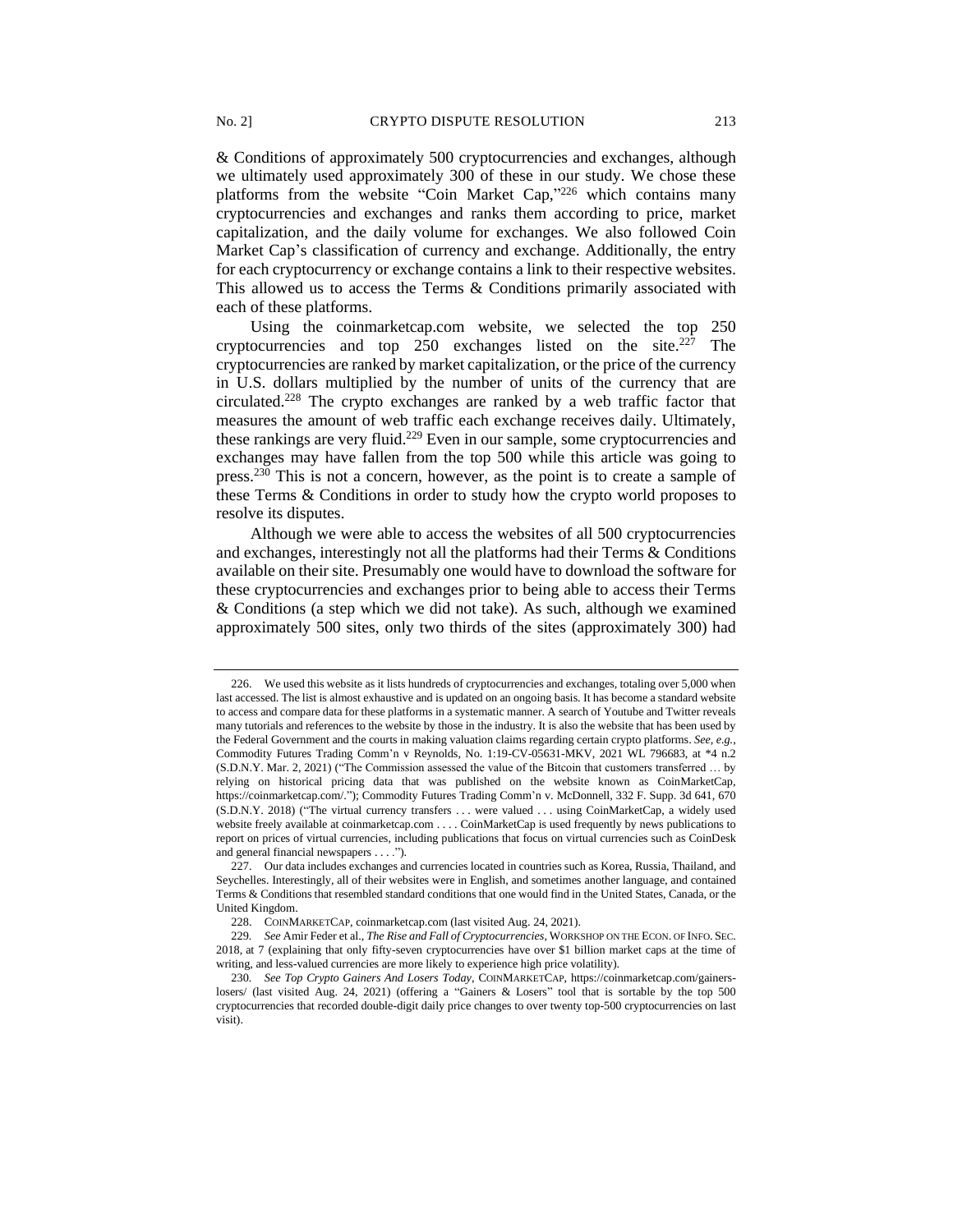accessible Terms  $&$  Conditions.<sup>231</sup> We do, however, note that given that we tried to sample an equal number of currencies and exchanges, 250 each, we ended up with information on 85 unique currencies and 168 unique exchanges, which suggests that exchanges are far more likely to publicly disclose Terms & Conditions.

Our next step was to code the Terms & Conditions by whether the cryptocurrency or exchange provided for mediation, arbitration, litigation, or a platform-specific mechanism (or a combination of these) as the main mode of dispute resolution.<sup>232</sup> We found that mediation was rarely used (only in six cases) and only in addition to either arbitration or litigation rather than as the main, stand-alone mechanism. Moreover, only one case (the Aragon currency) referred to the Aragon Court, and two cases referred to an internal "ODR platform" or platform-based "chat." Therefore, we focused our statistical testing and analysis on platforms' choice of arbitration or litigation (or both).

A few examples of dispute resolution clauses found in cryptocurrencies and exchanges' Terms & Conditions will illustrate our coding methodology. Some platforms had very simple terms. Consider for example, Bitstamp—an exchange, which has a simple dispute resolution clause that provides for litigation: "The Terms of Use shall be governed and construed in accordance with the law of England and Wales. The parties hereto agree to irrevocably submit to the exclusive jurisdiction of the courts of England and Wales."<sup>233</sup> The Bitcoin organization, in the legal section on its website, also has a dispute resolution clause that states, "The user of the Website agrees to arbitrate any dispute arising from or in connection with the Website or this disclaimer, except for disputes related to copyrights, logos, trademarks, trade names, trade secrets or patents." <sup>234</sup> We interpreted this provision to require both litigation for intellectual property disputes and arbitration for all other disputes.<sup>235</sup>

A note about Bitcoin, specifically, should be made here. Given that Bitcoin is probably the most decentralized of the blockchain systems and does not exist in one location or server,  $236$  and given its robust validation system, it is not

<sup>231.</sup> In other words, approximately one third, or 218 websites, did not have visible Terms & Conditions. It should also be noted that some sites may have separate Terms & Conditions that provide for a different dispute resolution mechanism at a later stage, once a customer begins trading on the site. Even then, however, the Terms & Conditions that we examined would govern at least some disputes that may arise between the platform and traders, or between traders.

<sup>232.</sup> Many Terms & Conditions provided for arbitration as the default mechanism but specified disputes that would nonetheless go to litigation, such as those concerning intellectual property claims. In such cases, if the Terms & Conditions provided details as to the place and/or process of the litigation, we coded them as providing both for litigation and for arbitration. If the Terms & Conditions purported to provide exceptions from arbitration as the default mechanism but no further details were provided in this regard, we coded this as providing only for arbitration, although we included the presence of the exception(s) as a variable.

<sup>233</sup>*. Terms of Use*, BITSTAMP, https://www.bitstamp.net/terms-of-use/ltd/ (last visited Aug. 24, 2021).

<sup>234</sup>*. Legal Disclaimer*, BITCOIN.ORG, https://bitcoin.org/en/legal (last visited Aug. 24, 2021).

<sup>235.</sup> We included the same platform in both arbitration and litigation only where some concrete details (*e.g*., venue, etc) were provided regarding both mechanisms. Since Bitcoin's Terms & Conditions did not contain any details regarding how litigation is to proceed, we included it only in the arbitration category.

<sup>236.</sup> Mary Ann Callahan, *What Are The Most Decentralized Cryptocurrencies?*, COINCODECAP (Aug. 16, 2021), https://blog.coincodecap.com/most-decentralized-cryptocurrency-list; *see also* Karim Helmy, *Measuring Bitcoin's Decentralizatoin*, COINMETRICS (Sept. 15, 2020), https://coinmetrics.io/measuring-bitcoinsdecentralization/ (concluding that Bitcoin is "meaningfully decentralized").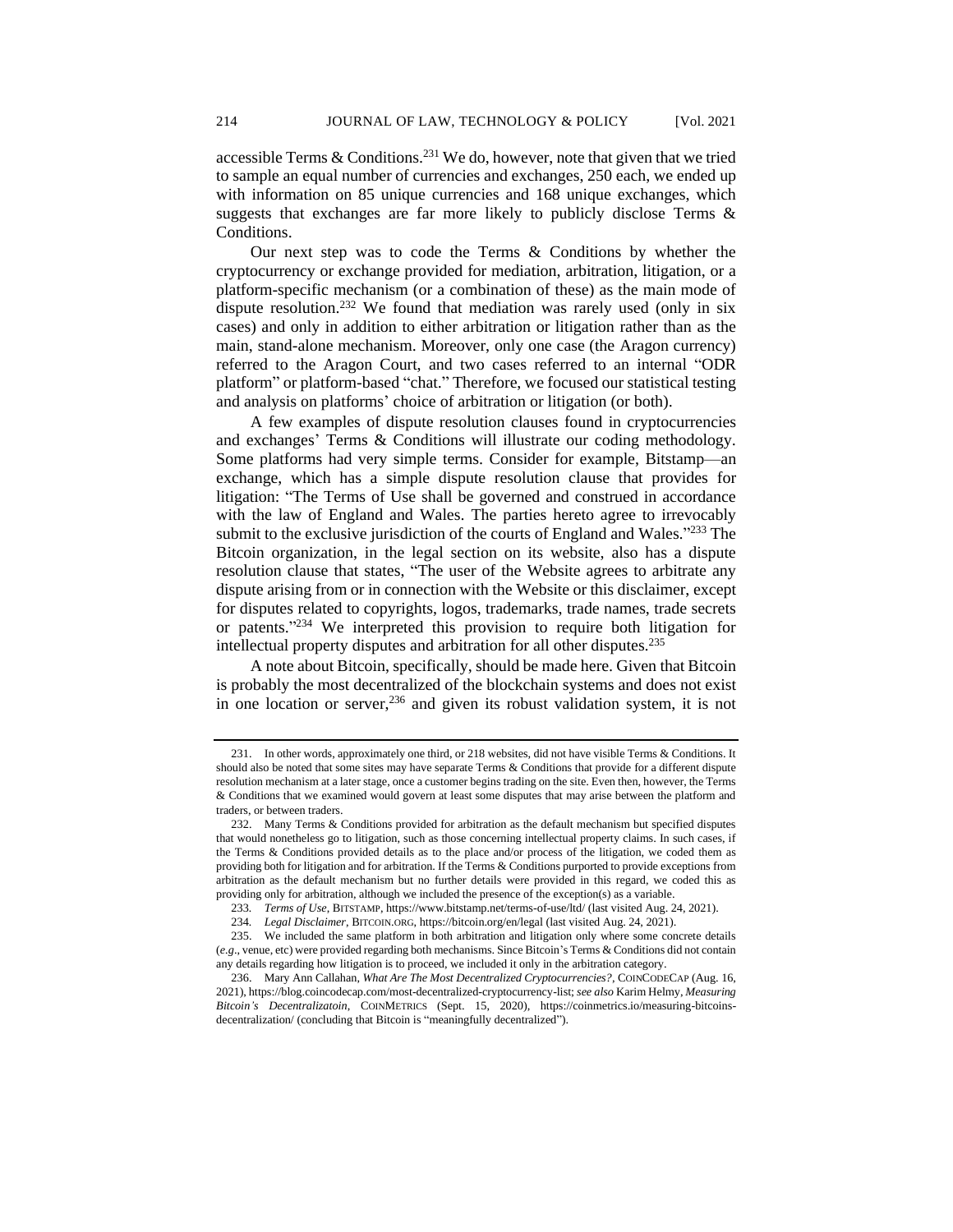surprising that there is no detailed dispute resolution mechanism. Bitcoin operates on thousands of computers worldwide, and as such, this makes it hard to definitely state whether there is any organization that speaks or acts on behalf of the platform as a whole.<sup>237</sup> Nonetheless, the website bitcoin.org, which was established by two of the founders of the Bitcoin system and where the original Nakamoto white paper is housed, also allows users to buy bitcoin (albeit through a third party) and instructs on how to set up a "full node," i.e., "a program that fully validates transactions and blocks."<sup>238</sup> As such, an uninitiated user who wanted to learn about Bitcoin, purchase bitcoin, or even become a developer for Bitcoin would probably start at the original site.<sup>239</sup> The site is also the one that coinmarketcap.com refers to when listing details on Bitcoin. <sup>240</sup> While it is still an open question how much these Terms & Conditions are binding on those who use or visit a website, generally speaking, operators of websites tend to argue notice, actual or constructive, in all sorts of cases.<sup>241</sup> As such, it would be reasonable to assume that if a user chose to engage the Bitcoin system in legal action, the Terms & Conditions on bitcoin.org would be relevant. Other currencies also operate in a similar manner in that they maintain a website for the organization that provides information about the currency and instructions on how to purchase or mine the currency.<sup>242</sup>

Moreover, given the various legal actions against many of the cryptocurrencies, such as the Nano lawsuit mentioned above,  $243$  the recent New York Attorney General's settlement with Tether,  $244$  and the Securities & Exchange Commission's actions against Kik Interactive<sup>245</sup> and against Ripple,  $246$  it is clear that the organizations are not always disassociated from the

<sup>237.</sup> Timothy B. Lee, *Who is in charge of Bitcoin?*, VOX (Nov. 3, 2015, 10:03 PM), https://www.vox.com/ 2015/11/3/18053552/who-is-in-charge-of-bitcoin.

<sup>238.</sup> *Running a Full Node*, BITCOIN.ORG, https://bitcoin.org/en/full-node (last visited Aug. 22, 2021).

<sup>239</sup>*. Cf. Getting started with Bitcoin*, BITCOIN.ORG, https://bitcoin.org/en/getting-started (last visited Aug 22, 2021) (explaining how newcomers can learn about and use bitcoin).

<sup>240.</sup> COINMARKETCAP, https://coinmarketcap.com/currencies/bitcoin/ (last visited Aug. 24, 2021).

<sup>241</sup>*. See* Cindy Saiter & Emily Gray, *What Makes a Binding Agreement in the Modern World*, 39 CORP. COUNS. REV. 141, 146–51 (2020) (discussing the evolving enforceability by courts of online Terms & Conditions known as clickwrap and browsewrap or browserwrap); Papa v. Harriet Carter Gifts, Inc., 426 F.Supp. 3d 108, 118 (W.D. Penn. 2019) ("[T]here are two predominant types of . . . contracts formed on the internet: clickwrap agreements and browserwrap agreements. Clickwrap agreements require users to click on an 'I agree' box after being presented with the Terms & Conditions of visiting the site. Browserwrap agreements, on the other hand, do not require affirmative consent. They simply provide the website's terms of use on a particular page or at the bottom of a screen. Courts consistently enforce browserwrap agreements when users have actual notice. . . . If there is no evidence of actual knowledge, the validity of a browserwrap agreement turns on whether the website put a reasonably prudent user on inquiry notice of its terms.").

<sup>242</sup>*. Cf. Today's Cryptocurrency Prices by Market Cap*, COINMARKETCAP, https://coinmarketcap.com/ (last visited Aug. 24, 2021) (providing a clickable link to the predominant website associated with each cryptocurrency after initially clicking on that cryptocurrency).

<sup>243.</sup> Fabian v. Nano, LLC, No. 4:19-CV-00054-YGR, 2019 WL 105597, ¶ 1 (N.D. Cal. Jan. 3, 2019).

<sup>244.</sup> Press Release, New York State Office of the Attorney General, Attorney General James Ends Virtual Currency Trading Platform Bitfinex's Illegal Activities in New York (Feb. 23, 2021), https://ag.ny.gov/pressrelease/2021/attorney-general-james-ends-virtual-currency-trading-platform-bitfinexs-illegal.

<sup>245.</sup> Press Release, U.S. Securities and Exchange Commission, SEC Obtains Final Judgment Against Kik Interactive For Unregistered Offering (Oct. 21, 2020), https://www.sec.gov/news/press-release/2020-262.

<sup>246.</sup> Press Release, U.S. Securities and Exchange Commission, SEC Charges Ripple and Two Executives with Conducting \$1.3 Billion Unregistered Securities Offering (Dec. 22, 2020), https://www.sec.gov/news/ press-release/2020-338.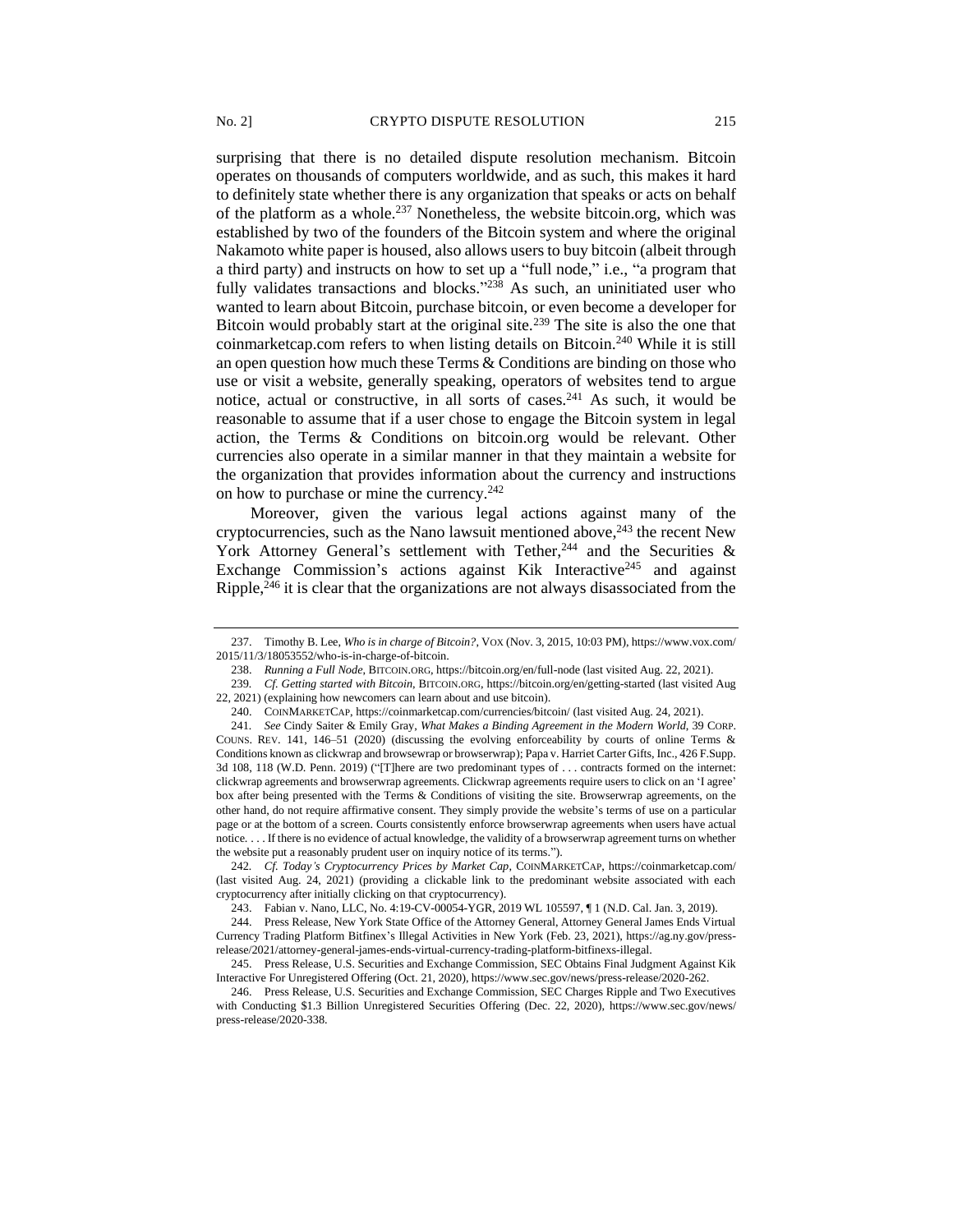currencies being traded. Both Tether and Nano (as well as Kin, the currency for the Kik Interactive)<sup>247</sup> have Terms  $\&$  Conditions on their organizations' websites, and the individuals or entities associated with these organizations have been defendants in the lawsuits or legal claims against their currency platforms. <sup>248</sup> As such, we used the Terms & Conditions that appeared on the websites provided by coinmarketcap.com to collect our data.

Returning to these Terms & Conditions, in contrast to the simple terms of Bitcoin and Bitstamp, the Terms & Conditions of KuCoin, another exchange, are more complex. Their dispute resolution clause, section 21, states in relevant part:

You and KuCoin agree to notify each other in writing of any dispute within thirty (30) days of when it arises. Notice to KuCoin shall be sent to KuCoin Support Center. You and KuCoin further agree that you and KuCoin shall spend not less than three (3) months on full communication, consultation or mediation before either party submits the disputes in question for litigation. If no settlement can be reached through consultation, the litigation shall be under the jurisdiction of the court located in the place where the plaintiff has his/her/its domicile.

These Terms shall be governed by and construed in accordance with English Common Law. The International Business Companies Act 1994 is the principal legislation that governs corporates in the Republic of Seychelles.<sup>249</sup>

Oddly enough, KuCoin's Terms & Conditions refer to section 21 as the "Arbitration section" and caution the user that "[t]here are important legal terms provided below in the complete Terms of Use, including . . . your agreement to *arbitrate disputes*." <sup>250</sup> Nonetheless, section 21 refers to litigation in a court under the English common law in a jurisdiction where the plaintiff has its domicile.<sup>251</sup> The section also specifies that there should be some prior informal attempt at dispute resolution through "full communication, consultation or mediation."252 It does not, however, specify how these processes would operate.<sup>253</sup>

<sup>247.</sup> KIN, https://kin.org/ (last visited Aug. 24, 2021). We did not include Kin in our dataset, as its market valuation place it below the 250 cutoff for our selection.

<sup>248.</sup> Fabian v. Nano, LLC, No. 4:19-CV-00054-YGR, 2019 WL 105597, ¶¶ 18-20 (N.D. Cal. Jan. 3, 2019); *see also* Press Release, New York State Office of the Attorney General, Attorney General James Ends Virtual Currency Trading Platform Bitfinex's Illegal Activities in New York (Feb. 23, 2021), https://ag.ny.gov/pressrelease/2021/attorney-general-james-ends-virtual-currency-trading-platform-bitfinexs-illegal (discussing the Tether suit).

<sup>249</sup>*. Terms of Use*, KUCOIN, https://www.kucoin.com/news/en-terms-of-use?lang=en\_US (last visited Aug. 24, 2021).

<sup>250</sup>*. Id.* (emphasis added).

<sup>251</sup>*. Id.*

<sup>252</sup>*. Id.*

<sup>253</sup>*. Id.* Nonetheless, we considered this as a requirement for prior resolution before resorting to litigation/arbitration.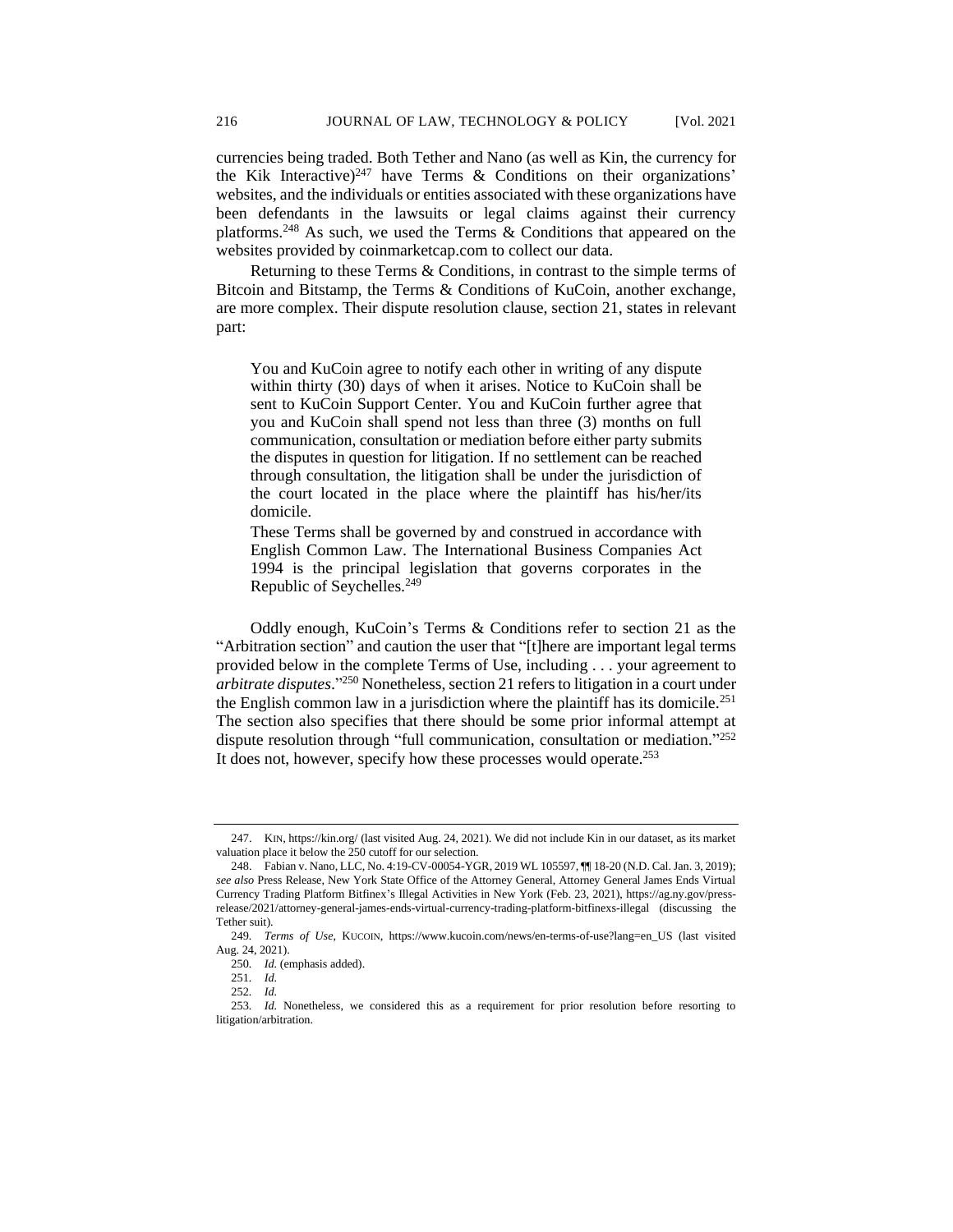The cryptocurrency Tether's Terms & Conditions also offer a complex dispute resolution mechanism, as well as an example of a platform that provides both for arbitration and litigation.<sup>254</sup> At the outset, the reader is told that there are actually two Tethers: Tether International Limited (TIL) and Tether Limited (TLTD).<sup>255</sup> American customers are deemed to be dealing with TLTD, while

non-American customers are deemed to be dealing with TIL.<sup>256</sup> Section 6 of Tether's terms provides for two processes: One for TIL's customers and another for TLTD's customers.<sup>257</sup> Non-American customers are told that their disputes with TIL are to be resolved through the "exclusive jurisdiction of the courts of the British Virgin Islands." <sup>258</sup> The terms make it clear that the users also "consent to the jurisdiction and venue of the courts of the British Virgin Islands, and ... waive any objections."<sup>259</sup> The terms also make it clear that any claims must be brought as individuals and not as part of a class action.<sup>260</sup>

On the other hand, TLTD's American customers are instructed that any dispute will be "subject to and finally resolved by confidential arbitration before a sole arbitrator in accordance with the International Institute for Conflict Prevention and Resolution Rules for Non Administered Arbitration, as amended from time to time (the 'CPR Rules')."<sup>261</sup> The terms specify that the "seat or legal place of the arbitration shall be San Diego, California, unless otherwise agreed by the parties."<sup>262</sup> Additionally, the "language of the arbitral proceedings shall be English." <sup>263</sup> The number of arbitrators is set at one, and the arbitrator is empowered to "award any relief that a court of competent jurisdiction could award, including attorneys' fees when authorized by law."<sup>264</sup> Additionally, for claims less than \$15,000, TLTD will "reimburse [the claimant] for all initiating filing fees that are in excess of fees you would have paid if you were proceeding in court." <sup>265</sup> The prevailing party "shall be entitled to its costs of the arbitration (including the arbitrator's fees) and its reasonable attorney's fees and costs." 266 Finally, similar to the clause for the TIL customers, the terms make it clear that the arbitration shall only be on behalf of a single claimant and not on behalf of a class or more than one party.<sup>267</sup>

Tether's terms are interesting for several reasons. First, it has essentially two sets of terms depending on the location of the customer, one specifying litigation and the other specifying arbitration as the dispute resolution mechanism.<sup>268</sup> As such, we entered Tether twice in our dataset, once as

- 255*. Id.* 256. *Id.*
- 257*. Id.*
- 258*. Id.*
- 259*. Id.*
- 260*. Id.*
- 261*. Id.*
- 262*. Id.*
- 263*. Id.*
- 264*. Id.*
- 265*. Id.*
- 266*. Id.*
- 267*. Id.* 268*. Id.*

<sup>254</sup>*. Legal*, TETHER, https://tether.to/legal/ (last visited Aug. 24, 2021).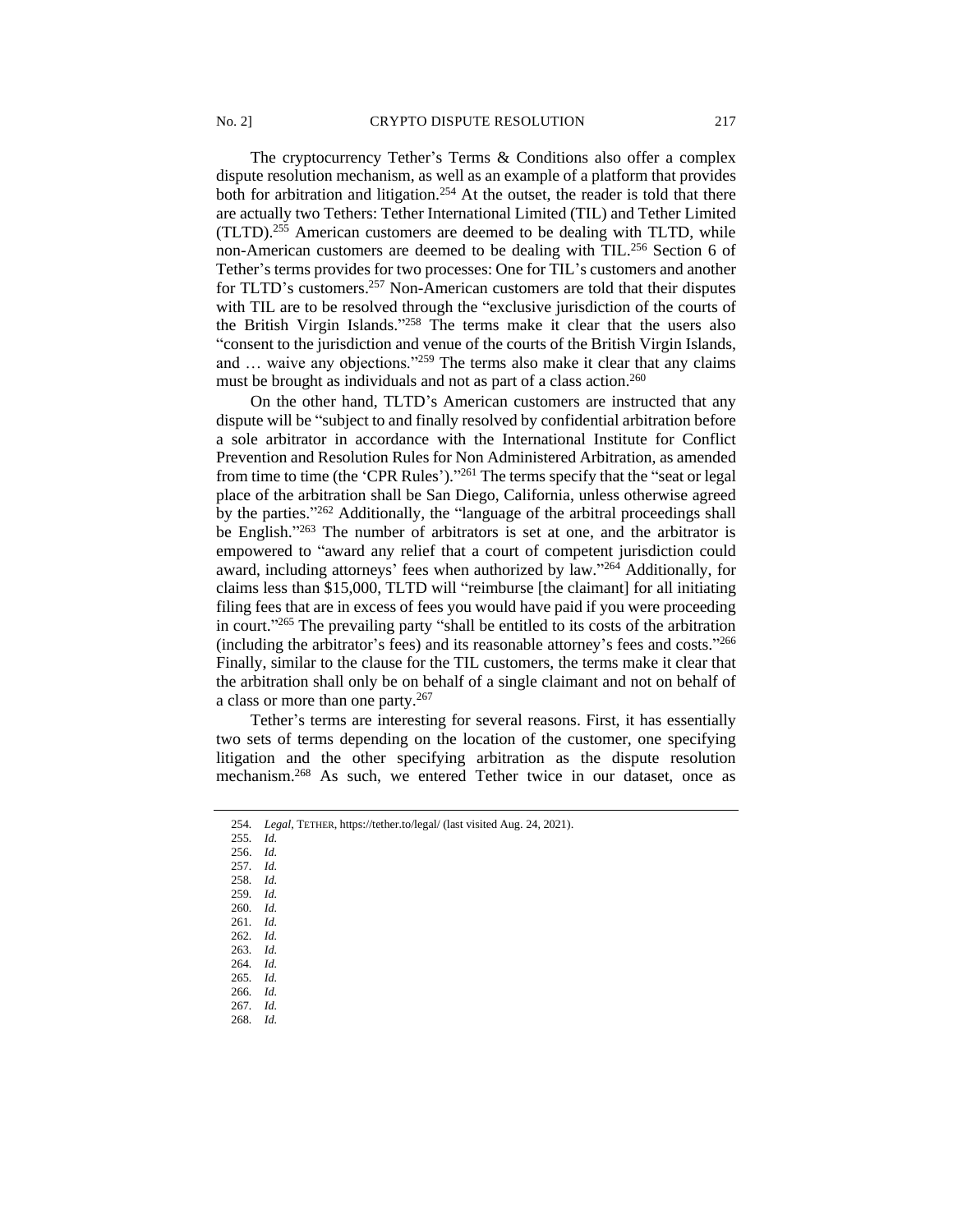specifying arbitration and once as specifying litigation. For the entry specifying litigation, we noted that a venue was specified, a governing law was specified, and a bar on class proceeding was specified.<sup>269</sup> Second, the terms regarding arbitration are quite detailed in that they specify the seat of the arbitration, the number of arbitrators, the language of arbitration, the rules surrounding fees and costs, the institutional rules to be used in the arbitration, as well as the prohibition on class proceedings.<sup>270</sup> In our empirical study, we set out to examine the possible linkages between these various terms in the Terms & Conditions of Tether and other platforms, the degree to which they appear together or impact one another, and the possible implications for cryptocurrencies' and exchanges' choice of arbitration versus litigation as a dispute resolution mechanism.

After designating each currency and exchange as providing for arbitration, litigation, or both, $271$  we compiled a list of variables for testing. These variables pertain either to the nature of the currency/exchange (e.g*.*, volume) or to main design features of the dispute resolution process (e.g., place of arbitration/litigation).<sup>272</sup> Some of these variables were common to both litigation and arbitration, while others were unique to arbitration.<sup>273</sup> The twelve variables that were the most statistically meaningful are set out below in Table 2:

| Variable | Description                                                                                                                                                                                                   |
|----------|---------------------------------------------------------------------------------------------------------------------------------------------------------------------------------------------------------------|
| Volume   | The twenty-four-hour Volume of trades on an exchange for all<br>currencies or the twenty-four-hour Volume of a specific<br>currency traded on all exchanges and currency platforms (both<br>measured in \$US) |

**Table 2: Tabulation of variables** 

<sup>269</sup>*. Id.*

<sup>270.</sup> TETHER (May 12, 2020), https://tether.to/legal.

<sup>271.</sup> Because we may count a currency or exchange twice if it provides for both arbitration and litigation, our final dataset contained 107 currencies and 197 exchanges. This means that 35% of our observations were currencies and 65% were exchanges. In our original data (85 Currencies and 168 exchanges), this ratio is almost the same.

<sup>272.</sup> We collected data on additional variables, but there were not sufficient observations to conduct any meaningful tests. These variables include whether a time limit is placed on claims, whether there is an opt-out option from arbitration, whether arbitrators' qualifications and selection mechanism are specified, whether the United Nations Convention on Contracts for the International Sale of Goods is expressly excluded from the governing law, whether a deadline for the arbitral award is specified, whether an in-person hearing is provided for or excluded, whether the language of the proceedings is specified, whether discovery is allowed or restricted, whether a court for appeal or enforcement is specified, and whether remedies are addressed.

<sup>273.</sup> We collected data on additional variables exclusive to litigation, but there were not sufficient observations to conduct any meaningful tests. These variables are the presence of a jury trial waiver, and whether the venue of litigation was different depending on whether the currency and exchange is the claimant or the respondent.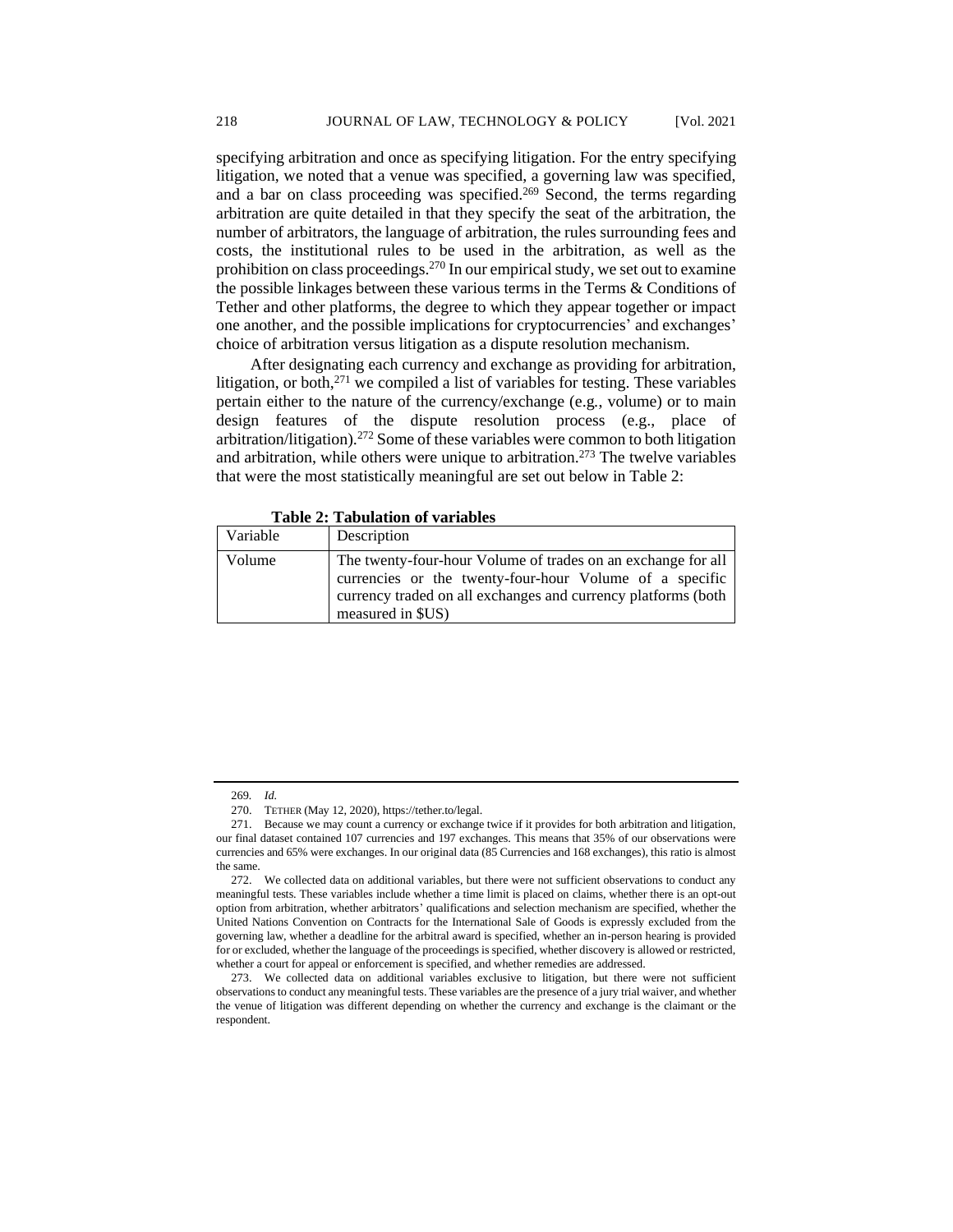#### No. 2] CRYPTO DISPUTE RESOLUTION 219

| Exceptions <sup>274</sup>              | Whether any specific types of disputes, actions, or remedies<br>were excepted from the chosen dispute resolution mechanism<br>(for arbitration only) <sup>275</sup> |
|----------------------------------------|---------------------------------------------------------------------------------------------------------------------------------------------------------------------|
| Broad scope                            | Refers to "any/all" disputes as well as to specific disputes (for<br>arbitration only) <sup>276</sup>                                                               |
| Institutional<br>rules                 | Institutional arbitration rules specified (for arbitration only) <sup>277</sup>                                                                                     |
| Number<br>specified                    | Number of arbitrators specified (for arbitration only) <sup>278</sup>                                                                                               |
| Confidentiality                        | Confidentiality of proceedings addressed (for arbitration only)                                                                                                     |
| Governing law                          | Substantive law (and procedural law for arbitration) specified                                                                                                      |
| Conflict and<br>choice of law<br>rules | Conflict and choice of law rules excluded <sup>279</sup>                                                                                                            |
| Place specified                        | Seat of arbitration or venue of litigation specified                                                                                                                |
| Prior<br>resolution                    | Prior informal (e.g. negotiation) or formal (e.g. mediation)<br>resolution required                                                                                 |
| Class<br>proceedings                   | Class proceedings prohibited                                                                                                                                        |
| Costs                                  | Indication of how costs are to be paid, including attorney fees<br>and arbitrator fees                                                                              |

These variables were coded "yes" or "no" depending on whether the term in Table 2 was present or absent from a cryptocurrency/exchange's Terms & Conditions.

We then proceeded to test the data we collected in three stages. In stage one, we ran the most basic and simple empirical testing, calculating the

<sup>274.</sup> Such exceptions have also been referred to as "carve-out" provisions. On carve-outs from arbitration clauses, *see, e.g.,* Christopher R. Drahozal & Erin O'Hara O'Connor, *Unbundling Procedure: Carve-outs from Arbitration Clauses*, 66 FLA. L. REV. 1945 (2014) ("Specifically, parties that agree to arbitration clauses commonly exclude (or carve out) certain claims or remedies from their arbitration clause . . . .").

<sup>275.</sup> In our study, the most common exception from the Terms & Conditions that provided for arbitration was intellectual property disputes concerning copyrights, logos, trademarks, trade names, trade secrets, or patents. Other common exceptions included disputes that would qualify for small claims court and claims for emergency or equitable relief. *Id.* at 1968, 1998 n. 197.

<sup>276.</sup> For instance, disputes relating to "the existence, breach, termination, enforcement, interpretation or validity" of the terms of service; issues of "arbitrability" and "enforceability" of the arbitration provision; "federal and state statutory claims, common law claims, and those based in contract, tort, fraud, misrepresentation, or any other legal theory."

<sup>277.</sup> In terms of *institutional rules*, we coded the variable "yes" if the terms specified an institutional set of procedural arbitration rules. If there was no set of rules specified or it simply stated that the rules were to be determined, we coded this as "no." Examples of such rules include JAMS, LCIA, AAA, SIAC, HKIAC, CPR, ICC, Malta Arbitration Centre, Bulgarian Chamber of Commerce, Estonian Chamber of Commerce, European Arbitration Chamber, Belarusian Chamber of Commerce, Indonesian National Ministry, SVG Judicial Arbitration and Mediation, and BVI International Arbitration Center.

<sup>278.</sup> *Number specified* indicates that the terms specified one, three, or one and three arbitrators. This was coded "yes" if any number was specified, and "no" otherwise.

<sup>279.</sup> These are the domestic rules that govern how a decision-maker will resolve a dispute concerning the applicable governing law when the action has a connection to more than one jurisdiction. In our study, the "governing law" variable is the actual conflict/choice of law provision, while the "conflict and choice of law rules" variable examines whether these rules of the chosen governing law are excluded.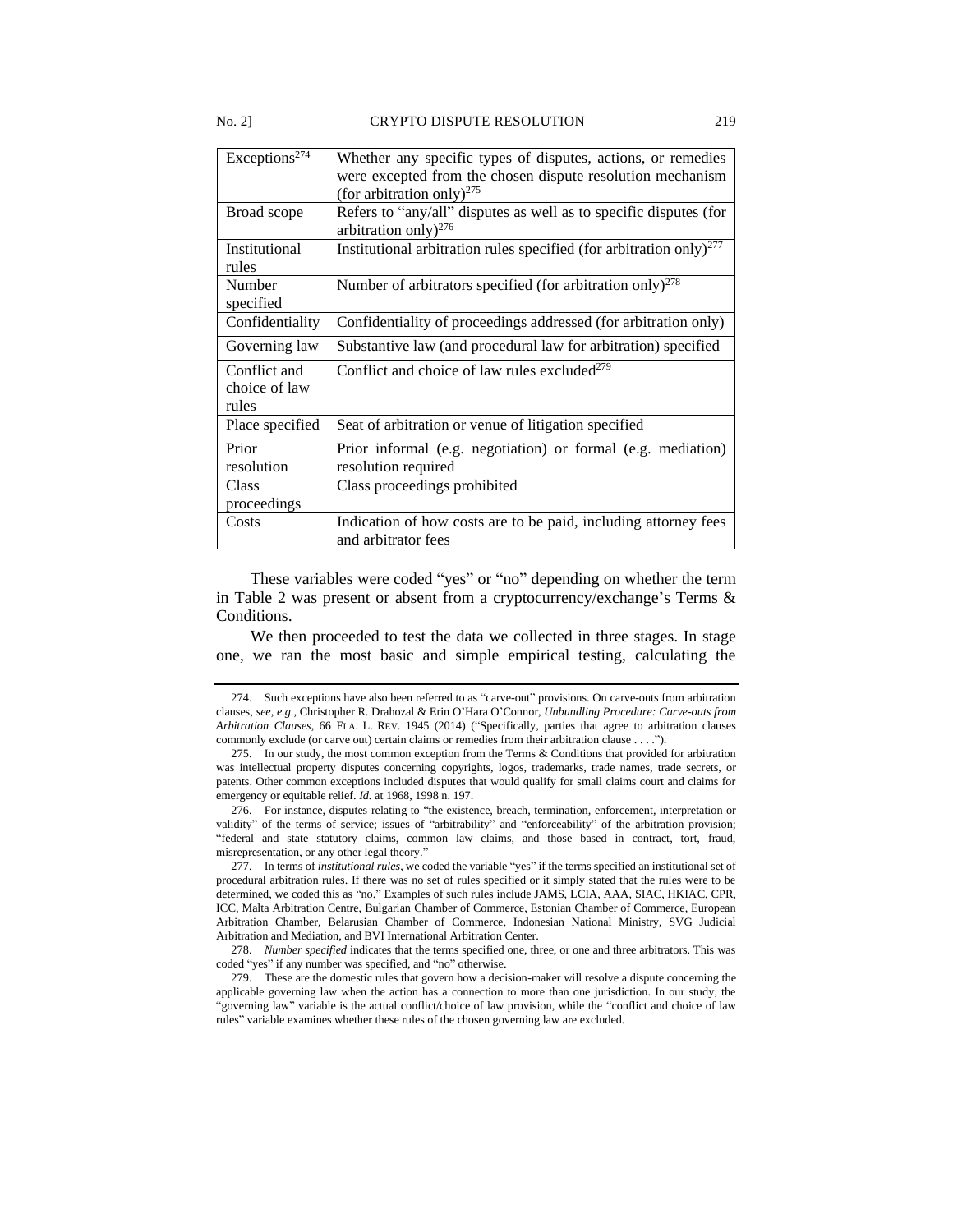frequency with which cryptocurrencies and exchanges choose arbitration versus litigation, as well as the frequencies with which these twelve variables appear in the Terms & Conditions. In stage two, we ran a more advanced empirical testing, examining the statistical significance of the relationships (i.e., correlations) between these variables as well as between each variable and the choice of arbitration versus litigation. As correlations do not fully reflect the complexity of these relationships, as will be explained below, we proceeded in stage three to run logistic regressions in order to obtain a more accurate picture of which variables appear most salient to the choice of arbitration versus litigation as a dispute resolution mechanism in the crypto context, and how they relate to one another. The results of this three-stage empirical analysis paint a relatively clear picture of how cryptocurrencies and exchanges design the dispute resolution clauses in their Terms & Conditions, reveal what design features appear to be most important to them, and thus allow us to make some preliminary suggestions as to why these platforms may prefer one type of mechanism over the other. Ultimately, by understanding *how* arbitration and litigation are designed and used by these cryptocurrencies and exchanges, we hope to be able to sketch a preliminary picture of *why* one method may be preferred over the other. We turn to the results of our empirical study and their analysis in the next Part.

#### V. EMPIRICAL STUDY––RESULTS AND ANALYSIS

In this Part, we present and analyze the results of each stage of our empirical study. We find that each stage provides slightly different results from a statistical point of view. Together, they allow us to compile a nuanced picture of *how* cryptocurrencies and exchanges design their dispute resolution clauses and hypothesize as to *why* they make these choices.

#### *A. Stage One: Frequencies*

#### *1. Choice of Mechanism*

At the first stage of the frequencies analysis, we calculated the proportion of cryptocurrencies and exchanges that provide for arbitration versus litigation. Our results can be found in Table 1 in Appendix I. They show that 59% of cryptocurrencies and 65% of exchanges prefer litigation to arbitration. That being said, the differences, even accounting for volume, were not statistically significant.<sup>280</sup> This result, while basic from an empirical standpoint, is theoretically valuable since it questions the applicability in the crypto context of the studies, discussed in Part II above, that have found a statistically significant

We conducted a t-test for the difference in means between the overall choice of litigation versus arbitration. We also conducted a t-test for the difference in means between the currencies' choice of litigation versus exchanges' choice of litigation. In both tests, the t-statistic was statistically insignificant at the 10% level. We also ran a logistic regression with the choice of arbitration or litigation as the dependent variable and the daily trading volume or value of the supply of the currency as well as whether the platform was a currency or exchange as independent variables. The coefficients for both variables were statistically insignificant. We do not report these statistics, but they are available upon request.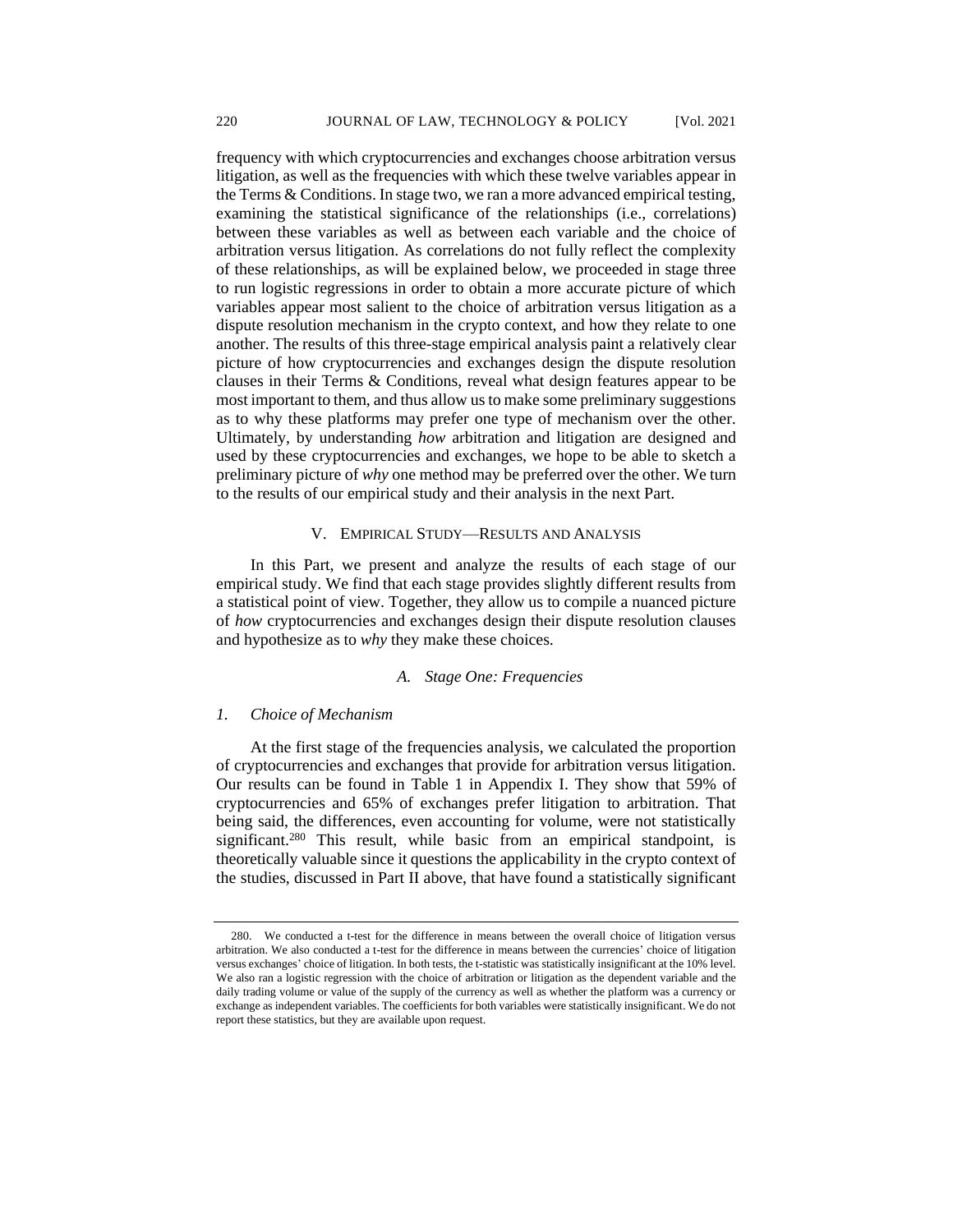decline in the use of arbitration (as opposed to litigation) in other commercial sectors. Notwithstanding the disadvantages of arbitration identified in other contexts, the novel, specialized, and transnational nature of crypto disputes, as well as jurisdictional limitations associated with domestic litigation, may drive cryptocurrencies and exchange to use arbitration as often as litigation. However, at this time it does not seem that arbitration is favored over litigation in the crypto dispute resolution context.

#### *2. Variables*

We proceeded to test the frequency with which the variables listed in Table 2 appear in the Terms & Conditions. Tables 2a to 2i in Appendix I present our results. These reveal an interesting preliminary picture of how arbitration and litigation are designed by cryptocurrencies and exchanges.

Institutional versus *ad hoc* arbitration: Where arbitration was chosen, 70% of these platforms specified institutional arbitration and only 30% chose *ad hoc* arbitration. The most commonly used institutional rules by cryptocurrencies and exchanges are those of the AAA.<sup>281</sup> The differences between these two types of international arbitration are significant. Institutional arbitration is conducted under a particular set of procedural rules and is typically administered by an international arbitration institution that is responsible for various procedural aspects of the arbitration, such as fixing the arbitrators' fees and constituting the arbitral tribunal.<sup>282</sup> In contrast, *ad hoc* arbitration proceeds without such an administrative authority and its accompanying pre-existing arbitration rules, although the parties may still designate a set of arbitration rules to govern the proceedings.<sup>283</sup> This finding is not surprising, as choosing institutional arbitration reduces the risk of procedural deadlocks and technical defects in the arbitral award, increases predictability, streamlines and expedites the proceedings, and may increase voluntary compliance and judicial enforcement.<sup>284</sup>

Number of arbitrators: Our results indicate that it is common for cryptocurrencies and exchanges to specify the number of arbitrators (62% of cases). Moreover, most of the platforms specifying the number of arbitrators selected a single arbitrator rather than three arbitrators.<sup>285</sup> This is likely intended to control the costs of the process, as an arbitration with three arbitrators would be more expensive than an arbitration with one arbitrator.

Class proceedings: Cryptocurrencies and exchanges choosing arbitration also tended to prohibit class proceedings (53% of cases). This is not surprising given the nature of crypto trading and the likelihood of claims being filed by similarly situated traders against trading platforms and exchanges. This may also

<sup>281.</sup> Eighteen Terms & Conditions specified the AAA Arbitration Rules; twelve specified the SIAC Arbitration Rules; eleven specified the JAMS Arbitration Rules; nine specified the HKIAC; and seven specified the LCIA Arbitration Rules. Other institutional arbitration rules were only selected in one to three cases.

<sup>282.</sup> GARY B. BORN, INTERNATIONAL COMMERCIAL ARBITRATION 169–71 (2d ed., 2014).

<sup>283</sup>*. Id.* at 170–71.

<sup>284</sup>*. Id.* at 171.

<sup>285.</sup> Fifty-three out of seventy cases.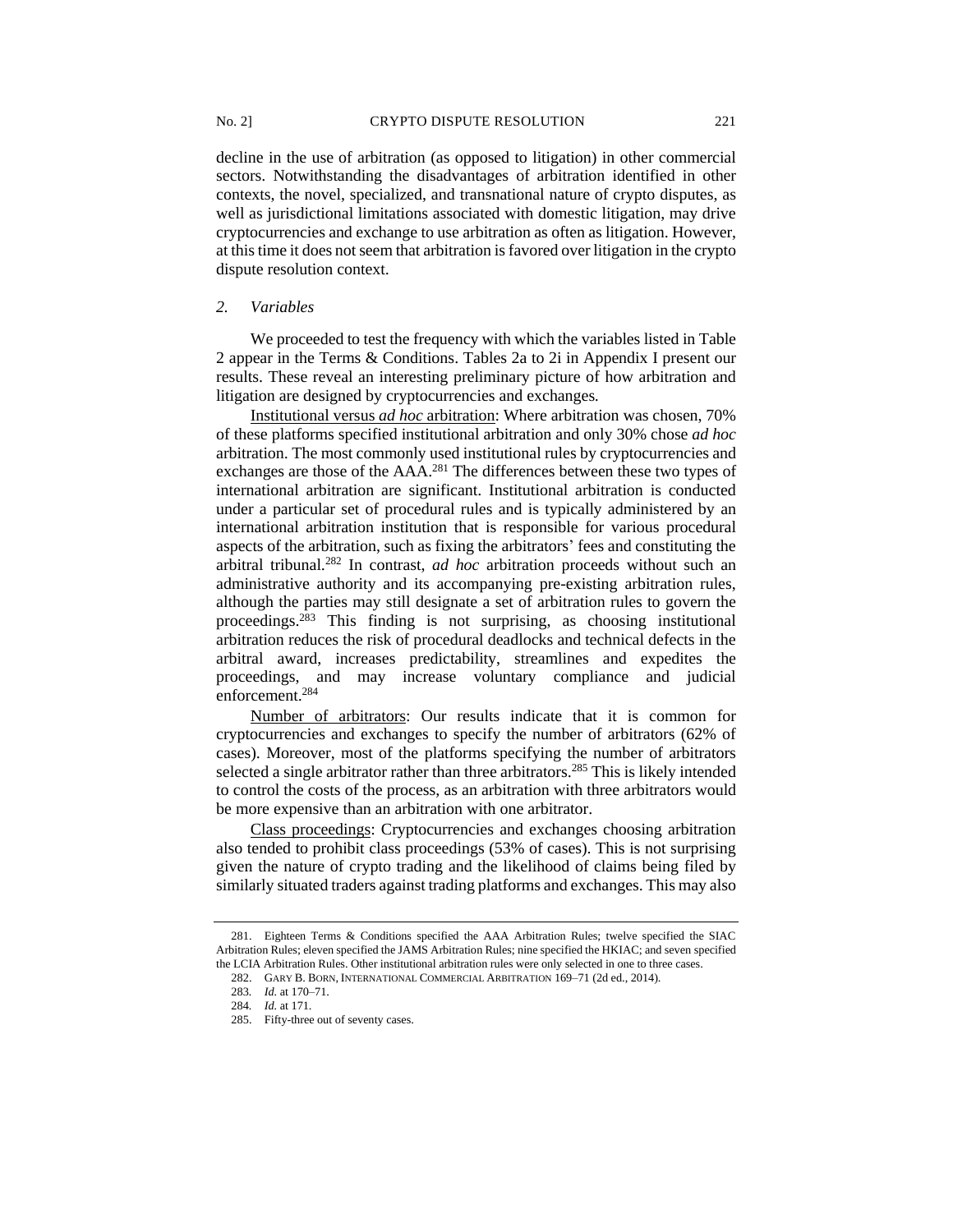be a result of some jurisdictions allowing waiver of class proceedings in the context of arbitration agreements. In contrast to arbitration, only around 16% of cryptocurrencies and exchanges choosing litigation also prohibited class proceedings. This outcome is understandable given that a waiver of class proceedings may not be available to parties to domestic litigation in many jurisdictions.

Costs: A common tendency among cryptocurrencies and exchanges choosing both arbitration and litigation is to remain silent with regard to costs issues in their Terms & Conditions (99% of cases in litigation and 77% of cases in arbitration). This tendency makes sense in litigation, where parties have little control over the ultimate costs of the court proceedings, including the allocation of attorney fees. In arbitration, however, parties do enjoy the freedom to control, to some extent at least, the costs of the proceedings, for instance by stating that each party will bear its own attorney fees. Where an arbitration institution is chosen to administer the proceedings, its rules will often address the division of administrative costs and arbitrators' fees between the parties.<sup>286</sup>

Governing law: The governing law was frequently included in dispute resolution clauses providing for arbitration (83% of cases). The governing law variable represents a reference to a domestic or non-national substantive law that is to govern the merits of the dispute and/or to a domestic or non-national arbitration law that is to govern the procedure of the arbitration (e.g., the American Federal Arbitration Act). It is worth noting that none of the platforms included in our database specified a "non-state law" as the governing law, such as the International Institute for the Unification of Private Law ("UNIDROIT") Principles of International Commercial Contract, the United Nations Commission on International Trade Law ("UNCITRAL") Convention on the International Sale of Goods ("CISG"), or the *lex mercatoria*. 287

Cryptocurrencies and exchanges choosing litigation selected the governing law even more frequently than those choosing arbitration (90% of cases). This makes sense given that this is one of the few features that parties to domestic litigation of international disputes are able to choose, as well as the potential challenges concerning applicable law(s) in crypto disputes. Selecting a governing law in the context of litigation means only choosing the substantive law to govern the merits of the dispute.<sup>288</sup> The procedural law governing litigation in domestic courts would typically be dictated by the civil procedure law of the jurisdiction and would not be subject to the parties' agreement.<sup>289</sup> This may be an incentive for platforms to also choose the venue of the litigation.

Seat of arbitration and venue of litigation: A seat was frequently included in dispute resolution clauses providing for arbitration (56% of cases). The concept of the "seat" in international arbitration represents the legal domicile of

<sup>286</sup>*. See* BORN, *supra* note 282, at 178–81 (highlighting leading institutions that address administrative costs and arbitrators' fees).

<sup>287.</sup> S.I. Strong, *Limits of Procedural Choice of Law*, 39 BROOK.J. INT'L L. 1027, 1029 n. 6 (2014) ("The term *lex mercatoria* is typically used to refer to various uncodified principles of international commercial law, although there is a wide-ranging debate about the content, scope, and existence of *lex mercatoria*.").

<sup>288</sup>*. Id.* at 1028.

<sup>289</sup>*. Id.* at 1030.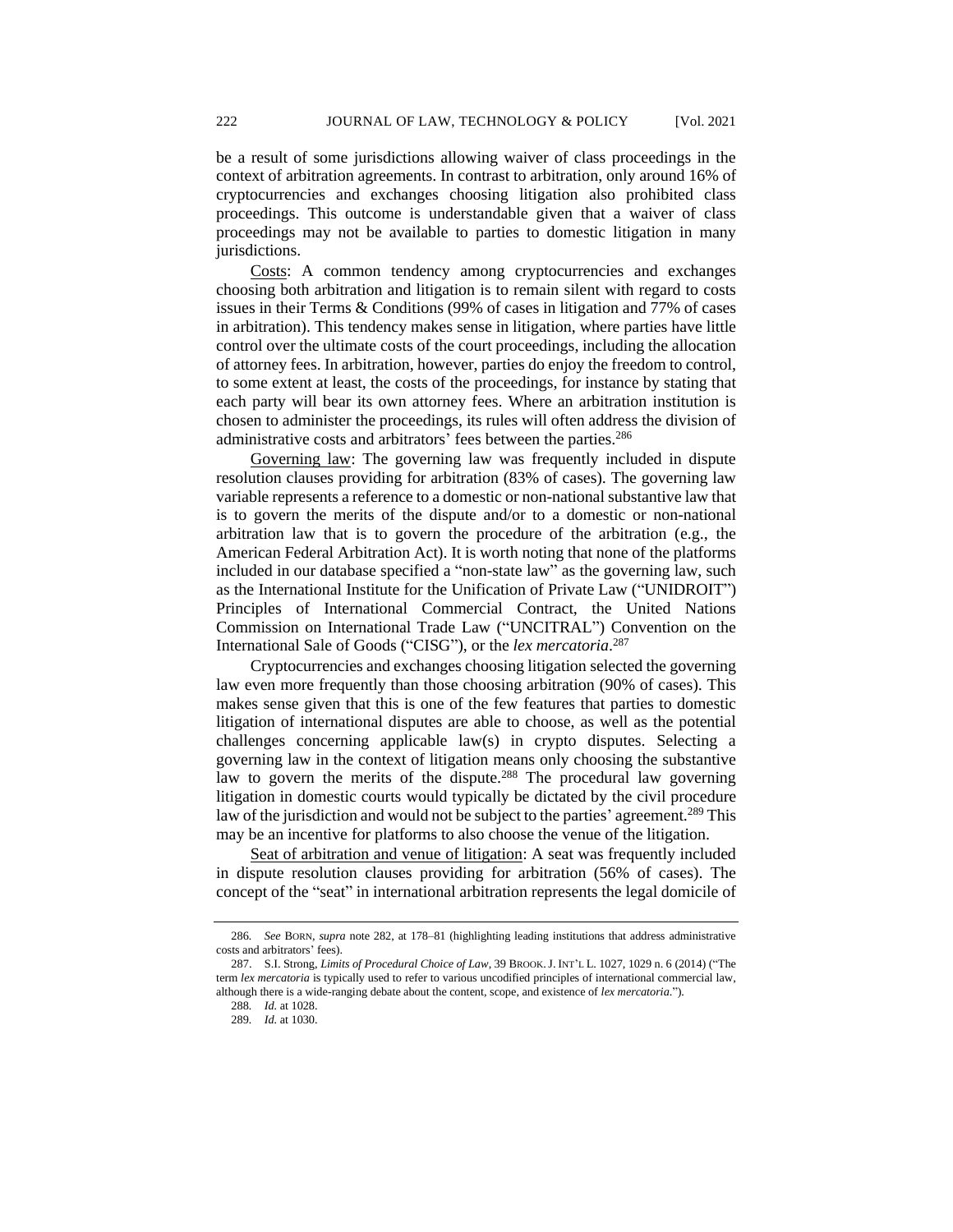the arbitration, the laws of which will provide the legal framework of an arbitration including its procedural aspects.<sup>290</sup> It therefore makes sense for the governing procedural law and the law of the seat to be the same, and this is indeed a common occurrence in international arbitration generally.<sup>291</sup> While the substantive law that governs the merits of the disputes may well be different in international arbitration than the governing procedural law or the law of the seat, most platforms chose as the substantive and/or procedural law the law of the seat. That said, there is a visible difference in the frequency of choosing the governing law(s) vs. the seat of the arbitration. Whereas the law(s) governing the arbitration were specified by 83% of platforms, the seat of the arbitration was only specified by 56% of these platforms. The tendency to specify the governing law is understandable given the potential issues arising in this regard in the virtual and transnational crypto trading world. The lower frequency with which the seat of the arbitration was specified may reflect an underestimation or misunderstanding of the "paramount importance" of choosing the seat of an international arbitration.<sup>292</sup> For instance, the jurisdiction selected as the seat of the arbitration will be the jurisdiction where the arbitral award is "rendered" for the purpose of international enforcement under the Convention on the Recognition and Enforcement of Foreign Arbitral Awards.<sup>293</sup>

Cryptocurrencies and exchanges choosing litigation selected the venue of the litigation even more frequently than those choosing arbitration (81% of cases). As with the governing law, this makes sense given that these are the two main features that parties to domestic litigation of international disputes are able to choose, as well as the potential challenges concerning jurisdiction in crypto disputes.

Conflict and choice of law rules: The frequent selection of the substantive governing law in both litigation and arbitration may further be motivated by the desire not to leave this decision to the conflict/choice of law rules of the forum. However, in both arbitration and litigation more than half of the platforms (58% and 60% respectively) did *not* exclude the conflict or choice of law rules of the relevant domestic law, leaving open the possibility that a different substantive law will end up being applied by the arbitral tribunal or a domestic court.

Prior formal or informal dispute resolution mechanisms: Provision for such mechanisms were common where arbitration was chosen (61% of cases) but not where litigation was chosen (28% of cases). As noted above, multi-stage dispute resolution clauses are commonly used with arbitration also in other contexts, although it has been shown that "relatively fewer settlements take place during arbitration than in litigation."<sup>294</sup> In the crypto context this result may suggest that

<sup>290</sup>*. See* BORN, *supra* note 282, at 153 (noting that the "seat" of the arbitration may or may not be the place where the arbitration hearings are actually conducted).

<sup>291</sup>*. See id.* at 1598 (explaining that procedural law is typically the legislation of the seat).

<sup>292</sup>*. See id*. at 1536 (noting the importance of the arbitral seat in the arbitration process).

<sup>293.</sup> Convention on the Recognition and Enforcement of Foreign Arbitral Awards, art. 2, Jun. 10, 1958, 21.3 U.S.T. 2517, 330 U.N.T.S. 3; BORN, *supra* note 282, at 1541.

<sup>294.</sup> Anne van Aaken & Tomer Broude, *Arbitration from a Law & Economics Perspective*, *in* THE OXFORD HANDBOOK OF INT'L ARB. 874, 883 (Thomas Schultz & Federico Ortino eds., 2020) ("[A]rbitrations are often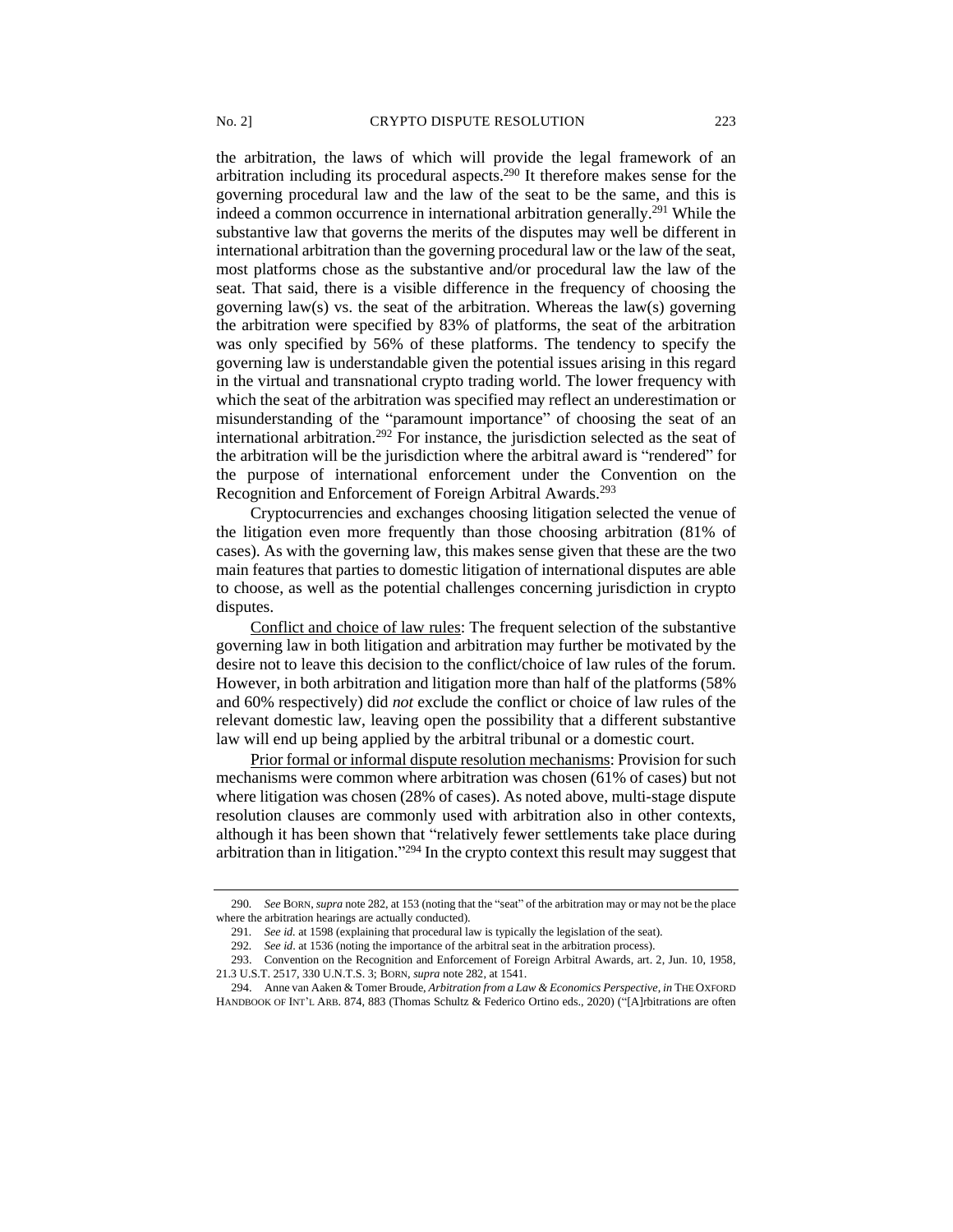many platforms view arbitration as a last resort mechanism that should ideally be avoided, while most platforms choosing litigation do not seem to find much value in requiring out-of-court prior resolution efforts.<sup>295</sup>

In sum, our frequency testing reveals that cryptocurrencies and exchanges have a slight, yet statistically insignificant, preference for litigation over arbitration. When choosing arbitration, the majority of platforms preferred institutional over *ad hoc* arbitration, most commonly choosing the AAA and its rules. The majority of platforms choosing arbitration also specified the number of arbitrators (usually one), the governing law, and the seat of the arbitration, and prohibited class proceedings. Platforms choosing litigation overwhelmingly specified the governing law and venue, but only a small percentage prohibited class proceedings. Whether choosing arbitration or litigation, only a small percentage of platforms excluded the application of conflict/choice of law rules in their Terms & Conditions, and an even smaller percentage addressed the costs of the dispute resolution process. Finally, platforms choosing arbitration tended to require prior formal or informal dispute resolution more frequently than those choosing litigation.

Platforms' choice of these different procedural and substantive dispute resolution design features may be motivated by considerations of costs, time, efficiency, risk assessment, and available resources. Our findings that cryptocurrencies and exchanges that chose arbitration also frequently specified the number of arbitrators, the governing law(s), and the seat of the arbitration, and tended to prohibit class proceedings and to provide for prior dispute resolution, may shed light on their reasons for choosing arbitration over litigation in the first place. Some of these variables represent fundamental features of international arbitration that set it apart from domestic litigation and afford parties enhanced control over the arbitral proceedings.<sup>296</sup> For instance, while parties can choose the venue of the litigation and the substantive law to govern their dispute, they generally cannot select the procedural law, $297$  and they are also unlikely to be able to prevent claimants from bringing class actions in jurisdictions where this is a permitted procedure.<sup>298</sup> The tendency of platforms choosing arbitration to incorporate it into a multi-stage mechanism that requires prior formal or informal dispute resolution attempts is in line with the trend in arbitration more generally. It is interesting to note, however, that some of the attributes of arbitration that one might expect to find in the crypto context, such

initiated pursuant to a multi-tier clause, which means the arbitration is only filed after contractually mandated negotiation or mediation has failed.").

<sup>295.</sup> That said, some jurisdictions may require prior mediation as part of the litigation process. *See* Rafal Morek, *To Compel or Not to Compel: Is Mandatory Mediation Becoming "Popular"?*, KLUWER MEDIATION BLOG (Nov. 19, 2018), http://mediationblog.kluwerarbitration.com/2018/11/19/to-compel-or-not-to-compel-ismandatory-mediation-becoming-popular (detailing new regulations for mandatory mediation).

<sup>296</sup>*. See* Strong, *supra* note 287, at 1030 (noting that many litigants would likely welcome the ability to choose governing procedural law like arbitration laws).

<sup>297</sup>*. Id.* ("[O]nce a matter is in litigation, the case is typically heard pursuant to the procedural norms of the forum court.").

<sup>298.</sup> Erin O'Hara O'Connor & Christopher R. Drahozal, *Carve-outs and Contractual Procedure* 2 (Pub. L. & Legal Theory, Working Paper No. 13-29, 2013).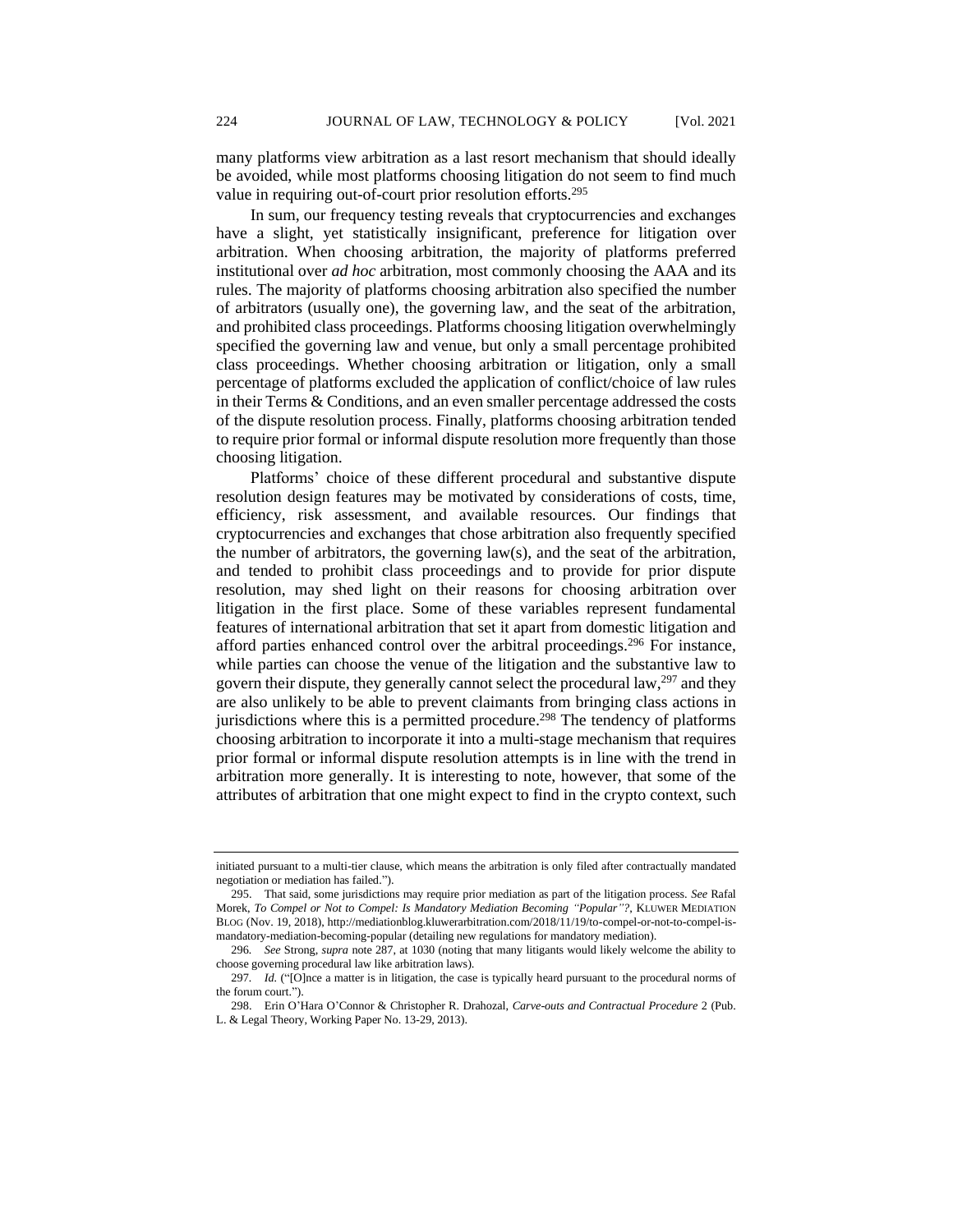as specifying arbitrators' expertise and confidentiality, did not feature prominently in our frequency results.

While informative, these frequency results at stage one of our analysis provide a very partial empirical picture of the choice of mechanism and each variable separately within arbitration or litigation. They do not indicate relationships between the variables and the choice of mechanism or the strength of such relationships. Therefore, at the second stage of our study we proceeded to test the correlation between these variables, as well as their correlation to the choice of arbitration versus litigation.

#### *B. Stage Two: Correlations*

Correlation testing displays certain relationships that are observable in the data, albeit without indicating the strength of these relationships. An explanation of the statistical significance of our results can be found in Appendix II. We tested correlations in our data in three stages: between the choice of mechanism and those variables in Table 2 above that are common to both litigation and arbitration, among those variables that are relevant to litigation, and among those variables that are relevant to arbitration. These separate tests allow us to observe relationships between common variables and the choice of mechanism, as well as between variables once the choice of a mechanism is made.

#### *1. Choice of Mechanism*

The first correlations test we conducted was between the choice of mechanism and those variables set out in Table 2 above that are common to both arbitration and litigation. The variables tested were: 1) governing law, 2) conflict and choice of law rules, 3) specified seat of arbitration or venue of litigation, 4) prior formal or informal resolution, 5) class proceedings, 6) costs, 7) currency/exchange. The results of the correlations test for these common variables can be found in Table 3 in Appendix II. These results provide us with a more meaningful insight into which variables, or combinations of variables, cryptocurrencies and exchanges tend to include in their Terms & Conditions when choosing either arbitration or litigation. We will confine our analysis to those variables that display the strongest empirical significance.

Seat of arbitration/venue of litigation and specifying the governing law: These variables are both positively correlated, in a statistically significant manner, with providing for litigation rather than arbitration. The correlation coefficient, i.e., the rate by which the presence of litigation is associated with the presence of a governing law, while statistically significant, is only 10%. Looking back at our frequencies testing results (table 2d), we see that platforms that chose litigation also specified a governing law 90% of the time, in contrast to platforms that chose arbitration, which specified a governing law 83% of the time. The statistical significance of the correlation tells us that the difference between 90% and 83% is significant, but the 10% tells us that the difference is only associated with 10% of the variation among the platforms. We also see that venue of litigation/seat of arbitration is statistically significant and associated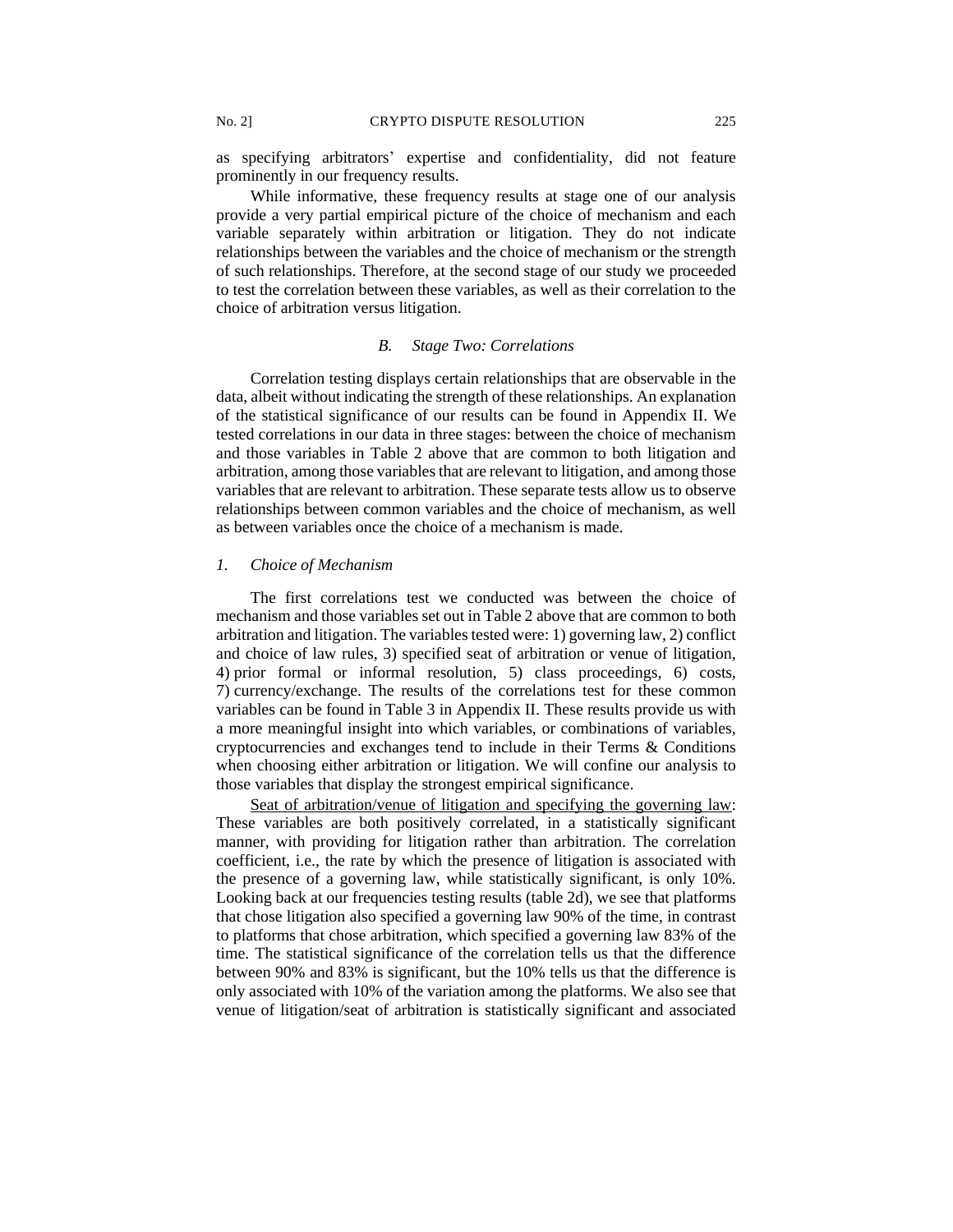with 27% of the variation among platforms depending on what mode of dispute resolution they chose. Looking again at our frequencies testing results (Table 2f), we see that the seat of arbitration was specified 56% of the time, while venue of litigation was specified 81% of the time.

These results confirm the observation we made in stage one above that platforms more frequently specify the governing law and the venue when choosing litigation. The correlations test also adds another dimension to this observation, namely that these variables are *not* correlated in a statistically significant manner with the choice of arbitration, notwithstanding our finding in stage one that the majority of platforms choosing arbitration also specified the governing law and the seat. Therefore, it may be suggested that the ability to specify the governing law and the venue may motivate cryptocurrencies and exchanges to choose litigation, but the ability to do so in arbitration may not operate as such a motivating factor.

Prior resolution mechanisms and class proceedings: The correlations test also confirms that the high frequency with which platforms choose arbitration provides for prior resolution and prohibits class proceedings, identified in stage one of our analysis, is statistically significant. This means that there is a statistically significant correlation between platforms choosing arbitration and incorporating these two variables into the arbitration clause (specifically, knowing that platforms chose arbitration was associated with the decision to prohibit class proceedings 38% of the time and to require prior resolution 32% of the time). Again, keeping the limitations of correlations testing in mind, this may suggest that requiring prior formal or informal resolution before resorting to arbitration may make platforms feel more comfortable with the choice of arbitration, while they may not feel the need for such prior resolution when choosing litigation. Similarly, the ability to prohibit class proceedings, which is generally limited when choosing litigation, may be a motivating factor in platforms' choice of arbitration.

Costs: The correlations test also provides us with a more nuanced understanding of the costs variable. The frequencies testing in stage one of our analysis indicated that platforms infrequently address costs in their Term & Conditions both when they choose litigation (1%) and arbitration (23%). However, the correlations test reveals that the relationship between choosing arbitration (but not litigation<sup>299</sup>) and addressing costs is in fact statistically significant (specifically, platforms choosing arbitration were associated with including this variable 38% of the time). Again, this may suggest that the ability to address—that is, allocate or limit—the cost of the arbitration process, which is restricted in litigation, may be a motivating factor in platforms' choice of arbitration.

<sup>299.</sup> There was in fact only one case in which costs were addressed in a dispute resolution clause providing for litigation. Therefore, this correlation essentially applies in the context of arbitration.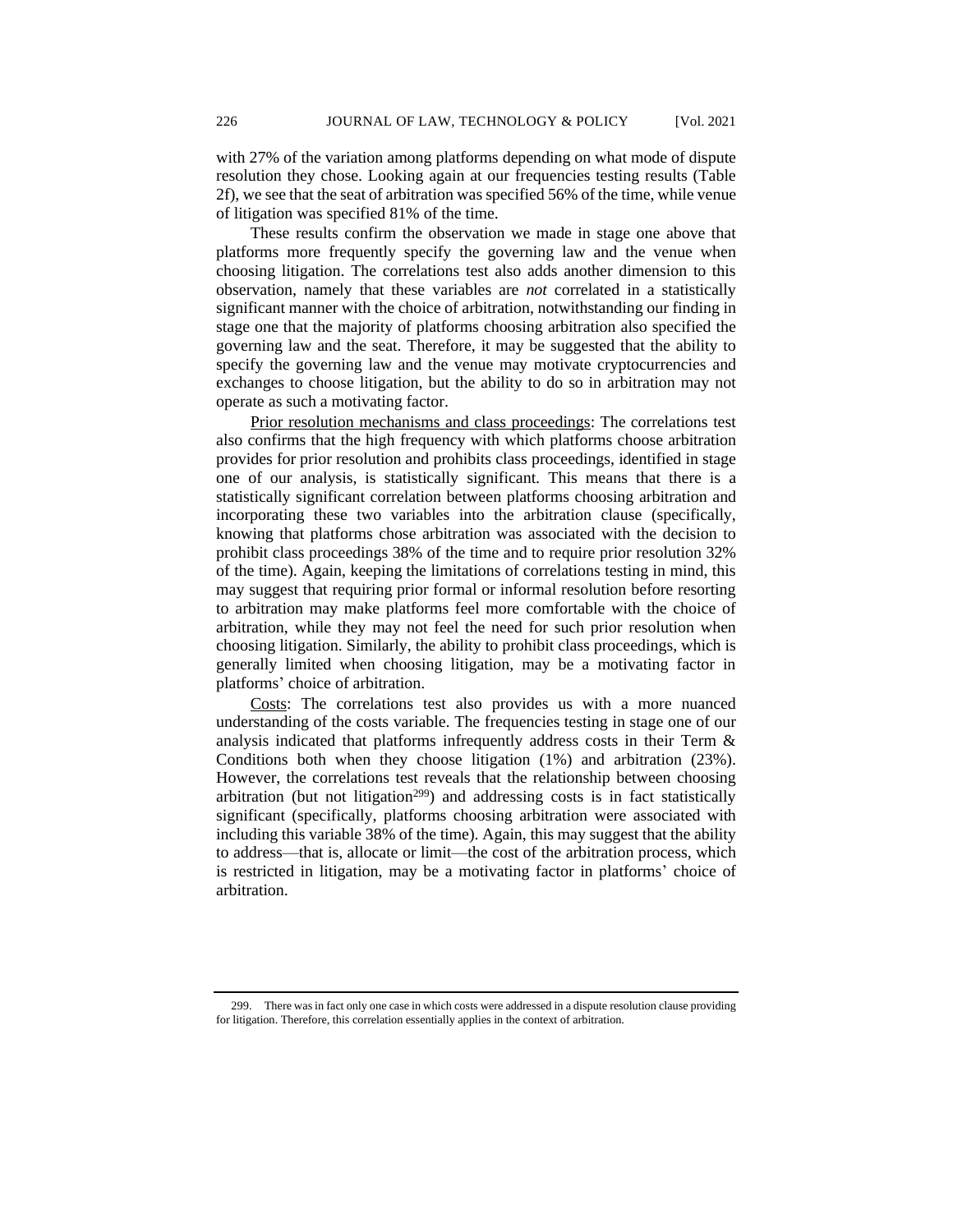#### *2. Litigation Variables*

The second correlations test we conducted was of those variables set out in Table 2 above that are relevant to litigation (in order to test their interrelationship only in the litigation context). These variables are: 1) governing law, 2) conflict and choice of law rules, 3) specified venue, 4) prior formal or informal resolution, 5) class proceedings, 6) currency/exchange. The results of the correlations test for these litigation variables can be found in Table 4 in Appendix II. Again, we will confine our analysis to those variables that display the strongest empirical significance.

Governing law and venue: In those cases providing for litigation, specifying the governing law and the venue are positively correlated (23.5% of the time Terms & Conditions providing for one also provide for the other). This tendency may be motivated by the platforms' goal of controlling to the extent possible the law governing both the merits and the procedure for the resolution of disputes.

Governing law and class proceedings: In stage one of our analysis, we found that a prohibition on class proceedings was included in 17% of the cases providing for litigation. The correlations results indicate that such a prohibition is significantly yet negatively correlated with specifying the governing law (23% of the time Terms & Conditions providing for one do not provide for the other). This may reflect instances where cryptocurrencies and exchanges are aware that the governing law that they have specified does not permit a waiver of class proceedings, rendering such a prohibition useless.

Venue and class proceedings: The correlation results similarly indicate that a prohibition on class proceedings is significantly and positively correlated with specifying the venue of the litigation (22% of the time Terms & Conditions providing for one also provide for the other). This may reflect those cases where the law of the venue does allow for a waiver of class proceedings.

Conflict and choice of law rules, venue, and class proceedings: The correlations test reveals that excluding the application of conflict and choice of law rules is positively correlated with both specifying the venue of the litigation (21% of the time) and with prohibiting class proceedings (24% of the time). It makes sense for platforms choosing the venue of litigation to exclude the application of that venue's conflict and choice of law rules where they wish to control, to the extent possible, the law applied to the resolution of disputes and the types of claims that may be pursued (such as class proceedings).

#### *3. Arbitration Variables*

The third correlations test we conducted was of those variables set out in Table 2 above that are relevant to arbitration (in order to test their interrelationship only in the arbitration context). These variables are: 1) governing law, 2) conflict and choice of law rules, 3) specified venue, 4) prior formal or informal resolution, 5) number of arbitrators, 6) institutional rules, 7) confidentiality, 8) broad scope, 9) class proceedings, 10) exceptions, 11) currency/exchange. The results of the correlations test for these arbitration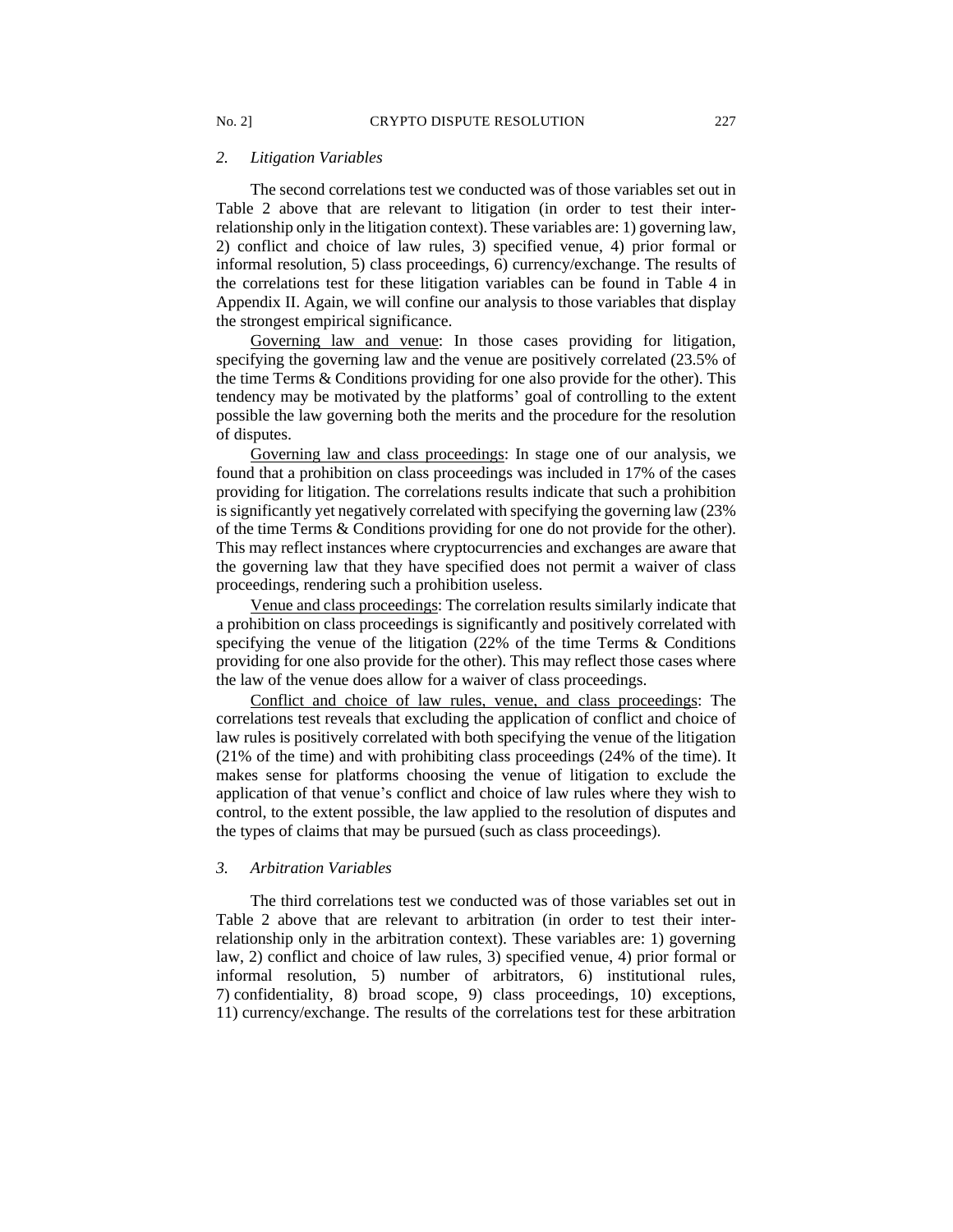variables can be found in Table 5 in Appendix II. Again, we will confine our analysis to those variables that display the strongest empirical significance.

Governing law and conflict and choice of law rules: Specifying the governing law is strongly and positively correlated with excluding conflict and choice of law rules (39% of the time Terms & Conditions providing for one also provide for the other). This finding may suggest that when cryptocurrencies and exchanges choose a particular law to be applied by an arbitrator to the merits of their dispute, they tend to take further steps to ensure that the arbitrator will not apply any other law.

Seat and conflict and choice of law rules: Unlike in litigation, the relationship between specifying the seat of arbitration and excluding conflict and choice of law rules is *not* statistically significant. This may be the case since the law of the seat (which may be different from the governing law) may not be the law whose conflict/choice of law rules will be applicable to the arbitration.

Governing law, seat, institutional rules, and number of arbitrators: All these variables are correlated with each other in a significant and positive way. While this result does not reveal the direction of the influence or the effect of other variables, it suggests that some platforms may take a "package" approach to arbitration, addressing all the main features of the arbitral process in their dispute resolution clauses.

Prior resolution, confidentiality, and the number of arbitrators: Requiring prior formal or informal resolution of the dispute is strongly and positively correlated in the arbitration context with requiring that the proceedings shall be confidential (38% of the time Terms & Conditions providing for one also provide for the other) and specifying the number of arbitrators (42% of the time Terms & Conditions providing for one also provide for the other). These results may reflect the goal of cryptocurrencies and exchanges to resolve their disputes as privately and cheaply as possible whether by more informal means (internal resolution, mediation) or by arbitration (for instance by selecting one, rather than three, arbitrators).

Confidentiality and class proceedings: Providing that the proceedings shall be confidential is strongly and positively correlated with prohibiting class proceedings (40%). This may similarly reflect the overarching interest of cryptocurrencies and exchanges in resolving their disputes privately and on an individual basis, which may be best achieved by arbitration.

Exceptions and class proceedings: Providing for exceptions from arbitration (i.e., disputes that will be resolved by litigation notwithstanding the arbitration clause) and prohibiting class proceedings are strongly and positively correlated (49% of the time Terms & Conditions providing for one also provide for the other). This may reflect a restrictive approach by some cryptocurrencies and exchanges toward arbitration and an attempt to limit the types of disputes that may be resolved by arbitration notwithstanding choosing it as the default mechanism.

In sum, the correlation tests in the second stage of our analysis shed further light on how cryptocurrencies and exchanges design their litigation and arbitration clauses and what may motivate them to choose one mechanism over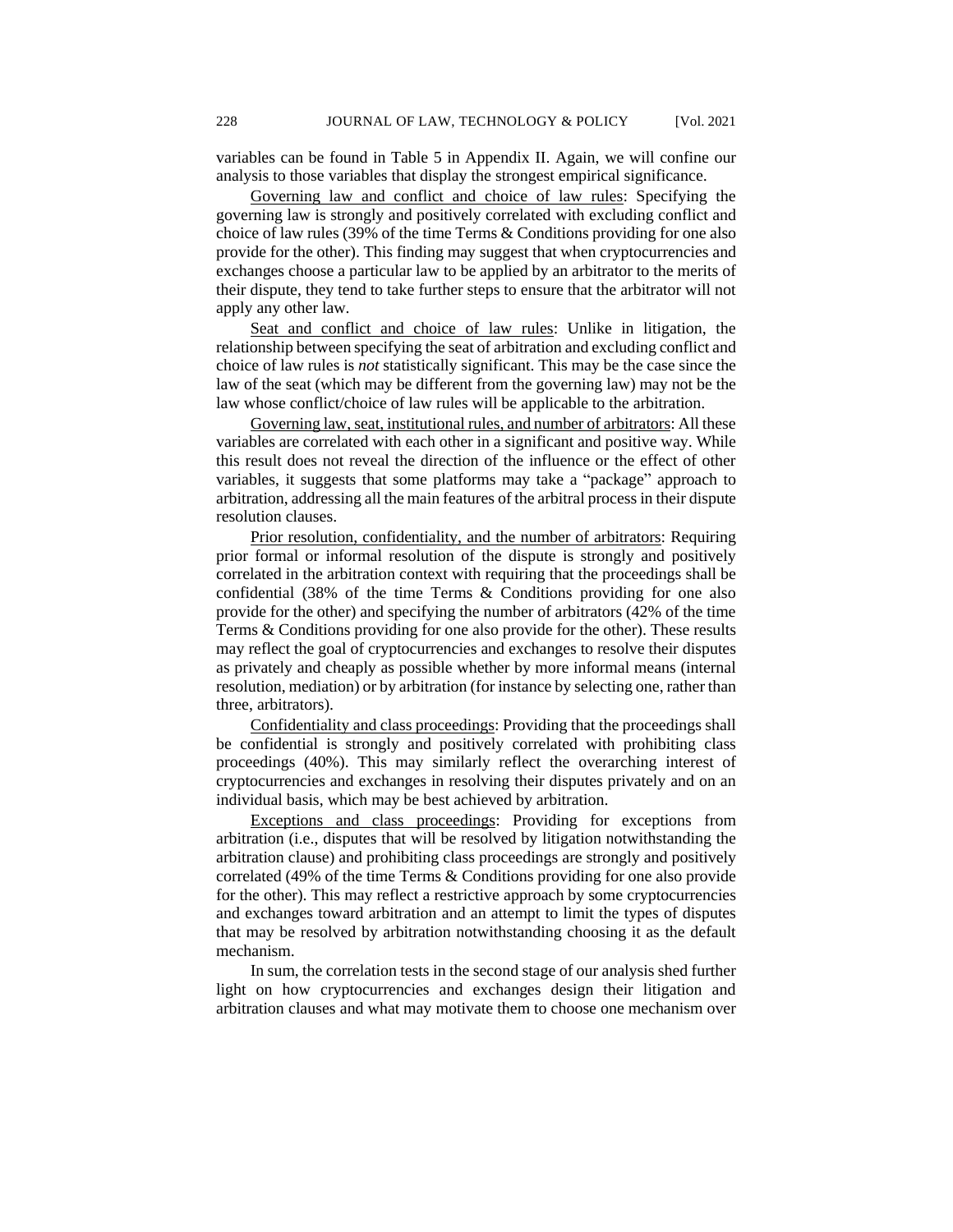the other to resolve their disputes. These results suggest that the ability to specify the governing law and the venue may motivate cryptocurrencies and exchanges to choose litigation, but the ability to do so in arbitration may not operate as such a motivating factor. The results also suggest that the ability to require prior formal or informal resolution before resorting to arbitration, the ability to prohibit class proceedings, and the ability to address costs issues, maybe motivating factors in platforms' choice of arbitration.

As for the inter-variable relationships, our correlation tests broadly suggest that, generally speaking, cryptocurrencies and exchanges adopt a cautionary approach to both mechanisms, designing them so that they retain control over important elements of the proceedings. In arbitration, moreover, some platforms seem to strive to minimize the costs of the process and restrict its use, if not avoid it altogether. With respect to litigation-specific variables, platforms frequently specify the venue where they also prohibit class proceedings and specify the governing law. Moreover, conflict and choice of law rules are frequently excluded where the venue of the litigation is specified and where class proceedings are prohibited. In terms of arbitration-specific variables, platforms frequently specify the governing law and exclude conflict and choice of law rules. Moreover, prior resolution of the dispute is frequently required where the Terms & Conditions provide that the arbitration proceedings shall be confidential and specify the number of arbitrators. Class proceedings are also frequently prohibited where the Terms & Conditions provide that the arbitration proceedings shall be confidential and exclude certain disputes from arbitration all together.

These raw correlations are useful for examining two-way relationships between the various variables and between variables and the choice of mechanism, but they do not indicate the direction of influence or how the variables collectively are related to each other. To do this, at the third stage of our analysis, we proceeded to test our variables using logistic regression.

#### *C. Stage Three: Logistic Regression*

The basic idea of logistic regression is to measure whether a particular relationship is statistically significant in a multi-variable setting.<sup>300</sup> Regression analysis, generally speaking, allows a researcher to examine the impact of several "independent" variables, say  $X_1$  to  $X_n$ , on a "dependent" variable, say Y. When we conduct such a regression, the results allow us to see what impact each X variable has by itself on Y, holding the other X variables constant. For example, if we were interested in the relationship between sales of apples and the price of apples as well as the incomes of consumers of apples, we could run a regression. The Y variable would be the amount of apples sold,  $X_1$  would be the price of apples (say dollars per pound), and  $X_2$  would be the average income of apple customers. The results of the regression would be estimates of the individual impact of the rise in the price of apples on the sales of apples holding

<sup>300</sup>*. See generally* MICHAEL O. FINKELSTEIN & BRUCE LEVIN, STATISTICS FOR LAWYERS 369–505 (Stephen Fienberg & Ingram Olkin eds., 2d ed. 2001) (overviewing regression analysis).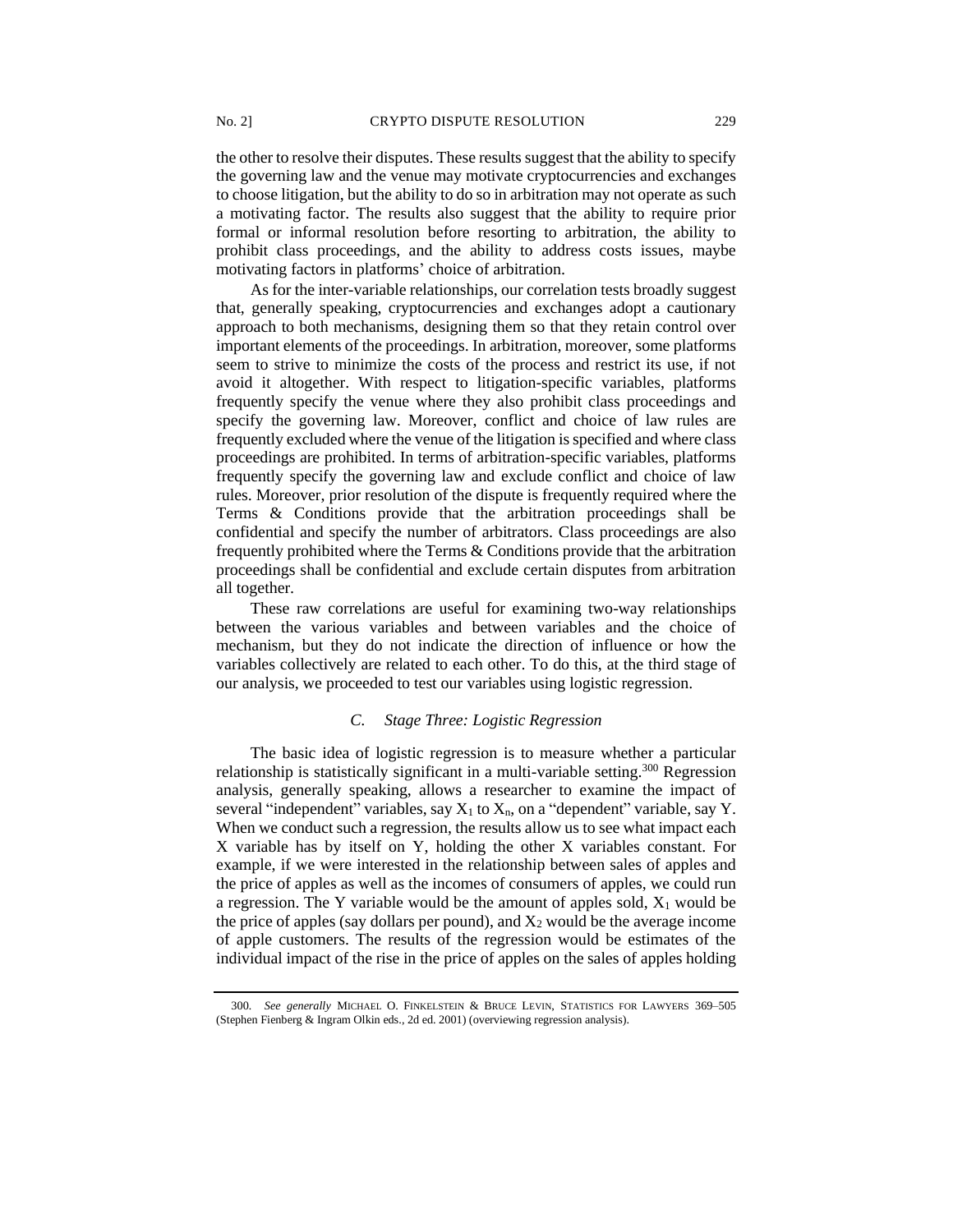the income of apple customers constant, as well as the impact of the rise in income on the sale of apples holding the price of apples constant. This allows the researcher to explain and predict what will happen to the sale of apples in the event one or both of the explanatory variables, i.e., price and incomes, changed. In this example, if we were to simply rely on correlations, we would only capture the two-way relationship between the sales of apples and prices or the sales of apples and incomes, but not the conditional relationship between sales and prices and incomes at the same time. Another reason to use regression analysis instead of simply relying on correlations is that while two variables may be correlated with each other, the relationship may not be as robust as the correlations suggest.<sup>301</sup>

In our study, we use logistic regression analysis to build on the results of the previous two stages, the frequencies and correlations, and estimate the collective impact of all the variables set out in Table 2 on the choice of mechanism and on each specific variable. The goal is to test what the different combinations of independent variables can explain in terms of variation in the outcomes for the dependent variable (the choice of mechanism or one specific variable). It is important to note that while these results have explanatory power, we do not argue for causality. This is for two main reasons. First, causation is not as straightforward to determine in these types of studies, especially given the limited data that is publicly available. Second, while the cryptocurrencies and exchanges are the ones designing these dispute resolution clauses, customers also have a choice as to which platform to use. Rather, we argue that our regression results reflect certain patterns and relationships that are observable in the data in a multi-variable setting. If we test a dependent variable and a set of independent variables, then if the regression analysis results in some of the independent variables having a statistically significant impact on the dependent variable, we make the observation that the data discloses a pattern whereby these independent variables can be said to be associated with (i.e., explain) the dependent variable.

As with the correlations testing in stage two of our analysis, we tested regressions in our data in three stages: between the choice of mechanism and those variables in Table 2 that are common to both litigation and arbitration, among those variables that are relevant to litigation, and among those variables that are relevant to the arbitration.

<sup>301.</sup> Suppose, for example, in a sample of workers at a particular factory there were men and women with different incomes and years of experience. Suppose also that there was gender discrimination at this factory. Even though both the men's and women's incomes increased as their experience increased, within each group of men and women of a certain experience level, men were paid more than women. Then if we simply correlated income with experience levels, we would observe a strong positive correlation. Running a regression with income as the dependent variable and experience and gender as the independent variables would reveal that while more experience led to higher income, there would be a higher income for men than women even after controlling for experience.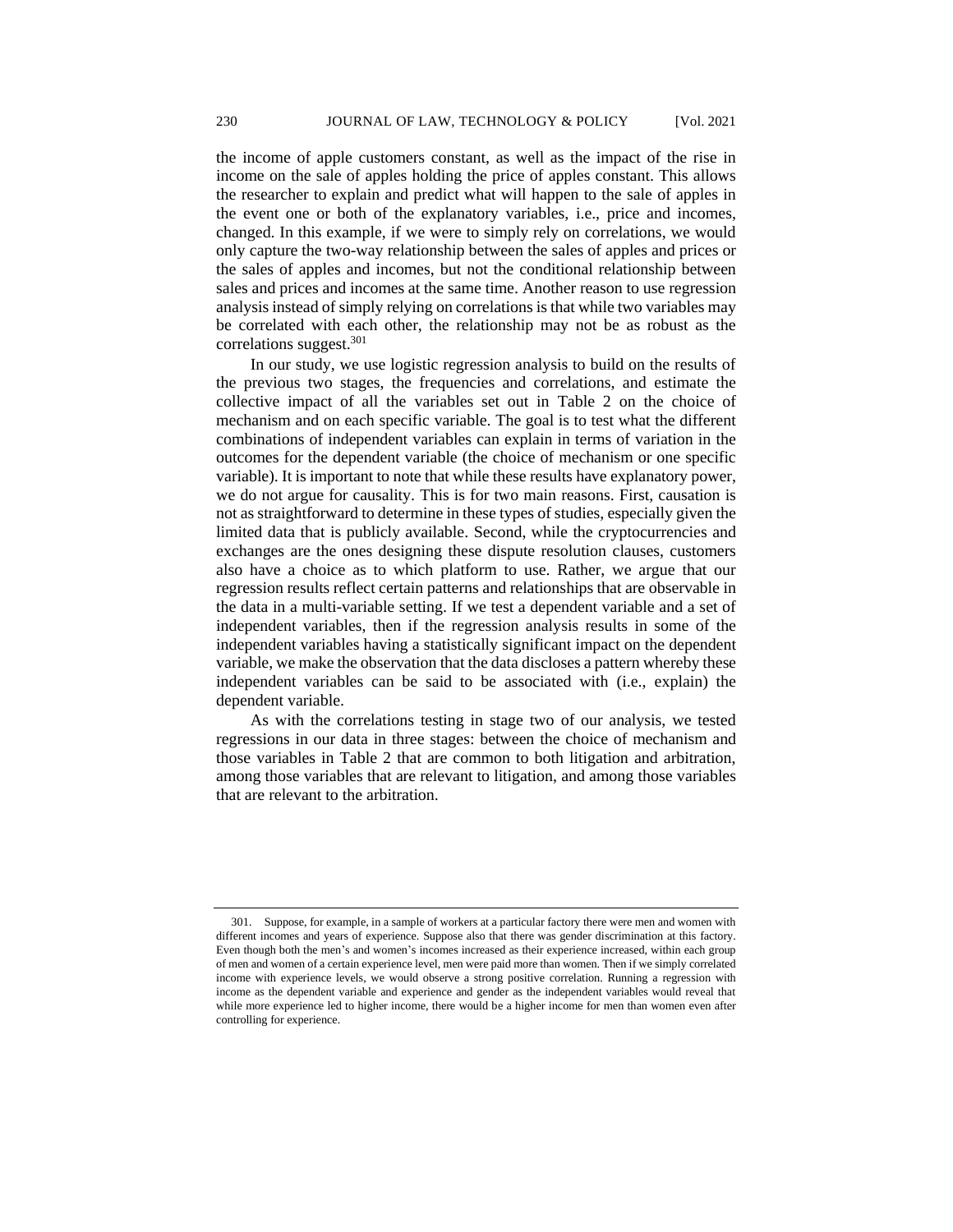#### *1. Choice of Mechanism*

In our regression test, the dependent variable is whether a cryptocurrency or a crypto exchange chose arbitration or litigation. The independent variables are the presence or absence of those variables set out in Table 2 that are common to both arbitration and litigation:<sup>302</sup> 1) governing law, 2) conflict and choice of law rules, 3) specified seat of arbitration/venue of litigation, 4) prior formal or informal resolution, 5) class proceedings, 6) daily volume, 7) currency/ exchange. The results of the regression for these common variables can be found in Table 6 in Appendix III, along with an explanation of how they should be interpreted.<sup>303</sup> As in the previous stages, we will confine our analysis to those variables that display the strongest empirical significance.

The results of the regression reveal that whether the platform is a cryptocurrency or exchange, the volume of trading, whether a governing law is specified, and whether conflict and choice of law rules are excluded, do not have a statistically significant relationship with the choice of a dispute resolution mechanism.

Prior resolution, class proceedings, and arbitration: Requiring some prior formal or informal dispute resolution and prohibiting class proceedings are confirmed as more likely to be associated with arbitration than with litigation. This result suggests that where platforms choose to invest in a multi-stage alternative dispute resolution process, they may be more motivated to choose arbitration rather than litigation as the last stage of the process. This may be so since cryptocurrencies and exchanges place more trust in domestic courts to resolve disputes in this novel environment,<sup>304</sup> and thus may not see a need to attempt prior resolution before turning to litigation. As for class proceedings, it seems that the ability to prohibit class proceedings in arbitration is a strong (in fact, the strongest of the variables we tested) explanatory factor in platforms' choice of arbitration. Indeed, if a dispute were to be litigated, the availability of class proceedings would essentially be a matter to be determined in accordance with the laws of the venue and fall outside the control of the platforms. This result therefore suggests that the ability to prohibit class proceedings, more than anything else (e.g., the ability to select institutional rules, number of arbitrators, seat, governing law, etc.), may be what motivates cryptocurrencies and exchanges to choose arbitration over litigation.

<sup>302.</sup> The costs variable was excluded from the regression testing since there was only one case in which litigation was chosen and costs were addressed. This outcome is therefore not very useful either theoretically or empirically.

<sup>303.</sup> In an ideal setting we would conduct a system of equations logistic regression where the regression in Table 7 as well as the four remaining regressions would be conducted as a simultaneous system of five equations. This is technically complicated, and at this stage we simply conducted each regression separately.

<sup>304</sup>*. See generally* Van Aaken & Broude, *supra* note 294, at 883 (discussing economic and behavior factors relevant to choosing method of dispute resolution); *see also* James Rogers, *Cryptocurrencies and Arbitration – A Match Made in Heaven?*, NORTON ROSE FULBRIGHT (May 2018), https://www.nortonrosefulbright.com/en/ knowledge/publications/cae35319/cryptocurrencies-and-arbitration-mdashbra-match-made-in-heaven ("[I]t remains to be seen how arbitral awards may be enforced against a blockchain given its decentralized nature and that transactions are verified by a consensus mechanism.").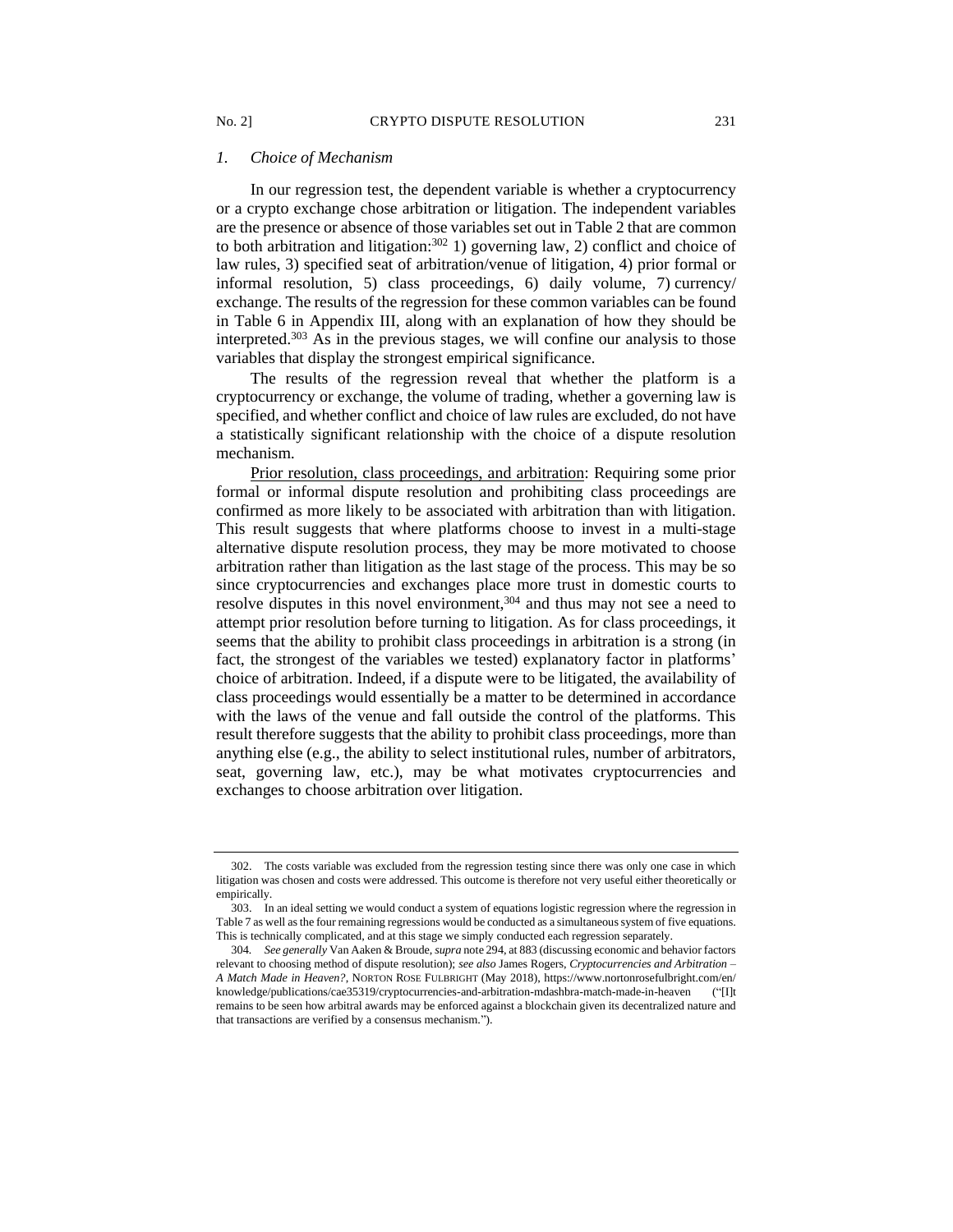Venue and litigation: The regression results confirm that providing for the venue is statistically linked to the choice of litigation. Considering that none of the other litigation or common variables proved to be statistically significant in the choice of litigation, it makes sense that choice of venue will be important for cryptocurrencies and exchanges as this choice may determine many of the other variables we tested, such as the governing law, the availability of class proceedings, the choice and conflict of law rules, and the allocation of costs. Indeed, in the virtual and transnational crypto trading world, not specifying a venue for litigation may result in prolonged and intractable forum battles.

Governing law: What we can further learn from these additional empirical results is that while most cryptocurrencies and exchanges did specify the governing law (both in arbitration and litigation) and this choice is statistically correlated with choosing litigation, it in fact does not have a statistically significant impact, when examined in the context of other variables, on either the choice of arbitration or litigation. The fact that platforms are able to specify the substantive law in both litigation and arbitration may explain why this variable is not an explanatory factor of the choice of mechanism. In contrast, platforms' limited ability to choose the governing procedural law in domestic litigation may be ameliorated by choice of venue, which these results confirm is the only statistically significant explanatory factor, of those that we have tested, of choosing litigation.

These results add yet another empirical dimension to the first two stages of our analysis discussed above. They therefore contribute to a deeper and more nuanced understanding of how and why cryptocurrencies and exchanges use arbitration or litigation. However, while informative, these results do not provide a complete answer to these questions. Therefore, we proceeded to examine more closely inter-variable relationships in arbitration and in litigation.

#### *2. Litigation Variables*

We conducted a series of regressions where the dependent variables for litigation were: 1) governing law; 2) conflict and choice of law rules; 3) prior resolution required; 4) venue of litigation; 5) class proceedings. We also controlled for the variabless daily volume/supply of currency and currency/exchange. The results of the regression for these litigation-specific variables can be found in Table 7a–7e in Appendix III. We again focus our analysis on the most statistically significant results.

Class proceedings, governing law, conflict and choice of law rules, and prior resolution: Table 7a shows that, even though we observed in stage one of our frequencies analysis that cryptocurrencies and exchanges tend *not* to prohibit class proceedings, when they do so this is strongly linked to specifying the governing law, excluding conflict and choice of law rules, as well as requiring prior formal or informal resolution. This result suggests that in the context of litigation, cryptocurrencies and exchanges are unlikely to prohibit class proceedings where they do not specify these additional variables. This makes sense since specifying the governing law or excluding conflict and choice of law rules may indirectly allow for prohibiting class proceedings. Requiring prior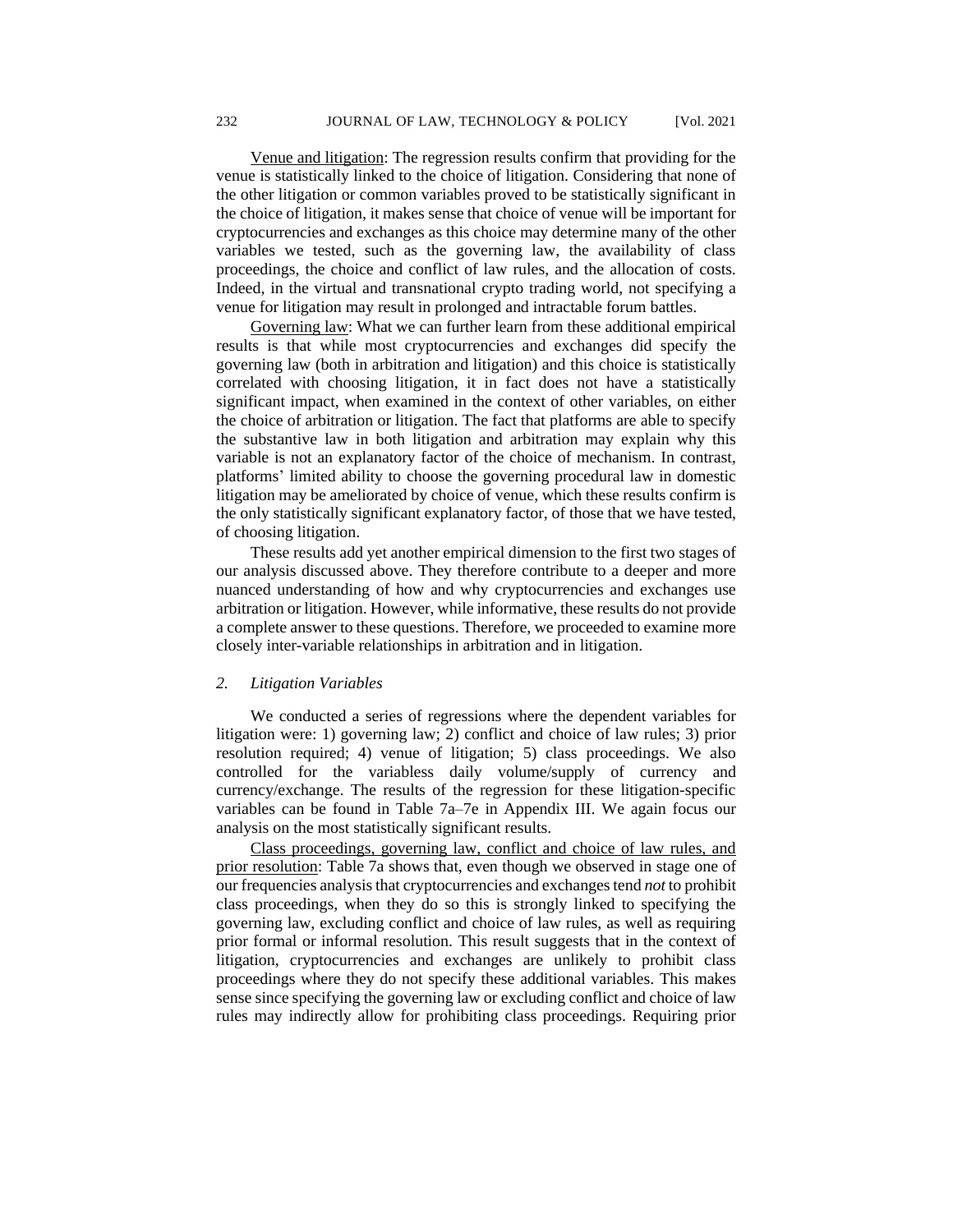resolution is also in line with individualized dispute resolution. Interestingly, venue was not statistically significant in terms of prohibiting class proceedings even though it was in the correlations results. This may be because specifying the other three variables (governing law, conflict and choice of law rules, and prior resolution) is sufficient to explain the existence of the class prohibition clause, and specifying the venue of litigation is more a consequence of specifying the governing law (as will be discussed next) than an explanatory variable in itself.

Governing law and venue: Table 7b and 7e confirm the strong reciprocal relationship between specifying the governing law and specifying the venue of litigation. This may reflect an attempt by cryptocurrencies and exchanges to control the laws applicable to the resolution of their disputes to the extent possible in domestic litigation, both in terms of the law governing the merits and the law governing the procedure.

Conflict and choice of law, class proceedings, and venue: The regression results in Table 7c reveal a statistically significant relationship between excluding conflict and choice of law rules and both prohibiting class proceedings and specifying the venue of the litigation. This suggests that platforms that specify the venue of litigation and that prohibit class proceedings also tend to ensure that no other law is applied to the litigation than that of the forum (which may allow a waiver of class actions).

Volume/supply and currency/exchange: It is interesting to note that in all the litigation specific regressions, the volume of the crypto exchange or supply of the cryptocurrency had no significant relationship with the presence or absence of the various variables. Whether the clauses featured in the Terms & Conditions of a cryptocurrency or an exchange also generally had no significant relationship with the other variables, except with regard to exclusion of conflict and choice of law rules. Table 7c shows that currencies were more likely to exclude conflict and choice of law rules than exchanges. This may be explained by the fact that cryptocurrencies are generally less established and more volatile than the exchanges on which they are traded, $305$  which may drive these platforms to minimize uncertainty and risk in their dispute resolution clauses. Also, a crypto exchange is usually based in a particular jurisdiction and although traders are likely to be based in other jurisdictions the institutionalized nature of an exchange may reduce the risk that the law of a different jurisdiction would be found applicable. In contrast, cryptocurrencies are more fluid and although the currency company would be headquartered in a particular jurisdiction, it is more likely that disputes arising with regard to a cryptocurrency would have links to multiple jurisdictions and potentially applicable laws.

<sup>305</sup>*. See* Dirk G. Bauer & Thomas Dimpfl, *The Volatility of Bitcoin and its Role as a Medium of Exchange and a Store of Value*, EMPIRICAL ECONOMICS (2021) ("We find that Bitcoin markets exhibit excess volatility in the sense that the volatility is up to 10 times higher than the volatility of the exchange rates.").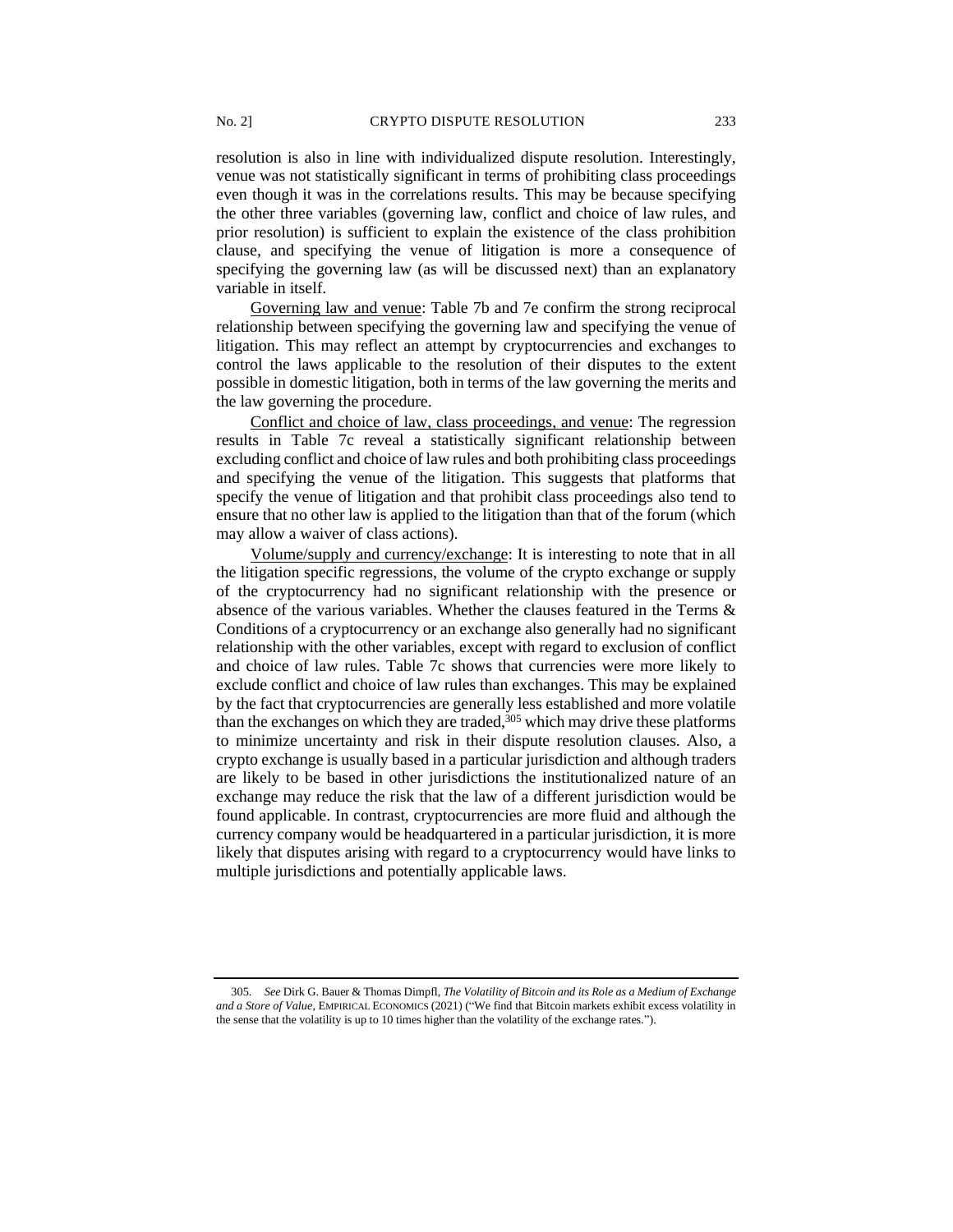#### *3. Arbitration Variables*

We conducted the same series of regressions where the dependent variables for arbitration were: 1) governing law; 2) conflict and choice of law rules; 3) prior resolution required; 4) institutional rules; 5) broad scope; 6) number of arbitrators; 7) confidentiality; 8) seat of arbitration; 9) class proceedings; 10) costs. We also controlled for the variabless daily volume/supply of currency and currency/exchange. The regression results for these arbitration-specific variables can be found in Tables 8a-8k in Appendix III. Some of our results confirm our correlations results in stage two, while others do not, meaning that although these variables might be correlated when examined individually, they may not have a statistically significant relationship when other variables are taken into account. Our regression results also reveal some new relationships not previous identified. As previously, we will confine our analysis to those variables that display the strongest empirical significance.

Class proceedings and exceptions: Tables 8a and 8j confirm the correlations results of stage two and show a statistically significant relationship between prohibiting class proceedings and providing for exceptions from arbitration. This relationship, moreover, can now be said to be reciprocal (i.e., it is over seven times more likely that Terms & Conditions providing for exceptions from the arbitral process also prohibit class proceedings, and vice versa). This suggests a restrictive view of arbitration adopted by some platforms, leading them to limit the use of arbitration with respect to particular types of disputes even when choosing it as the main dispute resolution mechanism.

Prior resolution, confidentiality, and number of arbitrators: Similarly, requiring prior formal or informal resolution of the dispute is confirmed as statistically significant with respect to confidentiality and specifying the number of arbitrators. This is an interesting combination of variables, which reflects both an attempt to avoid arbitration, or minimize its costs, while also emphasizing one of its main advantages—confidentiality.

Governing law and conflict and choice of law rules: While our correlations results indicated that specifying the governing law is correlated with excluding conflict and choice of law rules, our regression results show that this is not the case where the other variables are present. This means that when cryptocurrencies and exchanges choose the design features of their arbitration clauses, it may not be as common for them to pair these two features.

Conflict and choice of law rules, number of arbitrators, institutional rules, class proceedings: Similarly, while our correlations tests indicated that excluding conflict and choice of law rules is significantly linked to specifying the number of arbitrators and institutional rules, as well as to prohibiting class proceedings, the regression results show that none of these are statistically significant where other variables are involved.

Governing law: Similarly, while our correlations tests indicated a statistically significant relationship between specifying the governing law and the seat of arbitration, as well as between specifying the governing law and institutional rules, the regression analysis shows that these relationships are not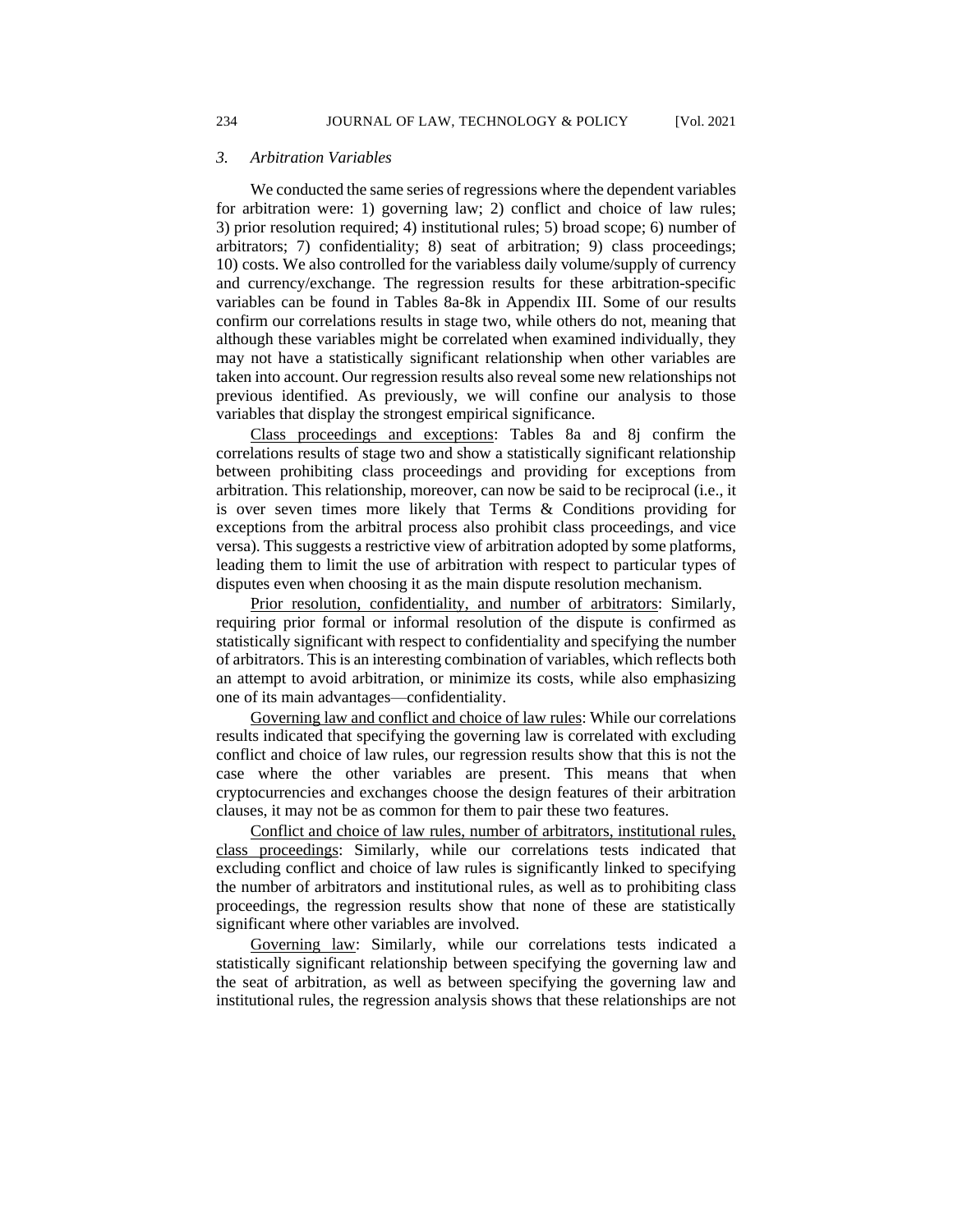significant where other variables are examined. The fact that some of our correlations results are not confirmed by the regression analysis does not undermine our stage two findings as such. Rather, the regression results give us a sense of what are the more important variables that are driving the dispute resolution choices of cryptocurrencies and exchanges. So, while, for example, specifying the governing law and the institutional rules have some correlational relationship, i.e., when a cryptocurrency or exchange specifies the governing law(s) there is some likelihood that it will also include institutional rules, the correlation may be coincidental. What is driving the presence of governing law(s) may be, as Table 8b shows, specifying exceptions to arbitration as well as the somewhat contradictory variable of a broad arbitration clause, requiring prior resolution, and specifying the number of arbitrators. Interestingly, the relationship between governing law and prior resolution is negative, meaning that platforms tend not to include both of these features together in their arbitration clauses. This suggests that where platforms design a multi-stage dispute resolution process in which arbitration is the last step, they may be inclined to believe that the dispute will be resolved prior to arbitration and therefore a governing law clause would not be needed. At the same time, where prior resolution is not required platforms strive to ensure that their choice of governing law is applied by the arbitral tribunal.

Institutional rules: Table 8e, on the other hand, reveals that what may explain the presence of institutional rules are specifying exceptions to arbitration as well as the somewhat contradictory variable of a broad arbitration clause, and specifying the number of arbitrators. Given that these last three variables overlap with the variables explaining the presence of governing law clauses, it could also be that these three variables are simultaneously involved in the decision to specify institutional rules and the governing law.

Class proceedings and costs: A strong and reciprocal relationship is evident between prohibiting class proceedings and addressing costs, as can be seen in Table 8j. This is a new finding that was not reflected in our correlations tests in stage two. This finding suggests a cautionary approach adopted by some cryptocurrencies and exchanges to arbitration-related costs and their willingness to minimize these costs in any way possible, suggesting that these platforms may not underestimate arbitration costs as parties in other contexts tend to do.<sup>306</sup> As the ability to limit the costs of dispute resolution in terms of attorney fees and class actions are limited in domestic litigation, $307$  these variables may also explain in part platforms' motivation to use arbitration.

Costs and institutional rules: This cautionary approach and the possible concern over arbitration costs are also reflected in the *lack* of a significant link

<sup>306.</sup> Van Aaken & Broude, *supra* note 294, at 883 ("[S]ome research has shown that parties often have 'systemic over-optimism', and underestimation of arbitration costs . . . ."). However, whether arbitration is in all cases necessarily more expensive than litigation is disputed and remains empirically unproven. *See* Christopher R. Drahozal, *Arbitration Costs and Form Accessibility: Empirical Evidence*, 41 U. MICH. J.L. REFORM 813, 814–16 (2008) (explaining the costs of arbitration and litigation).

<sup>307</sup>*. See* Drahozal & Ware, *supra* note 107, at 451–52 ("[A]rbitration may decrease exposure to class actions or other forms of aggregate litigation . . . ."); Drahozal, *supra* note 306, at 201 ("Attorneys' fees are not governed by the AAA arbitration rules; instead, they are a matter of parties' private contractual arrangements.").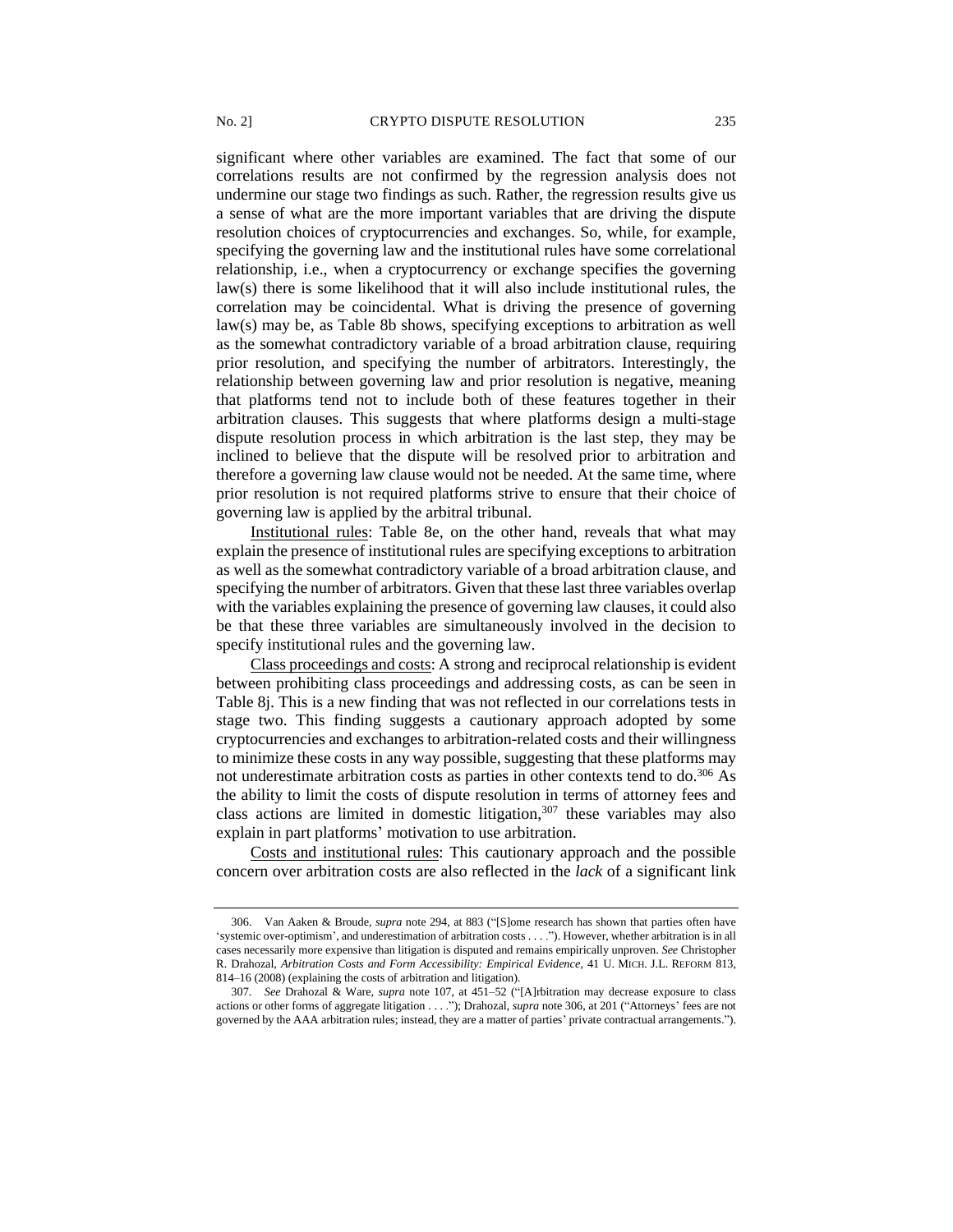between addressing costs and providing for institutional arbitration. The fact that the presence of these two variables is not statistically meaningful suggests that cost-aware platforms may also opt for *ad hoc* rather than institutional arbitration in light of the additional costs involved with the former.

Number of arbitrators, institutional rules, and confidentiality: Our correlations results identified a statistically significant relationship between specifying the number of arbitrators and selecting institutional arbitration rules. Some of these institutional rules provide for a default number of arbitrators (usually one),<sup>308</sup> which may explain the increased likelihood that the number of arbitrators will be specified in the Terms & Conditions if platforms wish to have a different number of arbitrators. This relationship is confirmed by our regressions testing as reciprocal.

Institutional rules, broad scope, and exceptions: The regression results also add two new insights with regard to institutional rules: selecting institutional arbitrations rules is strongly linked to broad arbitration clauses and to the *absence* of exceptions from arbitration. This may indicate that where cryptocurrencies and exchanges entrust arbitrators with resolving practically any dispute that may arise in the future (by providing for an arbitration clause with a broad scope and no exceptions), they are more inclined to involve an arbitration institution that will ensure the smooth operation of the proceedings. By the same token, where cryptocurrencies and exchanges select institutional rules, they are six times more likely to use a broad arbitration clause (a relationship that our correlations testing did not reveal).

Number of arbitrators, confidentiality, and class proceedings: Specifying the number of arbitrators and providing for confidentiality also have a strong reciprocal relationship, and each variable also has a statistically significant relationship with prohibiting class proceedings. This may reflect yet another effort by cryptocurrencies and exchanges to keep arbitration proceedings as private, individual, cost effective, and tightly managed as possible.

To summarize, our regressions analysis contributes several empirical insights to our results in the two previous stages. First, the regression results reveal that requiring some prior formal or informal dispute resolution and prohibiting class proceedings are more likely to be associated with arbitration than with litigation. Moreover, the ability to prohibit class proceedings is the strongest explanatory factor in platforms' choice of arbitration. The regression results also suggest that providing for the venue is the only variable that is statistically linked to the choice of litigation.

As for inter-variable relationships in arbitration, our regression results reveal a statistically significant and reciprocal relationship between prohibiting class proceedings and providing for exceptions from arbitration; between prohibiting class proceedings and addressing costs; between specifying the number of arbitrators and selecting institutional arbitration rules; and between selecting institutional arbitrations rules and using a broad arbitration clause.

<sup>308</sup>*. See generally* Wei Sun, *Reflections on Default Number of Arbitrators under Expedited Procedure Rules*, KLUWER ARBITRATION BLOG (Mar. 1, 2019), http://arbitrationblog.kluwerarbitration.com/2019/03/01/ reflections-on-default-number-of-arbitrators-under-expedited-procedure-rules/.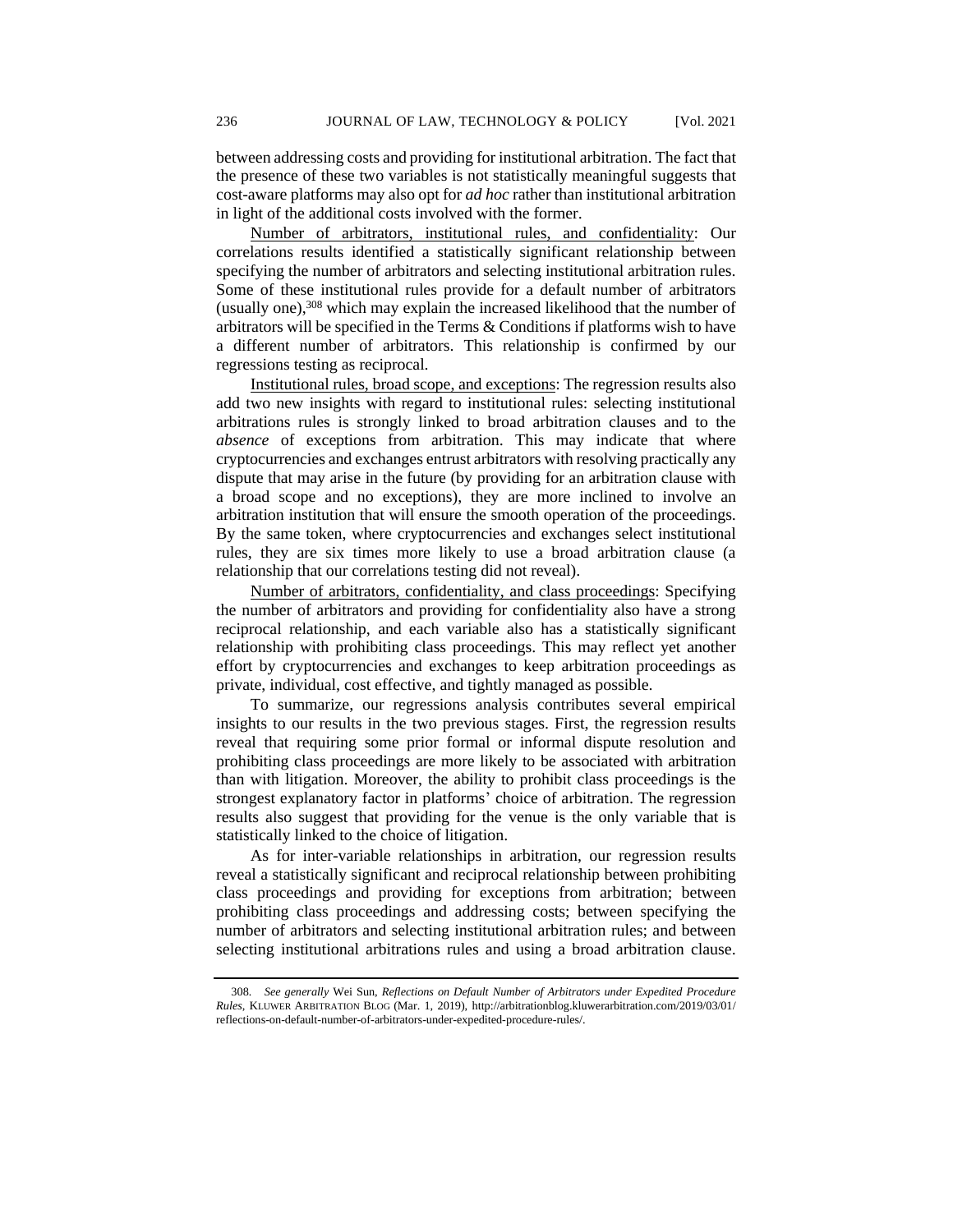Prior resolution of the dispute is also statistically significant with respect to confidentiality and specifying the number of arbitrators. A statistically significant and reciprocal, albeit *negative*, relationship exists between specifying the governing law and requiring prior resolution. Selecting institutional arbitrations rules is also strongly linked to the *absence* of exceptions from arbitration. Finally, specifying the number of arbitrators and providing for confidentiality have a strong reciprocal relationship, and each variable also has a statistically significant relationship with prohibiting class proceedings.

Regarding inter-variable relationships in litigation, the regression results suggest a statistically significant relationship between excluding conflict and choice of law rules, prohibiting class proceedings, and specifying the governing law. The results also suggest a strong relationship between specifying the governing law and specifying the venue of litigation, as well as between the exclusion of conflict and choice of law rules and both prohibiting class proceedings and specifying the venue of the litigation.

Finally, we note that whether the platform was a cryptocurrency or exchange, and the volume of the exchange or supply of the currency did not, for the most part, have a significant relationship with any of the variables. That being said, we note that in the arbitration regression results excluding conflict and choice of law rules, specifying the number of arbitrators, and prohibiting class proceedings were more associated with cryptocurrencies than exchanges. This overlaps with the litigation regression results in that there also excluding conflict and choice of law rules was more associated with currencies than exchanges. Again, this result may be explained by the nature of, and institutional differences between, cryptocurrencies and exchanges.

#### VI. CONCLUSION

Scholars and practitioners continue to debate the benefits and drawbacks of litigation, arbitration, and non-binding mechanisms such as mediation in the resolution of commercial disputes.<sup>309</sup> As disputes involving crypto trading are increasingly likely to arise and to give rise to unique legal issues, it is important to understand how cryptocurrencies and exchanges approach dispute resolution in this novel environment. This article is the first to contribute to this understanding by empirically examining how cryptocurrencies and exchanges design their dispute resolution clauses and what these design choices may mean in terms of the motivation of these platforms to choose a particular dispute resolution mechanism.

It is interesting to note that notwithstanding the well-documented rise in the use of mediation and other non-binding dispute resolution mechanism in commercial dispute resolution generally, this trend is not noticeable in the crypto trading context. Similarly, while the unique nature of crypto trading and the legal issues it gives rise to may call for the development of specialized and tailored

<sup>309</sup>*. See generally* E. Norman Veasey, *The Conundrum of the Arbitration vs. Litigation Decision*, AM. BAR ASS'N (Dec. 15, 2015), https://qa.americanbar.org/groups/business\_law/publications/blt/2015/12/07\_ veasey/.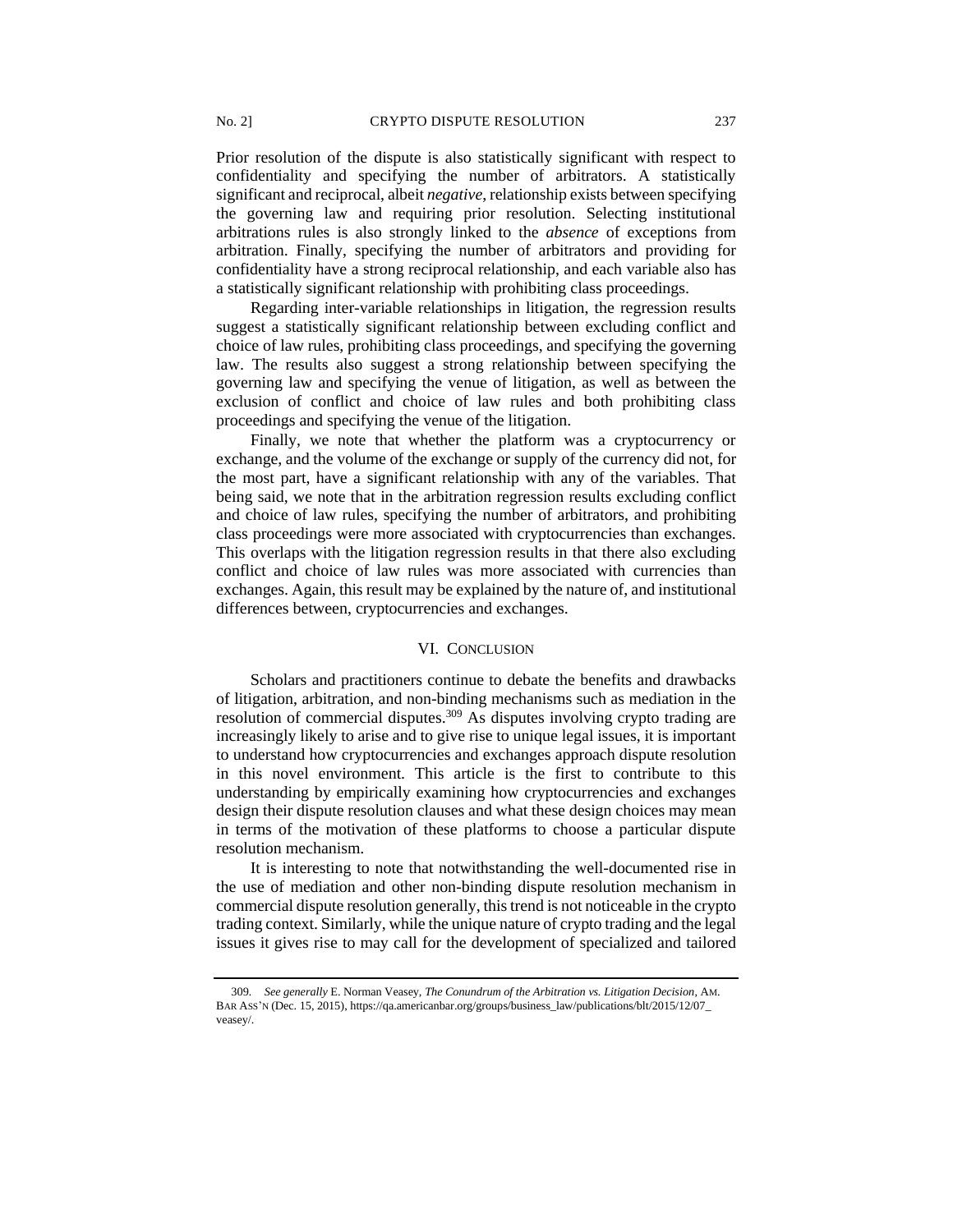platform-based dispute resolution mechanisms, only a handful are being developed and none are currently being widely used.

That leaves us with the traditional choice of arbitration versus litigation in the crypto trading context. In order to obtain a better understanding of *how* cryptocurrencies and exchanges design their arbitration and litigation clauses, and possibly draw some inferences from this design as to *why* they choose litigation or arbitration to begin with, we conducted a three-stage empirical analysis of 300 Terms & Conditions of cryptocurrencies and exchanges and their dispute resolution clauses. Our results provide a first-of-its-kind detailed picture of the basic frequency with which these platforms choose each mechanism and their main design features, how these features are correlated to the choice of mechanism and to each other, and which features are most statistically significant and may thus reasonably be viewed as potential rationales for the choice of arbitration versus litigation and the ultimate dispute resolution goals of cryptocurrencies and exchanges.

Our frequency tests in the first stage of our analysis reveal that cryptocurrencies and exchanges have a slight, yet statistically insignificant, preference for litigation over arbitration. When choosing arbitration, the majority of platforms prefer institutional over *ad hoc* arbitration, most commonly choosing the AAA and its rules. The majority of platforms choosing arbitration also specified the number of arbitrators (usually one), the governing law, and the seat of the arbitration, and prohibited class proceedings. Platforms choosing litigations overwhelmingly specified the governing law and venue, but only a small percentage prohibited class proceedings. Whether choosing arbitration or litigation, only a small percentage of platforms excluded the application of conflict and choice of law rules in their Terms & Conditions, and an even smaller percentage addressed the costs of the dispute resolution process. Finally, platforms choosing arbitration tended to require prior formal or informal dispute resolution more frequently than those choosing litigation.

Our correlation tests in the second stage of our analysis shed further light on how cryptocurrencies and exchanges design their dispute resolution clauses and what may motivate them to choose arbitration versus litigation. These results suggest that the ability to specify the governing law and the venue may motivate cryptocurrencies and exchanges to choose litigation, but the ability to do so in arbitration may not operate as such a motivating factor. The results also suggest that the ability to require prior formal or informal resolution before resorting to arbitration, the ability to prohibit class proceedings, and the ability to address costs issues, maybe motivating factors in platforms' choice of arbitration.

As for the inter-variable relationships, our correlations tests suggest that some cryptocurrencies and exchanges design both mechanisms so that they retain control over important elements of the proceedings. In arbitration, moreover, some platforms seem to strive to minimize the costs of proceedings and restrict the use of the mechanism, if not avoid it altogether. In terms of arbitration-specific variables, platforms tend to specify the governing law and exclude conflict and choice of law rules. Specifying the governing law is also correlated with specifying the seat of the arbitration, choosing institutional rules,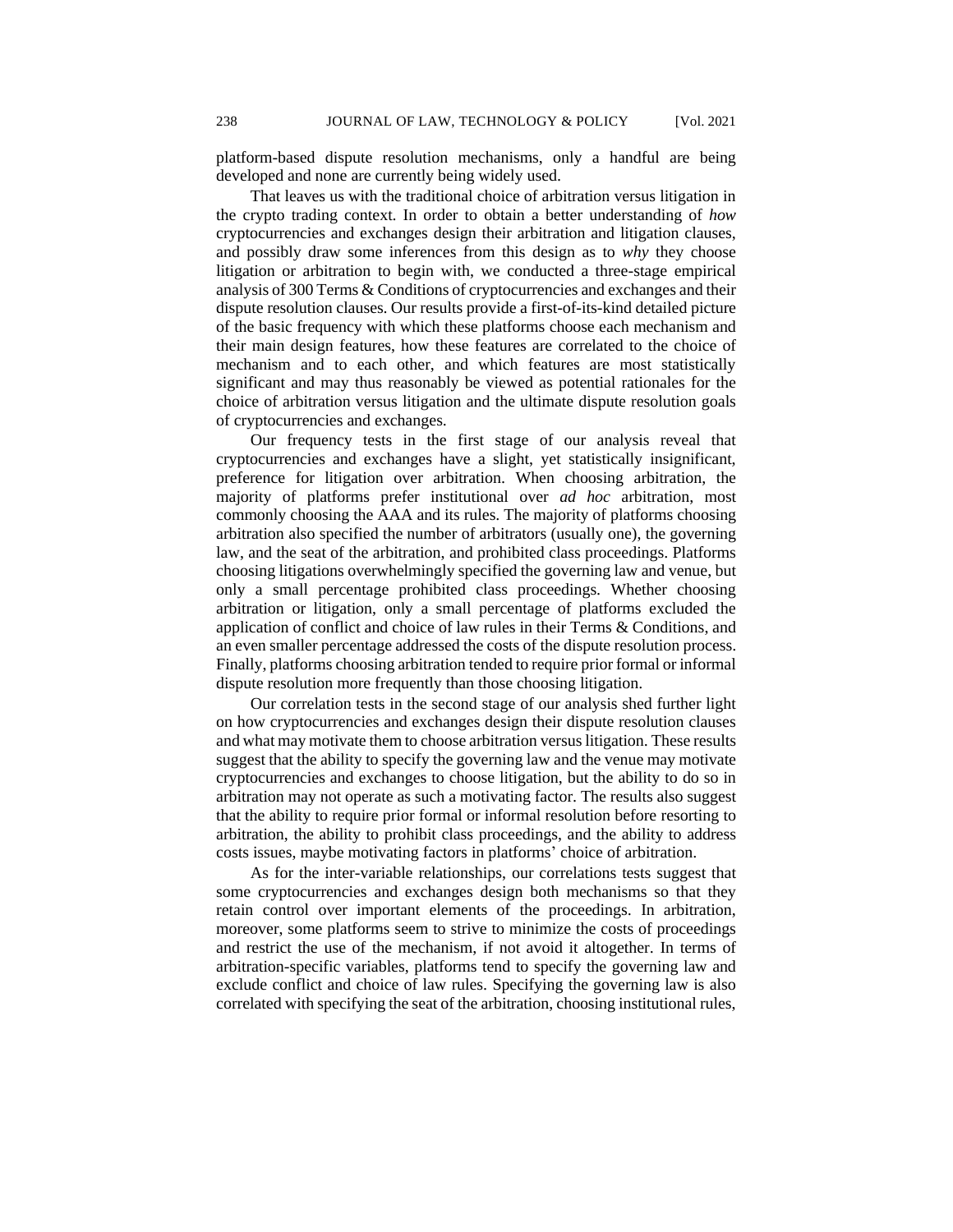and specifying the number of arbitrators. All of these variables (seat, institutional rules, number of arbitrators) are also correlated with each other. Moreover, prior resolution of the dispute is frequently required where the Terms & Conditions provide that the arbitration proceedings shall be confidential and specify the number of arbitrators. Class proceedings are also frequently prohibited where the Terms & Conditions provide that the arbitration proceedings shall be confidential and exclude certain disputes from arbitration all together. With respect to litigation-specific variables, platforms frequently specify the venue where they also prohibit class proceedings and specify the governing law. Moreover, conflict and choice of law rules are frequently excluded where the venue of the litigation is specified and where class proceedings are prohibited.

Our regression results add important empirical insights to our results in the two previous stages of our analysis. First, the regression results reveal that the ability to prohibit class proceedings may be the strongest explanatory factor in platforms' choice of arbitration. In contrast, providing for the venue seems to be the variable that is most statistically linked to the choice of litigation.

As for inter-variable relationships, our regression results provide an additional lens through which the design of crypto dispute resolution clauses may be assessed, as it indicates the relative impact of each variable. For both mechanisms, the approach remains one that strives to retain maximum control through the use of features limiting jurisdiction (seat/venue) and discretion (governing law, conflict and choice of law rules). The use of arbitration is restricted through features that limit the scope and type of disputes.

In arbitration, our regression results reveal statistically significant and reciprocal relationships between prohibiting class proceedings and providing for exceptions from arbitration; between prohibiting class proceedings and addressing costs; between specifying the number of arbitrators and selecting institutional arbitration rules; and between selecting institutional arbitrations rules and using a broad arbitration clause. Specifying the number of arbitrators and providing for confidentiality have a strong reciprocal relationship, and each variable also has a statistically significant relationship with prohibiting class proceedings. Prior resolution of the dispute has a statistically significant relationship with confidentiality and specifying the number of arbitrators, and selecting institutional arbitrations rules is linked to the *absence* of exceptions from arbitration. These design choices serve either to restrict the use of arbitration in some way or to ensure external supervision over the process. A statistically significant, reciprocal, and *negative* relationship exists between specifying the governing law and requiring prior resolution, further indicating a view of arbitration as a mechanism of last resort that perhaps platforms are skeptical would be used in practice.

In litigation, our regression results reveal a statistically significant relationship between specifying the venue, prohibiting class proceedings, and specifying the governing law. The results also suggest a strong reciprocal relationship between specifying the governing law and specifying the venue of litigation, as well as between the exclusion of conflict and choice of law rules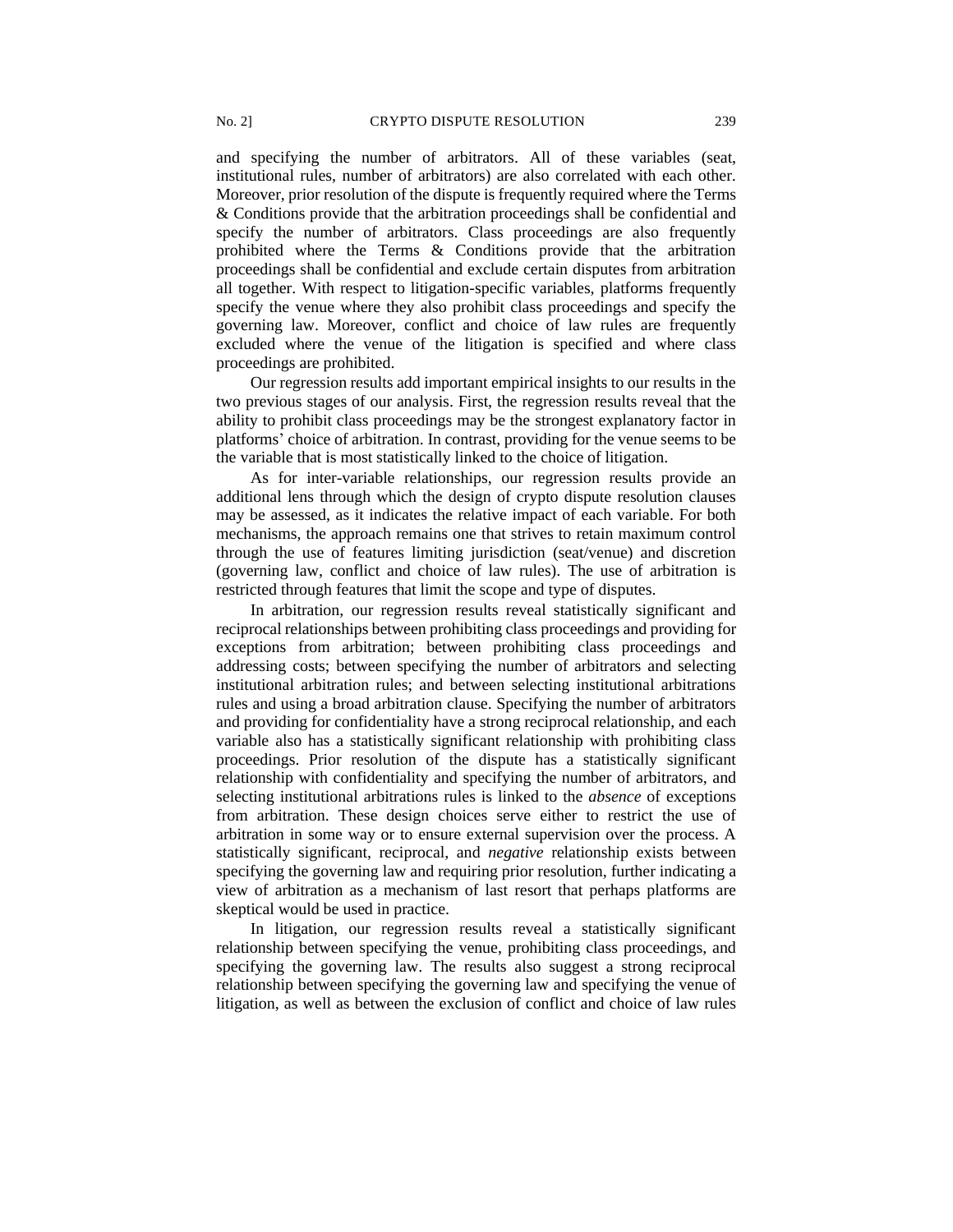and both prohibiting class proceedings and specifying the venue of the litigation. These features reflect attempts to ensure control over venue and governing law, or to limit judicial discretion in terms of conflict and choice of law rules and class proceedings, where possible.

The results of our study, while preliminary, shed light for the first time on how cryptocurrencies and exchanges approach dispute resolution, how they design dispute resolution clauses, which mechanisms they use, and why. Considering the novel, highly complex, and transnational environment in which cryptocurrencies and exchanges are operating, it is interesting to find that they are predominantly utilizing traditional dispute resolution mechanisms, namely domestic litigation and international arbitration. Notwithstanding the binding nature of these mechanisms, platforms seem to design them in order to maximize their control over the proceedings, and in the case of arbitration also restrict its use by using multi-staged dispute resolution processes, providing for exceptions from arbitration (particularly for intellectual property disputes), and, perhaps more than anything else, excluding class proceedings. These features of arbitration may be used by crypto platforms to minimize their legal exposure as well as to expedite dispute resolution.

More surprising in the crypto context is our finding that, in both litigation and arbitration, many platforms did not exclude the application of conflict and choice of law rules. We would have expected cryptocurrencies and exchanges to do so more frequently considering the complicated jurisdictional issues that the crypto context may give rise to. Additional crypto-specific legal issues remain largely unaddressed in the Terms & Conditions we studied, such as the expertise of decision-makers—which platforms are able to specify when choosing arbitration but few did—and the potential inadequacy of domestic law to resolve crypto disputes. Therefore, time will tell whether domestic litigation and/or international arbitration will prove to be effective and efficient in resolving crypto disputes, or whether more sophisticated and tailored dispute resolution forums will take their place. Notwithstanding the empirical limitations of our relatively small number of cases, the data that we have collected can form the basis for more extensive future research on these and other issues as crypto trading continues to increase in popularity and disputes inevitably arise.

Several avenues for further research that we left unexplored in this article should be noted. In addition to the qualitative variables we have examined, it may be worthwhile collecting and using market value data of cryptocurrencies or the dollar amount of cryptocurrencies traded on an exchange. Given the fluctuations in the market's value, sometimes in one day, the researcher would need to devise a proper methodology for averaging the value. Using financial measures such as rates of return and risk may also be useful. The size of the currency or exchange may also shed light on whether larger currencies and exchanges have a preference for one type of mechanism over another. Indeed, the sophistication of the dispute resolution clauses may be related to these various measures. It could be argued that the level of sophistication of the traders and users of various cryptocurrencies and exchanges may also have an impact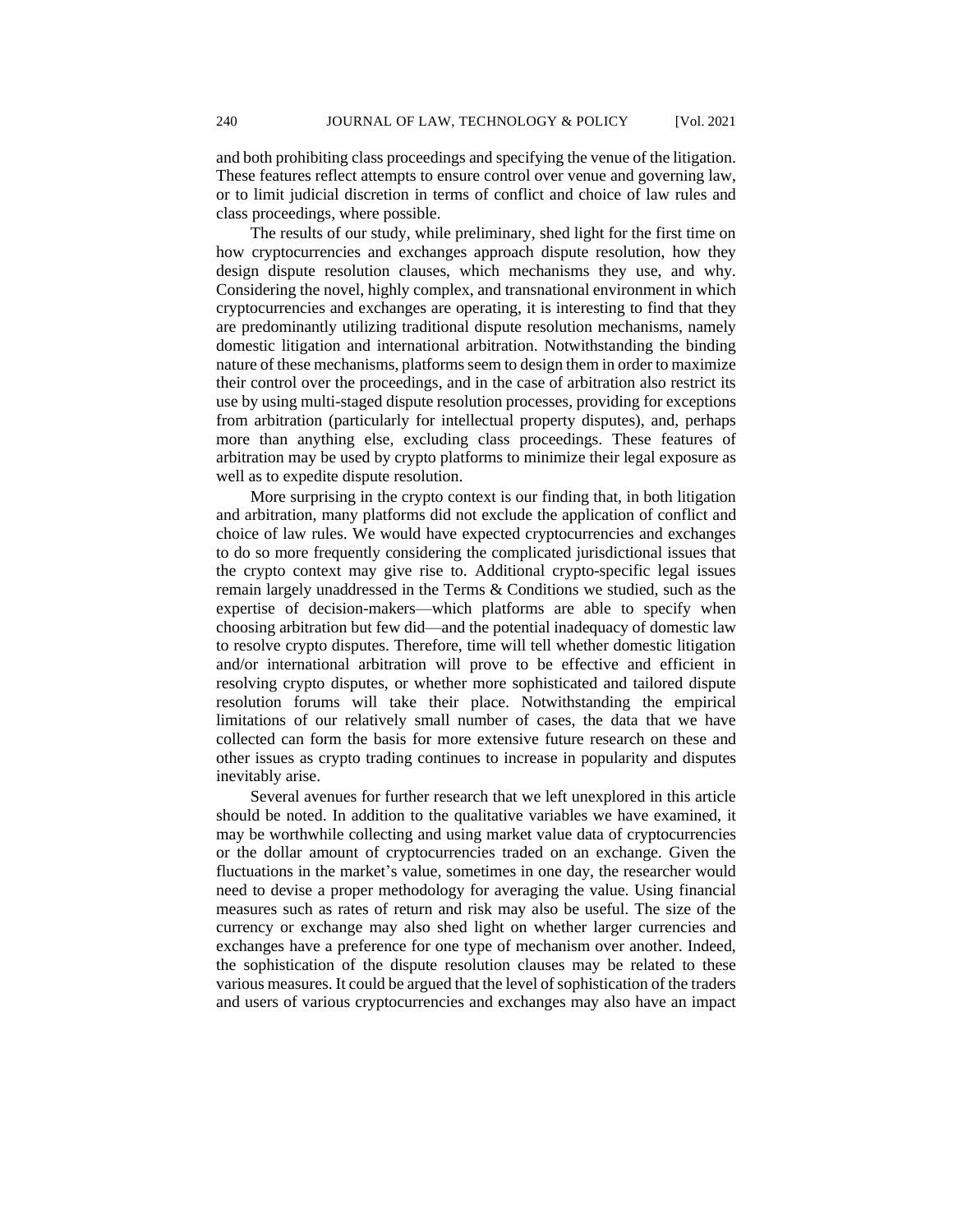on the level of complexity of Terms & Conditions. This would require creating an index of complexity for the Terms & Conditions as well as an index of user sophistication.

As the examples we discussed throughout the paper show, some of these crypto platforms have already been sued for various allegations of fraud and regulatory infractions. Indeed, some of the platforms may be vehicles for criminal activity such as money laundering or ransomware. Some platforms may simply be Ponzi schemes masquerading as cryptocurrencies. It is hard to know in advance simply by looking at the list of currencies and exchanges, which ones are legitimate and which ones are not. Some platforms may be mostly legitimate, but some aspects of the platform or some users of the platform may be engaged in illegitimate activities. Examining the complexity of the Terms & Conditions as a function of the legitimacy of the platforms may therefore be another useful research question.

Finally, the geographic location of the cryptocurrencies and exchanges may also have an impact on the choice of dispute resolution mechanism and its design, such as governing law and arbitral institution. This would require creating a meaningful geographic coding variable. Simply coding by country will yield too many data points to generate any meaningful results. Perhaps, a geographic variable could be coded by regional clusters, e.g., East Asia, Middle East, North Africa, Europe etc., or by common legal and cultural groupings. The question would then be whether certain regions have a stronger preference for a type of arbitral institution, language of arbitration, choice of law, and so on.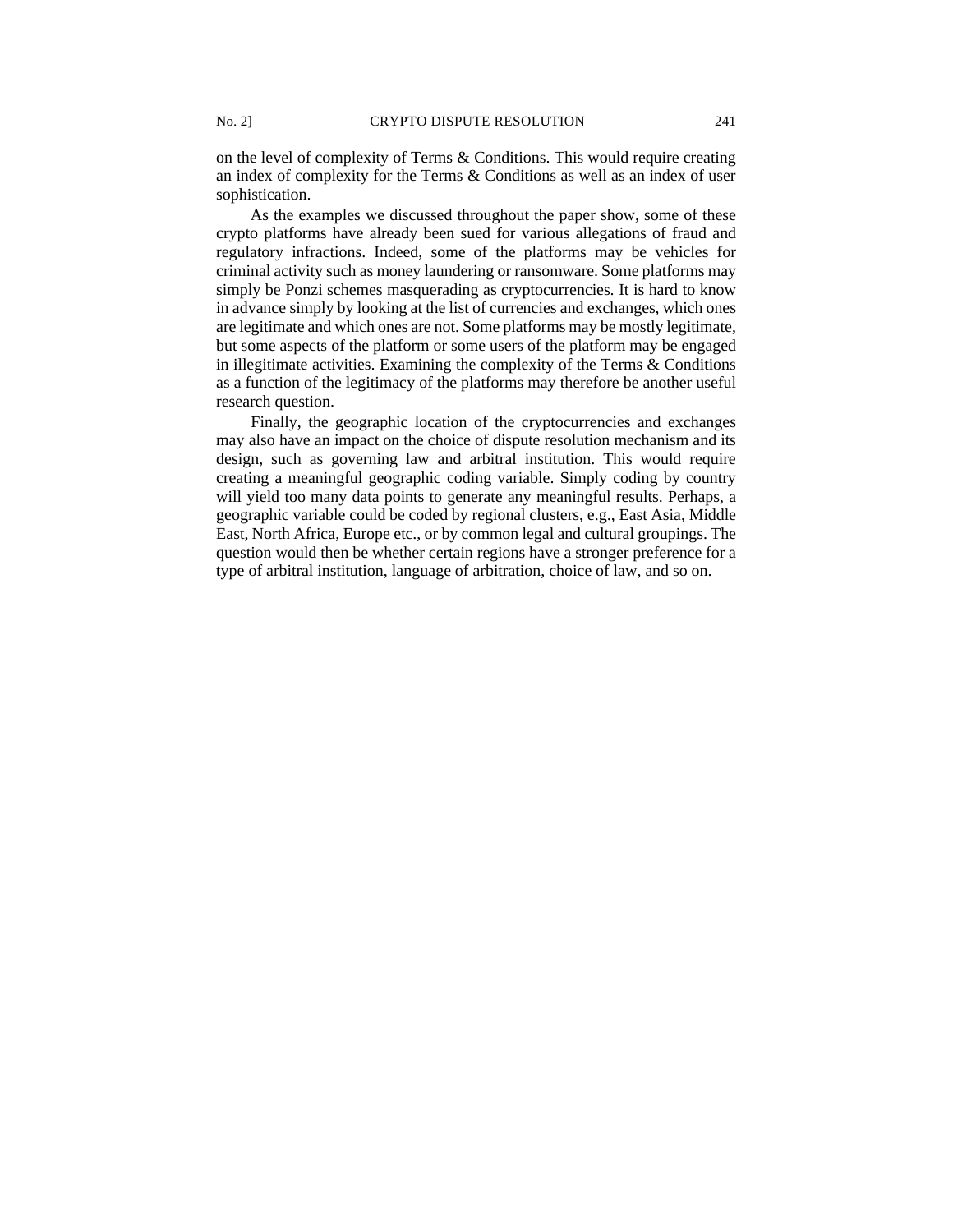Stage 1: Choice of Mechanism and Design Variables—Frequencies

\* First row has *frequencies* and second row has *row percentages*

**Table 1: Tabulation of Currency/Exchange by Dispute Resolution Mechanism**

| Currency/Exchange | Arb   | Lit   | Total  |
|-------------------|-------|-------|--------|
| Currency          | 44    | 63    | 107    |
|                   | 41.12 | 58.88 | 100.00 |
| Exchange          | 69    | 128   | 197    |
|                   | 35.03 | 64.97 | 100.00 |
| Total             | 113   | 191   | 304    |
|                   | 37.17 | 62.83 | 100.00 |

Tables 2a to 2i present the frequency with which the variables in Table 2 appear in Terms & Conditions choosing arbitration vs. litigation. For all of these tables, the first row indicates the raw count, and second row has row percentages.

#### **Table 2a: Institutional Rules**

|     | no    | ves   | Total  |
|-----|-------|-------|--------|
| Arb | 34    | 79    | 113    |
|     | 30.09 | 69.91 | 100.00 |

#### **Table 2b: Number of Arbitrators**

|     | no    | ves   | Total  |
|-----|-------|-------|--------|
| Arb |       | 70    | 113    |
|     | 38.05 | 61.95 | 100.00 |

#### **Table 2c: Confidentiality**

|     | no    | ves   | Total  |
|-----|-------|-------|--------|
| Arb | 78    | 35    | 113    |
|     | 69.03 | 30.97 | 100.00 |

#### **Table 2d: Governing Law**

|       | no    | yes   | Total  |
|-------|-------|-------|--------|
| Arb   | 19    | 94    | 113    |
|       | 16.81 | 83.19 | 100.00 |
| Lit   | 19    | 172   | 191    |
|       | 9.95  | 90.05 | 100.00 |
| Total | 38    | 266   | 304    |
|       | 12.50 | 87.50 | 100.00 |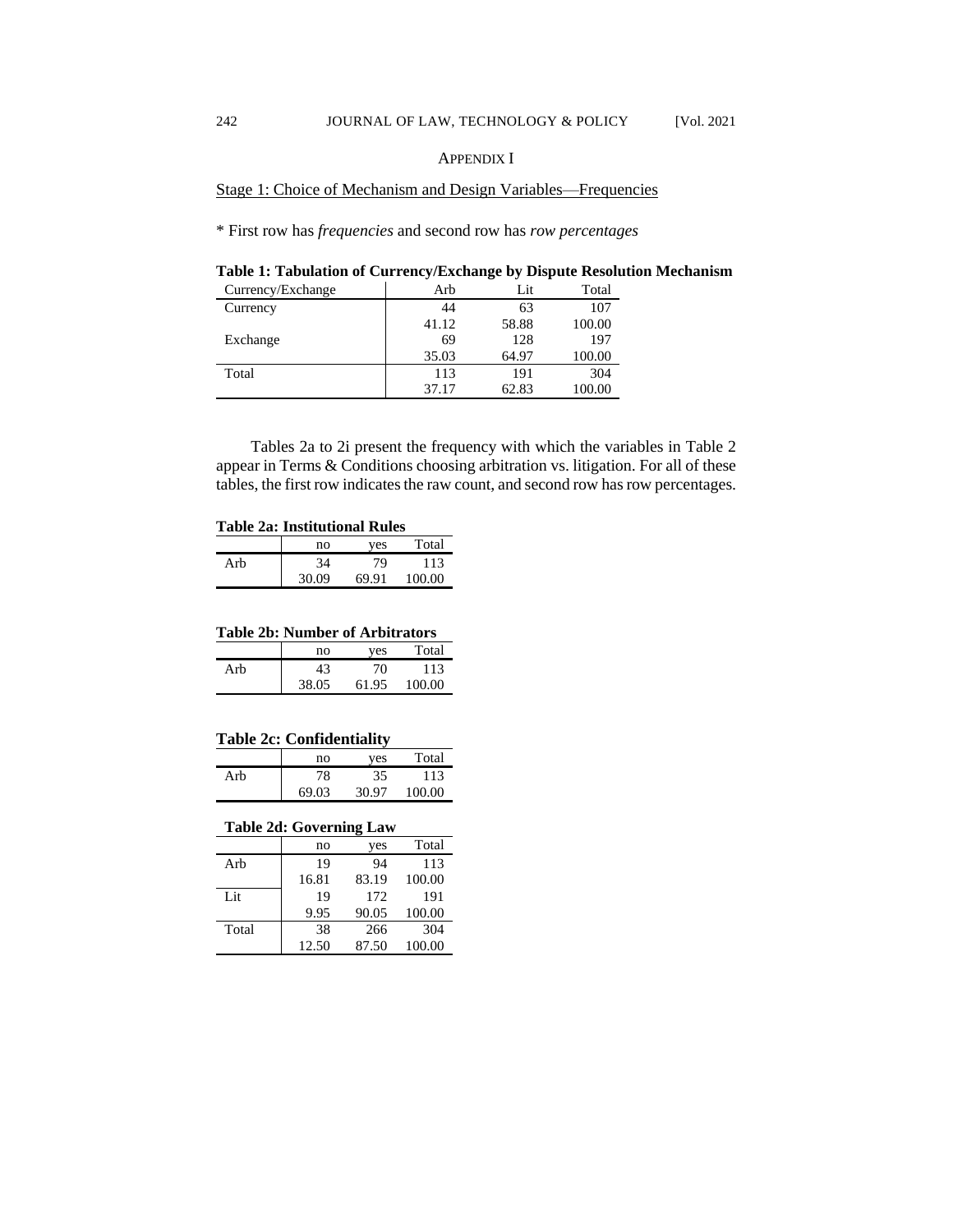**Table 2e: Conflict/Choice of Law Rules**

|       | no    | yes   | Total  |
|-------|-------|-------|--------|
| Arb   | 65    | 48    | 113    |
|       | 57.52 | 42.48 | 100.00 |
| Lit   | 115   | 76    | 191    |
|       | 60.21 | 39.79 | 100.00 |
| Total | 180   | 124   | 304    |
|       | 59.21 | 40.79 | 100.00 |

### **Table 2f: Seat of Arbitration/Venue of Litigation**

|       | no    | yes   | Total  |
|-------|-------|-------|--------|
| Arb   | 50    | 63    | 113    |
|       | 44.25 | 55.75 | 100.00 |
| Lit   | 37    | 154   | 191    |
|       | 19.37 | 80.63 | 100.00 |
| Total | 87    | 217   | 304    |
|       | 28.62 | 71.38 | 100.00 |

#### **Table 2g: Prior Resolution**

|       | no    | yes   | Total  |
|-------|-------|-------|--------|
| Arb   | 44    | 69    | 113    |
|       | 38.94 | 61.06 | 100.00 |
| Lit   | 137   | 54    | 191    |
|       | 71.73 | 28.27 | 100.00 |
| Total | 181   | 123   | 304    |
|       | 59.54 | 40.46 | 100.00 |

#### **Table 2h: Class Proceedings**

|       | no    | yes   | Total  |
|-------|-------|-------|--------|
| Arb   | 53    | 60    | 113    |
|       | 46.90 | 53.10 | 100.00 |
| Lit   | 159   | 32    | 191    |
|       | 83.25 | 16.75 | 100.00 |
| Total | 212   | 92    | 304    |
|       | 69.74 | 30.26 | 100.00 |

### **Table 2i: Costs**

|       | no    | yes   | Total  |
|-------|-------|-------|--------|
| Arb   | 87    | 26    | 113    |
|       | 76.99 | 23.01 | 100.00 |
| Lit   | 190   |       | 191    |
|       | 99.48 | 0.52  | 100.00 |
| Total | 277   | 27    | 304    |
|       | 91.12 | 8.88  | 100.00 |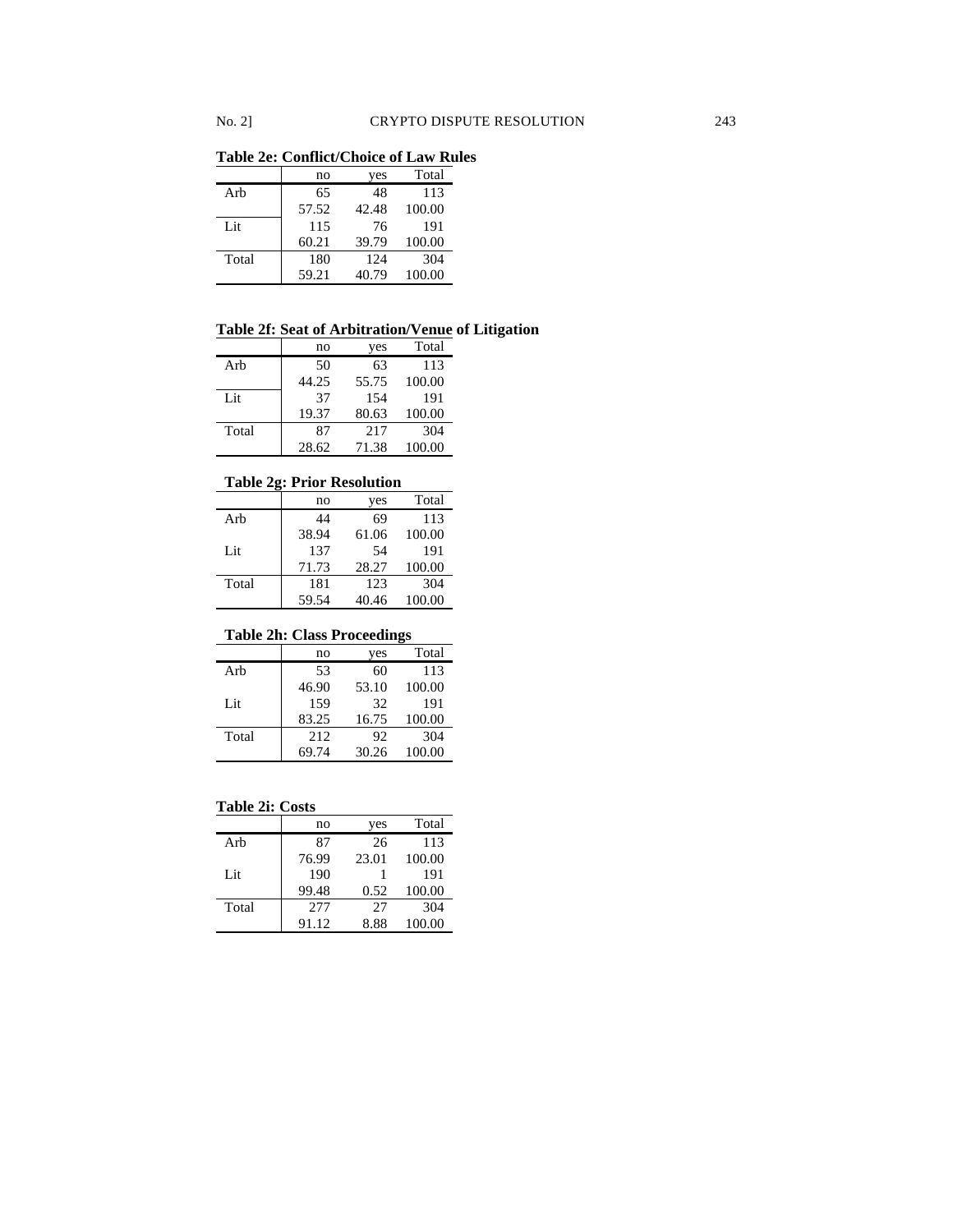#### APPENDIX II

#### Stage 2: Choice of Mechanism and Inter-variable Relationships––Correlations

In the subsequent tables, we denote statistical significance by one to three "\*". The concept of statistical significance has a technical definition that can be found in any standard statistics textbook.<sup>310</sup> Conceptually, it can be thought of as the level of confidence we have that, when conducting a test of a hypothesis, we are not rejecting the correct answer. This is sometimes called false positive. Throughout this article, the test is that the estimates, whether they be correlations or coefficients in logistic regressions, are not different from zero. This means that we have a 1%, 5%, or 10% level of confidence that these estimates have some meaning and are not just random noise. We denote these significance levels by the use of *p*-values. There are other statistical tests for significance, and in the regression tables below we have produced the various statistical output that was generated by Stata, the statistical package we used, at the end of each table. The reader need not be concerned by the statistics reported, but they are there for those who wish to delve deeper into the statistical analysis on their own.

<sup>310.</sup> *See, e.g.*, MICHAEL O. FINKELSTEIN & BRUCE LEVIN, STATISTICS FOR LAWYERS 123 (3d ed., 2015).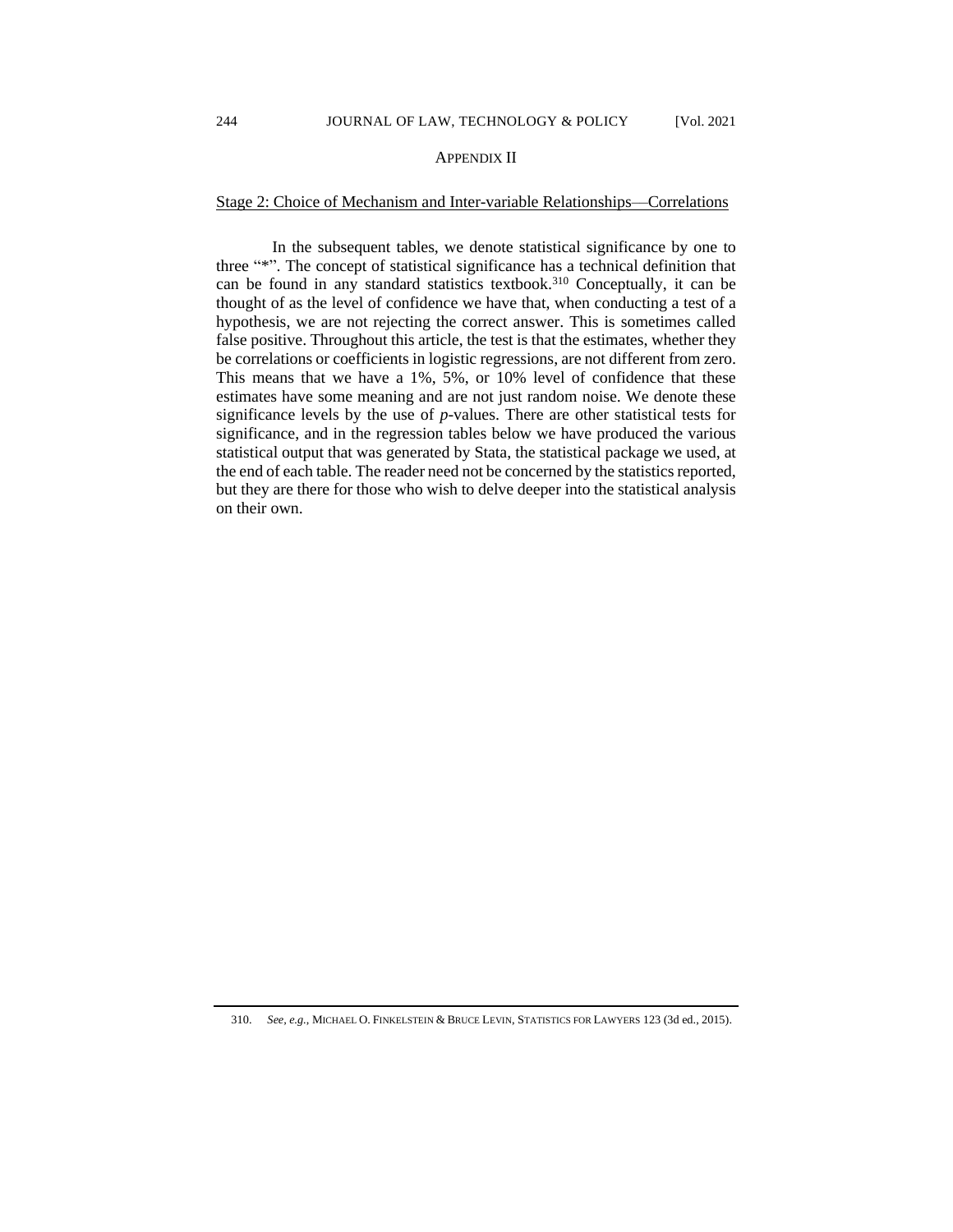| Variables                                 | $\widehat{\Xi}$ | $\widehat{\infty}$ | $\widehat{\odot}$ | $\widehat{\mathcal{F}}$ | $\widehat{c}$ | $\widehat{\mathbf{e}}$ | $\widehat{C}$ | $\circledast$ |
|-------------------------------------------|-----------------|--------------------|-------------------|-------------------------|---------------|------------------------|---------------|---------------|
| $(1)$ Arbitration<br>Litigation           | 1.000           |                    |                   |                         |               |                        |               |               |
| $(2)$ Currency<br>Exchange                | 0.060           | 1.000              |                   |                         |               |                        |               |               |
| (3) Governing<br>Law                      | $0.100*$        | 0.013              | 1.000             |                         |               |                        |               |               |
| choice of Law<br>$(4)$ Conflict/<br>Rules | $-0.026$        | $-0.257***$        | $0.213***$        | 1.000                   |               |                        |               |               |
| Resolution<br>$(5)$ Prior                 | $-0.323***$     | 0.032              | $-0.134**$        | 0.011                   | 1.000         |                        |               |               |
| (6) Seat/Venue<br>Specified               | $0.266***$      | $-0.040$           | $0.267***$        | $0.170***$              | 0.077         | $1.000$                |               |               |
| (7) Costs                                 | $-0.382***$     | $-0.060$           | 0.048             | 0.070                   | $0.190***$    | 0.019                  | 1.000         |               |
| proceedings<br>$(8)$ Class                | $-0.382***$     | $-0.204***$        | $-0.119**$        | $0.211***$              | 0.361         | 0.116                  | 0.373         | 1.000         |
| *** $p < 01$ , ** $p < 05$ , * $p < 1$    |                 |                    |                   |                         |               |                        |               |               |

**Table 3: Pairwise correlations for common variables and all observations**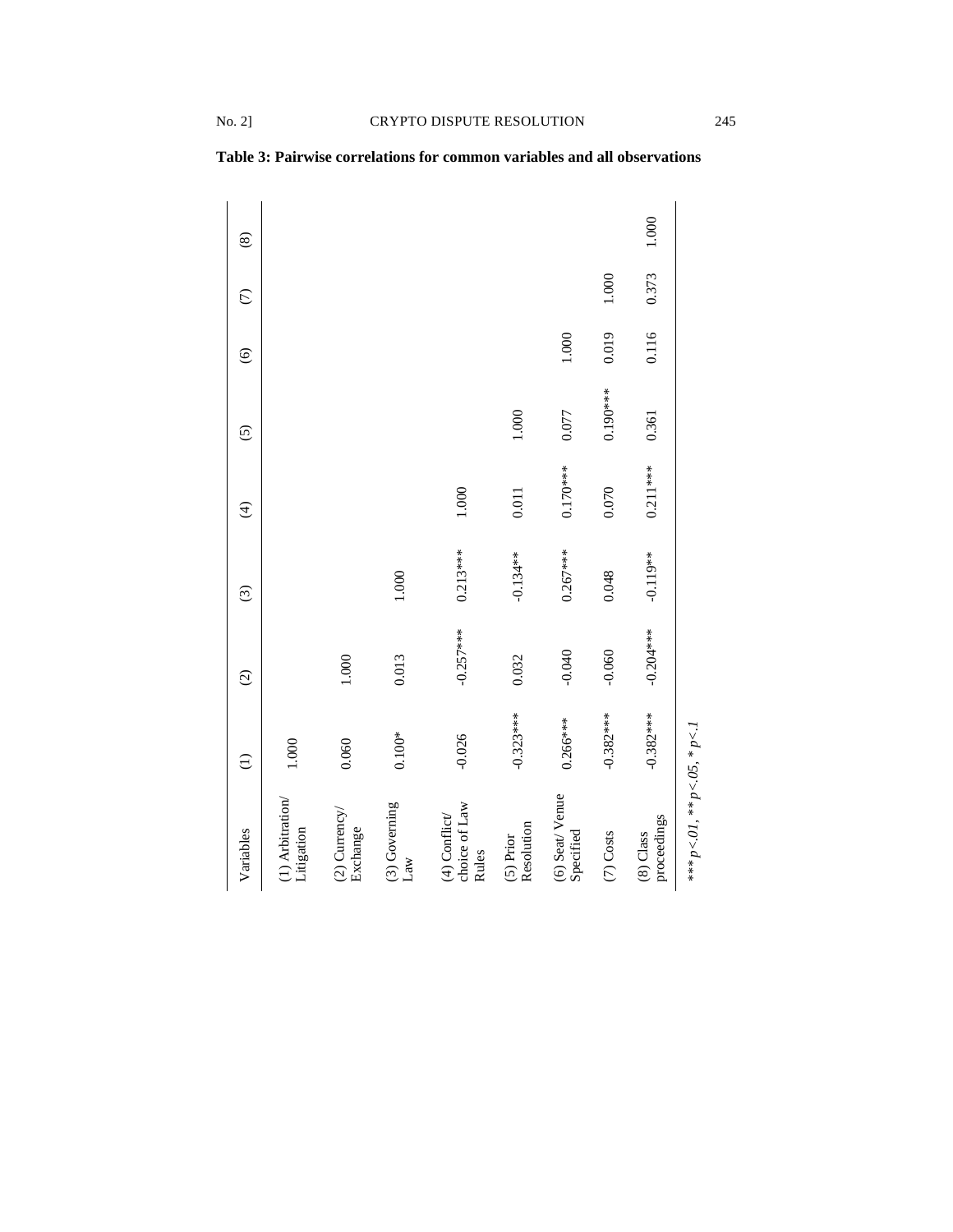1.000 (6)  $0.220***$ 1.000 (5) 0.372\*\*\* 0.102 1.000  $\bigoplus$ -0.012\*\*\* 0.209\*\*\* 0.237\*\*\* 1.000 (3) -0.226\*\*\*  $0.235***$ -0.141\* 1.000 0.091  $\odot$ -0.192\*\*\* -0.271\*\*\* -0.010 -0.005 (5) Venue Specified -0.118 1.000  $\ominus$  $*** p\!<\!01,*** p\!<\!05, *p\!<\!1$ *\*\*\* p<.01, \*\* p<.05, \* p<.1* (4) Prior Resolution (3) Conflict/ choice<br>of Law Rules  $(2)$  Governing Law (3) Conflict/ choice (4) Prior Resolution (5) Venue Specified (2) Governing Law (1) Currency/<br>Exchange (1) Currency/ (6) Class ProceedingsVariables

**Table 4: Pairwise correlations for those variables and observations that have litigation as the dispute resolution mechanism**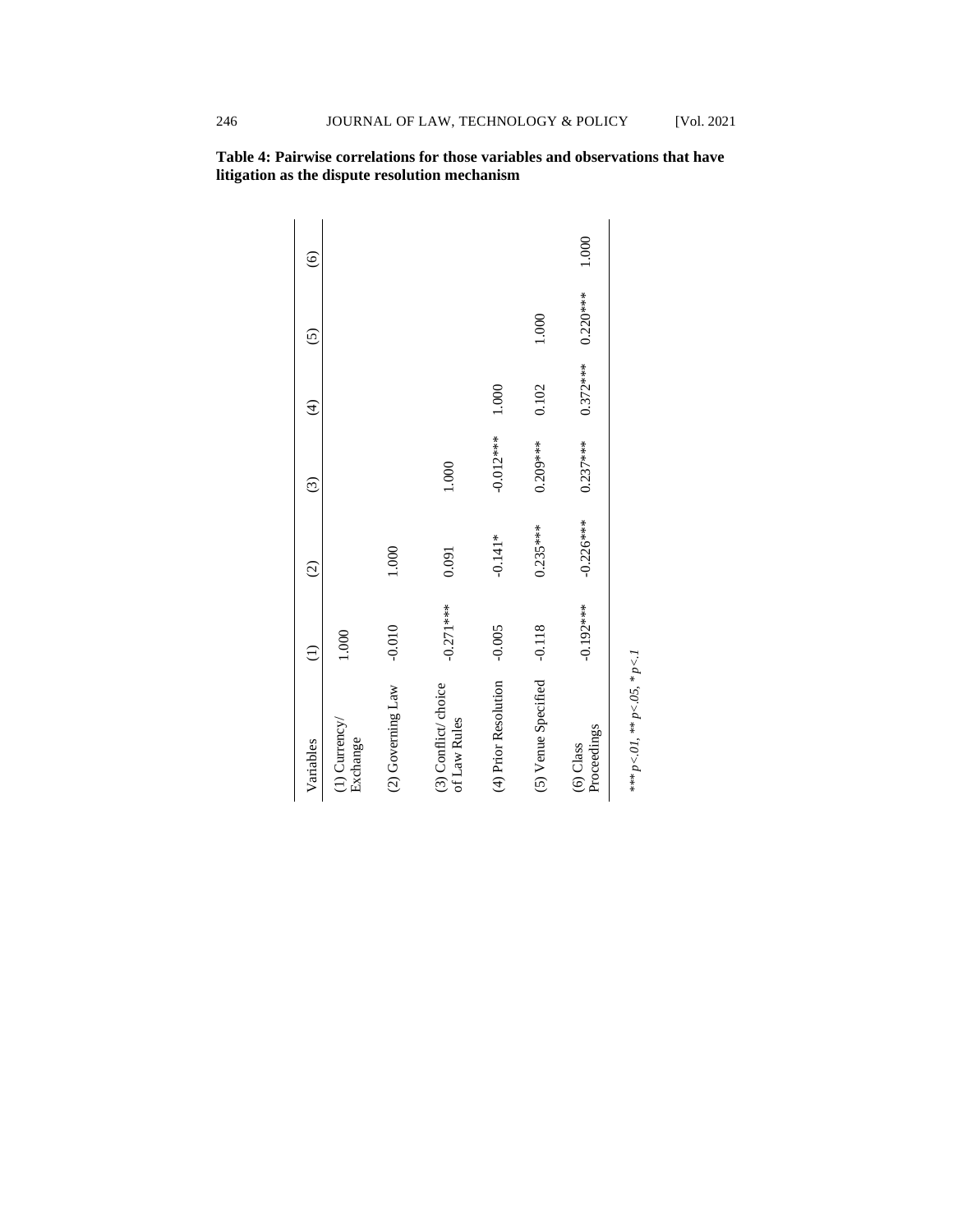| Variables                                       | $\widehat{\Xi}$ | $\odot$     | $\odot$    | $\bigoplus$ | $\odot$    | $\widehat{\mathbf{e}}$ | $\widehat{C}$ | $\circledast$ | $\odot$    | $\frac{1}{2}$ | $\left( \frac{1}{2} \right)$ |
|-------------------------------------------------|-----------------|-------------|------------|-------------|------------|------------------------|---------------|---------------|------------|---------------|------------------------------|
| (1) Currency<br>Exchange                        | 1.000           |             |            |             |            |                        |               |               |            |               |                              |
| (2) Exceptions                                  | .66*<br>$-0.1$  | $1.000\,$   |            |             |            |                        |               |               |            |               |                              |
| (3) Governing Law                               | 0.029           | $-0.225***$ | 1.000      |             |            |                        |               |               |            |               |                              |
| (4) Conflict/ choice of $-0.232**$<br>Law Rules |                 | 0.059       | $0.386***$ | 1.000       |            |                        |               |               |            |               |                              |
| (5) Prior Resolution                            | 0.144           | $0.197***$  | $-0.068$   | 0.025       | 1.000      |                        |               |               |            |               |                              |
| (6) Seat Specified                              | 0.019           | 0.083       | $0.266***$ | 0.153       | $0.275***$ | 1.000                  |               |               |            |               |                              |
| Arbitrators Specified<br>(7) Number of          | 0.122           | $0.216***$  | $0.232**$  | $0.268***$  | $0.421***$ | 0.476***               | 1.000         |               |            |               |                              |
| (8) Institutional rules -0.1                    | 128             | $-0.095$    | $0.273***$ | $0.251***$  | 0.030      | $0.309***$             | $0.281***$    | 1.000         |            |               |                              |
| (9) Confidentiality                             | 0.025           | $0.267***$  | 0.045      | 0.121       | $0.378***$ | $0.288***$             | 0.446***      | $-0.061$      | 1.000      |               |                              |
| (10) Scope broad                                | $-0.080$        | 0.097       | $0.209**$  | 0.151       | $0.211**$  | $0.242**$              | $0.230***$    | $0.380***$    | $-0.013$   | 1.000         |                              |
| proceedings<br>$(11)$ Class                     | $-0.205**$      | $0.489***$  | 0.052      | $0.198***$  | $0.159*$   | $0.270***$             | $0.396***$    | 0.079         | $0.399***$ | 0.116         | 1.000                        |
| *** $p < 01$ , ** $p < 05$ , * $p < 1$          |                 |             |            |             |            |                        |               |               |            |               |                              |

**Table 5: Pairwise correlations for those variables and observations that have arbitration as the dispute resolution mechanism**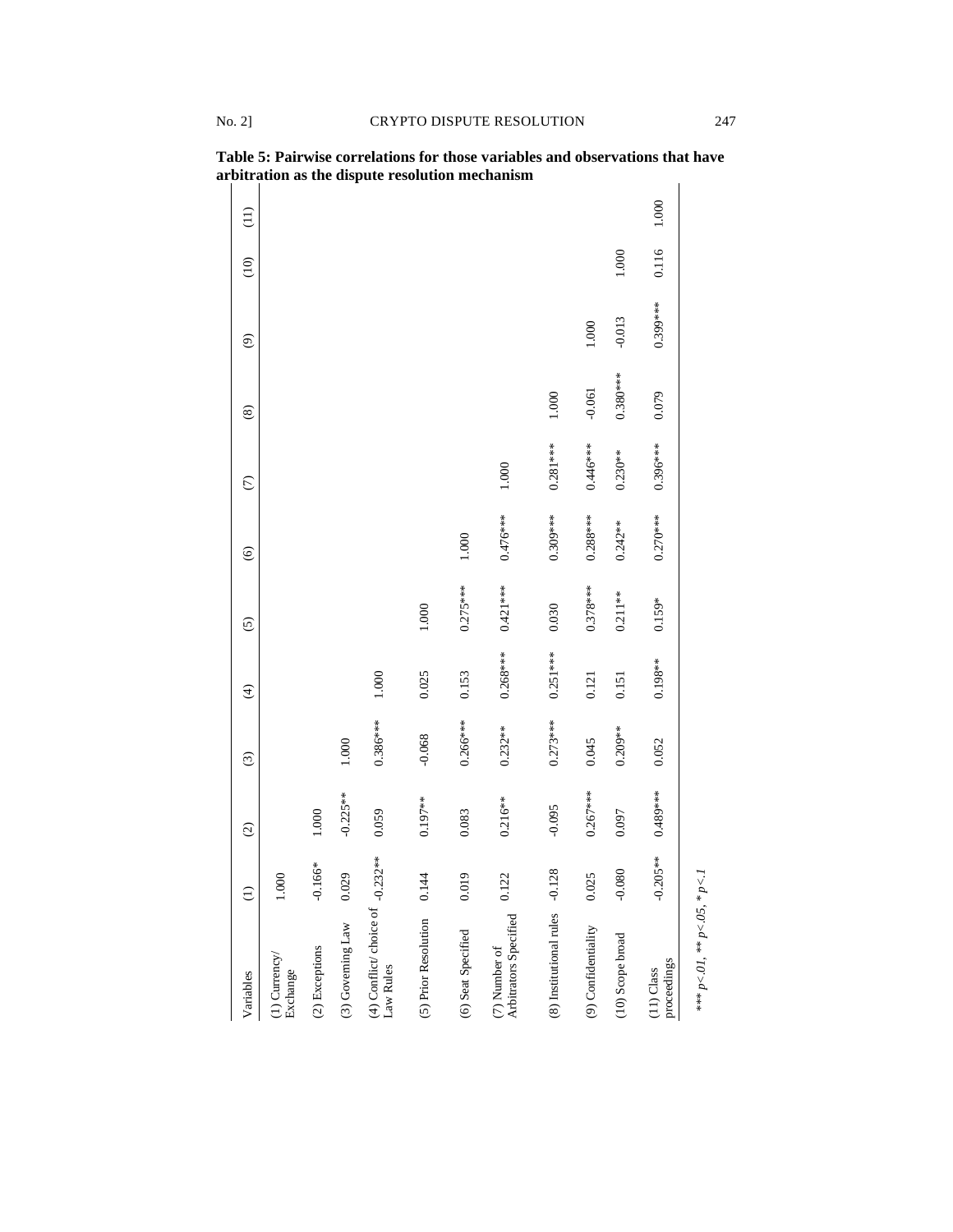#### APPENDIX III

### Stage 3: Choice of Mechanism and Inter-variable Relationships––Logistic **Regression**

Regression of Choice of Dispute Resolution

| radic v. Kegression or Choice or Dispute Resolution |         |             |                      |          |         |
|-----------------------------------------------------|---------|-------------|----------------------|----------|---------|
| <b>Arbitration/Litigation</b>                       | Coef.   | St.Err.     | t-value              | p-value  | Sig     |
| Currency/Exchange                                   | .882    | .279        | $-0.40$              | .691     |         |
| Volume of                                           | 1.002   | .001        | 1.42                 | .155     |         |
| Exchange/Supply of                                  |         |             |                      |          |         |
| Currency                                            |         |             |                      |          |         |
| Governing Law                                       | 1.729   | .744        | 1.27                 | .203     |         |
| Conflict/Choice of Law                              | .905    | .297        | $-0.30$              | .761     |         |
| Rules                                               |         |             |                      |          |         |
| <b>Prior Resolution</b>                             | 3.697   | 1.152       | 4.20                 | $\Omega$ | ***     |
| Seat/Venue specified                                | .133    | .046        | $-5.78$              | $\Omega$ | ***     |
| Class Proceedings                                   | 6.843   | 2.401       | 5.48                 | 0        | ***     |
| Constant                                            | .34     | .18         | $-2.04$              | .042     | **      |
| Mean dependent var                                  | 1.629   |             | SD dependent var     |          | 0.484   |
| Pseudo r-squared                                    | 0.246   |             | Number of obs.       |          | 302,000 |
| Chi-square                                          | 98.157  | Prob > chi2 |                      |          | 0.000   |
| Akaike crit. (AIC)                                  | 316.128 |             | Bayesian crit. (BIC) |          | 345.812 |
| $\sim$ $ \sim$<br>$\mathbf{r}$                      |         |             |                      |          |         |

| Table 6: Regression of Choice of Dispute Resolution |  |
|-----------------------------------------------------|--|
|-----------------------------------------------------|--|

*\*\*\* p<.01, \*\* p<.05, \* p<.1*

The interpretation of Table 6 is as follows. Each variable listed takes on a "yes" or "no" value, with the platform's choice being coded as "arbitration" or "litigation." The base outcome for the dependent variable, or the choice of dispute resolution, was litigation so that the coefficients reported indicate whether the platform has a higher or lower likelihood of choosing arbitration. To understand the coefficients reported, we note that these are "odds ratios." This denotes the relative impact that the presence of a variable has (in a statistical manner) on the choice of arbitration or litigation. For example, the coefficient for class proceedings is approximately 7. This means that class proceeding is seven times more likely to be prohibited in a dispute resolution clause that provides for arbitration. Similarly, the odds ratio of 1 for volume means that the volume of trade discloses no meaningful insight into whether the platform has arbitration or litigation as its mechanism for resolving disputes, as the odds are equal for volume impacting arbitration or litigation.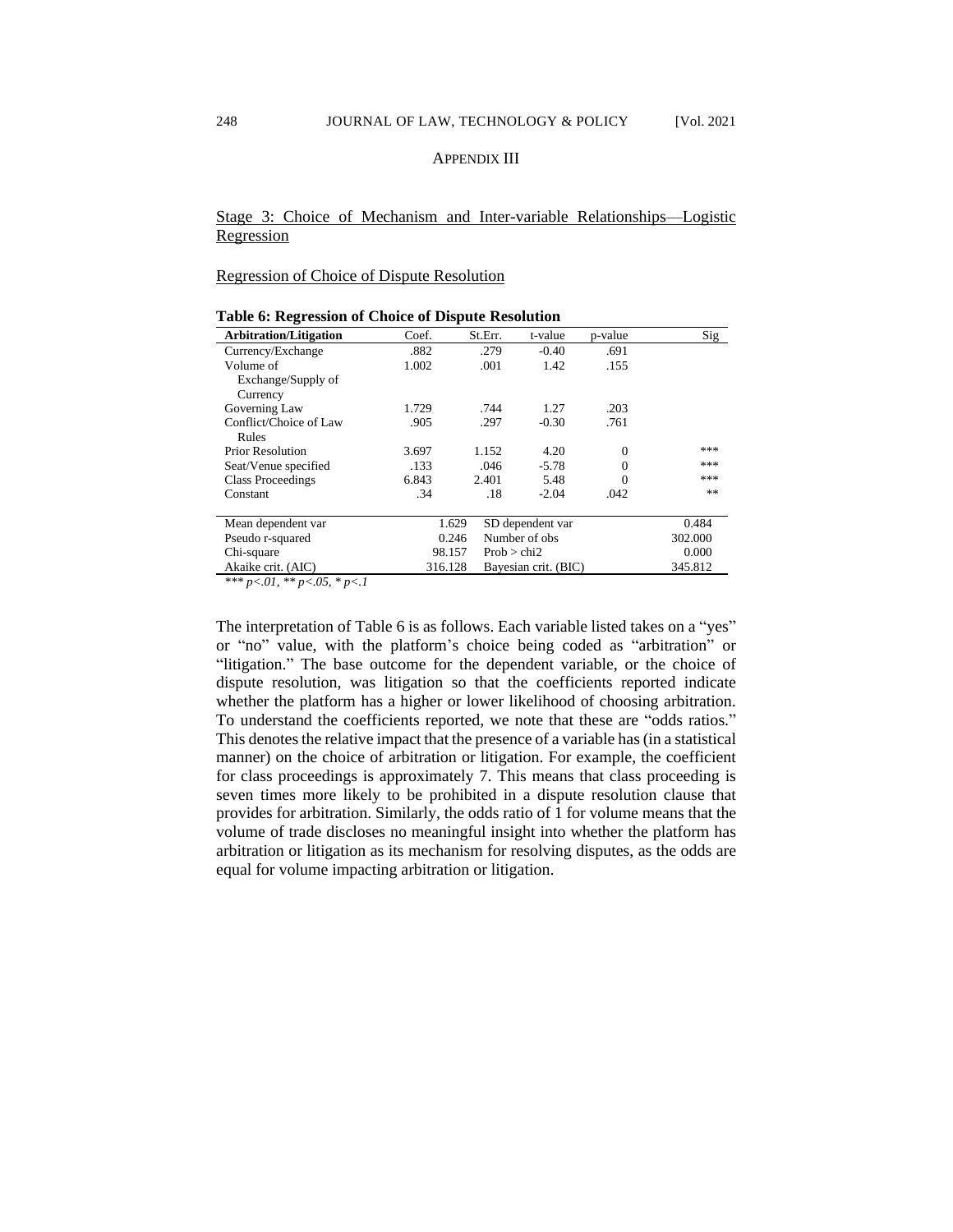### Regression of Litigation-specific Variables

### Table 7a

| <b>Class Proceedings</b>                         | Coef.       | St.Err.                                      | t-value        | p-value | Sig   |
|--------------------------------------------------|-------------|----------------------------------------------|----------------|---------|-------|
| Currency/Exchange                                | .59         | .322                                         | $-0.97$        | .333    |       |
| Vol2                                             | .997        | .002                                         | $-1.23$        | .219    |       |
| Governing Law                                    | .031        | .028                                         | $-3.79$        |         | ***   |
| Conflict/Choice of Law<br>Rules                  | 5.049       | 2.922                                        | 2.80           | .005    | ***   |
| <b>Prior Resolution</b>                          | 9.633       | 5.132                                        | 4.25           |         | ***   |
| Venue Specified                                  | $2.091e+08$ | $4.522e+11$                                  | 0.01           | .993    |       |
| Constant                                         | $\theta$    | $\Omega$                                     | $-0.01$        | .993    |       |
| $\mathbf{r}$<br>$\blacksquare$<br>$\blacksquare$ |             | $\alpha$ $\sim$ $\alpha$<br>1.1 <sub>0</sub> | $\blacksquare$ |         | 0.277 |

| Mean dependent var |         | 1.168 SD dependent var | 0.375   |
|--------------------|---------|------------------------|---------|
| Pseudo r-squared   |         | 0.401 Number of obs    | 190.000 |
| Chi-square         | 69.003  | Prob > chi2            | 0.000   |
| Akaike crit. (AIC) | 117.279 | Bayesian crit. (BIC)   | 140.008 |
|                    |         |                        |         |

*\*\*\* p<.01, \*\* p<.05, \* p<.1*

#### Table 7b

| <b>Governing Law</b>     | Coef.  | St.Err. | t-value              | p-value | Sig     |
|--------------------------|--------|---------|----------------------|---------|---------|
| Currency/Exchange        | 1.087  |         | .688<br>0.13         | .895    |         |
| Vol <sub>2</sub>         | .998   |         | .002<br>$-0.97$      | .334    |         |
| <b>Class Proceedings</b> | .043   |         | $-3.42$<br>.04       | .001    | ***     |
| Conflict/Choice of Law   | 2.785  | 1.836   | 1.55                 | .12     |         |
| Rules                    |        |         |                      |         |         |
| <b>Prior Resolution</b>  | .586   |         | $-0.86$<br>.366      | .392    |         |
| Venue Specified          | 17.575 | 14.416  | 3.49                 | 0       | ***     |
| Constant                 | 4.201  | 3.289   | 1.83                 | .067    | 永       |
|                          |        |         |                      |         |         |
| Mean dependent var       |        | 1.900   | SD dependent var     |         | 0.301   |
| Pseudo r-squared         |        | 0.247   | Number of obs        |         | 190.000 |
| Chi-square               |        | 30.471  | Prob > chi2          |         | 0.000   |
| Akaike crit. (AIC)       |        | 107.061 | Bayesian crit. (BIC) |         | 129.790 |

*\*\*\* p<.01, \*\* p<.05, \* p<.1*

#### Table 7c

| <b>Conflict/Choice of Law</b><br><b>Rules</b> | Coef. | St.Err. | t-value          | p-value | Sig     |
|-----------------------------------------------|-------|---------|------------------|---------|---------|
| Currency/Exchange                             | .311  | .11     | $-3.31$          | .001    | ***     |
| Vol2                                          | 1.003 | .002    | 1.74             | .083    | 永       |
| <b>Class Proceedings</b>                      | 4.641 | 2.482   | 2.87             | .004    | ***     |
| Governing Law                                 | 3.158 | 2.234   | 1.63             | .104    |         |
| <b>Prior Resolution</b>                       | .575  | .238    | $-1.34$          | .181    |         |
| Venue Specified                               | 2.325 | 1.129   | 1.74             | .082    | 永       |
| Constant                                      | .141  | .119    | $-2.31$          | .021    | **      |
| Mean dependent var                            |       | 1.400   | SD dependent var |         | 0.491   |
| Pseudo r-squared                              |       | 0.134   | Number of obs    |         | 190.000 |

| Chi-square         | $34.209$ Prob $>$ chi2       | $0.000\,$ |
|--------------------|------------------------------|-----------|
| Akaike crit. (AIC) | 235.536 Bayesian crit. (BIC) | 258.265   |

 $\frac{P_{\text{RMR}}}{* \times p}$  *\*\* p* <.01, \*\* *p* <.05, \* *p* <.1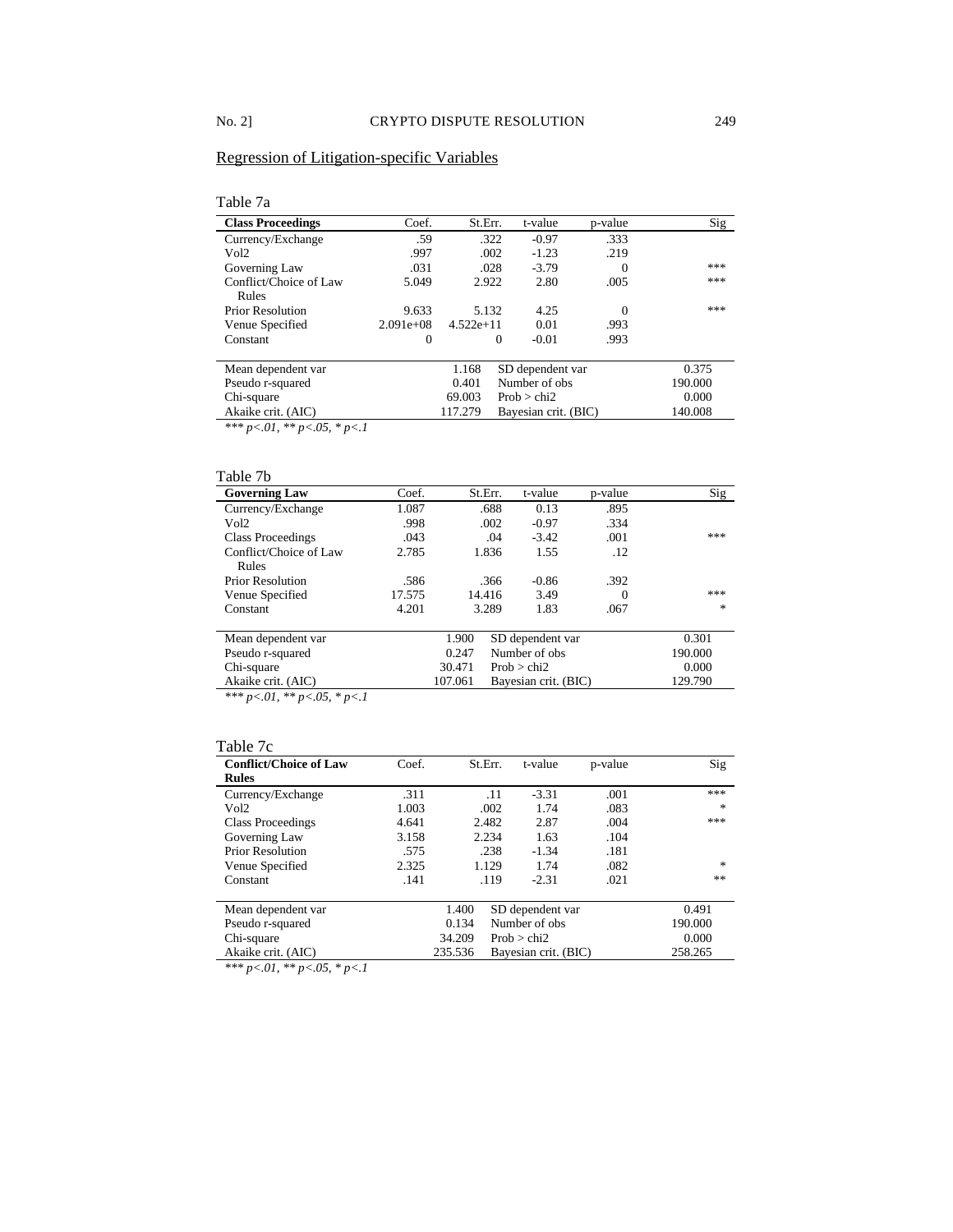| <b>Prior Resolution</b> | Coef. |         | St.Err. | t-value              | p-value | Sig     |
|-------------------------|-------|---------|---------|----------------------|---------|---------|
| Currency/Exchange       | 1.365 |         | .561    | 0.76                 | .449    |         |
| Vol <sub>2</sub>        | .998  |         | .002    | $-0.94$              | .346    |         |
| Class Proceedings       | 7.673 |         | 3.799   | 4.12                 | 0       | ***     |
| Governing Law           | .589  |         | .36     | $-0.87$              | .386    |         |
| Conflict/Choice of Law  | .602  |         | .248    | $-1.23$              | .218    |         |
| Rules                   |       |         |         |                      |         |         |
| Venue Specified         | 1.533 |         | .791    | 0.83                 | .408    |         |
| Constant                | .376  |         | .275    | $-1.34$              | .181    |         |
| Mean dependent var      |       | 1.284   |         | SD dependent var     |         | 0.452   |
| Pseudo r-squared        |       | 0.125   |         | Number of obs        |         | 190.000 |
| Chi-square              |       | 28.460  |         | Prob > chi2          |         | 0.000   |
| Akaike crit. (AIC)      |       | 212.357 |         | Bayesian crit. (BIC) |         | 235.086 |

*Akaike crit. (AIC)*<br>\*\*\* *p<.01,* \*\* *p* <.05, \* *p* <.1

## Table 7e

| <b>Venue Specified</b>                 | Coef.    | St.Err.              | t-value | p-value | Sig           |
|----------------------------------------|----------|----------------------|---------|---------|---------------|
| Currency/Exchange                      | .839     | .422                 | $-0.35$ | .727    |               |
| Vol <sub>2</sub>                       | .999     | .002                 | $-0.28$ | .779    |               |
| Class Proceedings                      | 46245963 | $5.844e+10$          | 0.01    | .989    |               |
| Governing Law                          | 20.012   | 16.673               | 3.60    | 0       | ***           |
| Conflict/Choice of Law                 | 2.7      | 1.379                | 1.95    | .052    | $\frac{1}{2}$ |
| Rules                                  |          |                      |         |         |               |
| <b>Prior Resolution</b>                | 1.83     | 1.039                | 1.06    | .287    |               |
| Constant                               | .18      | .172                 | $-1.79$ | .074    | *             |
|                                        |          |                      |         |         |               |
| Mean dependent var                     | 1.805    | SD dependent var     |         |         | 0.397         |
| Pseudo r-squared                       | 0.211    | Number of obs.       |         |         | 190.000       |
| Chi-square                             | 39.596   | Prob > chi2          |         |         | 0.000         |
| Akaike crit. (AIC)                     | 161.751  | Bayesian crit. (BIC) |         |         | 184.480       |
| *** $p < 01$ , ** $p < 05$ , * $p < 1$ |          |                      |         |         |               |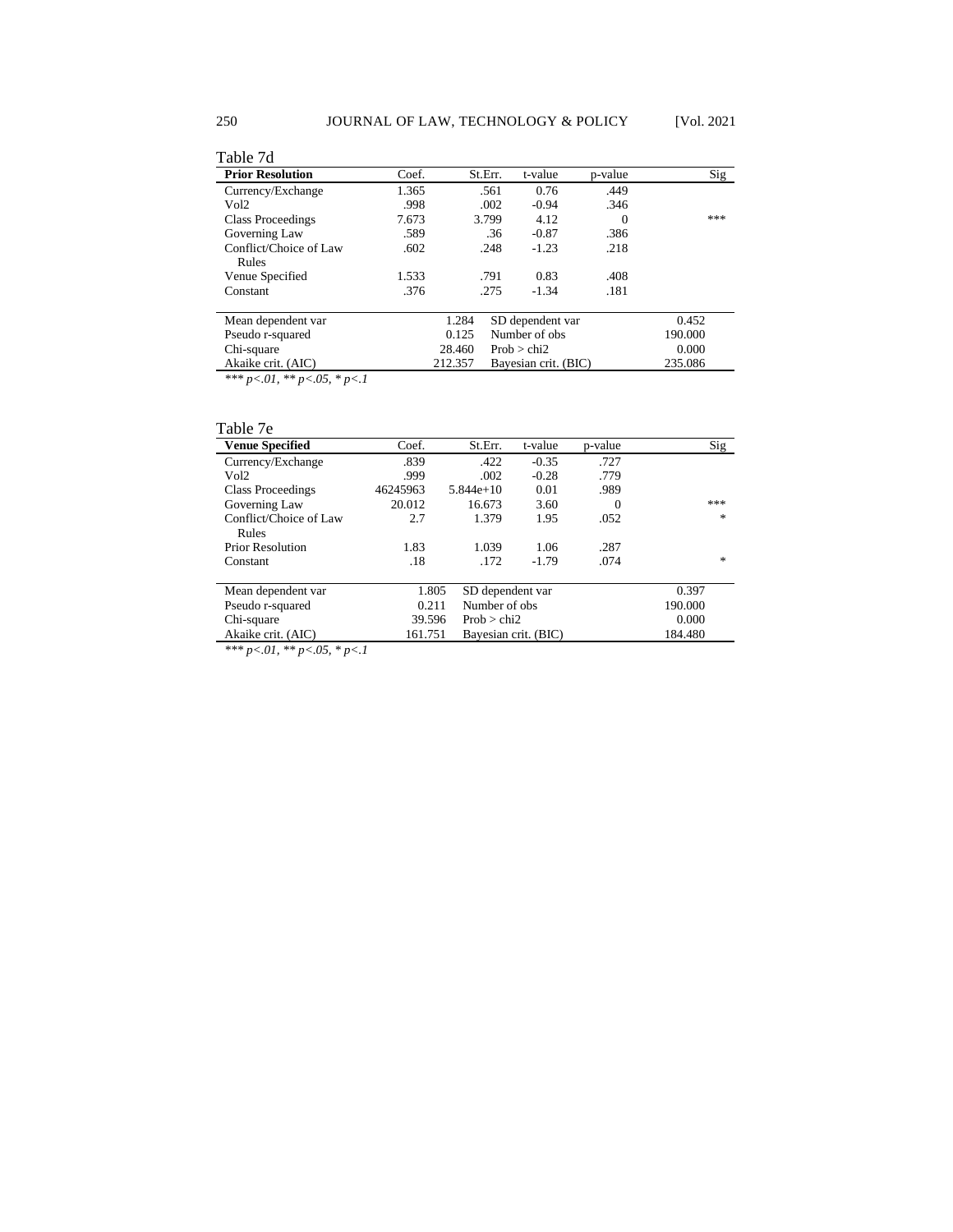## Regression of Arbitration-specific Variables

## Table 8a

| <b>Exceptions</b>          | Coef. | St.Err. | t-value              | p-value  | Sig     |
|----------------------------|-------|---------|----------------------|----------|---------|
| Currency/Exchange          | .561  | .297    | $-1.09$              | .276     |         |
| Vol2                       | .998  | .002    | $-0.68$              | .497     |         |
| Governing Law              | .108  | .087    | $-2.77$              | .006     | ***     |
| Conflict/Choice of Law     | 1.439 | .8      | 0.65                 | .513     |         |
| Rules                      |       |         |                      |          |         |
| <b>Prior Resolution</b>    | 1.242 | .726    | 0.37                 | .711     |         |
| <b>Institutional Rules</b> | .345  | .225    | $-1.63$              | .103     |         |
| <b>Broad Scope</b>         | 1.956 | 1.077   | 1.22                 | .223     |         |
| Number of Arbitrators      | 2.566 | 1.987   | 1.22                 | .224     |         |
| Specified                  |       |         |                      |          |         |
| Confidentiality            | 1.285 | .83     | 0.39                 | .698     |         |
| Seat of Arbitration        | .776  | .46     | $-0.43$              | .669     |         |
| Specified                  |       |         |                      |          |         |
| <b>Class Proceedings</b>   | 7.553 | 4.351   | 3.51                 | $\Omega$ | ***     |
| Costs                      | .972  | .572    | $-0.05$              | .962     |         |
| Constant                   | 2.425 | 2.228   | 0.96                 | .335     |         |
| Mean dependent var         |       | 1.482   | SD dependent var     |          | 0.502   |
| Pseudo r-squared           |       | 0.294   | Number of obs        |          | 112.000 |
| Chi-square                 |       | 45.637  | Prob > chi2          |          | 0.000   |
| Akaike crit. (AIC)         |       | 135.485 | Bayesian crit. (BIC) |          | 170.825 |

*\*\*\* p<.01, \*\* p<.05, \* p<.1*

# Table 8b

| <b>Governing Law</b>               | Coef.       | St.Err.     | t-value              | p-value | Sig           |
|------------------------------------|-------------|-------------|----------------------|---------|---------------|
| Currency/Exchange                  | 2.242       | 2.181       | 0.83                 | .407    |               |
| Vol2                               | 1.001       | .004        | 0.31                 | .76     |               |
| Exceptions                         | .056        | .064        | $-2.52$              | .012    | **            |
| Conflict/Choice of Law<br>Rules    | $4.309e+08$ | $1.815e+12$ | 0.00                 | .996    |               |
| <b>Prior Resolution</b>            | .077        | .088        | $-2.23$              | .026    | **            |
| <b>Institutional Rules</b>         | .642        | .603        | $-0.47$              | .637    |               |
| <b>Broad Scope</b>                 | 5.869       | 5.95        | 1.75                 | .081    | $\frac{1}{2}$ |
| Number of Arbitrators<br>Specified | 11.187      | 15.91       | 1.70                 | .09     | $\frac{1}{2}$ |
| Confidentiality                    | 2.015       | 2.405       | 0.59                 | .557    |               |
| Seat of Arbitration<br>Specified   | 3.426       | 3.268       | 1.29                 | .197    |               |
| <b>Class Proceedings</b>           | .691        | .738        | $-0.35$              | .729    |               |
| Costs                              | 1.901       | 2.682       | 0.46                 | .649    |               |
| Constant                           | 3.745       | 5.956       | 0.83                 | .406    |               |
| Mean dependent var                 |             | 1.830       | SD dependent var     |         | 0.377         |
| Pseudo r-squared                   |             | 0.514       | Number of obs        |         | 112.000       |
| Chi-square                         |             | 52.377      | Prob > chi2          |         | 0.000         |
| Akaike crit. (AIC)                 |             | 75.614      | Bayesian crit. (BIC) |         | 110.955       |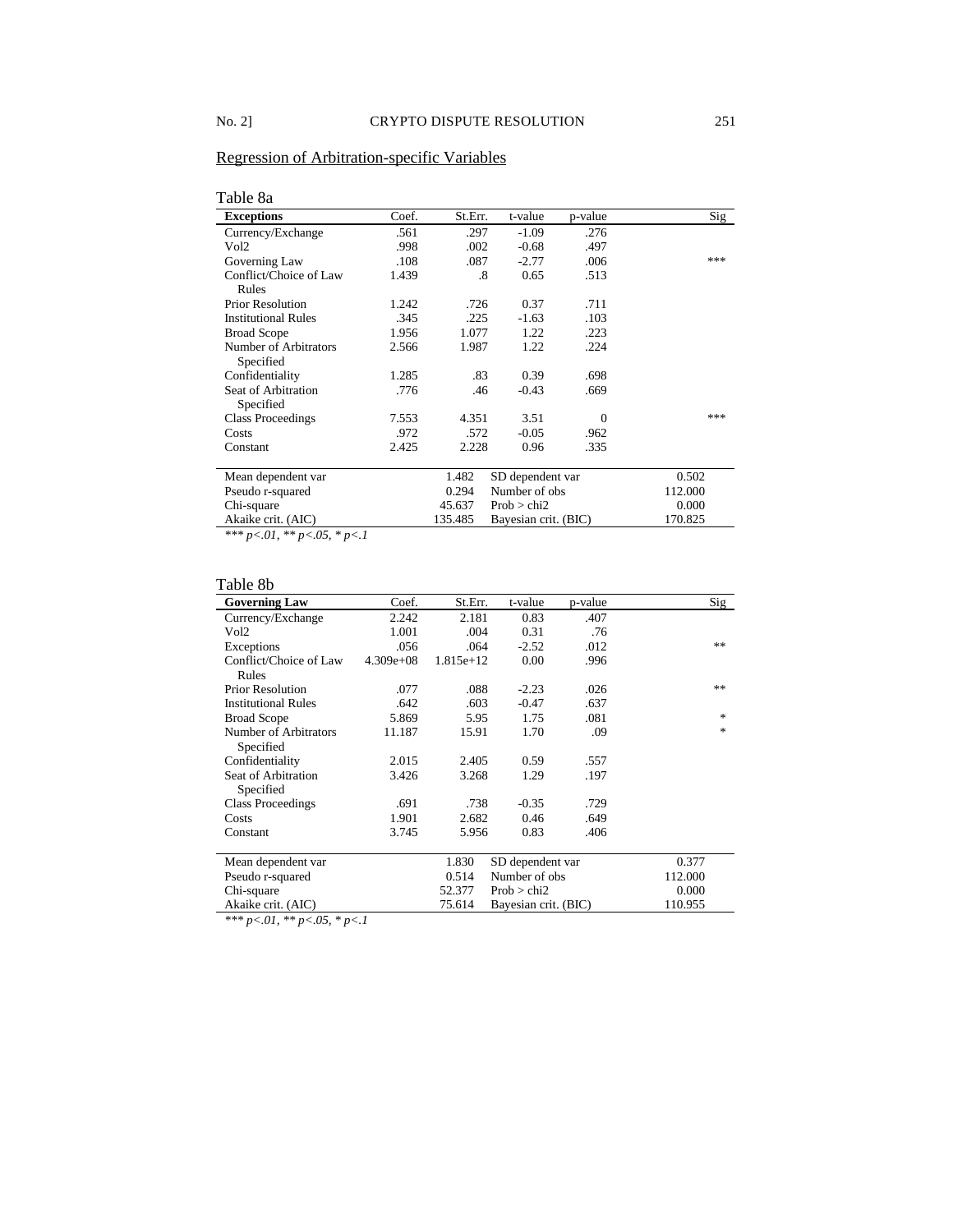| Table 8c                   |          |              |                  |                          |         |
|----------------------------|----------|--------------|------------------|--------------------------|---------|
| Conflict/choice of         | Coef.    | St.Err.      | t-value          | p-value                  | Sig     |
| <b>Law Rules</b>           |          |              |                  |                          |         |
| Currency/Exchange          | .24      | .131         | $-2.63$          | .009                     | ***     |
| Vol2                       | 1.001    | .002         | 0.61             | .541                     |         |
| Exceptions                 | 1.287    | .733         | 0.44             | .658                     |         |
| Governing Law              | 55482681 | $6.837e+10$  | 0.01             | .988                     |         |
| <b>Prior Resolution</b>    | 1.06     | .6           | 0.10             | .918                     |         |
| <b>Institutional Rules</b> | 2.322    | 1.465        | 1.34             | .182                     |         |
| <b>Broad Scope</b>         | .808     | .436         | $-0.39$          | .693                     |         |
| Number of Arbitrators      | 2.768    | 1.882        | 1.50             | .134                     |         |
| Specified                  |          |              |                  |                          |         |
| Confidentiality            | 1.285    | .787         | 0.41             | .683                     |         |
| Seat of Arbitration        | .725     | .399         | $-0.58$          | .559                     |         |
| Specified                  |          |              |                  |                          |         |
| <b>Class Proceedings</b>   | 1.499    | .912         | 0.67             | .506                     |         |
| Costs                      | .886     | .538         | $-0.20$          | .842                     |         |
| Constant                   | $\Omega$ | $\mathbf{0}$ | $-0.02$          | .988                     |         |
|                            |          |              |                  |                          |         |
| Mean dependent var         |          | 1.429        | SD dependent var |                          | 0.497   |
| Pseudo r-squared           |          | 0.279        |                  | 112.000<br>Number of obs |         |
| Chi-square                 |          | 42.722       | Prob > chi2      |                          | 0.000   |
| Akaike crit. (AIC)         |          | 136.250      |                  | Bayesian crit. (BIC)     | 171.590 |

| able |  | 8d |  |
|------|--|----|--|
|      |  |    |  |

| l'able 8d                          |         |                  |                      |         |         |
|------------------------------------|---------|------------------|----------------------|---------|---------|
| <b>Prior Resolution</b>            | Coef.   | St.Err.          | t-value              | p-value | Sig     |
| Currency/Exchange                  | 1.91    | 1.006            | 1.23                 | .219    |         |
| Vol2                               | 1       | .002             | $-0.05$              | .962    |         |
| Exceptions                         | 1.177   | .757             | 0.25                 | .8      |         |
| Governing Law                      | .219    | .172             | $-1.93$              | .053    | *       |
| Conflict/Choice of Law<br>Rules    | 1.1     | .625             | 0.17                 | .867    |         |
| <b>Institutional Rules</b>         | .544    | .354             | $-0.93$              | .35     |         |
| <b>Broad Scope</b>                 | 3.175   | 1.696            | 2.16                 | .031    | **      |
| Number of Arbitrators<br>Specified | 5.202   | 3.384            | 2.54                 | .011    | **      |
| Confidentiality                    | 6.063   | 4.207            | 2.60                 | .009    | ***     |
| Seat of Arbitration<br>Specified   | 1.616   | .898             | 0.86                 | .388    |         |
| <b>Class Proceedings</b>           | .47     | .328             | $-1.08$              | .28     |         |
| Costs                              | 1.368   | .924             | 0.46                 | .643    |         |
| Constant                           | .748    | .745             | $-0.29$              | .771    |         |
| Mean dependent var                 | 1.607   | SD dependent var |                      |         | 0.491   |
| Pseudo r-squared                   | 0.277   | Number of obs    |                      |         | 112.000 |
| Chi-square                         | 41.573  | Prob > chi2      |                      |         | 0.000   |
| Akaike crit. (AIC)                 | 134.509 |                  | Bayesian crit. (BIC) |         | 169.850 |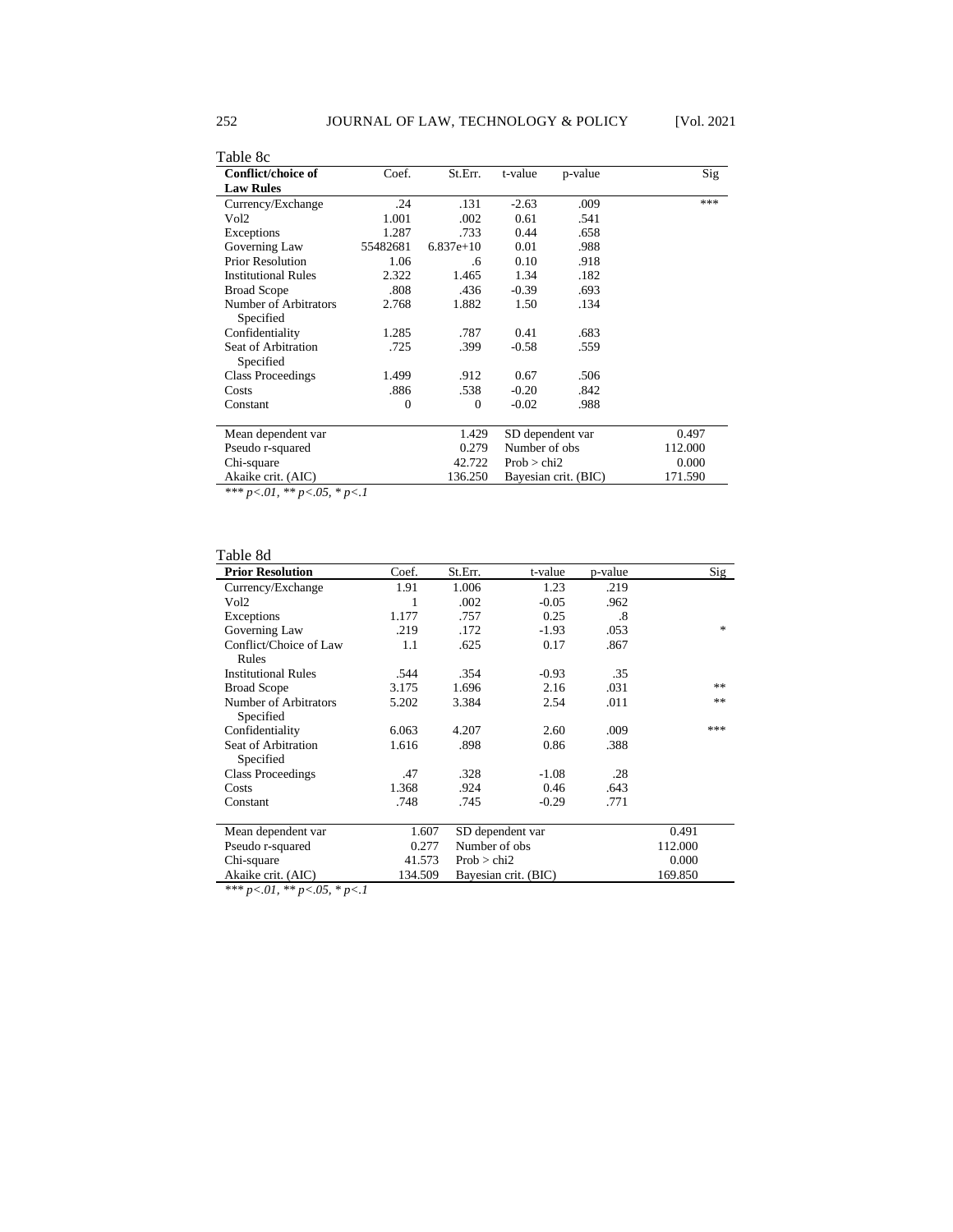| Table 8e                           |         |               |                      |         |         |
|------------------------------------|---------|---------------|----------------------|---------|---------|
| <b>Institutional Rules</b>         | Coef.   | St.Err.       | t-value              | p-value | Sig     |
| Currency/Exchange                  | .391    | .252          | $-1.46$              | .145    |         |
| Vol2                               | .996    | .003          | $-1.35$              | .176    |         |
| Exceptions                         | .296    | .213          | $-1.69$              | .091    | 索       |
| Governing Law                      | .978    | .768          | $-0.03$              | .977    |         |
| Conflict/Choice of Law<br>Rules    | 1.881   | 1.225         | 0.97                 | .332    |         |
| <b>Prior Resolution</b>            | .557    | .394          | $-0.83$              | .408    |         |
| <b>Broad Scope</b>                 | 6.039   | 3.838         | 2.83                 | .005    | ***     |
| Number of Arbitrators<br>Specified | 6.134   | 4.99          | 2.23                 | .026    | **      |
| Confidentiality                    | .384    | .295          | $-1.25$              | .213    |         |
| Seat of Arbitration<br>Specified   | 2.136   | 1.286         | 1.26                 | .207    |         |
| <b>Class Proceedings</b>           | .86     | .568          | $-0.23$              | .82     |         |
| Costs                              | 1.046   | .757          | 0.06                 | .951    |         |
| Constant                           | 3.293   | 3.401         | 1.15                 | .249    |         |
| Mean dependent var                 | 1.696   |               | SD dependent var     |         | 0.462   |
| Pseudo r-squared                   | 0.300   | Number of obs |                      |         | 112.000 |
| Chi-square                         | 41.273  | Prob > chi2   |                      |         | 0.000   |
| Akaike crit. (AIC)                 | 122.231 |               | Bayesian crit. (BIC) |         | 157.572 |

## Table 8f

| <b>Broad Scope</b>                 | Coef.   | St.Err.          | t-value              | p-value | Sig |
|------------------------------------|---------|------------------|----------------------|---------|-----|
| Currency/Exchange                  | .791    | .403             | $-0.46$              | .646    |     |
| Vol2                               | 1.003   | .002             | 1.44                 | .149    |     |
| Exceptions                         | 2.044   | 1.136            | 1.29                 | .198    |     |
| Governing Law                      | 3.351   | 2.499            | 1.62                 | .105    |     |
| Conflict/Choice of Law             | .849    | .441             | $-0.31$              | .753    |     |
| Rules                              |         |                  |                      |         |     |
| <b>Prior Resolution</b>            | 3.105   | 1.642            | 2.14                 | .032    | **  |
| <b>Institutional Rules</b>         | 5.867   | 3.465            | 3.00                 | .003    | *** |
| Number of Arbitrators<br>Specified | 1.158   | .72              | 0.24                 | .814    |     |
| Confidentiality                    | .452    | .267             | $-1.35$              | .178    |     |
| Seat of Arbitration<br>Specified   | 1.579   | .816             | 0.88                 | .377    |     |
| <b>Class Proceedings</b>           | 1.335   | .841             | 0.46                 | .646    |     |
| Costs                              | .593    | .354             | $-0.88$              | .381    |     |
| Constant                           | .02     | .023             | $-3.39$              | .001    | *** |
| Mean dependent var                 | 1.491   | SD dependent var |                      | 0.502   |     |
| Pseudo r-squared                   | 0.203   | Number of obs    |                      | 112.000 |     |
| Chi-square                         | 31.489  | Prob > chi2      |                      | 0.002   |     |
| Akaike crit. (AIC)                 | 149.740 |                  | Bayesian crit. (BIC) | 185.081 |     |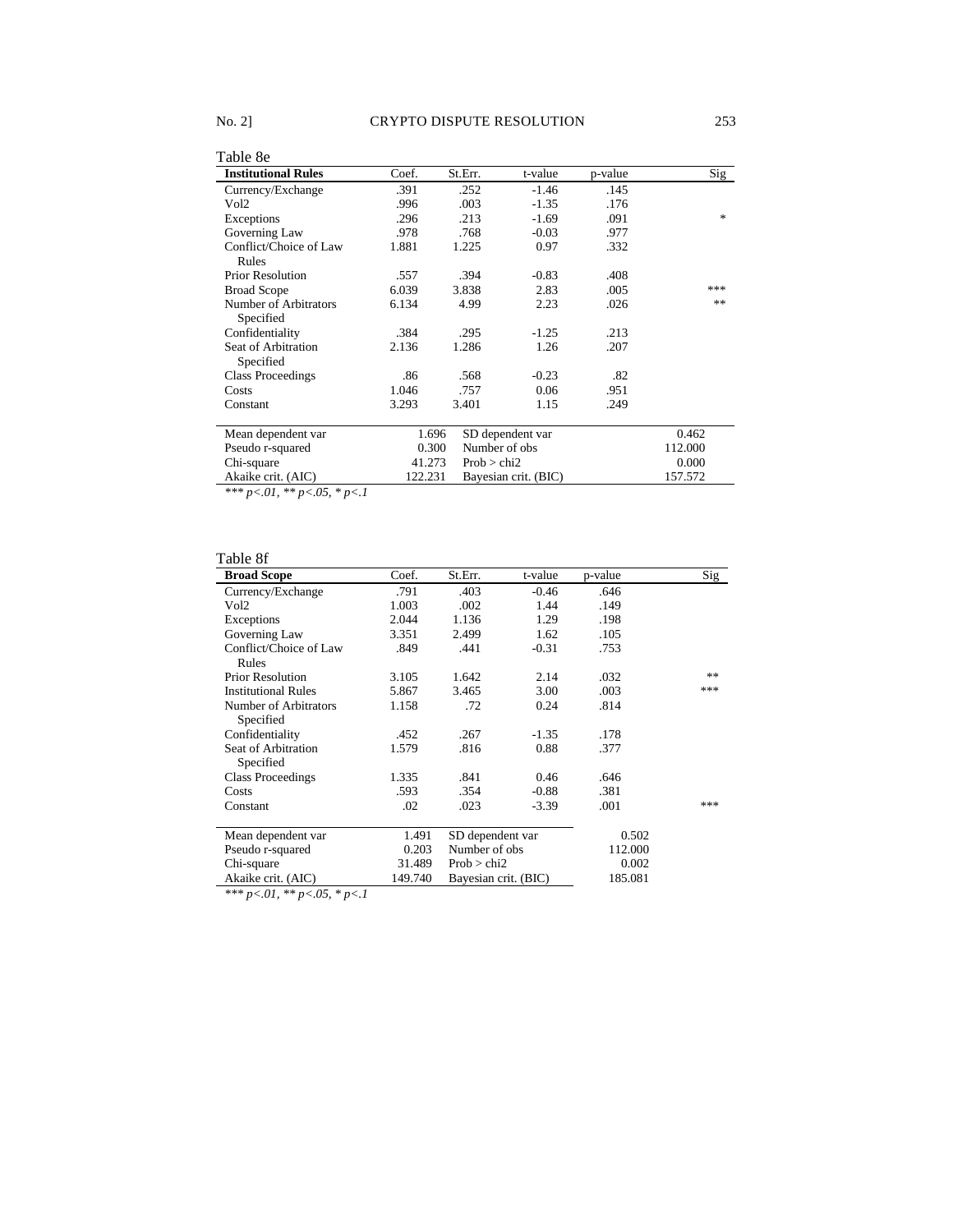| Table 8g                     |        |                      |         |          |                  |
|------------------------------|--------|----------------------|---------|----------|------------------|
| <b>Number of Arbitrators</b> | Coef.  | St.Err.              | t-value | $p-$     | Sig              |
| <b>Specified</b>             |        |                      |         | value    |                  |
| Currency/Exchange            | 3.696  | 2.808                | 1.72    | .085     | $\mathcal{H}$    |
| Vol2                         | 1.001  | .003                 | 0.42    | .676     |                  |
| Exceptions                   | 1.333  | 1.264                | 0.30    | .762     |                  |
| Governing Law                | 3.331  | 3.366                | 1.19    | .234     |                  |
| Conflict/Choice of Law       | 2.707  | 2.025                | 1.33    | .183     |                  |
| Rules                        |        |                      |         |          |                  |
| <b>Prior Resolution</b>      | 4.36   | 3.015                | 2.13    | .033     | **               |
| <b>Institutional Rules</b>   | 5.454  | 4.734                | 1.95    | .051     | $\frac{1}{2\pi}$ |
| <b>Broad Scope</b>           | 1.591  | 1.128                | 0.65    | .513     |                  |
| Confidentiality              | 10.786 | 11.315               | 2.27    | .023     | **               |
| Seat of Arbitration          | 3.695  | 2.289                | 2.11    | .035     | **               |
| Specified                    |        |                      |         |          |                  |
| <b>Class Proceedings</b>     | 5.309  | 5.001                | 1.77    | .076     | $\frac{1}{2}$    |
| Costs                        | 1.34   | 1.156                | 0.34    | .735     |                  |
| Constant                     | .002   | .003                 | $-3.55$ | $\theta$ | ***              |
|                              |        |                      |         |          |                  |
| Mean dependent var           | 1.625  | SD dependent var     |         |          | 0.486            |
| Pseudo r-squared             | 0.507  | Number of obs        |         |          | 112.000          |
| Chi-square                   | 75.090 | Prob > chi2          |         |          | 0.000            |
| Akaike crit. (AIC)           | 99.100 | Bayesian crit. (BIC) |         |          | 134.441          |

### Table 8h

| Confidentiality                    | Coef.   | St.Err.          | t-value              | p-value | Sig                               |
|------------------------------------|---------|------------------|----------------------|---------|-----------------------------------|
| Currency/Exchange                  | .866    | .524             | $-0.24$              | .812    |                                   |
| Vol2                               | .998    | .003             | $-0.56$              | .576    |                                   |
| Exceptions                         | 1.13    | .736             | 0.19                 | .851    |                                   |
| Governing Law                      | 1.499   | 1.448            | 0.42                 | .675    |                                   |
| Conflict/Choice of Law             | 1.122   | .698             | 0.19                 | .853    |                                   |
| Rules                              |         |                  |                      |         |                                   |
| <b>Prior Resolution</b>            | 3.852   | 2.842            | 1.83                 | .068    | $\frac{d\mathbf{x}}{d\mathbf{x}}$ |
| <b>Institutional Rules</b>         | .337    | .271             | $-1.35$              | .176    |                                   |
| <b>Broad Scope</b>                 | .436    | .273             | $-1.32$              | .185    |                                   |
| Number of Arbitrators<br>Specified | 7.678   | 7.646            | 2.05                 | .041    | **                                |
| Seat of Arbitration<br>Specified   | 2.398   | 1.612            | 1.30                 | .193    |                                   |
| <b>Class Proceedings</b>           | 4.555   | 3.382            | 2.04                 | .041    | **                                |
| Costs                              | .677    | .403             | $-0.66$              | .512    |                                   |
| Constant                           | .027    | .04              | $-2.43$              | .015    | **                                |
| Mean dependent var                 | 1.313   | SD dependent var |                      | 0.466   |                                   |
| Pseudo r-squared                   | 0.350   | Number of obs    |                      |         | 112.000                           |
| Chi-square                         | 48.666  | Prob > chi2      |                      |         | 0.000                             |
| Akaike crit. (AIC)                 | 116.457 |                  | Bayesian crit. (BIC) |         | 151.797                           |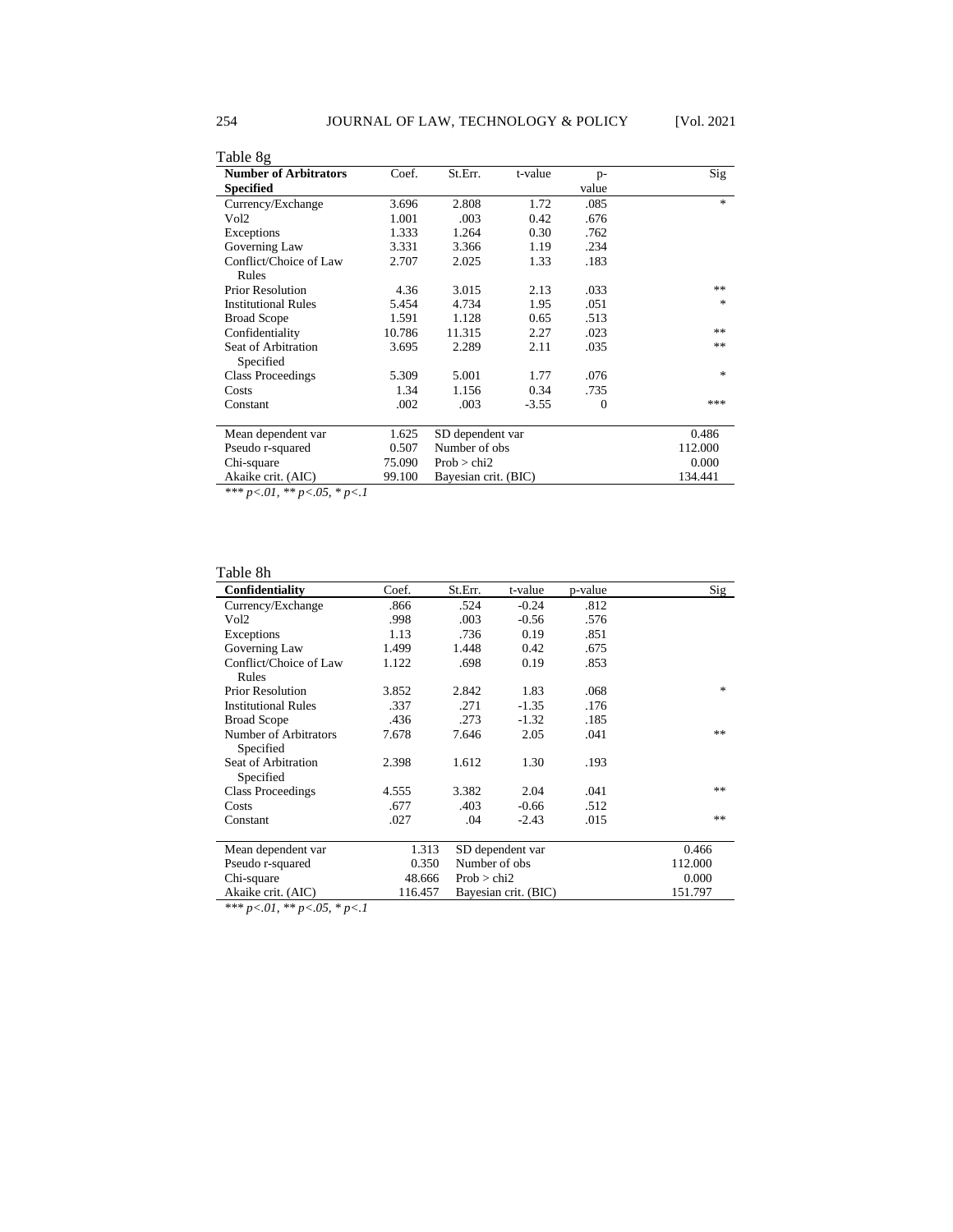| Table 8i                                |         |                      |         |         |         |
|-----------------------------------------|---------|----------------------|---------|---------|---------|
| <b>Seat of Arbitration</b><br>specified | Coef.   | St.Err.              | t-value | p-value | Sig     |
| Currency/Exchange                       | 1.048   | .587                 | 0.08    | .934    |         |
| Vol2                                    | .997    | .002                 | $-1.05$ | .293    |         |
| Exceptions                              | .652    | .43                  | $-0.65$ | .516    |         |
| Governing Law                           | 3.158   | 2.487                | 1.46    | .144    |         |
| Conflict/Choice of Law                  | .748    | .41                  | $-0.53$ | .597    |         |
| Rules                                   |         |                      |         |         |         |
| <b>Prior Resolution</b>                 | 1.681   | .961                 | 0.91    | .364    |         |
| <b>Institutional Rules</b>              | 2.951   | 1.871                | 1.71    | .088    | 宋       |
| <b>Broad Scope</b>                      | 1.537   | .809                 | 0.82    | .414    |         |
| Number of Arbitrators                   | 3.691   | 2.22                 | 2.17    | .03     | **      |
| Specified                               |         |                      |         |         |         |
| Confidentiality                         | 2.115   | 1.336                | 1.19    | .236    |         |
| <b>Class Proceedings</b>                | 1.815   | 1.256                | 0.86    | .389    |         |
| Costs                                   | 1.29    | .816                 | 0.40    | .688    |         |
| Constant                                | .067    | .079                 | $-2.30$ | .022    | **      |
|                                         |         |                      |         |         |         |
| Mean dependent var                      | 1.554   | SD dependent var     |         |         | 0.499   |
| Pseudo r-squared                        | 0.272   | Number of obs        |         |         | 112.000 |
| Chi-square                              | 41.823  | Prob > chi2          |         |         | 0.000   |
| Akaike crit. (AIC)                      | 138.153 | Bayesian crit. (BIC) |         |         | 173.494 |

## Table 8j

| <b>Class Proceedings</b>   | Coef.   | St.Err.          | t-value              | p-value | Sig     |
|----------------------------|---------|------------------|----------------------|---------|---------|
| Currency/Exchange          | .29     | .184             | $-1.95$              | .051    | $*$     |
| Vol2                       | .999    | .003             | $-0.53$              | .595    |         |
| Exceptions                 | 7.483   | 4.569            | 3.30                 | .001    | ***     |
| Governing Law              | 1.317   | 1.101            | 0.33                 | .742    |         |
| Conflict/Choice of Law     | 1.433   | .88              | 0.59                 | .558    |         |
| Rules                      |         |                  |                      |         |         |
| <b>Prior Resolution</b>    | .325    | .249             | $-1.47$              | .143    |         |
| <b>Institutional Rules</b> | 1.076   | .793             | 0.10                 | .921    |         |
| <b>Broad Scope</b>         | 1.17    | .731             | 0.25                 | .802    |         |
| Number of Arbitrators      | 4.185   | 3.445            | 1.74                 | .082    | *       |
| Specified                  |         |                  |                      |         |         |
| Confidentiality            | 5.773   | 4.224            | 2.40                 | .017    | **      |
| Seat of Arbitration        | 1.404   | .902             | 0.53                 | .597    |         |
| Specified                  |         |                  |                      |         |         |
| Costs                      | 7.554   | 6.116            | 2.50                 | .013    | **      |
| Constant                   | .192    | .202             | $-1.57$              | .116    |         |
| Mean dependent var         | 1.527   | SD dependent var |                      |         | 0.502   |
| Pseudo r-squared           | 0.413   | Number of obs    |                      |         | 112.000 |
| Chi-square                 | 63.974  |                  | Prob > chi2          |         | 0.000   |
| Akaike crit. (AIC)         | 116.969 |                  | Bayesian crit. (BIC) |         | 152.310 |